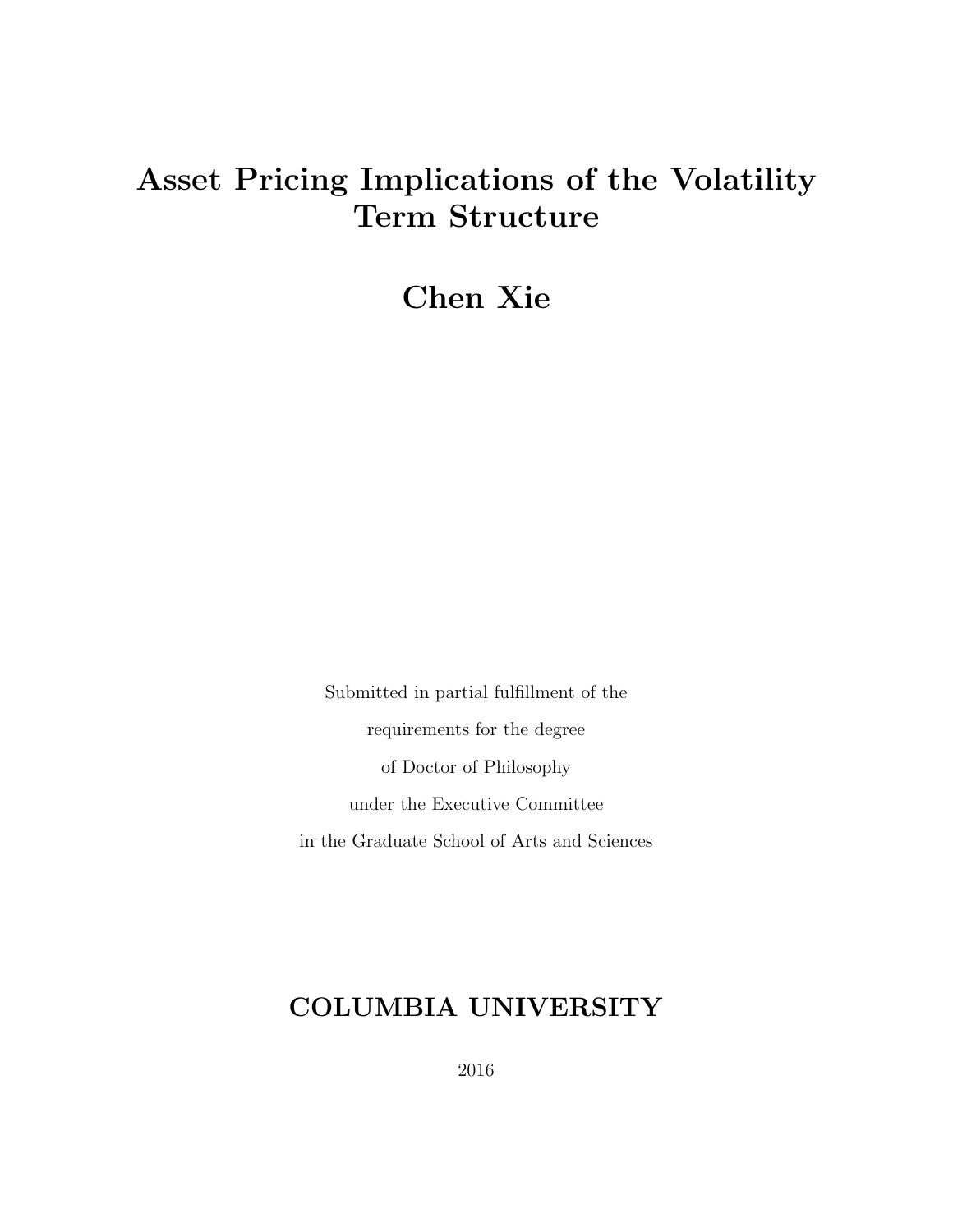$\odot$  2016

Chen Xie

All Rights Reserved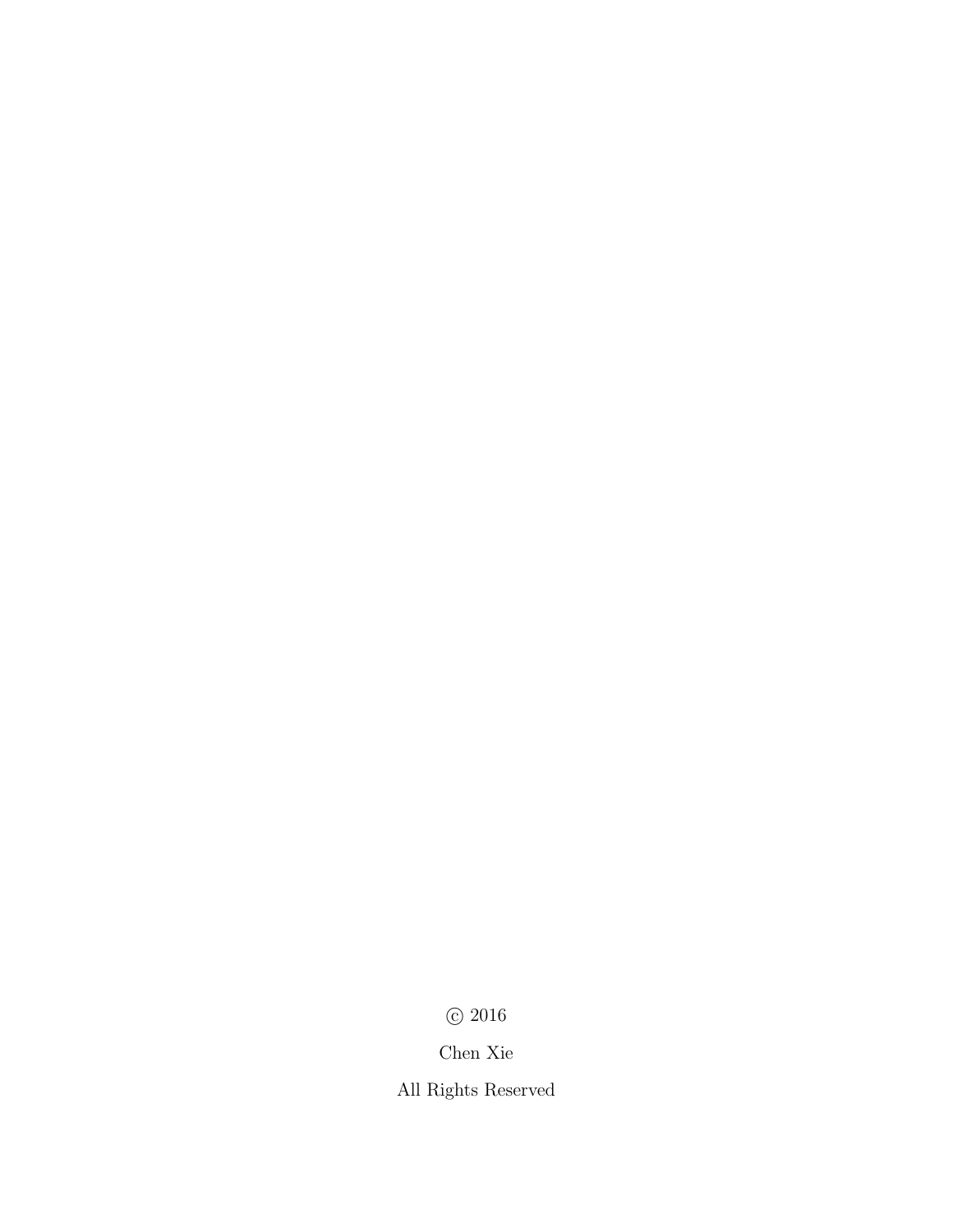# ABSTRACT

# Asset Pricing Implications of the Volatility Term Structure

### Chen Xie

This dissertation aims to investigate the asset pricing implications of the stock option's implied volatility term structure. We mainly focus on two directions: the volatility term structure of the market and the volatility term structure of individual stocks.

The market volatility term structure, which is calculated from prices of index options with different expirations, reflects the market's expectation of future volatility of different horizons. So the market volatility term structure incorporates information that is not captured by the market volatility itself. In particular, the slope of the volatility term structure captures the expected volatility trend. In the first part of the thesis, we investigate whether the market volatility term structure slope is a priced source of risk or not. We find that stocks with high sensitivities to the proxies of the  $VIX$  term structure slope exhibit high returns on average. We further estimate the premium for bearing the  $VIX$  slope risk to be approximately 2.5% annually and statistically significant. The effect cannot be explained by other common risk factors, such as the market excess return, size, book-to-market, momentum, liquidity and market volatility. We extensively investigate the robustness of our empirical results and find that the effect of the  $VIX$  term structure risk is robust. Within the context of ICAPM, the positive price of  $VIX$  term structure risk indicates that it is a state variable which positively affects the future investment opportunity set.

In the second part of the thesis, we provide a stylized model that explains our empirical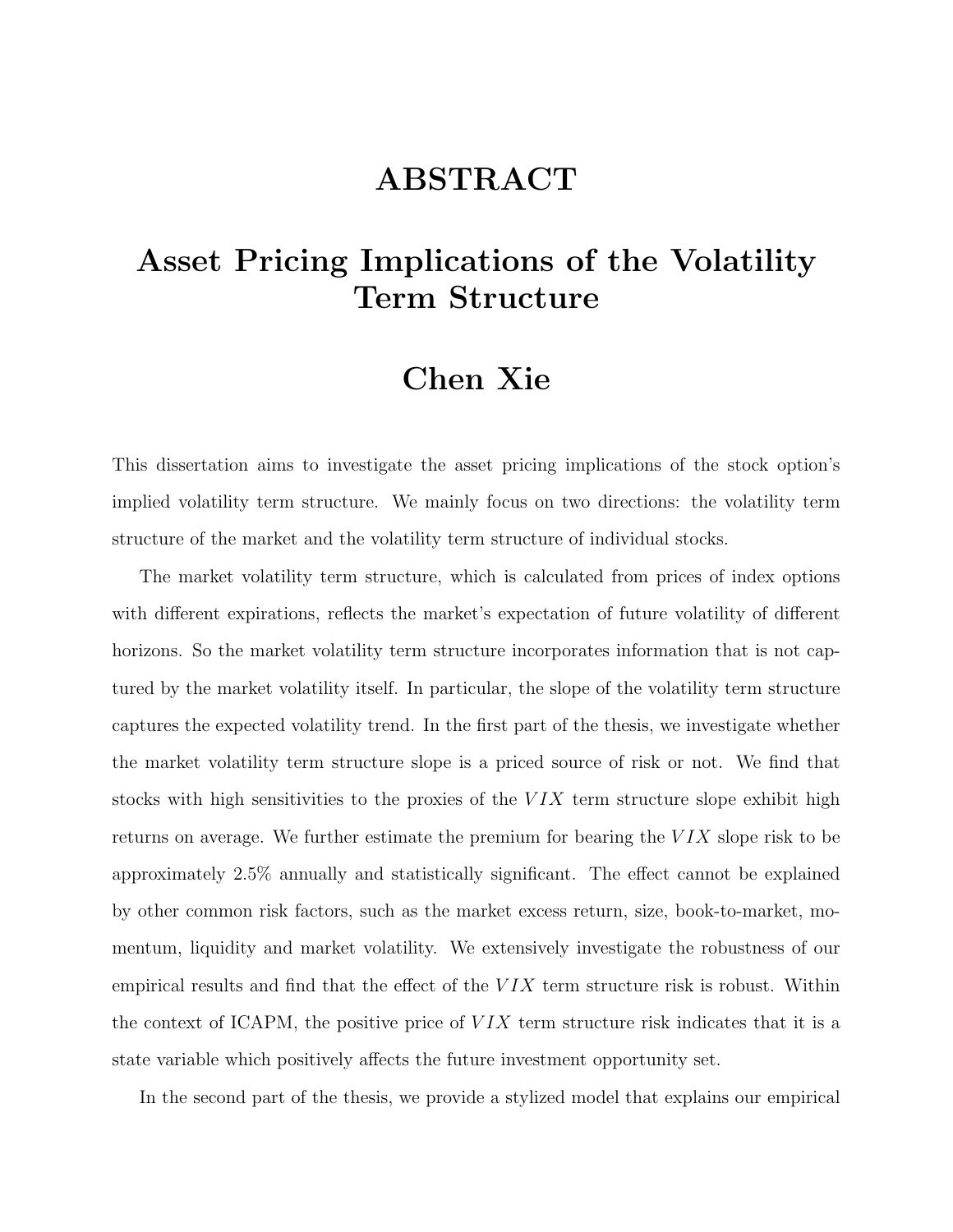results. We build a regime-switching rare disaster model that allows disasters to have short and long durations. Our model indicates that a downward sloping  $VIX$  term structure corresponds to a potential long disaster and an upward sloping VIX term structure corresponds to a potential short disaster. It further implies that stocks with high sensitivities to the  $VIX$ slope have high loadings on the disaster duration risk, thus earn higher risk premium. These implications are consistent with our empirical results.

In the last part, we study the relationship between individual stock's volatility term structure and the stock's future return. We use a measure of stock's implied volatility term structure slope, defined as the difference between 3-month and 1-month implied volatility from at-the-money options, to demonstrate that option prices contain important information for the underlying equities. We show that option volatility term structure slopes are significant in explaining future equity returns in the cross-section. And we further find evidence that the implied volatility term structure is a measure of event risk: firms with the most negative volatility term structure are those for which the market anticipates news that may affect stock price within one month. Relevant events include, but are not limited to, earnings announcements.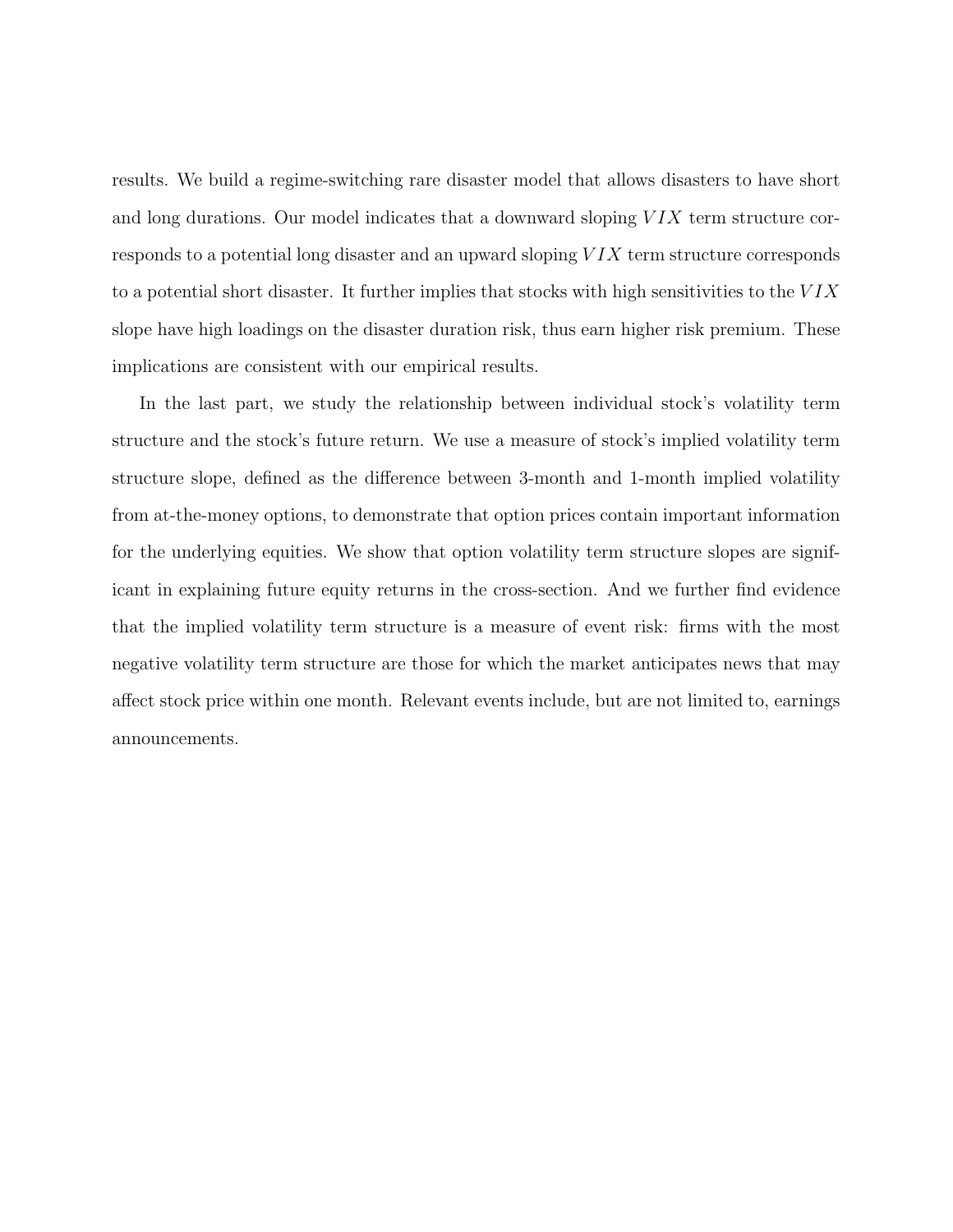# Table of Contents

|                  |     | List of Figures                                     | iv             |
|------------------|-----|-----------------------------------------------------|----------------|
|                  |     | List of Tables                                      | V              |
| $\mathbf{1}$     |     | Introduction                                        | $\mathbf{1}$   |
|                  | 1.1 |                                                     | $\mathbf{1}$   |
|                  | 1.2 |                                                     | $\overline{2}$ |
|                  | 1.3 |                                                     | 3              |
|                  | 1.4 |                                                     | $\overline{4}$ |
| $\boldsymbol{2}$ |     | <b>Empirical Implications of VIX Term Structure</b> | 6              |
|                  | 2.1 |                                                     | 9              |
|                  | 2.2 |                                                     | 11             |
|                  |     | 2.2.1                                               | 11             |
|                  |     | Measures of the Volatility Term Structure<br>2.2.2  | 13             |
|                  | 2.3 |                                                     | 15             |
|                  |     | 2.3.1                                               | 17             |
|                  |     | 2.3.2                                               | 19             |
|                  | 2.4 |                                                     | 19             |
|                  |     | 2.4.1                                               | 20             |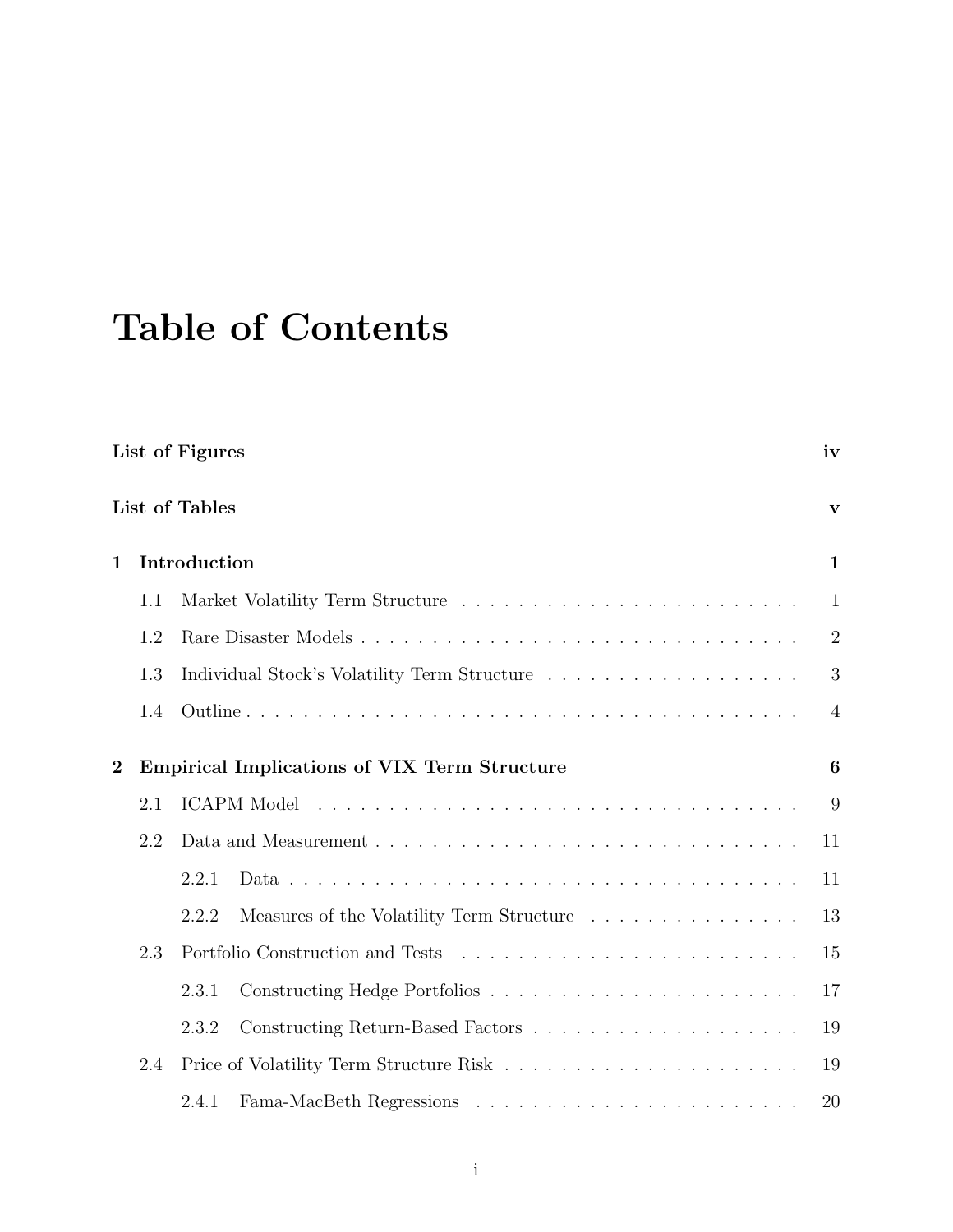|   |     | 2.4.2      | Fama-MacBeth Regressions with Rolling Betas                                        | 21 |
|---|-----|------------|------------------------------------------------------------------------------------|----|
|   | 2.5 | Robustness |                                                                                    | 25 |
|   |     | 2.5.1      | Robustness to Sub-Periods                                                          | 25 |
|   |     | 2.5.2      | Principal Components of Changes in VIX Term Structure                              | 26 |
|   |     | 2.5.3      | Robustness to Variance Risk Premium                                                | 29 |
|   | 2.6 |            |                                                                                    | 33 |
| 3 |     |            | Regime-Switching Rare Disaster Model                                               | 34 |
|   | 3.1 |            |                                                                                    | 34 |
|   | 3.2 |            |                                                                                    | 36 |
|   | 3.3 |            |                                                                                    | 37 |
|   |     | 3.3.1      |                                                                                    | 39 |
|   | 3.4 |            |                                                                                    | 40 |
|   |     | 3.4.1      |                                                                                    | 41 |
|   | 3.5 |            |                                                                                    | 46 |
| 4 |     |            | <b>Individual Stock's Volatility Term Structure</b>                                | 47 |
|   | 4.1 |            |                                                                                    | 50 |
|   | 4.2 |            | Can Volatility Term Structure Predict Future Stock Returns? $\ldots \ldots \ldots$ | 52 |
|   |     | 4.2.1      |                                                                                    | 52 |
|   |     | 4.2.2      |                                                                                    | 53 |
|   | 4.3 |            |                                                                                    | 54 |
|   |     | 4.3.1      |                                                                                    | 55 |
|   |     | 4.3.2      |                                                                                    | 56 |
|   |     | 4.3.3      |                                                                                    | 57 |
|   |     | 4.3.4      |                                                                                    | 59 |
|   | 4.4 |            |                                                                                    | 60 |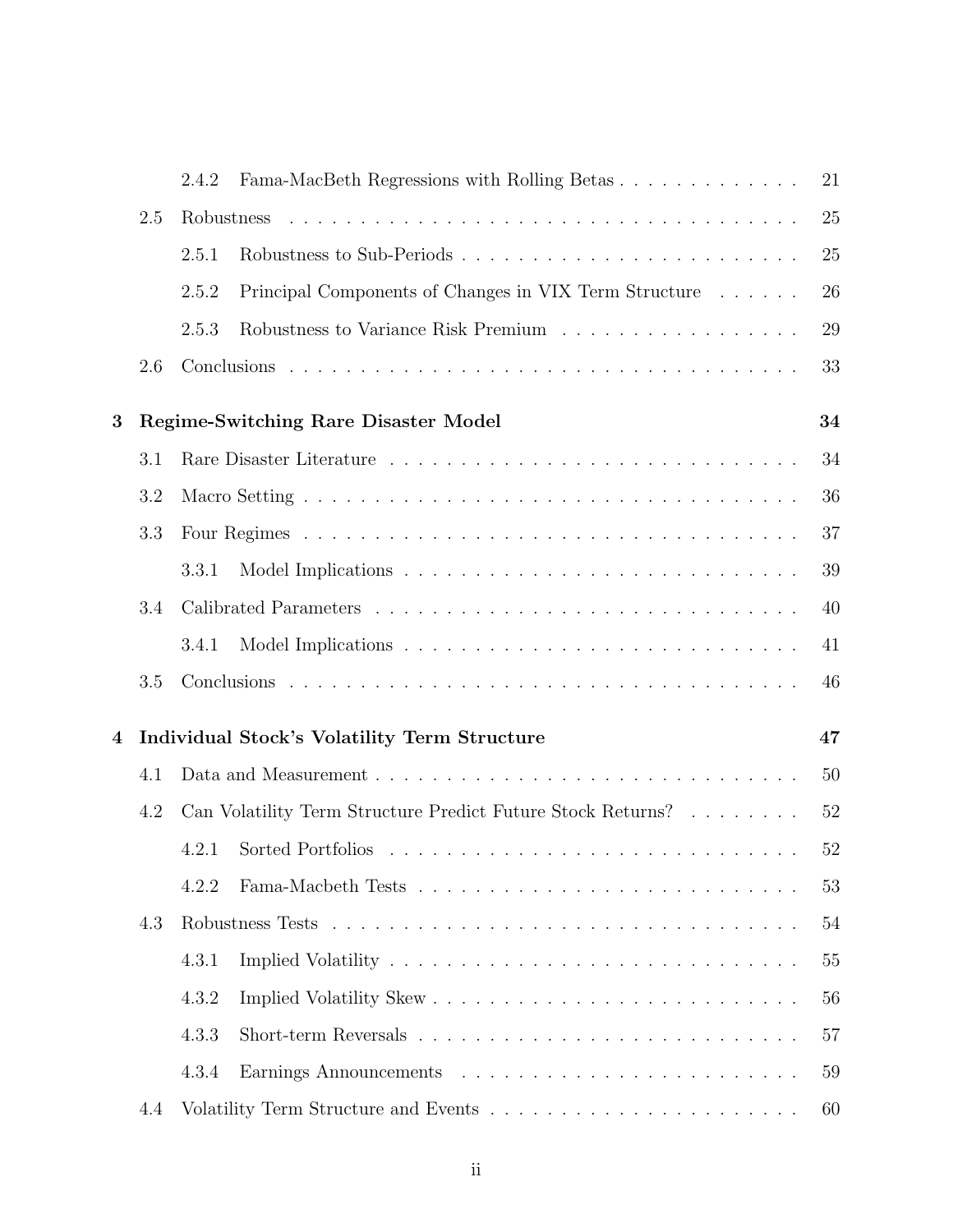|                 |                                          | 4.4.1               |                                        | 62 |  |
|-----------------|------------------------------------------|---------------------|----------------------------------------|----|--|
|                 |                                          | 4.4.2               | Event Studies on Pharmaceutical Stocks | 64 |  |
|                 |                                          | 4.4.3               |                                        | 66 |  |
|                 | 4.5                                      |                     |                                        | 67 |  |
| $5\overline{)}$ |                                          | <b>Bibliography</b> |                                        | 68 |  |
|                 |                                          |                     | Appendix A Appendix for Chapter 2      | 73 |  |
|                 |                                          |                     |                                        | 73 |  |
|                 |                                          |                     |                                        | 74 |  |
|                 |                                          |                     |                                        | 75 |  |
|                 |                                          |                     |                                        | 76 |  |
|                 | A.5                                      |                     |                                        | 77 |  |
|                 | A.6                                      |                     |                                        | 79 |  |
|                 | A.7                                      |                     |                                        | 80 |  |
|                 | Appendix B Appendix for Chapter 2<br>82  |                     |                                        |    |  |
|                 | Appendix C Appendix for Chapter 3<br>110 |                     |                                        |    |  |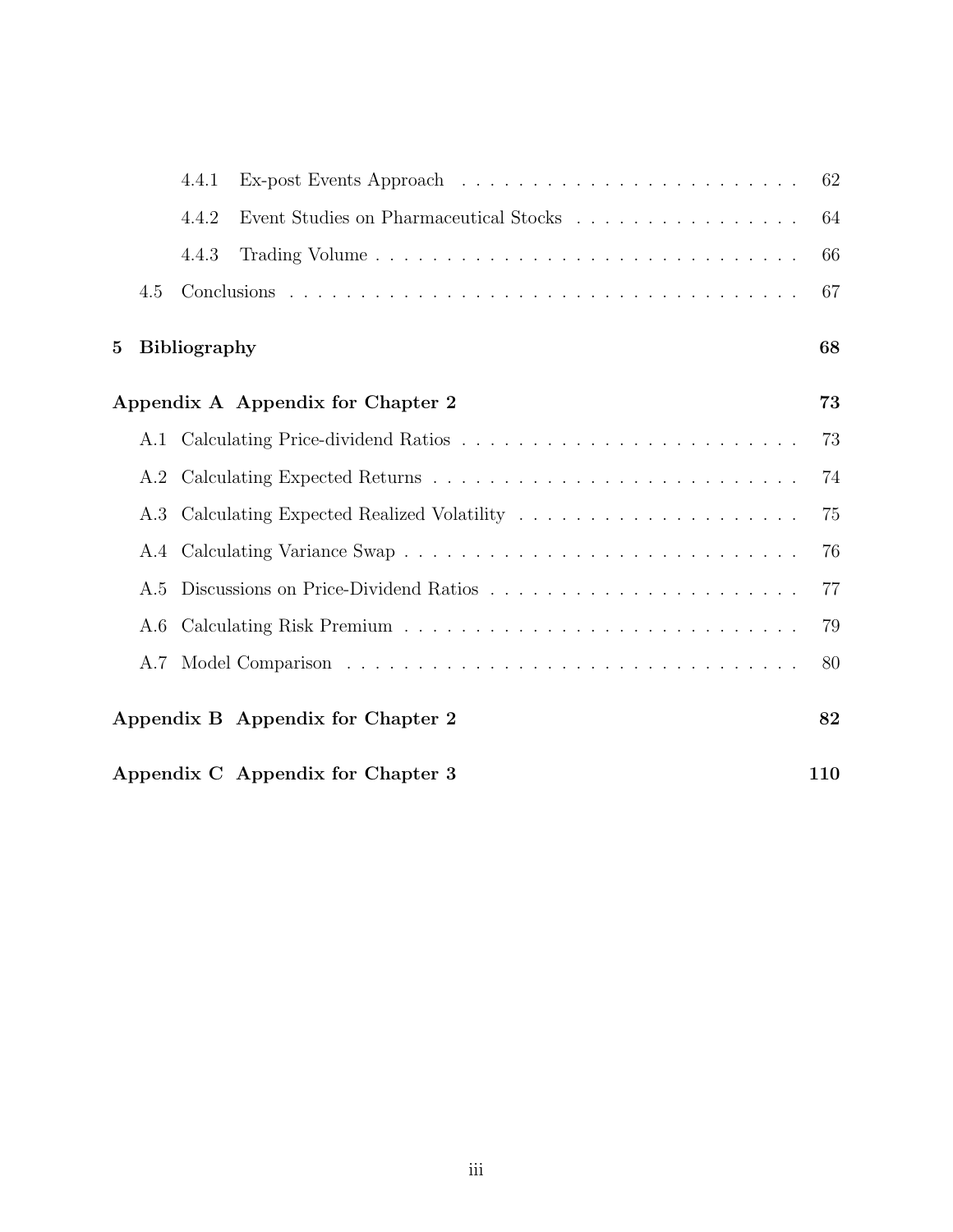# List of Figures

| 3.1 VIX Term Structure in Four Regimes (Gamma=2) 44 |  |
|-----------------------------------------------------|--|
| 3.2 VIX Term Structure in Four Regimes (Gamma=3) 45 |  |
| 3.3 VIX Term Structure in Four Regimes (Gamma=4) 45 |  |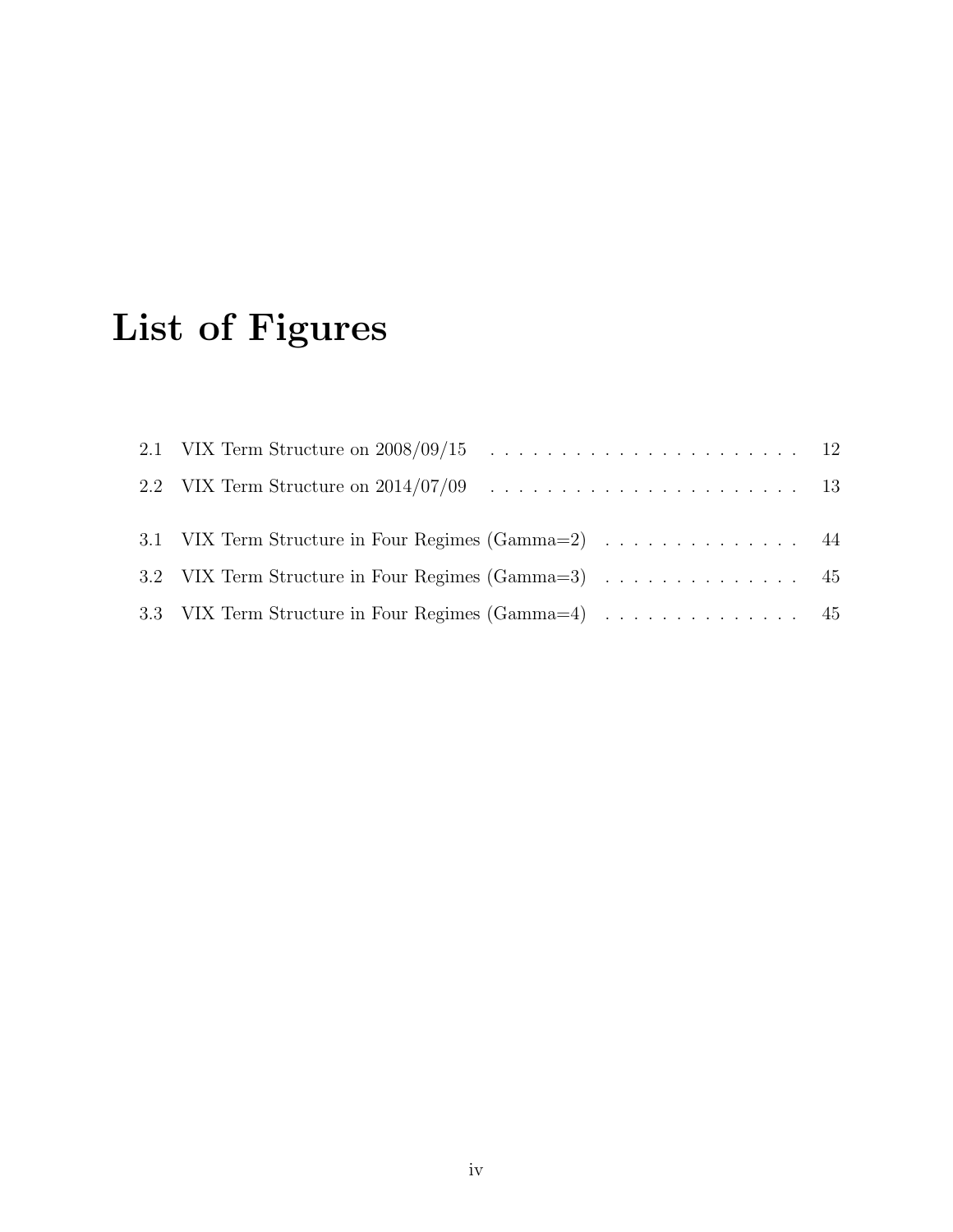# List of Tables

| 2.1     | Descriptive Statistics of the $VIX$ Term Structure                                               | 12 |
|---------|--------------------------------------------------------------------------------------------------|----|
| 2.2     | Principal Components of the $VIX$ Term Structure $\ldots \ldots \ldots \ldots$                   | 14 |
| 2.3     |                                                                                                  | 16 |
| 2.4     |                                                                                                  | 18 |
| $2.5\,$ |                                                                                                  | 22 |
| 2.6     | The Price of Volatility Term Structure Risk with 48 Industry Portfolios                          | 23 |
| 2.7     | The Price of Volatility Term Structure Risk with Different Beta Rolling Periods                  | 24 |
| 2.8     | Sorting on $\Delta PSlope$ Loadings with Sub-Periods                                             | 25 |
| 2.9     | Sorting on $\Delta PSlope$ Loadings with Different VIX Levels                                    | 27 |
| 2.10    | Sorting on <i>VStrat</i> Loadings with Different <i>VIX</i> Levels $\ldots \ldots \ldots \ldots$ | 28 |
|         | 2.11 Principal Components of Changes in VIX Term Structure                                       | 29 |
|         | 2.12 Prices of the VIX Term Structure Risk with Principal Components of Changes                  |    |
|         |                                                                                                  | 30 |
|         |                                                                                                  | 32 |
| 3.1     |                                                                                                  | 41 |
| 3.2     |                                                                                                  | 44 |
| 4.1     |                                                                                                  | 51 |
| 4.2     |                                                                                                  | 51 |
|         |                                                                                                  |    |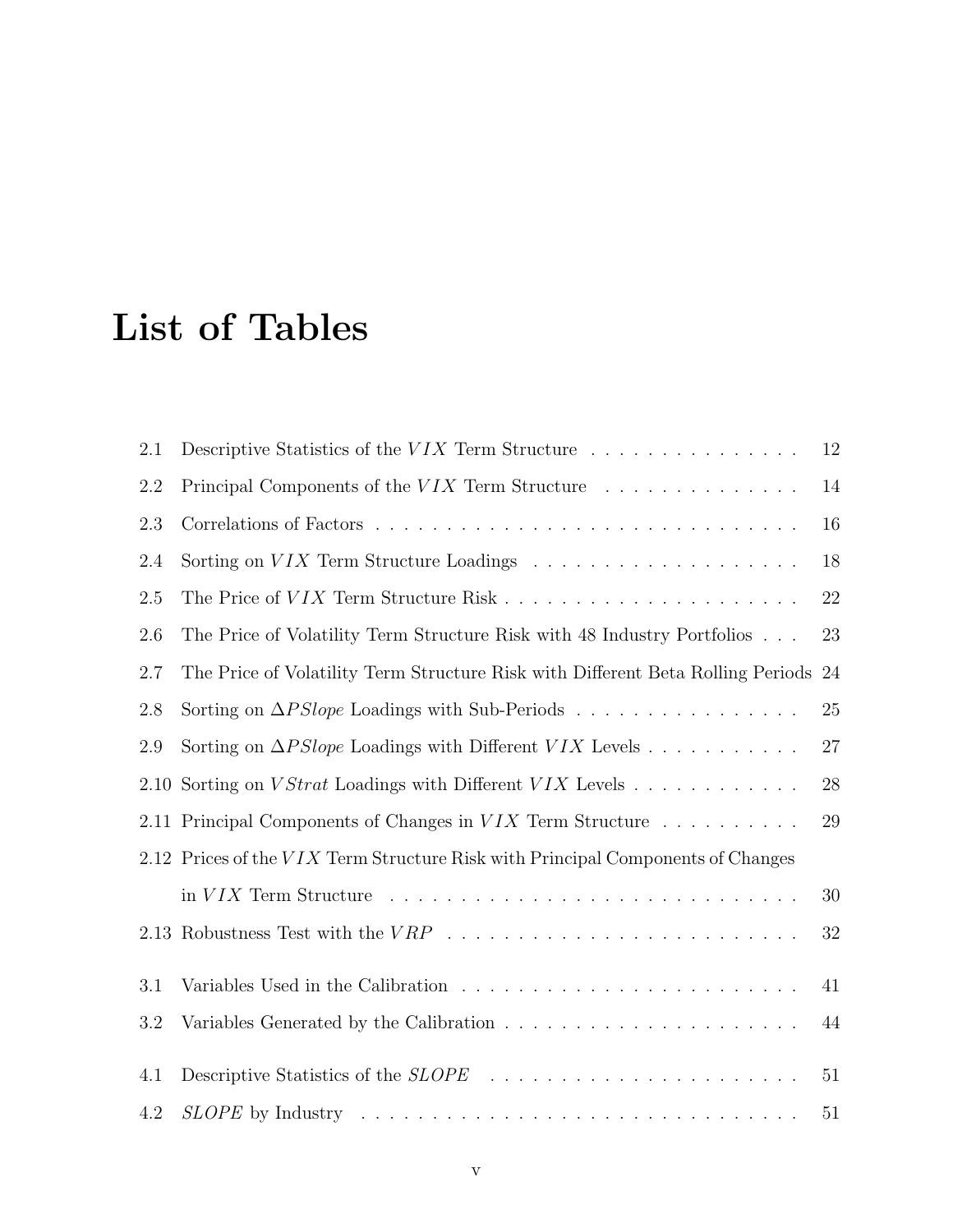| 4.5 |                                                                         | 56 |
|-----|-------------------------------------------------------------------------|----|
| 4.6 |                                                                         | 57 |
|     |                                                                         | 58 |
| 4.8 |                                                                         |    |
|     |                                                                         |    |
|     | 4.10 Portfolios Sorted by Event (Idiosyncratic Vol) and <i>SLOPE</i> 63 |    |
|     |                                                                         |    |
|     |                                                                         |    |
|     |                                                                         |    |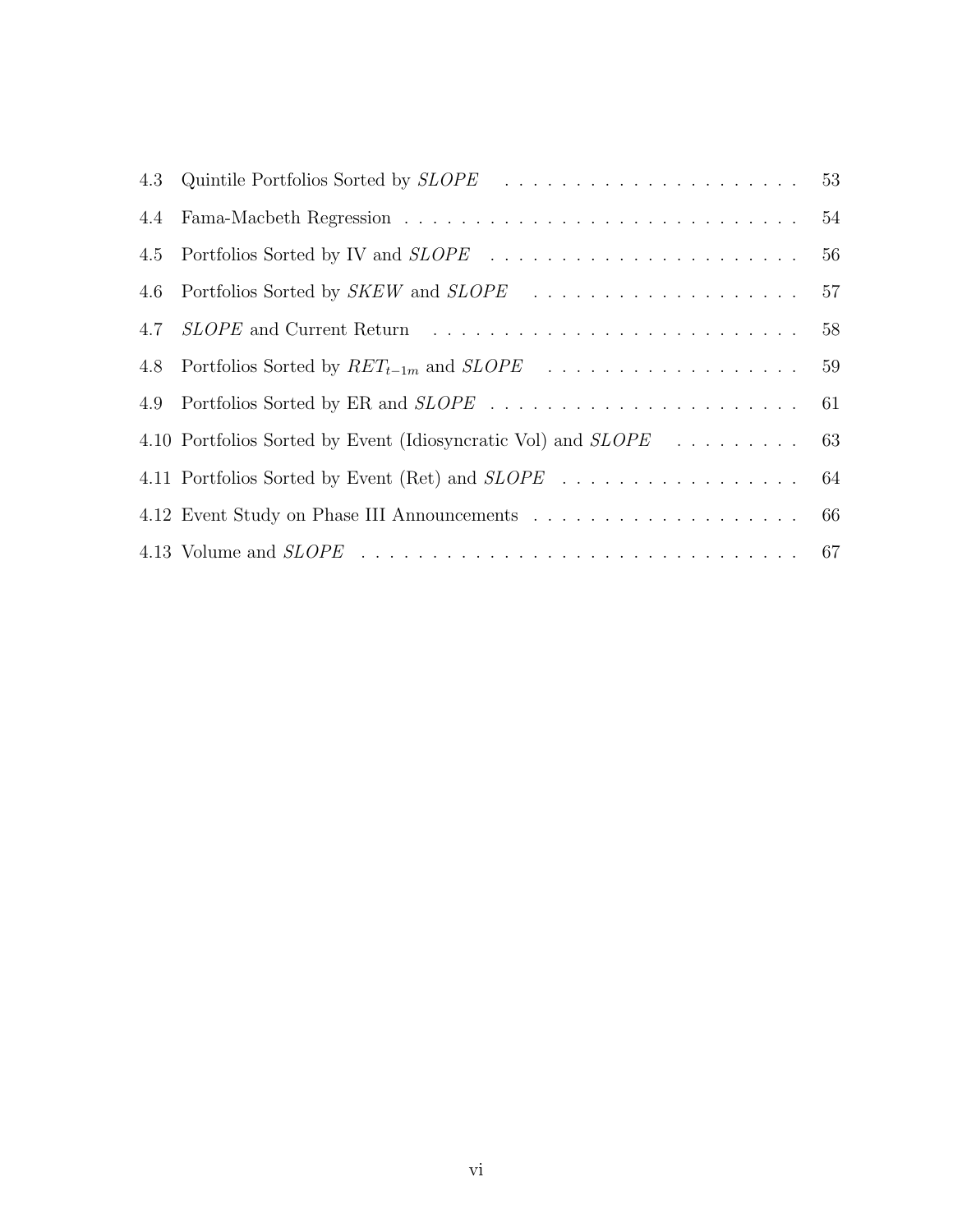## Acknowledgements

First and foremost, I am deeply indebted to my advisor Professor Paul Glasserman, for continuously supporting and guiding me during these past five years. Professor Glasserman is one of the smartest, most kindhearted people I had the honor to know. He has been extremely supportive and has given me the freedom to pursue the research project I am truly excited about. Although I decided not to continue pursuing my career in academia, I still view him as my role model. I hope that I could be as enthusiastic, sincere, and always eager to learn new knowledge as him and to someday be earn unanimous respect from peers as well as he can.

Besides, I want to give special thanks to my committee, Professor Professor Kent Daniel, Mark Broadie, Professor Ciamac Moallemi and Professor Tim Leung, for their support, guidance and helpful suggestions. I have attended many of their classes and seminars. Their guidance has served me well and I owe them my heartfelt appreciation.

Last but not the least, I am deeply indebted to my parents Ning Chen and Mingfang Xie. And I want to give special thanks to my ex-fiance Jinghan Hao for her love and support throughout these years. I couldn't pass these years without Jinghan. I also want to thank my cute dog, Potato, for his love and company for the past two years.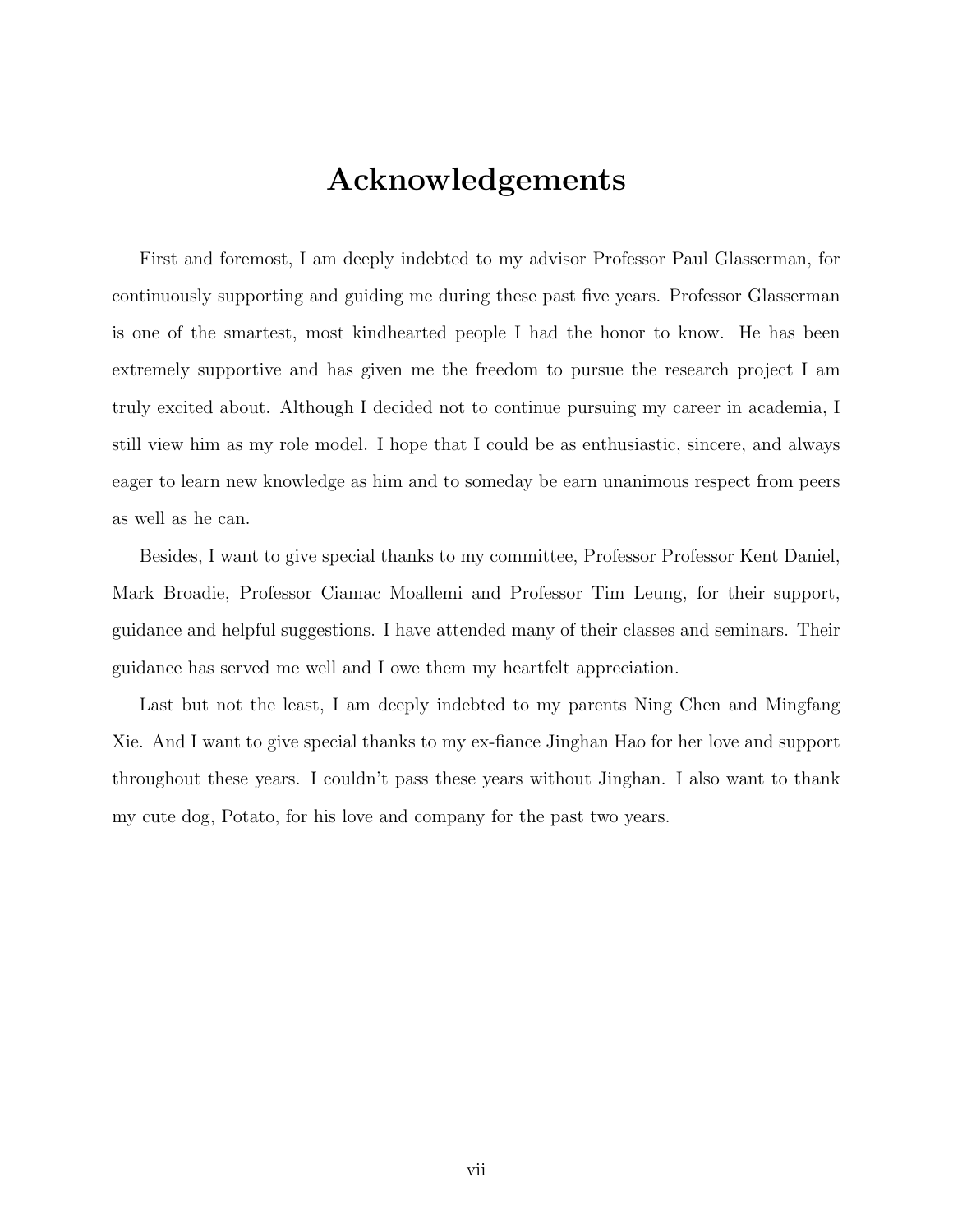I dedicated my thesis to my advisor Professor Paul Glasserman, my parents Ning Chen and Mingfang Xie, my ex-fiance Jinghan Hao, and my dog Potato.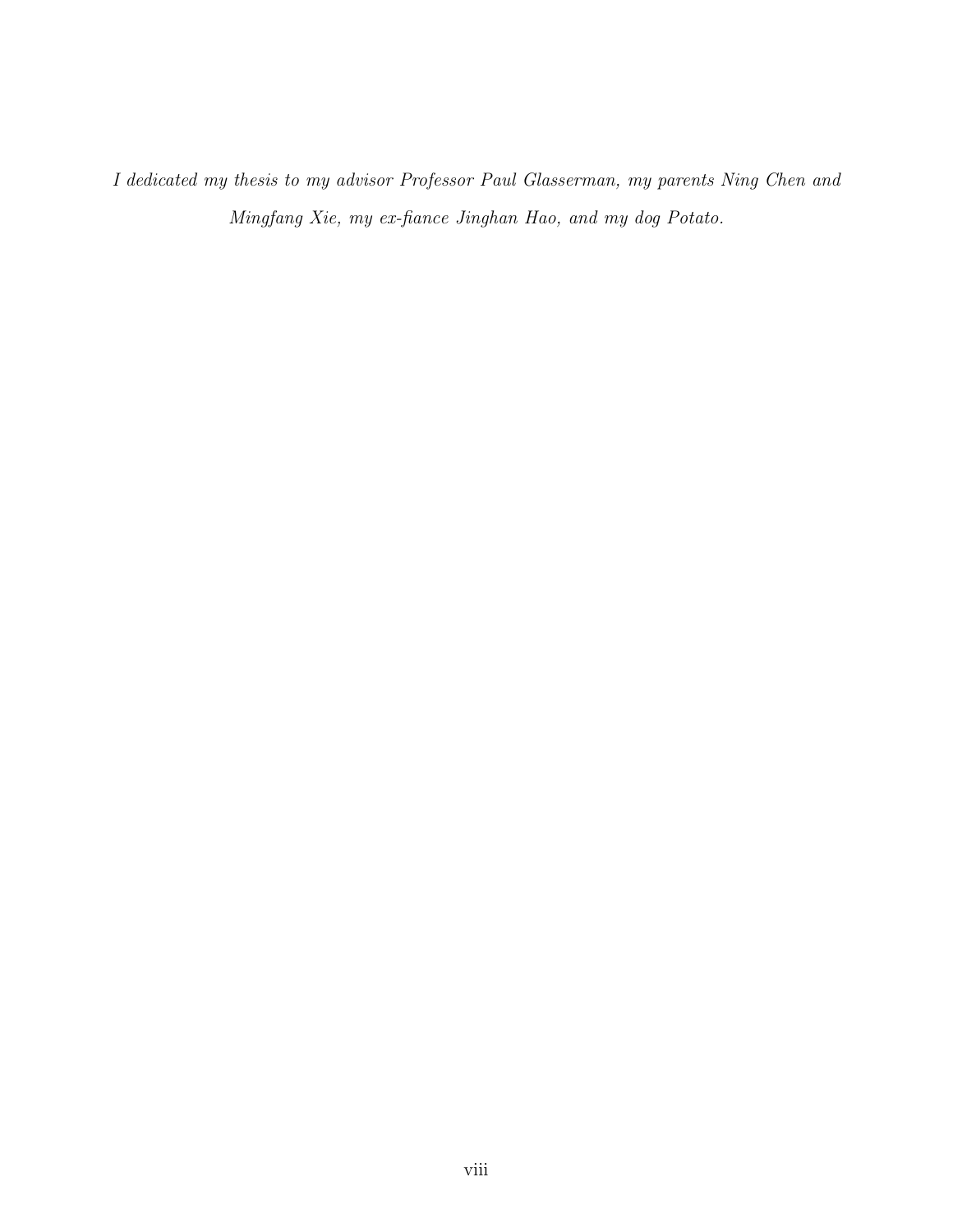# Chapter 1

# Introduction

This dissertation aims to investigate the asset pricing implications of the stock option's implied volatility term structure. We mainly focus on two directions: the market volatility term structure and the individual stocks' volatility term structure. For the first direction, we study both the empirical implications and theoretical models. For the second direction, we only focus on the empirical studies.

### 1.1 Market Volatility Term Structure

The time-varying market volatility term structure slope reflects the changes of expectation of future market risk-return trade-off trend, thus it should induce changes in the investment opportunity set and should be a state variable. The Intertemporal Capital Asset Pricing Model (ICAPM) of Merton (1973) then predicts that innovations in market volatility term structure must be a priced risk factor in the cross-section of risky asset returns, and stocks with different sensitivities to changes of the volatility term structure slope should have different expected returns. Therefore the first goal of this paper is to investigate how the market volatility term structure is priced in the cross-section of expected stock returns. We want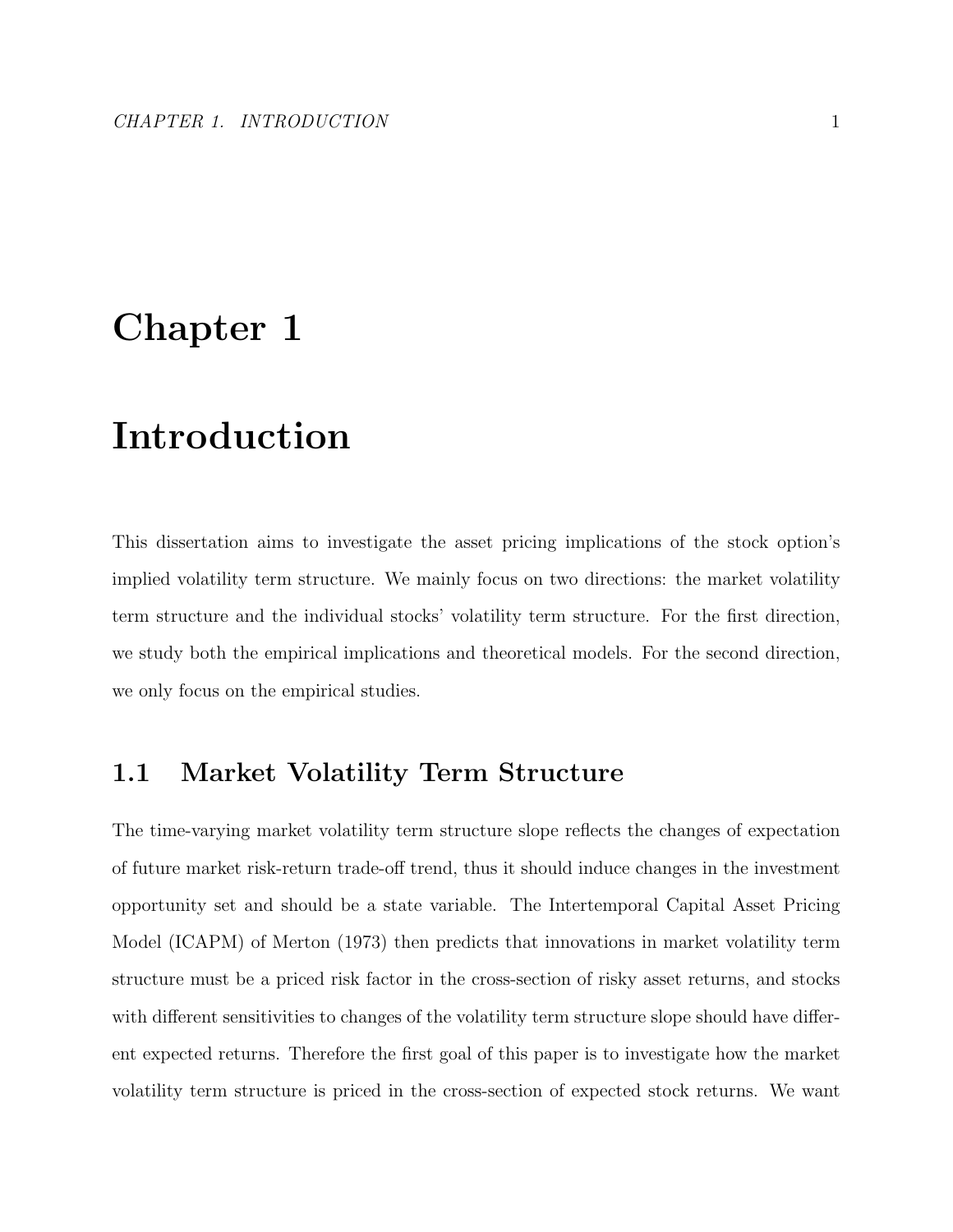to both determine whether the market volatility term structure is a priced risk factor and estimate the price of volatility term structure risk.

Ang, Hodrick, Xing and Zhang (2006) demonstrates that market volatility risk is priced in the cross-section of stock returns. While past studies have been focusing on pricing models of the volatility term structure (Britten-Jones and Neuberger (2006), Jiang and Tian (2005), Carr and Wu (2009), among others), the implication of the market volatility term structure on the cross-section of stock returns has yet to be studied.

We use the  $VIX$  term structure to proxy for the market volatility term structure and we find that by controlling the loadings on the market excess returns and changes in  $VIX$ , the stocks with high sensitivities to changes in the volatility term structure exhibit high returns on average. The average return on the high-minus-low  $VIX$  slope portfolio is around 0.2% per month. The price of volatility term structure risk is statistically significant and it cannot be explained by other common risk factors, such as the market excess return, size, bookto-market, momentum, liquidity, and market volatility. We extensively test the empirical results and find the effect of the volatility term structure risk to be robust.

### 1.2 Rare Disaster Models

Most recent studies on  $VIX$  or the  $VIX$  term structure focus on stochastic volatility and jump models (Ait-Sahalia, Mustafa and Loriano (2012), Duan and Yeh (2011), Amengual (2009), and Egloff, Leippold and Wu (2010)). These models lack the connection with the fundamental economy. In order to connect the fundamental economy with the volatility term structure, we propose a stylized model. We build a regime-switching rare disaster model. In this framework, the  $VIX$  term structure contains information about the length of a potential disaster.

Rare disasters were proposed by Rietz (1988) as the major determinant of asset risk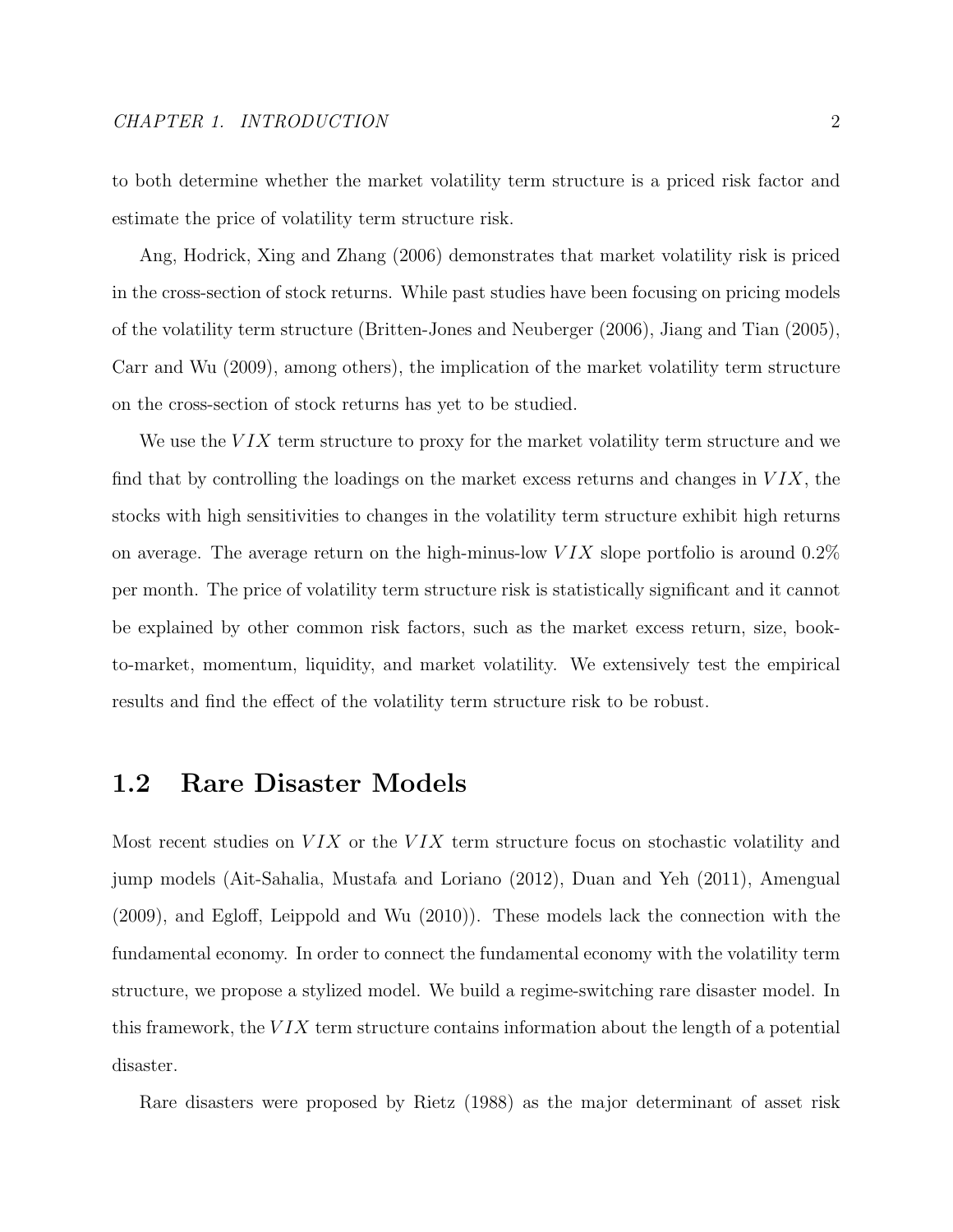premia. It could be economic depression or war which occur rarely but is disastrous in terms of magnitude. Barro (2006) supports the hypothesis by showing that disasters were frequent and large enough to account for the high risk premium on equities. And Gabaix (2012) incorporates a time-varying severity of disaster into the baseline model by Barro (2006) to solve many of asset-pricing puzzles in a unified framework. We extend Gabaix (2012) by adding in durations of disaster to explain VIX term structures.

In Chapter 3, we build a regime swithching rare disaster model to explain the positive price of VIX term structure risk. Our model follows with Gabaix (2012), which assumes hidden probability  $p_t$  at period t of entering into a disaster at next period  $t + 1$ . What differentiates our model from Gabaix Model is that we not only assume probability of entering into a disaster at  $t+1$ , but also of getting out of the potential disaster at  $t+1$ . In the model,  $p_{in,t}$  is defined as the probability of entering in a disaster at  $t + 1$  and  $p_{out,t}$  is defined as the probability of exit the potential disaster starting at  $t + 1$  at each period after  $t + 1$ . By introducing  $p_{out}$  we bring duration of disaster into our model.

We show by simulation that, assuming  $p_{in}$  doesn't change, higher  $p_{out}$  (shorter crisis duration) corresponds to a steeper VIX term structure while lower  $p_{out}$  (longer crisis duration) corresponds to flatter VIX term structure. This is consistent with our empirical results in Chapter 2.

### 1.3 Individual Stock's Volatility Term Structure

Previous studies (Bali, Hu and Murray (2014), Xing, Zhang, and Zhao (2010)) find that the stock option's implied volatility and skewness are predictive of future stock returns. In Chapter 4, we study the relationship between individual stock's volatility term structure and the stock's future return. We use a measure of stock's implied volatility term structure slope (SLOPE), defined as the difference between 3-month and 1-month implied volatility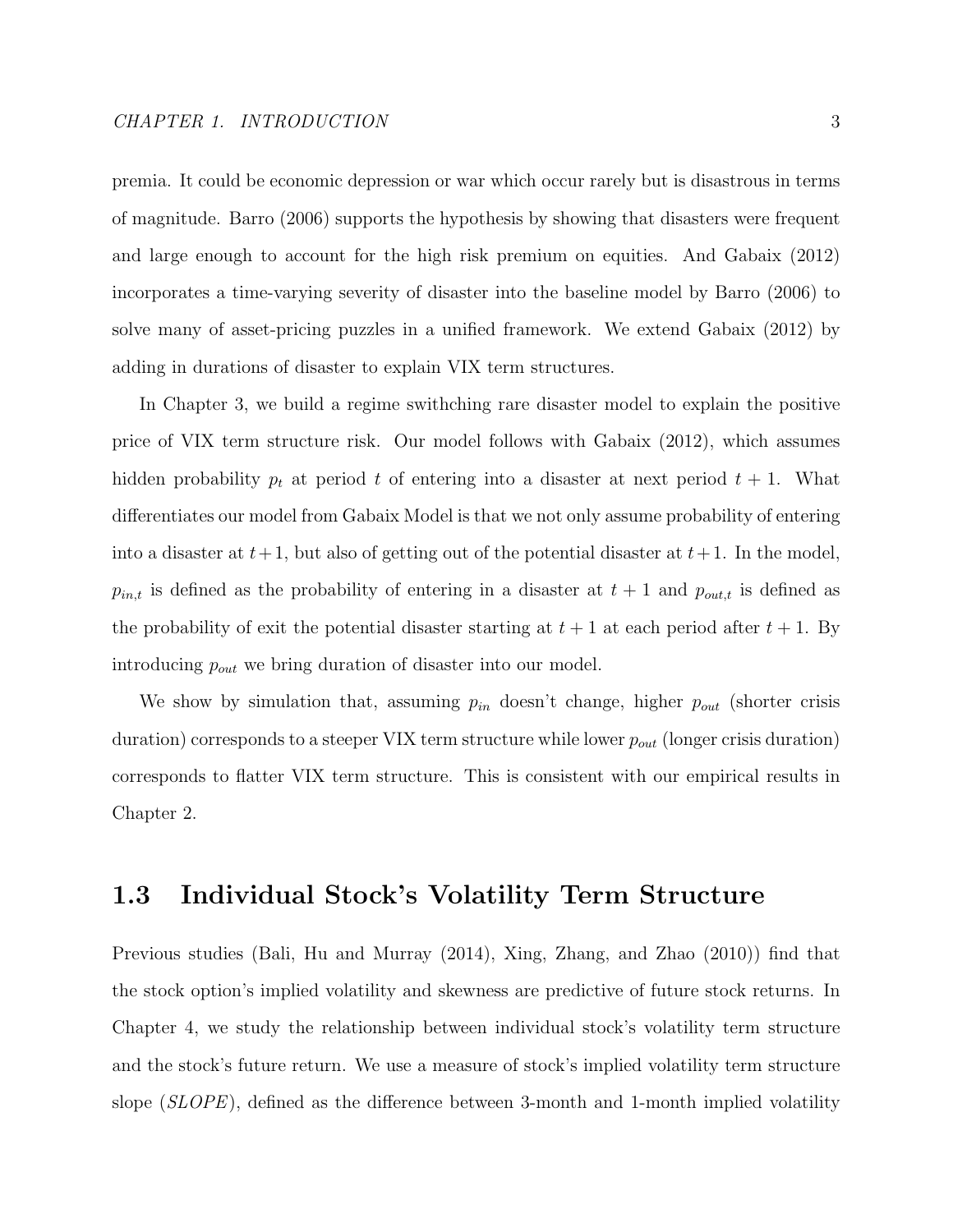from at-the-money (ATM) options, to demonstrate that option prices contain important information for the underlying equities. We show that option volatility term structure slopes are significant in predicting future equity returns in the cross-section.

The pattern of volatility term structure for stock index options has been examined in numerous papers. For instance, past studies have focused on calibrations of pricing models with the volatility term structure (Britten-Jones and Neuberger (2006), Jiang and Tian (2005), Carr and Wu (2009), among others). Chapter 2 and 3 address implications of the market volatility term structure on the cross-section of stock returns. While index options volatility term structure may capture a macro risk, the individual stock option's volatility term structure may reflect a firm specific risk.

We find that the stock's volatility term structure can predict future returns. Previous studies find relationships between the earnings announcements, stock and option trading volumes and the option's implied volatility. Frazzini and Lamont (2007) finds strong relationships between earnings announcements and stocks trading volumes. Amin and Lee (1997) document that option trading volume is related to price discovery of earnings news. And Leung and Santoli (2014) study the implied volatility surface of the stocks' approaching to the earnings announcements. In this paper, we find evidence that the implied volatility term structure is a measure of event risk: firms with the most negative volatility term structure are those for which the market anticipates news that may affect stock price within one month. Relevant events include, but are not limited to, earnings announcement.

### 1.4 Outline

In Chapter 2, we investigate whether the market volatility term structure slope is a source of risk or not. We find that stocks with high sensitivities to the proxies of the  $VIX$  term structure slope exhibit high returns on average. In Chapter 3, we provide a stylized model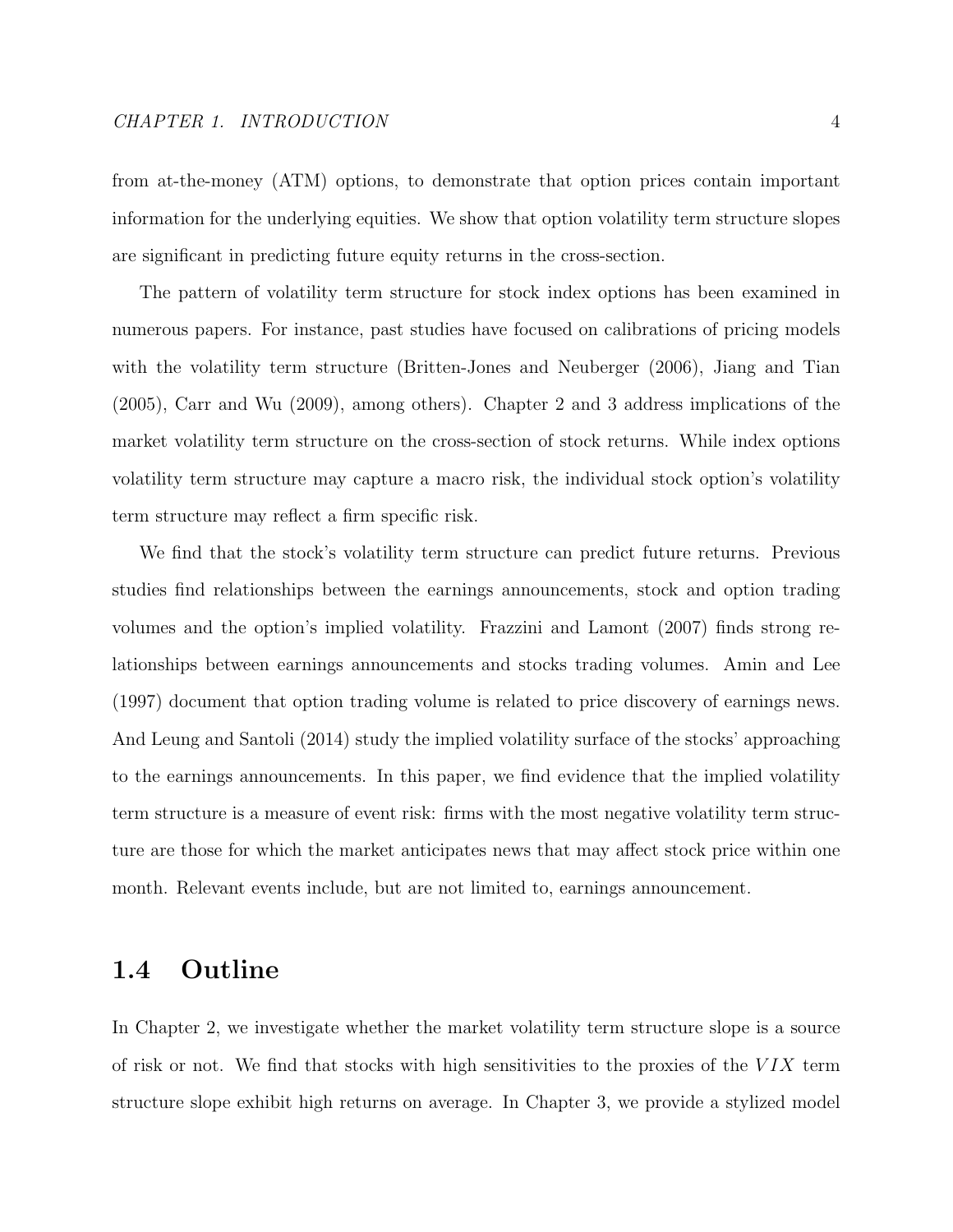that explains our empirical results. We build a regime-switching rare disaster model that allows disasters to have short and long durations. Our model indicates that a downward sloping  $V I X$  term structure corresponds to a potential long disaster and an upward sloping  $VIX$  term structure corresponds to a potential short disaster. In Chapter 4, we study the relationship between individual stock's volatility term structure and the stock's future return. We show that option volatility term structure slopes are significant in predicting

future equity returns in the cross-section.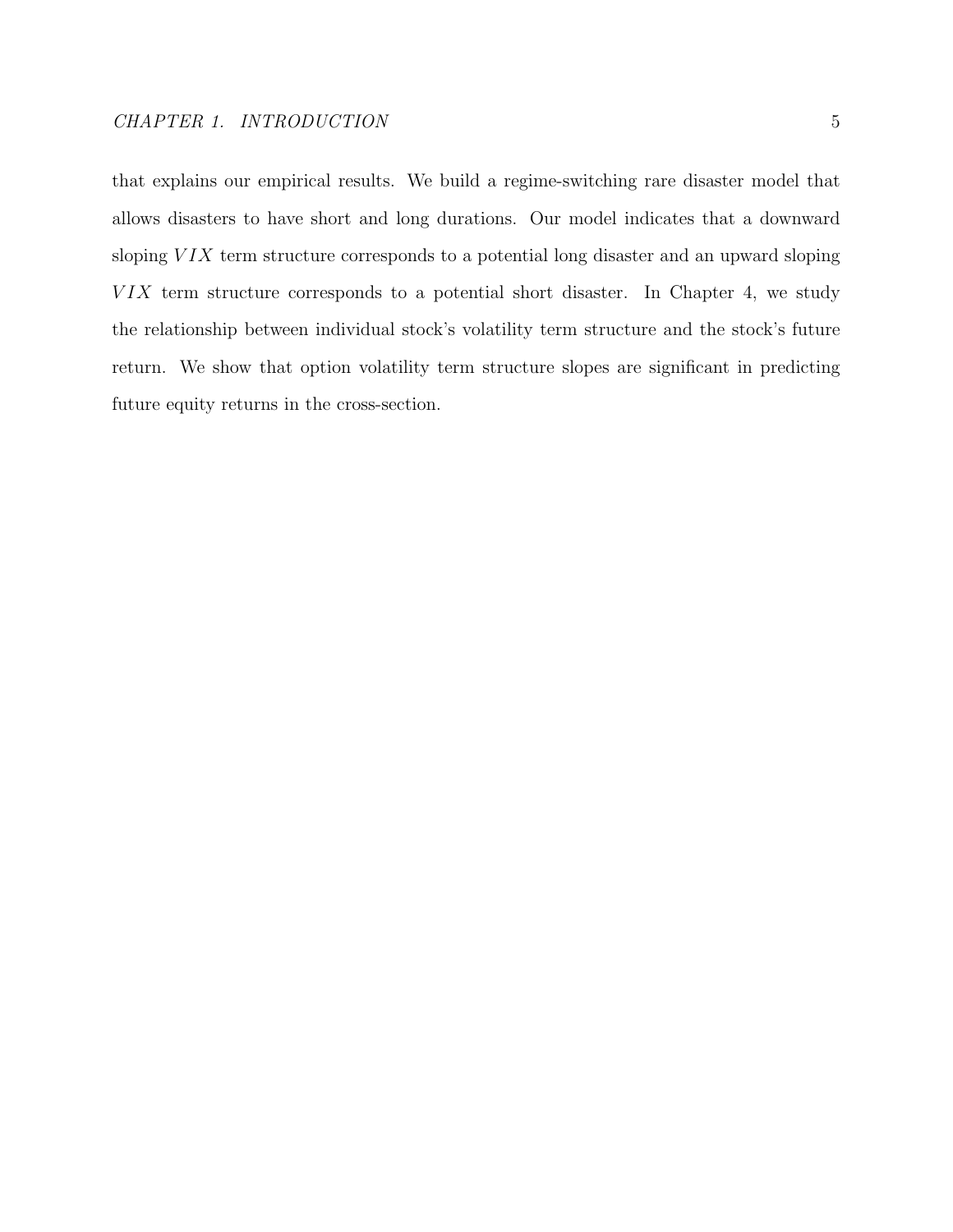# Chapter 2

# Empirical Implications of VIX Term Structure

It is well known that the market volatility is an indicator of market-wide risk. Ang, Hodrick, Xing and Zhang (2006) finds that market volatility risk is priced in the cross-section of stock returns. The market volatility term structure, which is calculated from prices of options with different expirations, reflects the market's expectation of future volatility of different horizons. We investigate in this paper whether the market volatility term structure slope is a source of risk or not.

The first goal of this chapter is to investigate how the market volatility term structure is priced in the cross-section of expected stock returns. We want to both determine whether the market volatility term structure is a priced risk factor and estimate the price of volatility term structure risk.

We use the  $VIX$  term structure to proxy for the market volatility term structure. The  $VIX$  is the market's 30-day volatility implied from  $S\&P$  500 index option prices. And the VIX term structure is the market's implied volatilities on different time horizons. We use the  $VIX$  slope to represent the  $VIX$  term structure and we introduce two measures for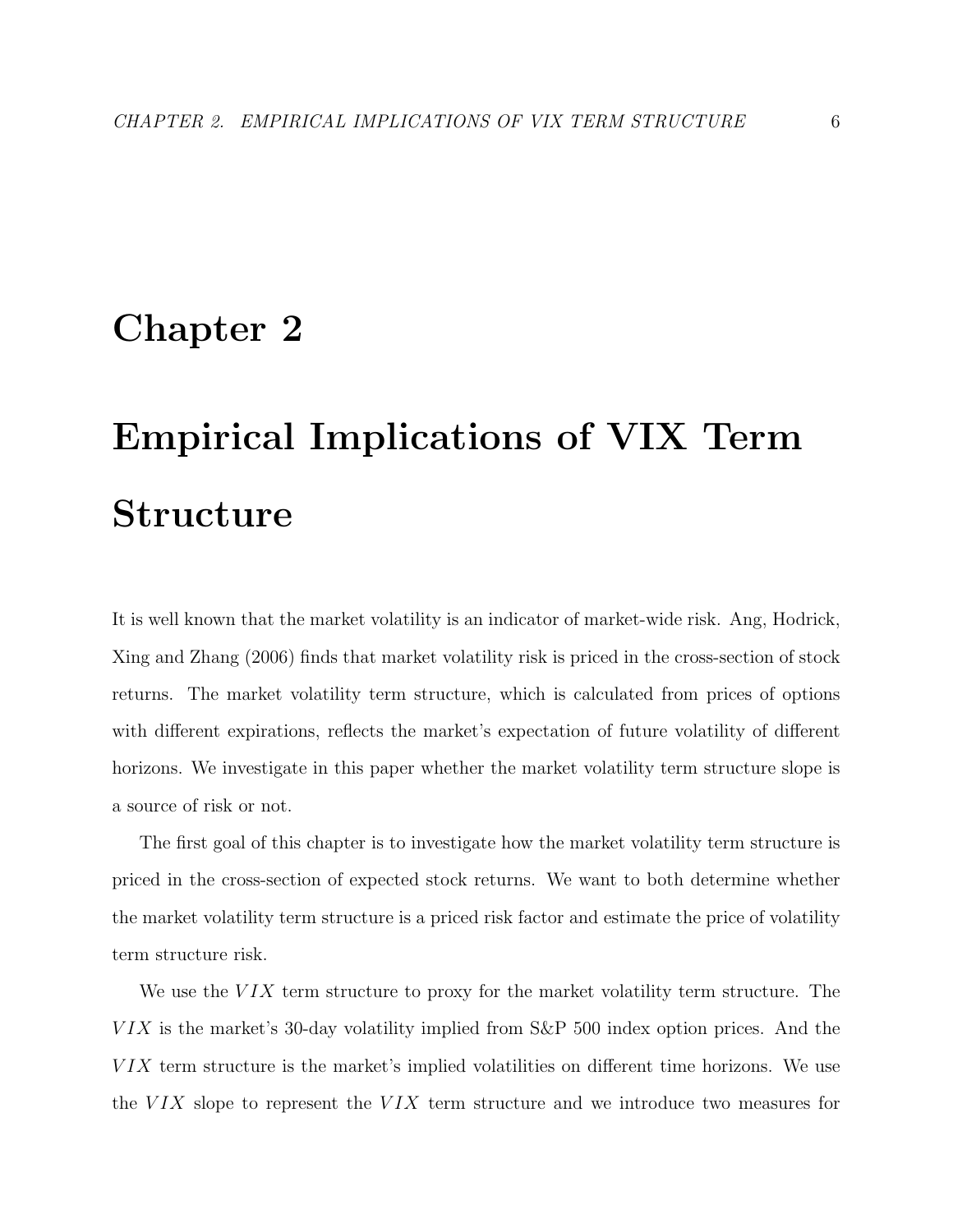the  $VIX$  slope. We do not directly use the  $VIX$  slope as the proxy because it is highly correlated with the  $VIX$  and thus could affect the robustness of the empirical test results. The first measure we use is the "slope" principal component of the  $VIX$  term structure, which we call  $PSlope$ . The second measure is proposed as the return of a  $VIX$  futures trading strategy that we propose. The strategy captures  $VIX$  futures roll yields by long and short VIX futures with different expirations, and we refer to this measure as VStrat. Both measures worth studying.  $PSlope$  mimics the  $VIX$  slope very well and has the longer possible sample period between 1996 and August 2013. V Strat is a return-based factor and can be directly used as a trading strategy which captures the volatility term structure premium. So *V Strat* can be used to compare the strategy performance with other volatility related strategies. Because the  $VIX$  futures were introduced to market since 2004, the sample period is shorter. The two measures are constructed from different methodologies, so it is meaningful to check the consistency of the results corresponding to the two measures.

We conduct two types of empirical tests. First, we triple-sort all stocks on the NYSE, AMEX, and the NASDAQ into terciles with respect to their sensitivities to market excess returns, changes in  $VIX$  and changes in the volatility term structure (*PSlope* or  $VStrat$ ). The triple-sort is intended to isolate the effect of each risk factor. We construct hedge portfolio with respect to the volatility term structure risk. By design, the hedge portfolio has equal loadings on the other two factors. We find that by controlling the loadings on the market excess returns and changes in  $VIX$ , the stocks with high sensitivities to changes in the volatility term structure exhibit high returns on average. The average return on the high-minus-low *P Slope* (*V Strat*) portfolio is  $0.21\%$  ( $0.18\%$ ) per month. Second, we estimate the price of risk for the volatility term structure by running Fama-MacBeth regressions with different test portfolios and different rolling windows. We find that estimates of the price of PSlope (VStrat) risk is positive and it is approximately  $2.5\%$  annually. The price of volatility term structure risk is statistically significant and it cannot be explained by other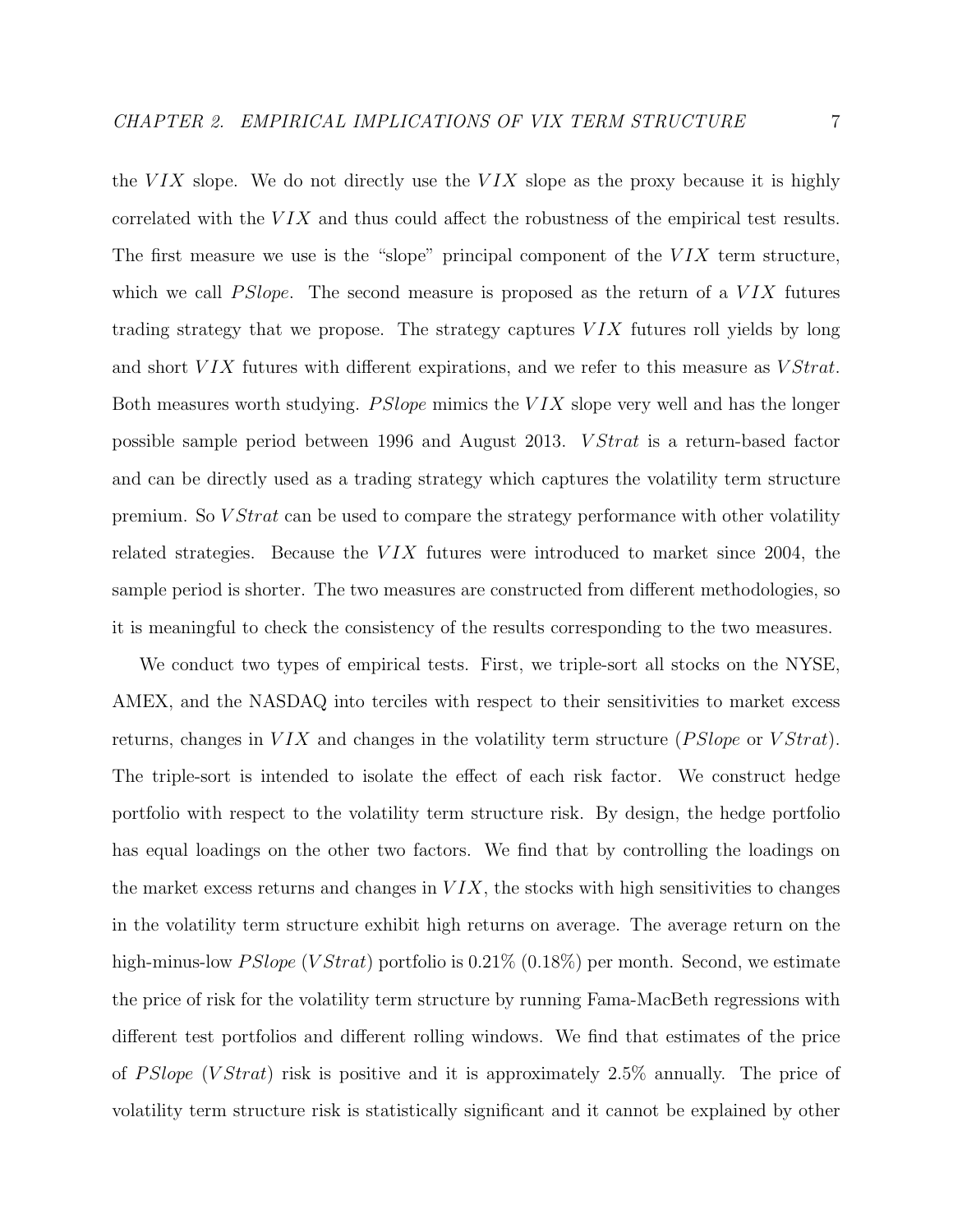common risk factors, such as the market excess return, size, book-to-market, momentum, liquidity, and market volatility. We extensively test the empirical results and find the effect of the volatility term structure risk to be robust.

Furthermore, we investigate whether the volatility term structure premium is explained by the variance risk premium  $(VRP)$ .  $VRP$  is defined as the risk-neutral expectation and the objective expectation of stock return variation. Empirically, we follow several recent studies including Carr and Wu (2009), Bollerslev, Tauchen and Zhou (2009), Drechsler and Yaron  $(2011)$  on estimating  $VRP$  as the difference between model-free option-implied variance and realized variance. We construct hedge portfolios by triple-sorting all stocks on the NYSE, AMEX, and the NASDAQ in terciles with respect to their sensitivities to market excess returns, changes in  $VRP$ , and changes in the volatility term structure. Even with the loadings on the other two risk factors controlled, the high-minus-low average return on the volatility term structure risk hedge portfolio still exists and is significant. Thus the  $VRP$ cannot explain the volatility term structure and they are different risk factors.

The second goal of this paper is to explain the implications of the volatility term structure risk. Most recent studies on  $VIX$  or the  $VIX$  term structure focus on stochastic volatility and jump models (Ait-Sahalia, Mustafa and Loriano (2012), Duan and Yeh (2011), Amengual (2009), and Egloff, Leippold and Wu (2010)). These models lack the connection with the fundamental economy. In order to connect the fundamental economy with the volatility term structure, we propose a stylized model. We build a regime-switching rare disaster model. In this framework, the  $VIX$  term structure contains information about the length of a potential disaster.

The rare disasters literature (Rietz (1988), Barro (2006), Gabaix (2012), and Wachter (2013)) argues that asset prices and risk premia can be explained by rare disasters, which are any large decline in consumption and/or GDP. Our model is most related to the Gabaix model, which assumes a hidden probability  $p$  of entering into a disaster in the next period.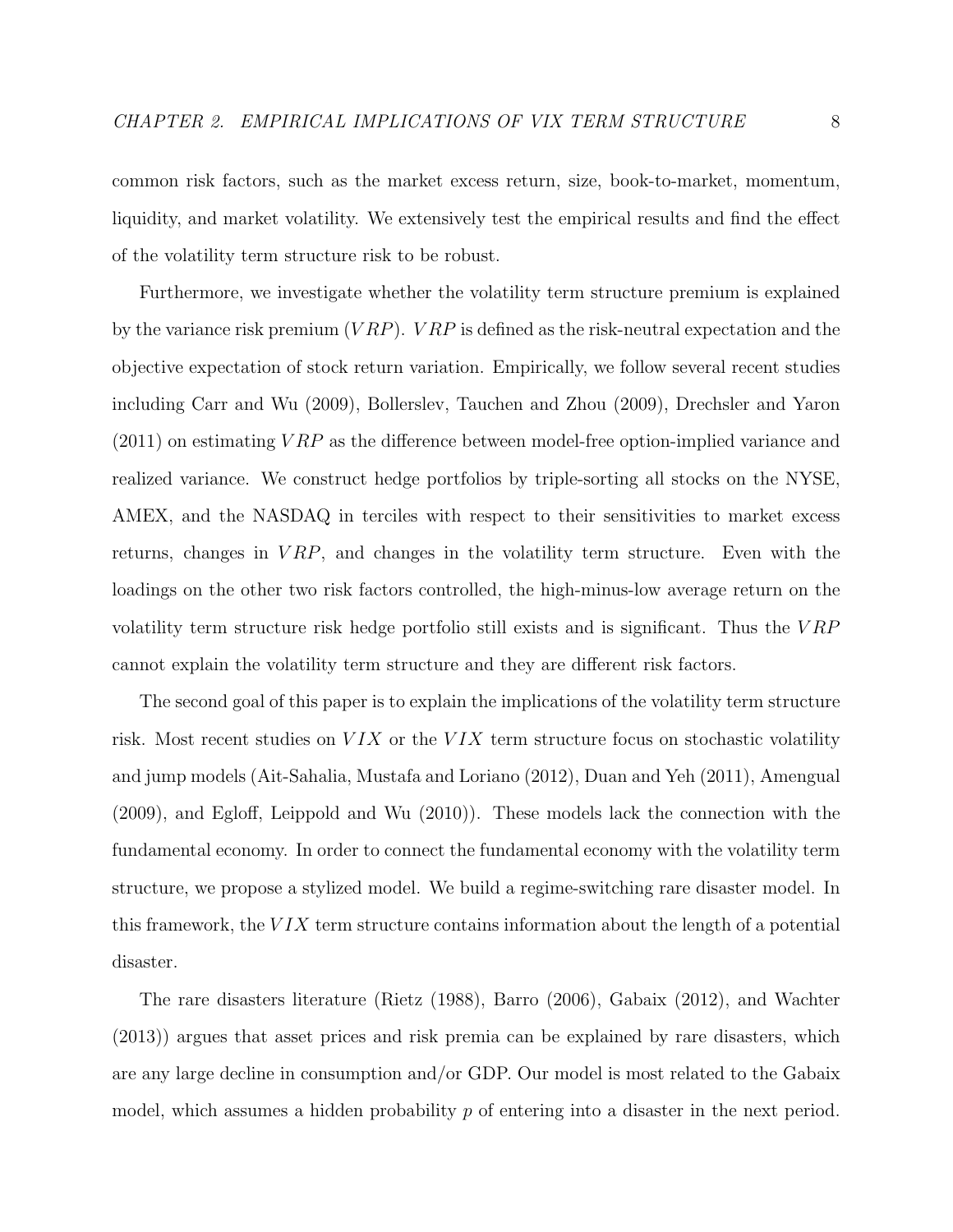What differentiates our model from the Gabaix model is that we not only assume a probability of entering into a disaster, but also a probability of exiting from a disaster. Because of this difference, the disaster is an instant downside jump in the Gabaix model, but it has a finite length in our model. In our model, there are two types of disasters: one with a short duration (e.g., months) and the other with a long duration (e.g., years). The economy has a high probability to exit the short disaster but has lower probability to exit the long disaster. The model indicates that a downward sloping volatility term structure corresponds to a potential long disaster, and an upward sloping volatility term structure corresponds to a potential short disaster. Stocks with high sensitivities to the  $VIX$  slope have high loadings on the disaster duration risk, thus earn higher risk premium. Therefore the model implications and the empirical findings are consistent.

The rest of this chapter is organized as follows. In Section 2.1, we introduce the empirical model. In Section 2.2, we describe the data and introduce two measures that serve as proxies of the volatility term structure. Section 2.3 presents the methodology and empirical results of constructing hedge portfolios with loadings only to the  $VIX$  term structure factor. Section 2.4 estimates the price of volatility term structure risk. Section 2.5 explains the robust tests.

### 2.1 ICAPM Model

In this section, we first introduce the ICAPM setup, and subsequently discuss alternative theoretical perspectives on the model's specification, as well as existing research that provides guidance regarding the prices of volatility term structure risk.

Following the intuition of the ICAPM, the equilibrium expected returns of risky assets in the cross-section are determined by the conditional covariances between the asset returns and the changes in state variables that allow investors to hedge against changes in the investment opportunity set. Our hypothesis is that the volatilety term structure is a state variable in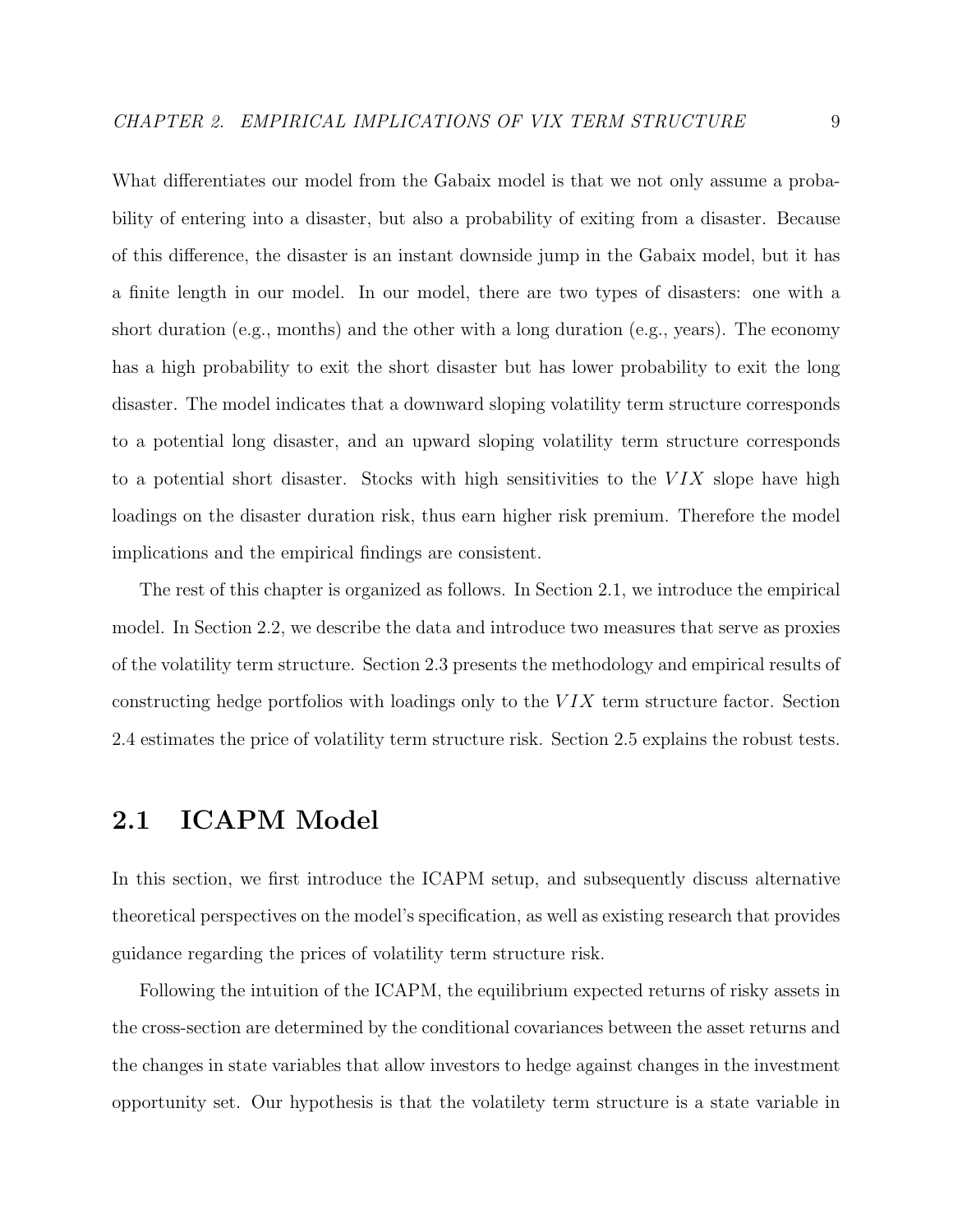ICAPM. We empirically investigate this hypothesis with two empirical tests.

The first empirical test is to create hedge portfolios with triple-sorting. We use a sample of returns and moments for a time period,  $t = 1, ..., T$ , to estimate the cross-section stock returns' loadings on changes in the volatility term structure, through time-series regressions of the following form:

$$
r_{i,t} - r_{f,t} = \beta_0^i + \beta_{MKT}^i(r_{m,t} - r_{f,t}) + \beta_{\Delta VIX}^i \Delta VIX_t + \beta_{\Delta VSlope}^i \Delta VSlope_t + \varepsilon_{i,t}, \qquad (2.1)
$$

where  $r_{i,t}$ ,  $r_{m,t}$ , and  $r_{f,t}$  are daily return on the stock i, the market portfolio, and the riskfree asset.  $\Delta VIX_t = VIX_t - VIX_{t-1}, \Delta VSlope_t = VSlope_t - VSlope_{t-1},$  where  $VSlope$ represents either of the two measures of the volatility term structure. The coefficients of the regression,  $\beta_{MKT}^i$ ,  $\beta_{\Delta VIX}^i$ ,  $\beta_{\Delta VSlope}^i$  are the *i*th stock's loadings to market excess return,  $VIX$ , and the volatility term structure.

At the end of each month, we run regression (2.1). We group the stocks into terciles based on  $\beta_{MKT}^i$  (lowest in tercile 1 and highest in tercile 3), and then group each of these three portfolios into terciles based on  $\beta_{\Delta VIX}^i$ , which yields  $3 \times 3 = 9$  portfolios. We subsequently group each of these nine portfolios into terciles based on  $\beta_{\Delta VSlope}^i$ , which yields  $3 \times 3 \times 3 = 27$ portfolios in total. The high-minus-low portfolios on  $\Delta V \text{Slope}$  risk is constructed as goes long the 9 high-exposure portfolios and go short the 9 low-exposure portfolios with respect to the  $\Delta V Slope$  factor.

The second empirical test is based on Fama-MacBeth regressions. We use regression coefficients for stock  $i = 1, ..., N$  obtained from time series regression (2.1) to estimate the price of factor risk from the following cross-sectional regression:

$$
E[r_i] - r_f = \lambda_0 + \lambda_{MKT} \beta^i_{MKT} + \lambda_{\Delta VIX} \beta^i_{\Delta VIX} + \lambda_{\Delta VSlope} \beta^i_{\Delta VSlope}
$$
 (2.2)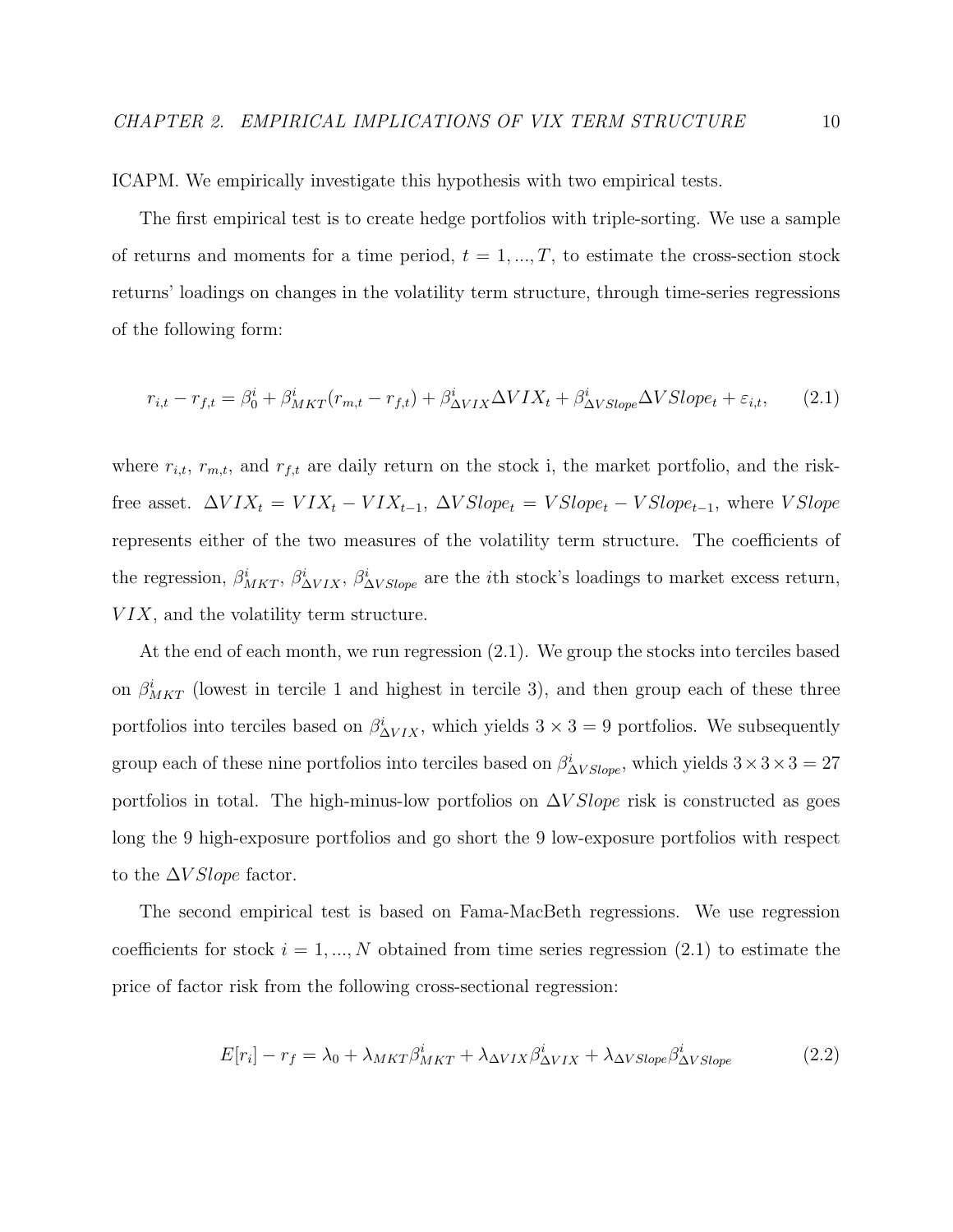Within ICAPM context, the prices of risk of the factors depend on whether they reflect improvements or deteriorations in the economy's opportunity set. For instance, if a flat market volatility term structure today is related to an unfavorable investment opportunity set tomorrow, then an asset whose return is negatively related to changes in the market volatility slope provides a hedge against a deterioration in the investment opportunity set. When investors are risk averse, the hedge provided by this asset is desirable, resulting in a lower expected return for such asset. The price of market volatility term structure risk is then positive. In the opposite scenario, in which flat market volatility term structure is related to a favorable future investment opportunity set, the price of market volatility term structure risk will be negative.

A previous study by Johnson (2011) found that the slope of the  $VIX$  term structure is positively correlated with future market return. We should expect the sign of the price of market volatility risk,  $\lambda_{\Delta V Slope}$  to be positive.

### 2.2 Data and Measurement

#### 2.2.1 Data

 $VIX$  is designed to measure the market's expectation of 30-day volatility. The calculation of  $VIX$  is based on S&P 500 index option prices in a model-free approach discussed in Chicago Board Options Exchange (2009) to replicate the risk-neutral variance of a fixed 30 day maturity. We introduce two measures of the  $VIX$  slope from different approaches. The first measure is constructed with the  $VIX$  term structure, and the second measure is based on the  $VIX$  futures term structure. We compute the  $VIX$  term structure by replicating the  $VIX$  calculation, but with multiple maturities  $(1, 2, 3, 6, 9, \text{ and } 12 \text{ months})$  rather than only 30 days. We use the closing option quotes of S&P 500 index options and risk-free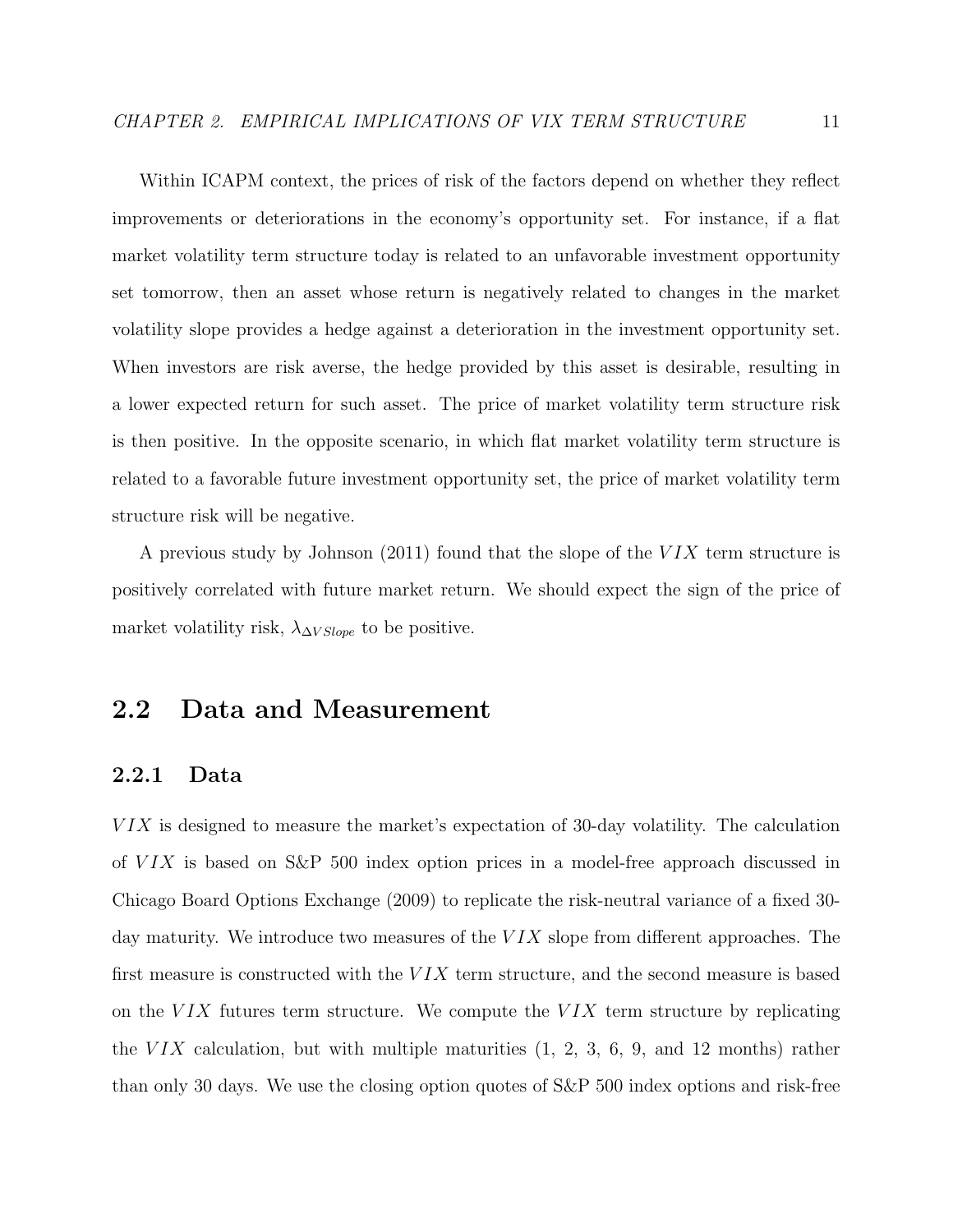rates available from 1996 through August 2013 via OptionMetrics to compute  $VIX$  term structure. Summary statistics are shown in Table 2.1.

We plot the  $VIX$  term structure from Sept 15th, 2008 and July 9th, 2014 in Figure 2.1 and 2.2. The former one represents a day which the market is under turmoil (the day Lehman Brother went bankruptcy) and the latter represents a normal day. As we can see from the graphs, the  $VIX$  term structure is downward sloping and convex in the turmoil day and is upward sloping and concave in the normal day.

|             | Obs  | Mean  | Std. Dev. | Min   | Max   |
|-------------|------|-------|-----------|-------|-------|
| <i>VIX</i>  | 4448 | 21.92 | 8.57      | 9.90  | 78.28 |
| $VIX^{2m}$  | 4448 | 21.96 | 7.93      | 10.24 | 75.01 |
| $VIX^{3m}$  | 4448 | 22.15 | 7.54      | 10.40 | 69.55 |
| $VIX^{6m}$  | 4448 | 22.36 | 6.99      | 10.43 | 61.66 |
| $VIX^{9m}$  | 4448 | 22.17 | 6.65      | 11.89 | 56.85 |
| $VIX^{12m}$ | 4448 | 22.09 | 6.80      | 12.03 | 53.16 |

Table 2.1: Descriptive Statistics of the V IX Term Structure

The table presents descriptive statistics of the daily  $VIX$  term structure  $(1, 2, 3, 6, 9, \text{ and})$ 12 months) from January 1996 to August 2013.



Figure 2.1: VIX Term Structure on 2008/09/15

 $VIX$  futures began trading on the CBOE Futures Exchange (CFE) on March 26, 2004.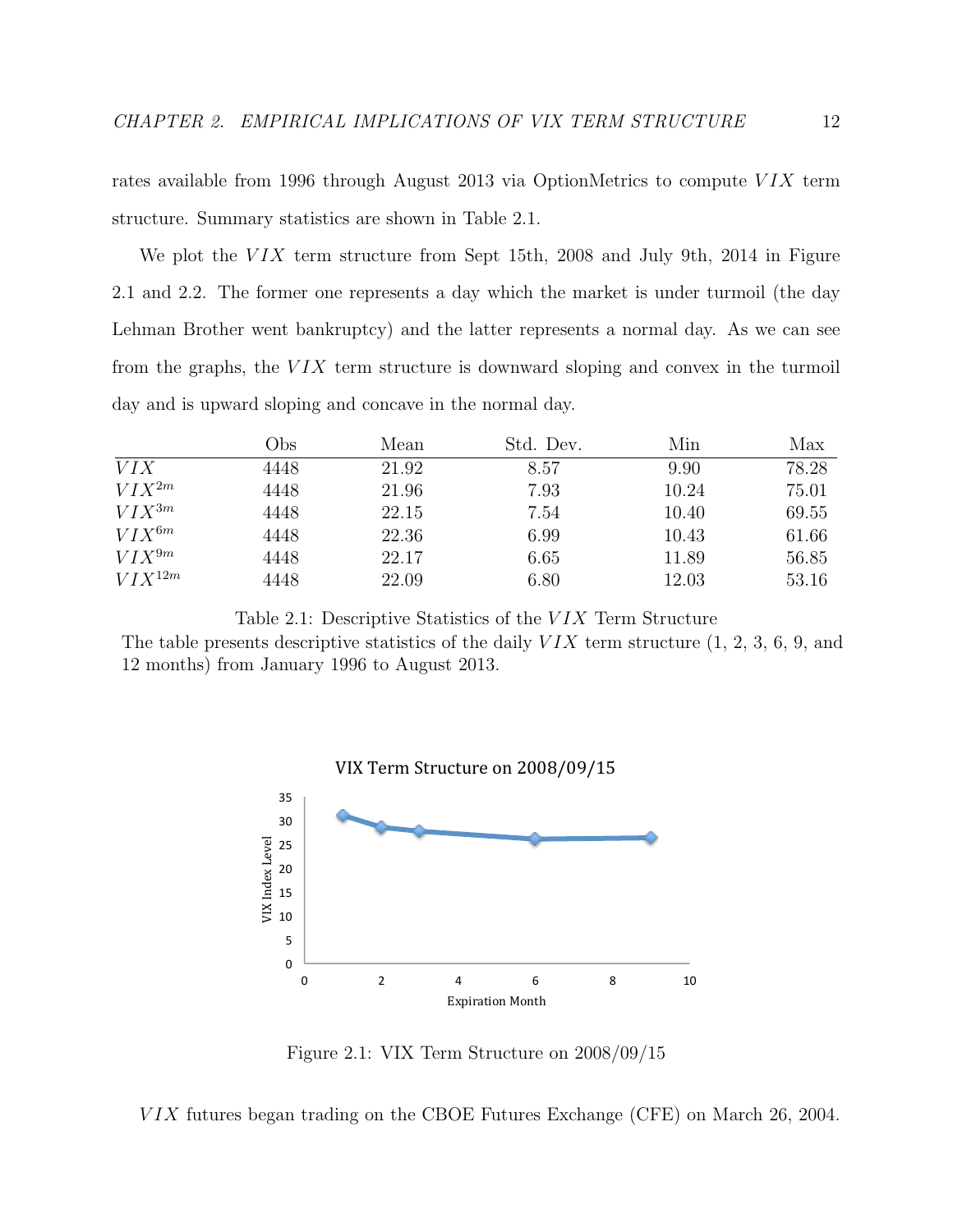

VIX Term Structure on 2014/07/09

Figure 2.2: VIX Term Structure on 2014/07/09

We use the  $VIX$  futures daily closing data with different expirations from 2004 through 2013 via Bloomberg. We use returns on all stocks included in the CRSP NYSE/AMEX/NASDAQ daily stock file.

#### 2.2.2 Measures of the Volatility Term Structure

We use *V Slope* to represent the volatility term structure and we focus on the "slope" component of the volatility term structure. We introduce two measures as proxies for the  $VIX$ slope. We construct the first measure as changes in the second principal component ("slope") of  $VIX$  term structure. We run a principal component test on the  $VIX$  term structure and the results are shown in Table 2.2. We call the "level" principal component of the  $VIX$ term structure P Level and the "slope" principal component P Slope. As shown in the table, P Level loads relatively equal amounts on  $1-12$  months  $VIX$  term structure, and  $PSlope$ loads a positive amount on shorter term  $VIX$  but a negative amount on longer term  $VIX$ . Therefore, *PSlope* should positively correlates with the  $VIX$  slope. As for the variance of the VIX term structure,  $95.12\%$  of the variance could be explained by PLevel and 3.86% could be explained by  $PSlope$ .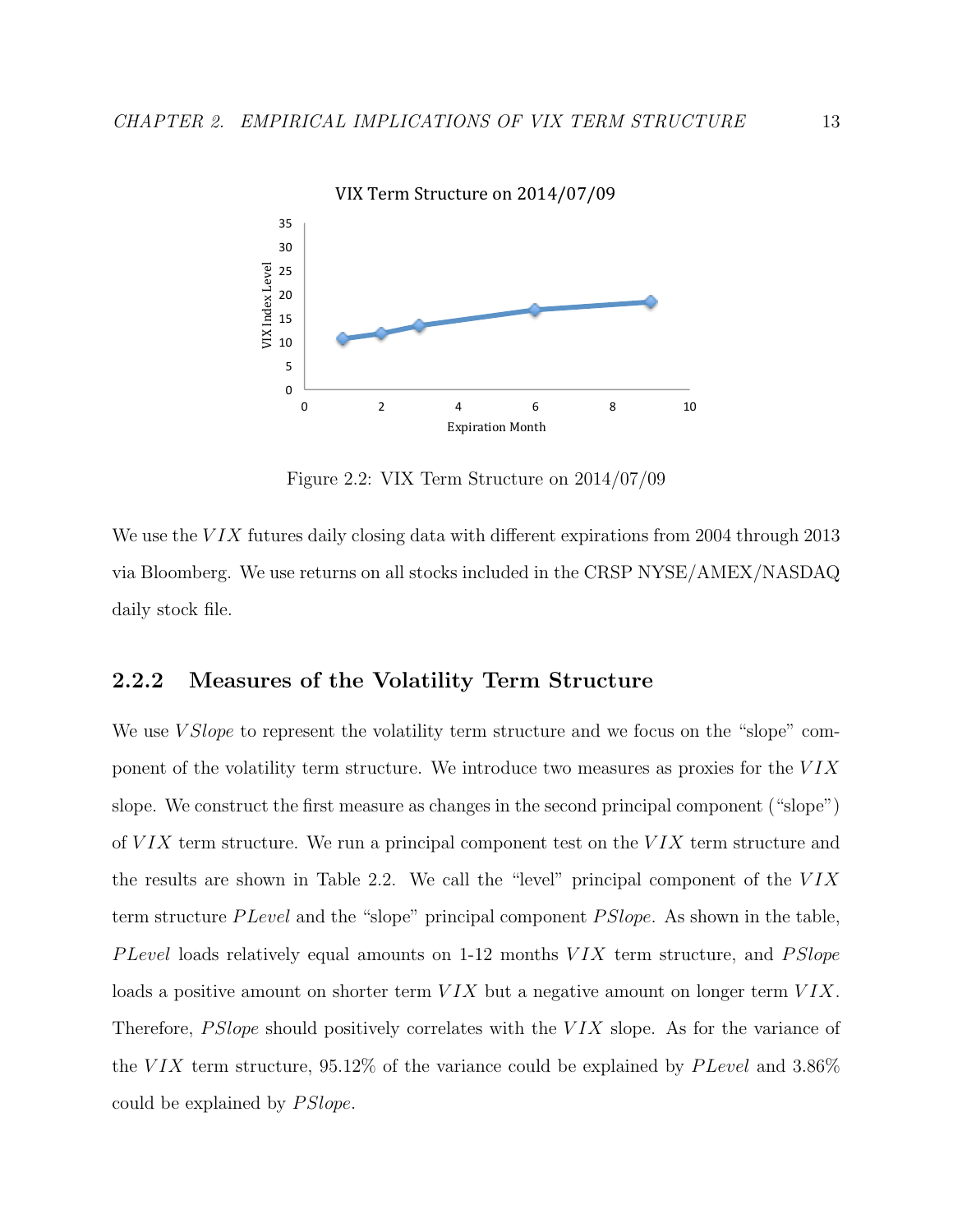|                                        | PLevel | <b>PSlope</b> |
|----------------------------------------|--------|---------------|
| <i>VIX</i>                             | 0.40   | $-0.57$       |
| $VIX^{2m}$                             | 0.41   | $-0.36$       |
| $VIX^{3m}$                             | 0.41   | $-0.20$       |
| $VIX^{6m}$                             | 0.41   | 0.17          |
| $VIX^{9m}$                             | 0.40   | 0.39          |
| $VIX^{12m}$                            | 0.40   | 0.57          |
| $\overline{\% \text{ of } \text{var}}$ | 95.12% | 3.86%         |

#### Table 2.2: Principal Components of the VIX Term Structure

The table presents the first two principal components of the  $VIX$  term structure. The first block shows the coefficients defining each principal component. The second block gives the fraction of term structure variance explained by each principal component. The sample is daily from January 1996 to August 2013.

The second measure of the volatility term structure is a return-based factor which is a simple  $VIX$  futures trading strategy we develop. In order to understand the strategy, it is important for us to understand the roll yield of trading futures.

Futures contracts have specific expiration dates, in order to maintain exposure, the investor needs to sell a futures contracts as it gets close to expiration and purchase another contract with a later expiration date. This process is known as "rolling" the futures position. This rolling activity gives investor a return called "roll yield", which refers to the difference between log price of the maturing contract they roll from and the deferred contract they roll into, following Mou (2010).

When a futures curve is in contango (upward sloping), an investor in a long futures position pays a higher price to buy a later expiration futures contract than the price at which the investor sells the contract as it nears expiration, thus suffering negative returns, by which we call a negative roll yield. Since the  $VIX$  term structure is often in contango, the long  $VIX$  future position is often associated with a negative roll yield. Our trading strategy aims to profit from this negative roll yield.

The trading strategy is defined by maintaining a long position at the 2-month point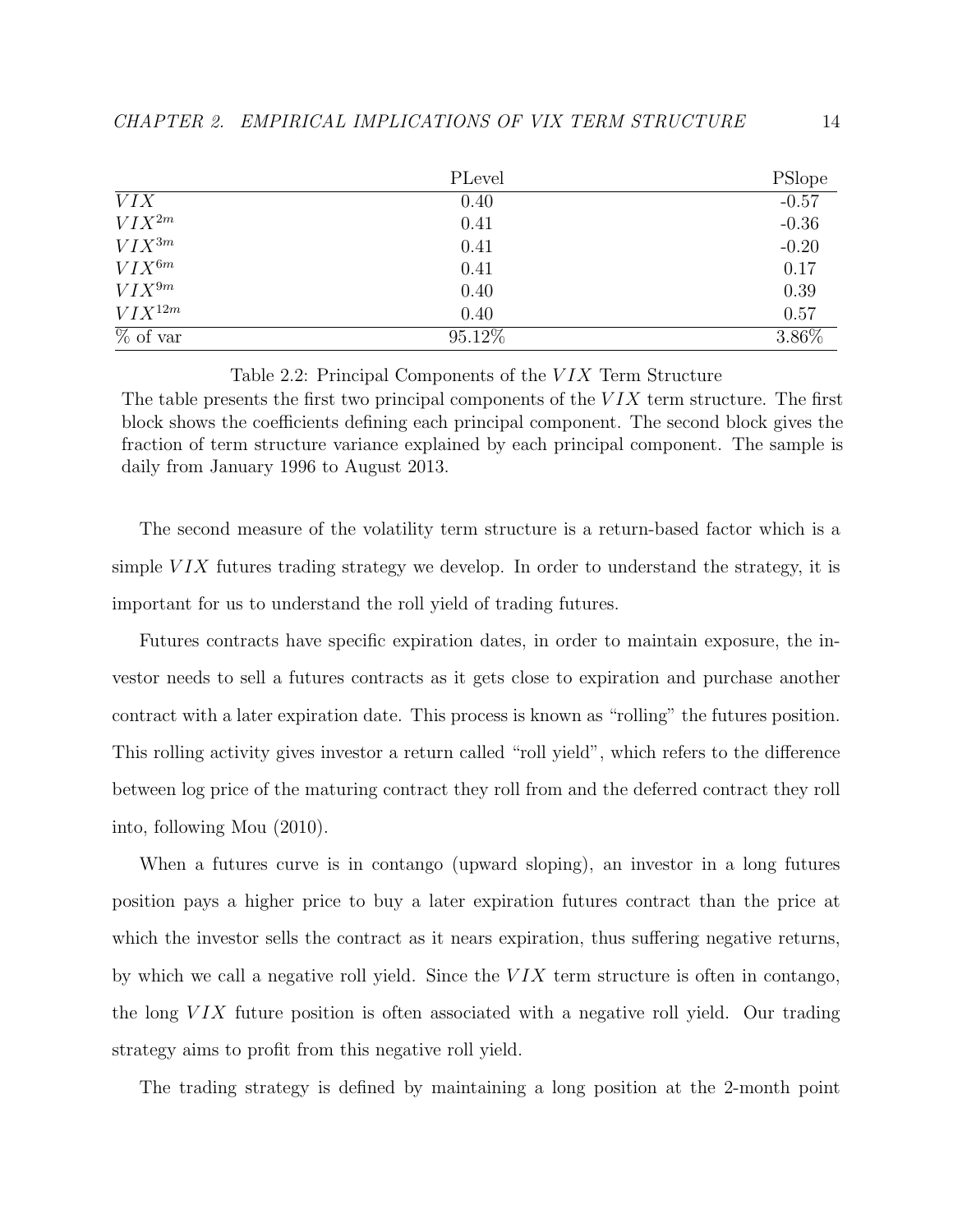on the  $VIX$  futures curve by continuously rolling between the second and third month futures contracts and a short position at the 1-month point on the  $VIX$  futures curve by continuously rolling between the first and second month futures contracts.

If the  $VIX$  futures curve stays upward sloping, the long position at the 2-month point on the  $VIX$  futures curve keeps rolling the futures from the second month futures to the third month futures, thus suffers a negative roll yield, while the short position at the 1-month point on the  $VIX$  futures curve keeps rolling the short position between the first month futures to the second month futures, thus earning a positive roll yield. The future curve is concave while it is upward sloping, thus the positive roll yield earned from the short 1-month  $VIX$  futures position is bigger than the long 2-month  $VIX$  futures position, thus making a profit. If the  $VIX$  futures slope becomes steeper, the strategy will make higher profits and vice versa. Therefore the strategy's return is expected to be highly positively correlated with the VIX slope and PSlope. We define the return of this strategy as  $VStrat$ .

Table 2.3 reports the correlation of  $\Delta VIX$ ,  $\Delta PLevel$ ,  $\Delta PSlope$ , and  $VStrat$  with various factors. Although we use the principal component method to get  $PLevel$  and  $PSlope$ , the changes of P Level and P Slope are still highly correlated. We present more tests corresponding to this issue in Section 2.5.

### 2.3 Portfolio Construction and Tests

As discussed in Section 2.2, we develop two measures as proxies of the VIX term structure. The first is  $\Delta PSlope$  and the second is VStrat. We run each of the tests described in Section 2.1 corresponding to the two measures.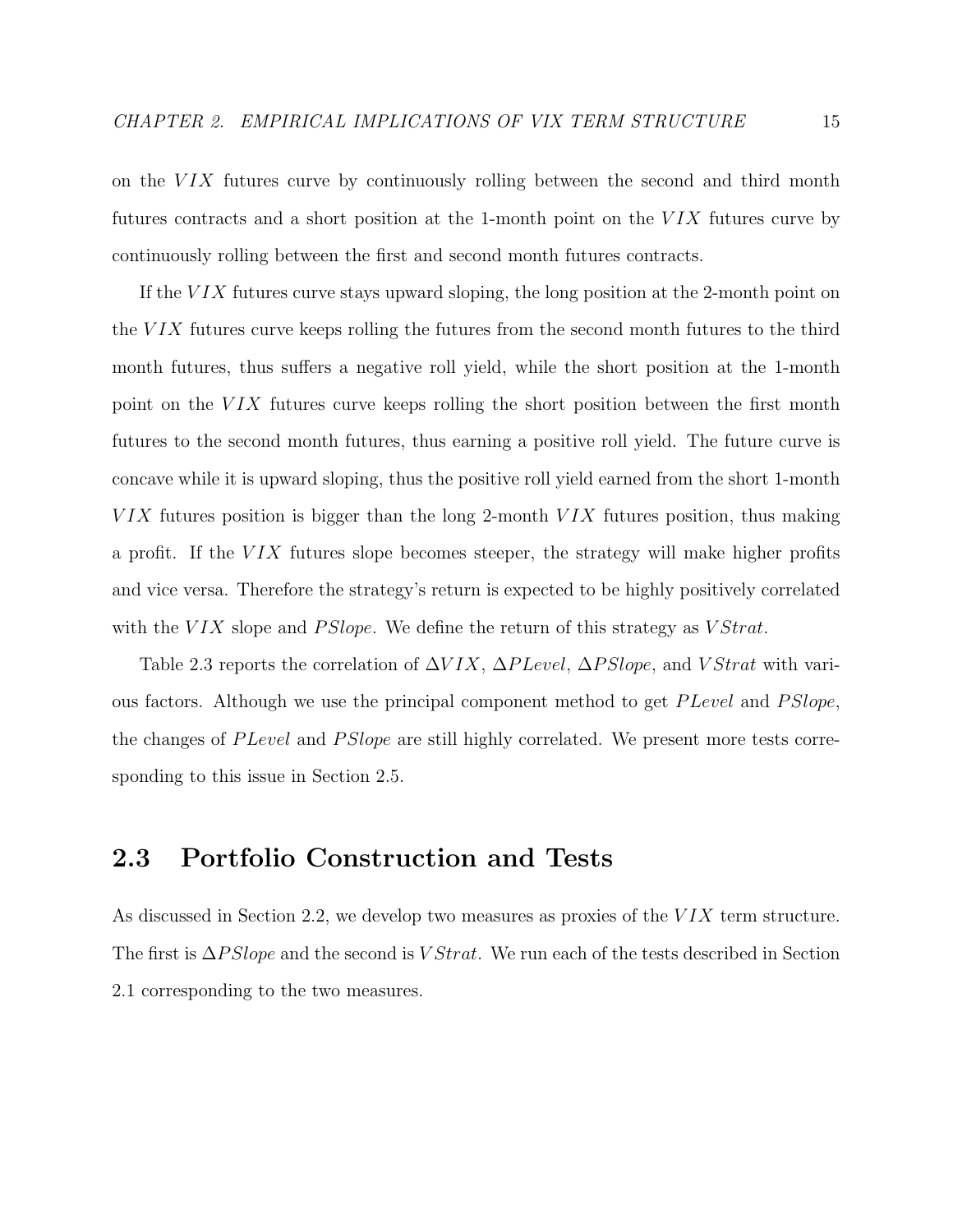|                 | $\Delta PLevel$ | $\Delta PSlope$ |  |
|-----------------|-----------------|-----------------|--|
| $\Delta PLevel$ | 1.00            |                 |  |
| $\Delta PSlope$ | $-0.73$         | 1.00            |  |
| MKT             | $-0.67$         | 0.51            |  |
| HML             | $-0.10$         | 0.12            |  |
| SMB             | $-0.20$         | 0.14            |  |
| UMD             | 0.23            | $-0.19$         |  |
| $\Delta VIX$    | 0.93            | $-0.83$         |  |
|                 |                 |                 |  |

Panel A: 1996-2013

#### Panel B: 2006-2013

|                | VStrat   |  |
|----------------|----------|--|
| <i>V Strat</i> | 1.00     |  |
| MKT            | 0.61     |  |
| HML            | $0.08\,$ |  |
| SMB            | 0.21     |  |
| UMD            | $-0.16$  |  |
| $\Delta VIX$   | 0.73     |  |
|                |          |  |

#### Table 2.3: Correlations of Factors

Panel A reports the correlations of monthly changes in VIX, *P Level*, and *PS lope* with various factors. The variable  $\Delta VIX$  represents the monthly change in  $VIX$ , and  $\Delta PLevel$ ,  $\Delta PSlope$  are the monthly changes of the first two principal components of the VIX term structure. The factors  $MKT$ ,  $SMB$ ,  $HML$  are the Fama and French (1993) factors, the momentum factor UMD is constructed by Kenneth French, and  $LIQ$  is the Pastor and Stambaugh (2003) liquidity factor. The sample period is January 1996 to August 2013. Panel B reports the correlations of monthly changes in VIX, P Level, and P Slope, V Strat, and with various factors, where  $VStrat$  is the monthly return of the  $VIX$  slope strategy we introduced in Section 2.2. The sample period is April 2006 to August 2013.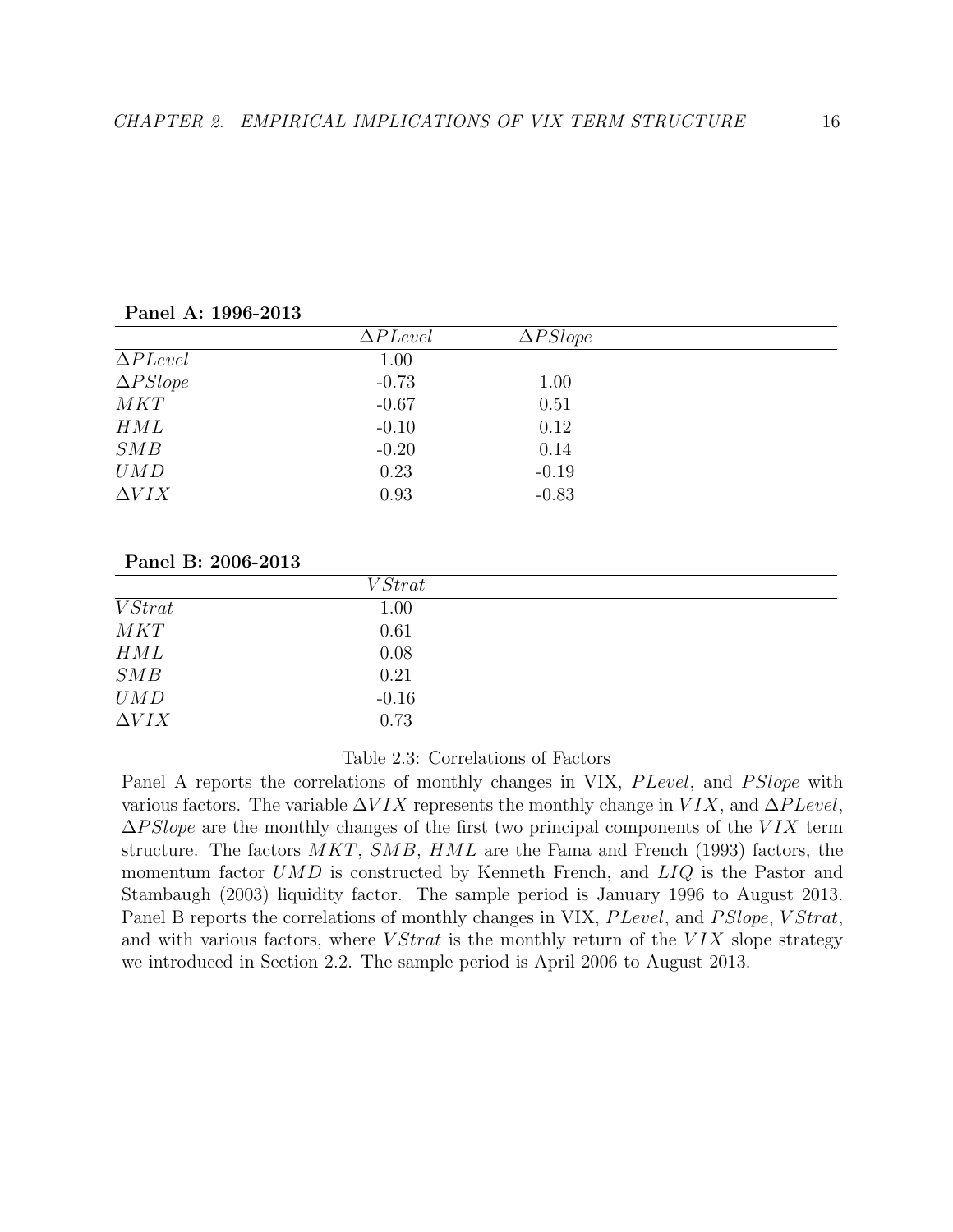### 2.3.1 Constructing Hedge Portfolios

Table 2.3 shows high correlations among  $MKT$ ,  $VIX$ , and  $VSlope$  factors. If sensitivities to these factors are correlated, it is important to separate the pricing effects of different factors to identify the implication of each market moment separately. For this reason we use triple-sorting to help construct the portfolios following Fama and French (1993), Cochrane (2005), and Chang, Christoffersen and Jacobs (2013).

At the end of each month, we run the following regressions with the two measures:

$$
r_{i,t} - r_{f,t} = \beta_0^i + \beta_{MKT}^i(r_{m,t} - r_{f,t}) + \beta_{\Delta PLevel}^i \Delta PLevel_t + \beta_{\Delta P Slope}^i \Delta P Slope_t + \varepsilon_{i,t} \tag{2.3}
$$

$$
r_{i,t} - r_{f,t} = \beta_0^i + \beta_{MKT}^i(r_{m,t} - r_{f,t}) + \beta_{\Delta VIX}^i \Delta VIX_t + \beta_{VStrat}^i VStrat_t + \varepsilon_{i,t}
$$
 (2.4)

We first group the stocks into terciles based on  $\beta_{MKT}^i$  (lowest in tercile 1 and highest in tercile 3). Then we group each of these three portfolios into terciles based on  $\beta_{\Delta PL evel}^i$  (or  $\beta_{\Delta VIX}^i$ ), which yields  $3 \times 3 = 9$  portfolios. We subsequently group each of these nine portfolios into terciles based on  $\beta_{\Delta PSlope}^i$  (or  $\beta_{VStrat}^i$ ), which yields  $3 \times 3 \times 3 = 27$  portfolios in total.

This grouping procedure allows me to obtain portfolios that have varying exposures to one factor, but have equal loadings on the other two factors. In Table 2.4, the row H-L reports the average returns and alphas of the high-minus-low portfolios that is long 9 high-exposure portfolios and short 9 low-exposure portfolios to the  $\Delta V Slope$  factor.

The average return of the  $\Delta VSlope$  H-L portfolio is 0.21% per month for the PSlope measure and 0.18% per month for the *VStrat* measure. The H-L return is statistically significant at the 5% level with a t-statistic of 2.31 for the *PSlope* measure and at the  $10\%$ level with a t-statistic of 1.64 for the *V Strat* measure. We also report the Carhart 4-factor alpha of the H-L portfolios for both measures to check if the return spread is captured by these factors. We find that the alphas of H-L portfolios show consistent results with the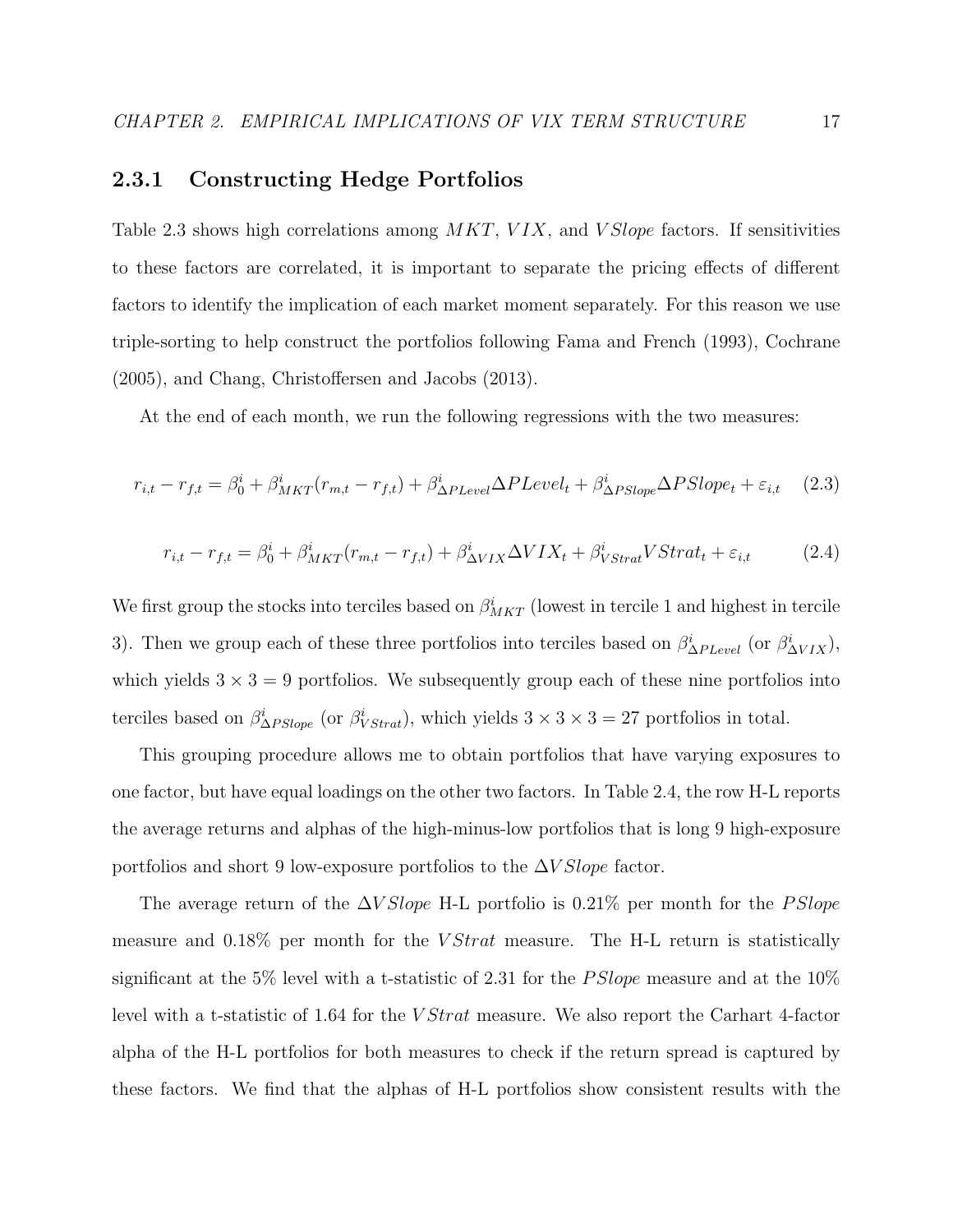| <b>1 and 11.</b> $\Delta I$ $\omega \omega \rho \nu$ , 1990 2010, 1898 $\omega = 211$ |        |                    |             |                      |  |  |
|---------------------------------------------------------------------------------------|--------|--------------------|-------------|----------------------|--|--|
|                                                                                       |        | Tercile Portfolios |             |                      |  |  |
|                                                                                       |        |                    |             | H-L                  |  |  |
| Mean                                                                                  | 0.61   | 0.73               | 0.82        | 0.21                 |  |  |
|                                                                                       | (1.39) | (1.89)             | (1.73)      | $({\bf 2}.{\bf 31})$ |  |  |
| Carhart 4-Factor Alpha                                                                | 0.16   | 0.27               | 0.35        | 0.18                 |  |  |
|                                                                                       | (1.10) | $({\bf 2.78})$     | $\bf(2.43)$ | $({\bf 2.22})$       |  |  |

Panel A:  $\Delta PSlope$ , 1996-2013, nobs = 211

#### **Panel B:** *V Strat*, 2006-2013,  $nobs = 81$

|                        |           | Tercile Portfolios |        |        |  |
|------------------------|-----------|--------------------|--------|--------|--|
|                        |           |                    |        | $H-L$  |  |
| Mean                   | 0.11      | 0.28               | 0.29   | 0.18   |  |
|                        | (1.15)    | (1.37)             | (1.32) | (1.64) |  |
| Carhart 4-Factor Alpha | $-0.15$   | 0.03               | 0.04   | 0.19   |  |
|                        | $(-1.24)$ | 1.25)              | 1.17   | (1.62) |  |

Table 2.4: Sorting on  $VIX$  Term Structure Loadings

At the end of each month, we run regression (2.6) and (2.7) on daily returns of each stock. We form 27 portfolios with varying sensitivities to  $r_m - r_f$ ,  $\Delta P \text{Level } (\Delta V I X)$ ,  $\Delta P \text{Slope}$ (V Strat) by sequentially grouping the stocks into terciles sorted on  $\beta_{MKT}$ ,  $\beta_{\Delta PL evel}$  ( $\beta_{\Delta VIX}$ ),  $\beta_{\Delta PSlope}$  ( $\beta_{VStrat}$ ), (lowest in tercile L and highest in tercile H). We then group the 27 portfolios into the group that contains stocks with low  $(L)$ , medium  $(M)$  or high  $(H)$  exposures to only  $\Delta PSlope$  (*V Strat*). We report the average monthly returns, the Carhart-4 Factor alpha, and the respective Newey-West t-statistics with lag 12 for the L, M, H, H-L (Highminus-Low) portfolios. Panel A reports the results with measure  $\Delta PSlope$  and Panel B reports the results with measure *V Strat*.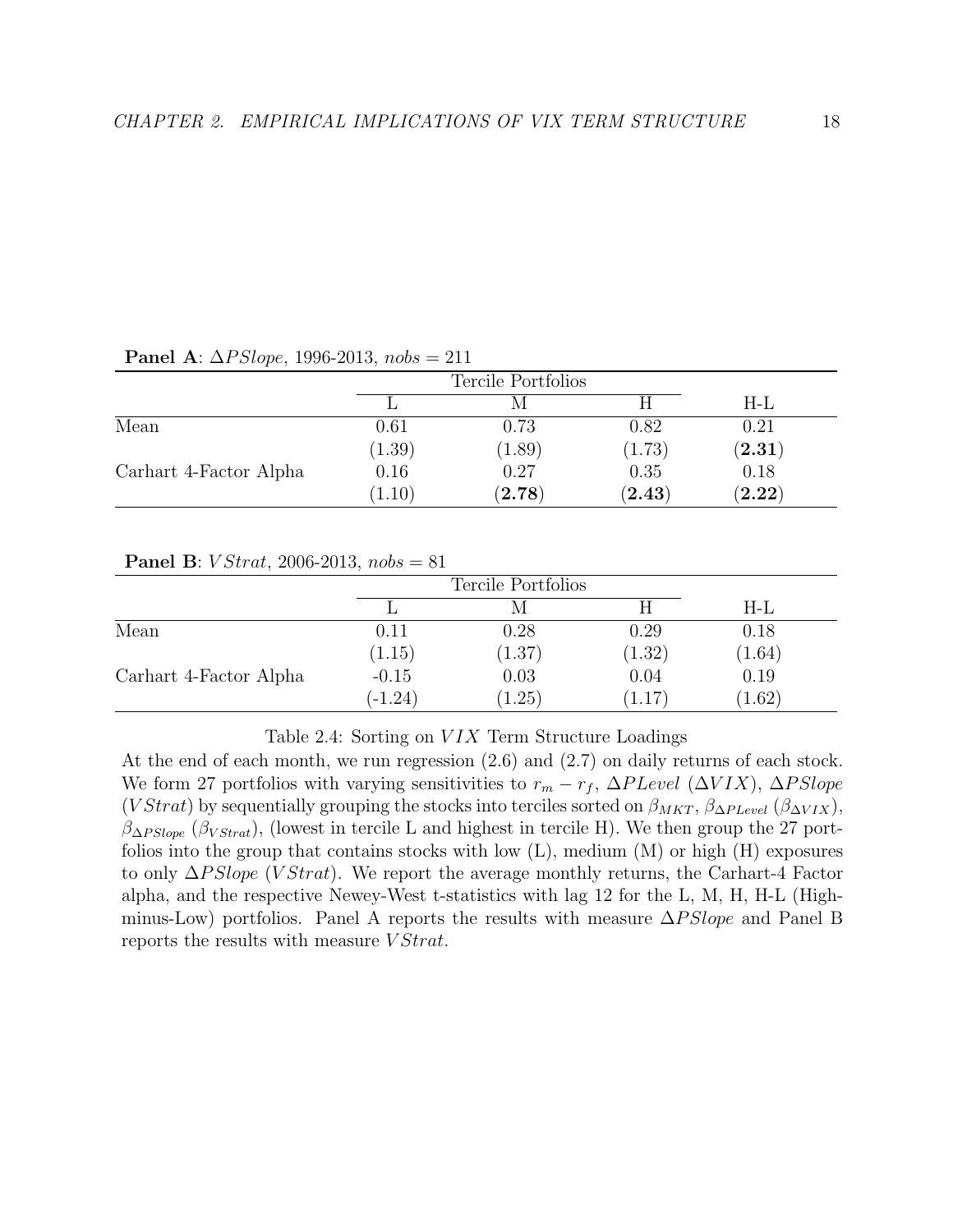average returns. The H-L portfolio alpha is  $0.18\%$  per month for the *PSlope* measure and 0.19% per month for the  $VStrat$  measure. In summary, the exposure portfolio on  $VSlope$ shows increasing patterns in average returns and Carhart 4-factor alphas.

The results suggest that *V Slope* is a risk factor. The higher the loadings a stock has on V Slope, the more risk it takes. And the difference in return between high and low  $\Delta V Slope$ exposure portfolios cannot be explained by market excess return, size, book-to-market, or momentum factors.

#### 2.3.2 Constructing Return-Based Factors

Following procedures similar to those of Fama and French (1993), we construct return-based risk factors from the hedge portfolios constructed in the previous subsection. We construct two sets of risk factors corresponding to the *PSlope* and *VStrat* measures.

We define FP Level as the return of the P Level hedge portfolio, FP Slope as the return of the PSlope hedge portfolio:  $FPLevel = (1/9) (r\beta_{\Delta PL evel,H} - r\beta_{\Delta PL evel,L})$ ,  $FPSlope =$ (1/9)  $(r\beta_{\Delta PSlope,H} - r\beta_{\Delta PSlope,L})$ , where  $r\beta_{\Delta P Level,H(L)}$   $(r\beta_{\Delta PSlope,H(L)})$  represents the sum of the return of the 9 portfolios with highest (lowest) loadings on  $\Delta P \text{Level } (\Delta PSlope)$ .

And we define  $FVIX$  as the return of the  $VIX$  hedge portfolio, and  $FVStrat$  as the return of the VStrat hedge portfolio:  $FVIX = (1/9) (r\beta_{\Delta VIX,H} - r\beta_{\Delta VIX,L})$ ,  $FVStrat =$ (1/9)  $(r\beta_{VStrat,H} - r\beta_{VStrat,L})$ , where  $r\beta_{\Delta VIX,H(L)}$   $(r\beta_{VStrat,H(L)})$  represents the sum of the return of the 9 portfolios with highest (lowest) loadings on  $\Delta VIX$  ( $\Delta VStrat$ ).

### 2.4 Price of Volatility Term Structure Risk

In the previous section, we constructed hedge portfolios corresponding to V Slope risk. We estimated the price of  $PSlope$  (V Strat) risk to be 0.21% (0.18%) per month. And we constructed the return-based factors  $FPSlope$  and  $FVStrat$ . In this section, we estimate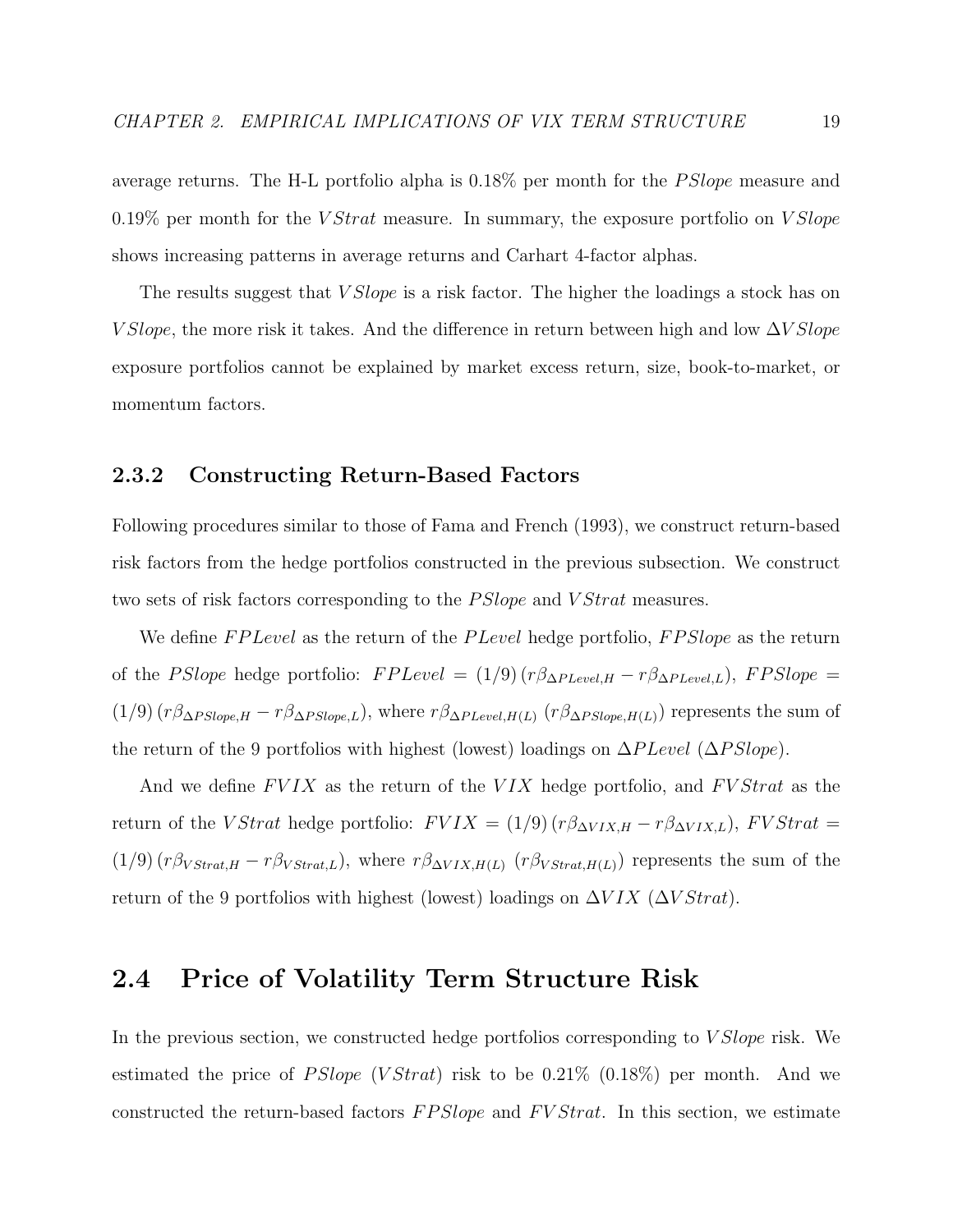the price of *V Slope* risk by running Fama-Macbeth regressions.

#### 2.4.1 Fama-MacBeth Regressions

We first apply the two-pass regressions of Fama and MacBeth (1973) to the 27 portfolios we constructed in Section 2.3. In the first stage, we regress the time series of post-ranking monthly excess returns of each of the 27 portfolios on the pricing factors to estimate the portfolio's factor betas. In the second stage, we regress the cross-section of excess returns of the 27 portfolios on their estimated factor betas to obtain the estimated price of risk each month. The monthly estimates of the price of risk are then averaged to yield the final estimate.

$$
E[r_i] - r_f = \lambda_0 + \lambda_{MKT} \beta_{MKT}^i + \lambda_{\Delta VIX} \beta_{\Delta VIX}^i + \lambda_{\Delta VSlope} \beta_{\Delta VSlope}^i \tag{2.5}
$$

We run two Fama-MacBeth tests corresponding to the two measures of *V Slope*. The pricing factors include  $r_m - r_f$ , SMB, HML, UMD, FPLevel (FVIX), FPSlope (FVStrat), and LIQ. The factors  $r_m - r_f$ , SMB, HML are the Fama and French (1993) factors, the momentum factor  $UMD$  is constructed by Kenneth French, and  $LIQ$  is the Pastor and Stambaugh (2003) liquidity factor.

We run multiple Fama-MacBeth tests on different combinations of the pricing factors, which include: (1) CAPM, (2) CAPM+F P Slope (FV Strat), (3) CAPM+F P Slope  $(FVStrat)+FPLevel (FVIX)$ , (4) FF-3, (5) FF-3+ $FPSlope (FVStrat)+FPLevel$  $(FVIX)$ , (6) Carhart-4, (7) Carhart-4+ $FPSlope$  ( $FVStrat$ )+ $FPLevel$  ( $FVIX$ ), and (8)  $Carhart-4+FP Slope (FVStrat)+FPLevel (FVIX)+LIQ.$ 

The results of the Fama-MacBeth regressions based on the 27 portfolios are shown in Table 2.5. In the panel A, the price of  $FPSlope$  risk's magnitude is around 0.20% and it remains significant as we add in more factors. The price of  $FVStrat$  risk in panel B has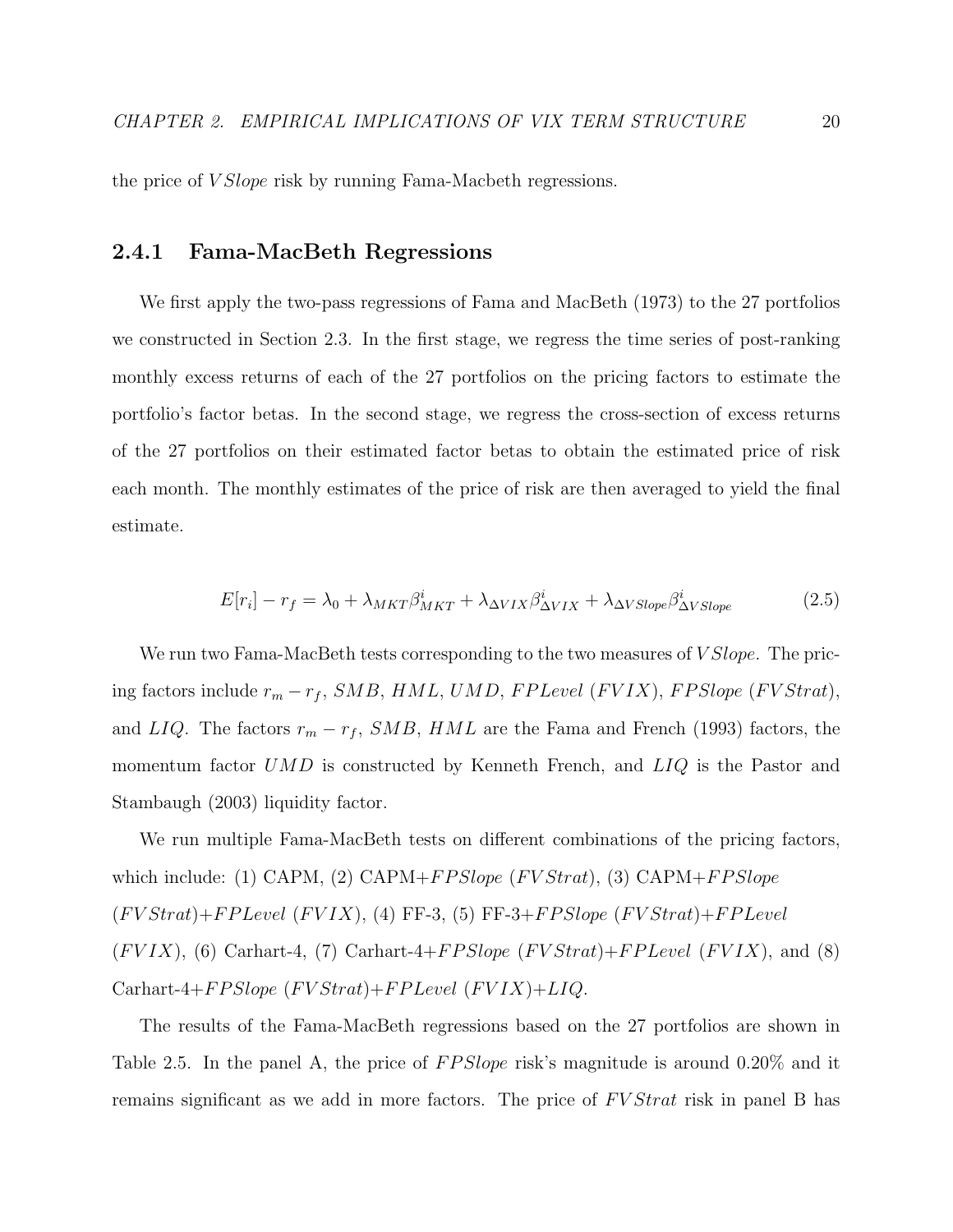similar magnitude and significance as the price of FPSlope risk in panel A. Both sets of results suggest a positive price of *V Slope* risk and are statistically significant. They are also consistent with the results in Section 2.3 with regard to magnitude, sign, and significance.

It is important to check the robustness of the test results using other sets of test portfolios. We consider another set of test portfolios: 48 industry portfolios. The results are provided in Table 2.6. The price of risk for FPSlope and FVStrat factors remain positive and significant.

#### 2.4.2 Fama-MacBeth Regressions with Rolling Betas

In the previous subsection, we ran Fama-MacBeth tests with constant betas. To check if varying betas would affect the previous results, we use the following method to run Fama-MacBeth tests with rolling betas. At the end of each rolling period  $(1, 3, \text{or } 6 \text{ months})$ , we run the following regression on the daily returns of each stock:

$$
r_{i,t} - r_{f,t} = \beta_0^i + \beta_{MKT}^i(r_{m,t} - r_{f,t}) + \beta_{\Delta PLevel}^i \Delta PLevel_t + \beta_{\Delta PSlope}^i \Delta P Slope_t + \varepsilon_{i,t} \tag{2.6}
$$

$$
r_{i,t} - r_{f,t} = \beta_0^i + \beta_{MKT}^i(r_{m,t} - r_{f,t}) + \beta_{\Delta VIX}^i \Delta VIX_t + \beta_{VStrat}^i VStrat_t + \varepsilon_{i,t}
$$
 (2.7)

We include all six factors in all our robustness tests in this section. The results of the regressions are reported in Table 2.12. Panel A uses 1-month betas, Panel B uses 3 month betas, and Panel C uses 6-month betas. The price of FPSlope risk's magnitude and significance is around the same range for the 1-month to 6-month rolling beta windows as in Table 2.5. The price of  $FVStrat$  risk in panel 2 has a larger magnitude and significance than in Table 2.5.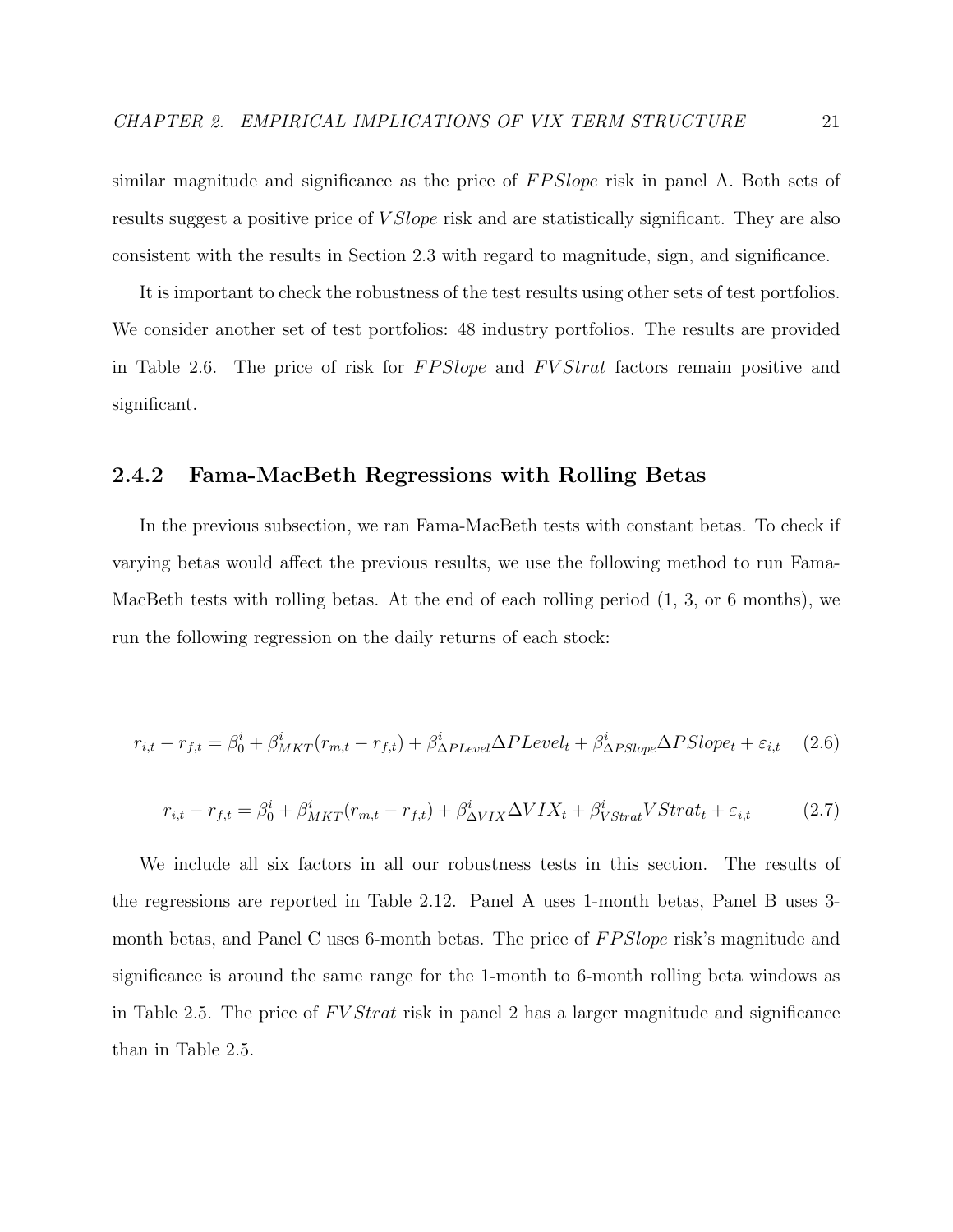| FPSlope     | 0.21      | 0.21      | 0.20                 | 0.20                 | 0.20         |
|-------------|-----------|-----------|----------------------|----------------------|--------------|
|             | (1.85)    | (1.98)    | $\left( 2.07\right)$ | $\left( 2.08\right)$ | (2.10)       |
| FPLevel     |           | 0.11      | 0.13                 | 0.13                 | 0.13         |
|             |           | (0.58)    | (0.95)               | (0.95)               | (0.96)       |
| $r_m - r_f$ | $-0.37$   | $-0.32$   | $-0.67$              | $-0.67$              | $-0.58$      |
|             | $(-0.61)$ | $(-0.53)$ | $(-0.88)$            | $(-0.91)$            | $(-0.87)$    |
| HML         |           |           | 0.39                 | 0.37                 | 0.28         |
|             |           |           | (0.61)               | (0.70)               | (0.59)       |
| SMB         |           |           | 0.40                 | 0.41                 | 0.45         |
|             |           |           | (0.61)               | (0.67)               | (0.74)       |
| UMD         |           |           |                      | $-0.05$              | 0.04         |
|             |           |           |                      | $(-0.06)$            | (0.04)       |
| LIQ         |           |           |                      |                      | 0.00         |
|             |           |           |                      |                      | (0.03)       |
| Constant    | 0.94      | 0.90      | 0.90                 | 0.90                 | 0.84         |
|             | (1.95)    | (1.85)    | (1.71)               | $\left( 2.04\right)$ | $\bf (2.14)$ |
|             |           |           |                      |                      |              |

Panel A:  $\Delta PSlope$ , 1996-2013

#### Panel B: VStrat, 2006-2013

| FVStrat     | 0.21                 | 0.21      | 0.20      | 0.19      | 0.18      |
|-------------|----------------------|-----------|-----------|-----------|-----------|
|             | $\left( 2.05\right)$ | (2.11)    | (1.97)    | (1.94)    | (1.84)    |
| <b>FVIX</b> |                      | $-0.02$   | 0.02      | 0.05      | 0.05      |
|             |                      | $(-0.19)$ | (0.18)    | (0.36)    | (0.34)    |
| $r_m - r_f$ | $-0.13$              | $-0.17$   | $-0.31$   | $-0.08$   | $-0.05$   |
|             | $(-0.16)$            | $(-0.18)$ | $(-0.25)$ | $(-0.09)$ | $(-0.06)$ |
| HML         |                      |           | 0.40      | 0.39      | 0.34      |
|             |                      |           | (1.32)    | (1.30)    | (0.86)    |
| SMB         |                      |           | $-0.33$   | $-0.26$   | $-0.30$   |
|             |                      |           | $(-1.21)$ | $(-0.91)$ | $(-1.20)$ |
| UMD         |                      |           |           | $-0.13$   | $-0.04$   |
|             |                      |           |           | $(-0.01)$ | $(-0.03)$ |
| LIQ         |                      |           |           |           | 0.00      |
|             |                      |           |           |           | $(-0.51)$ |
| Constant    | 0.34                 | 0.41      | 0.75      | 0.55      | 0.55      |
|             | (0.64)               | (0.70)    | (1.21)    | (1.81)    | (1.79)    |

### Table 2.5: The Price of  $VIX$  Term Structure Risk

The table reports the estimated prices of risk for  $3 \times 3 \times 3$  portfolios sorted by  $\beta_{MKT}$ ,  $\beta_{\Delta P Level}$ ,  $\beta_{\Delta P Slope}$  with FPLevel, FPSlope,  $r_m - r_f$ , HML, SMB, UMD and LIQ as factors. We estimate the prices of risk by applying the two-pass regression procedure of Fama-MacBeth (1973) to the post-ranking monthly returns of the  $3 \times 3 \times 3$  portfolios. We estimate the  $\beta$ 's by running a time series regression on the full-sample post-ranking returns, then estimate  $\lambda$ 's by running a cross-sectional regression every month. The Newey-West t-statistics with 12 lags are reported in the parentheses.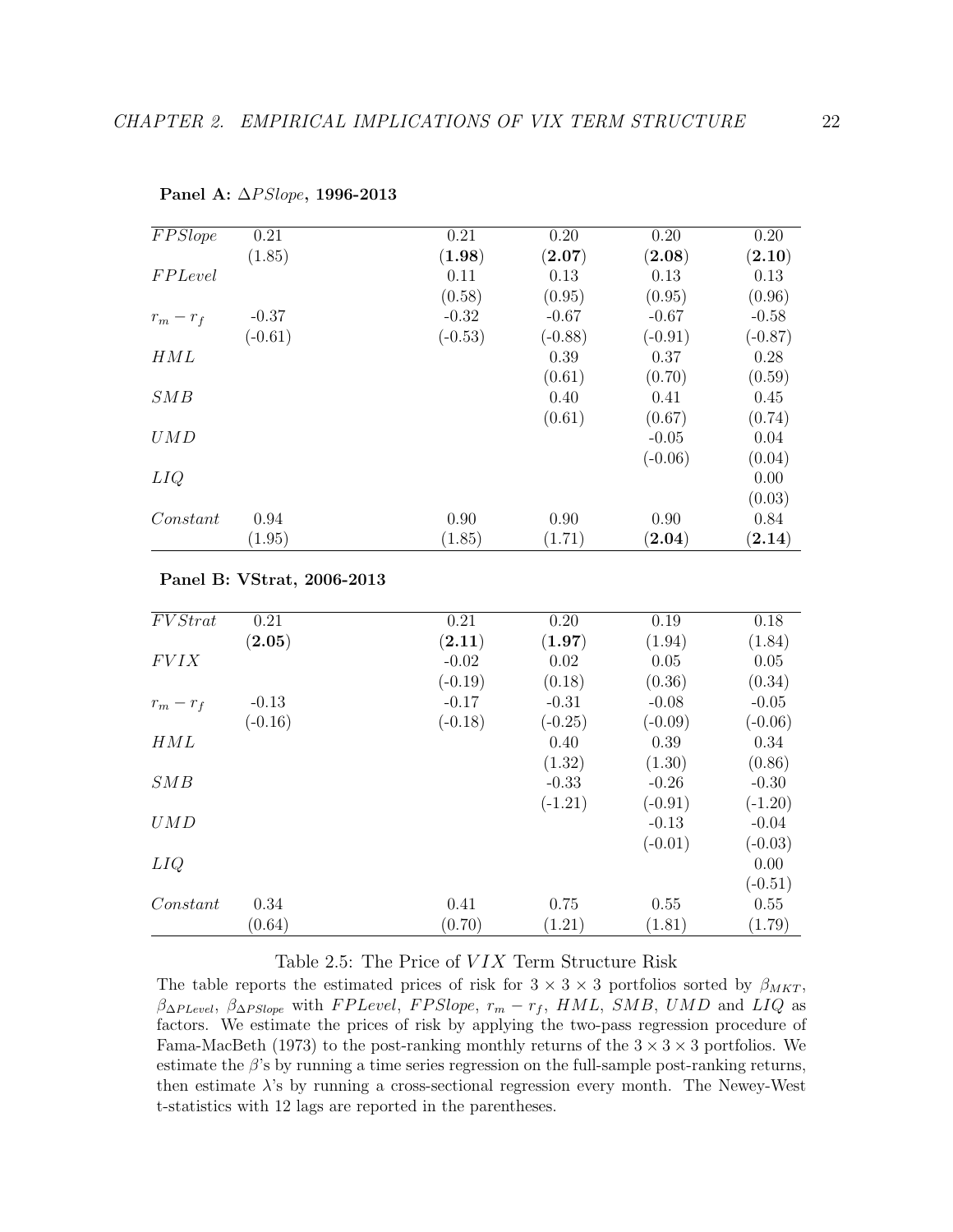| FPSlope     | 0.16      | FVStrat     | 0.43      |
|-------------|-----------|-------------|-----------|
|             | (1.97)    |             | (2.07)    |
| FPLevel     | $-0.14$   | FVIX        | $-0.06$   |
|             | $(-0.60)$ |             | $(-0.19)$ |
| $r_m - r_f$ | 0.22      | $r_m - r_f$ | $-0.36$   |
|             | (0.40)    |             | $(-0.40)$ |
| HML         | 0.05      | HML         | $-0.49$   |
|             | (0.13)    |             | $(-1.52)$ |
| SMB         | $-0.25$   | SMB         | $-0.19$   |
|             | $(-0.95)$ |             | $(-0.75)$ |
| UMD         | 0.89      | UMD         | 0.47      |
|             | (1.11)    |             | (0.33)    |
| LIQ         | 0.01      | LIQ         | 0.01      |
|             | (1.79)    |             | (1.99)    |
| Constant    | 0.59      | Constant    | 0.76      |
|             | (1.70)    |             | (1.92)    |

Table 2.6: The Price of Volatility Term Structure Risk with 48 Industry Portfolios We estimate the prices of risk by applying the two-pass regression procedure of Fama-MacBeth (1973) to the 48 industry portfolios provided by Kenneth French. We estimate the  $\beta$ 's by running a time series regression on the full-sample post-ranking returns, then estimate  $\lambda$ 's by running a cross-sectional regression every month. The Newey-West t-statistics with 12 lags are reported in the parentheses.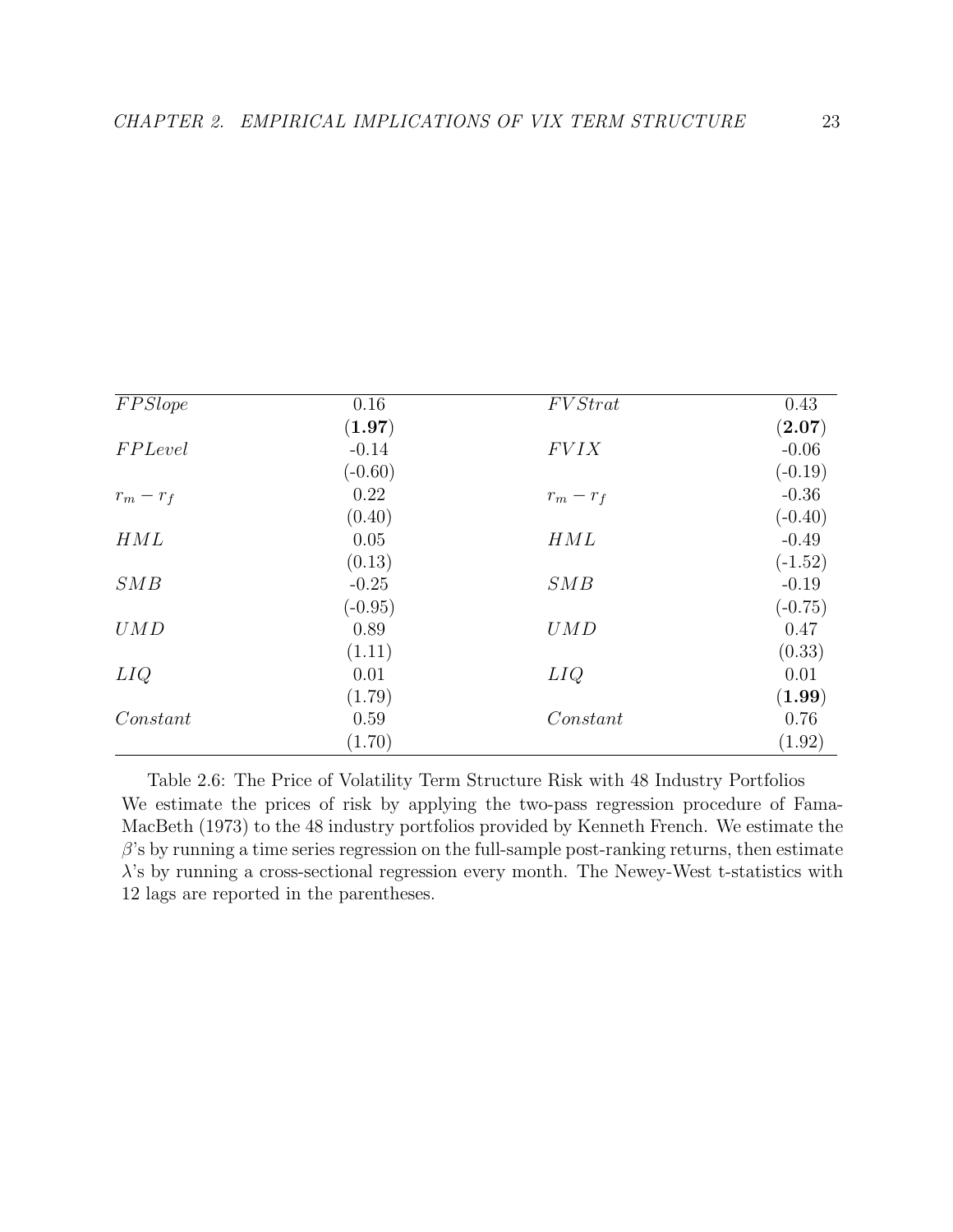|                            | 1month    | 3month    | 6month        |
|----------------------------|-----------|-----------|---------------|
| FPSlope                    | 0.19      | 0.21      | 0.18          |
|                            | (1.98)    | (2.40)    | (2.09)        |
| <b>FPLevel</b>             | 0.09      | 0.07      | 0.06          |
|                            | (0.92)    | (0.60)    | (0.48)        |
| $r_m - r_f$                | 0.07      | 0.11      | 0.04          |
|                            | (0.13)    | (0.18)    | (0.08)        |
| HML                        | 0.63      | 0.66      | 0.47          |
|                            | (1.72)    | (1.48)    | (1.05)        |
| SMB                        | $-0.37$   | $-0.11$   | 0.04          |
|                            | $(-1.34)$ | $(-0.25)$ | (0.07)        |
| UMD                        | 0.46      | 0.17      | 0.18          |
|                            | (0.26)    | (0.30)    | (0.28)        |
| Constant                   | 0.61      | 0.50      | 0.54          |
|                            | (1.27)    | (0.83)    | (1.00)        |
| Panel B: VStrat, 2006-2013 |           |           |               |
|                            | 1month    | 3month    | <b>6month</b> |
| FVStrat                    | 0.17      | 0.29      | 0.35          |
|                            | (1.89)    | (2.63)    | (3.26)        |
| <b>FVIX</b>                | 0.14      | 0.03      | 0.04          |
|                            | (0.92)    | (0.13)    | (0.03)        |
| $r_m - r_f$                | 0.17      | $-0.03$   | $-0.02$       |
|                            | (0.61)    | $(-0.06)$ | $(-0.05)$     |
| HML                        | 0.36      | 0.13      | 0.22          |
|                            | (0.55)    | (0.24)    | (0.31)        |
| SMB                        | $-0.76$   | $-0.24$   | $-0.49$       |
|                            | $(-1.49)$ | $(-0.49)$ | $(-0.78)$     |
| UMD                        | 0.37      | 0.73      | 0.88          |
|                            | (0.71)    | (0.89)    | (1.15)        |
| Constant                   | 0.46      | 0.20      | 0.05          |
|                            | (0.58)    | (0.25)    | (0.06)        |

Panel A: ∆PSlope, 1996-2013

Table 2.7: The Price of Volatility Term Structure Risk with Different Beta Rolling Periods The table reports the estimated prices of risk for  $3\times3\times3$  portfolios sorted by  $\beta_{MKT}$ ,  $\beta_{\Delta PLevel}$ ,  $\beta_{\Delta PSlope}$  with FPLevel, FPSlope,  $r_m - r_f$ , HML, SMB, UMD and LIQ as factors. We estimate the prices of risk by applying the two-pass regression procedure of Fama-MacBeth (1973) to the post-ranking monthly returns of the  $3 \times 3 \times 3$  portfolios. We estimate the  $\beta$ 's by running a time series regression uses rolling 1, 3, and 6 months returns, then estimate  $\lambda$ 's by running a cross-sectional regression every rolling period. The Newey-West t-statistics with 12 lags are reported in the parentheses.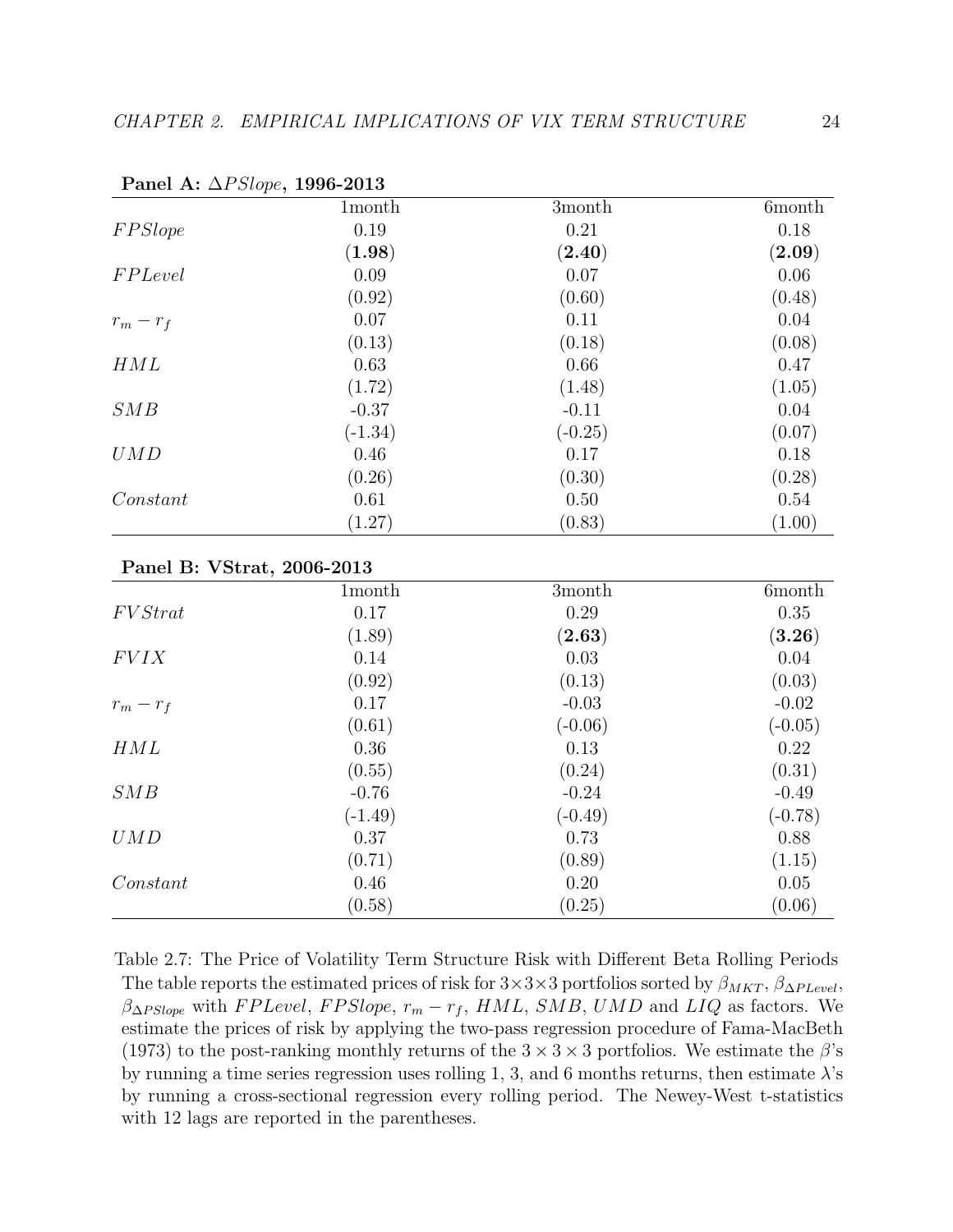# 2.5 Robustness

#### 2.5.1 Robustness to Sub-Periods

To verify that our results are not driven by the particular circumstances in the sample period (1996-2013), we repeat the tests from Section 2.3 for two subperiods: 1996-2003 and 2004- 2013. We only separate the testing period for the *PSlope* measure. We do not separate the testing period for the  $VStrat$  measure because the testing period is short (2003-2013), and the results for separate periods would not be useful. We present the results in Table 2.8, which shows that the H-L return difference and Carhart 4-factor alphas are still significant within the separate testing periods.

|                        |         | Tercile Portfolios |             |                   |
|------------------------|---------|--------------------|-------------|-------------------|
|                        |         |                    |             | H-L               |
| Mean                   | 1.00    | $1.05\,$           | 1.31        | 0.21              |
|                        | (1.39)  | (1.89)             | (1.73)      | $(\mathbf{2.31})$ |
| Carhart 4-Factor Alpha | $-0.15$ | 0.13               | 0.27        | 0.18              |
|                        | (1.10)  | $({\bf 2.78})$     | $\bf(2.43)$ | (2.22)            |

Panel A: ∆PSlope, 1996-2003

#### Panel B: ∆PSlope, 2004-2013

|                        |           | Tercile Portfolios |        |        |  |
|------------------------|-----------|--------------------|--------|--------|--|
|                        |           |                    |        | H-L    |  |
| Mean                   | 0.34      | 0.48               | 0.59   | 0.18   |  |
|                        | (1.15)    | (1.37)             | (1.32) | (1.64) |  |
| Carhart 4-Factor Alpha | $-0.08$   | 0.00               | 0.17   | 0.19   |  |
|                        | $(-1.24)$ | 1.25)              |        | (1.62) |  |

#### Table 2.8: Sorting on  $\Delta PSlope$  Loadings with Sub-Periods

At the end of each month, we run regression (2.6) on daily returns of each stock. We form 27 portfolios with varying sensitivities to  $r_m - r_f$ ,  $\Delta PLevel$ ,  $\Delta PSlope$  by sequentially grouping the stocks into terciles sorted on  $\beta_{MKT}$ ,  $\beta_{\Delta PLevel}$ ,  $\beta_{\Delta P Slope}$ , (lowest in tercile L and highest in tercile H). We then group the 27 portfolios into the group that contains stocks with low(L), medium(M) or high(H) exposures to only  $\Delta PSlope$ . We report the average monthly returns, the Carhart-4 Factor alpha, and the respective Newey-West t-statistics with lag 12 for the L, M, H, H-L (High-minus-Low) portfolios. Panel A reports the results with sample period January 1996 to December 2003 and Panel B reports the results with sample period January 2004 to August 2013.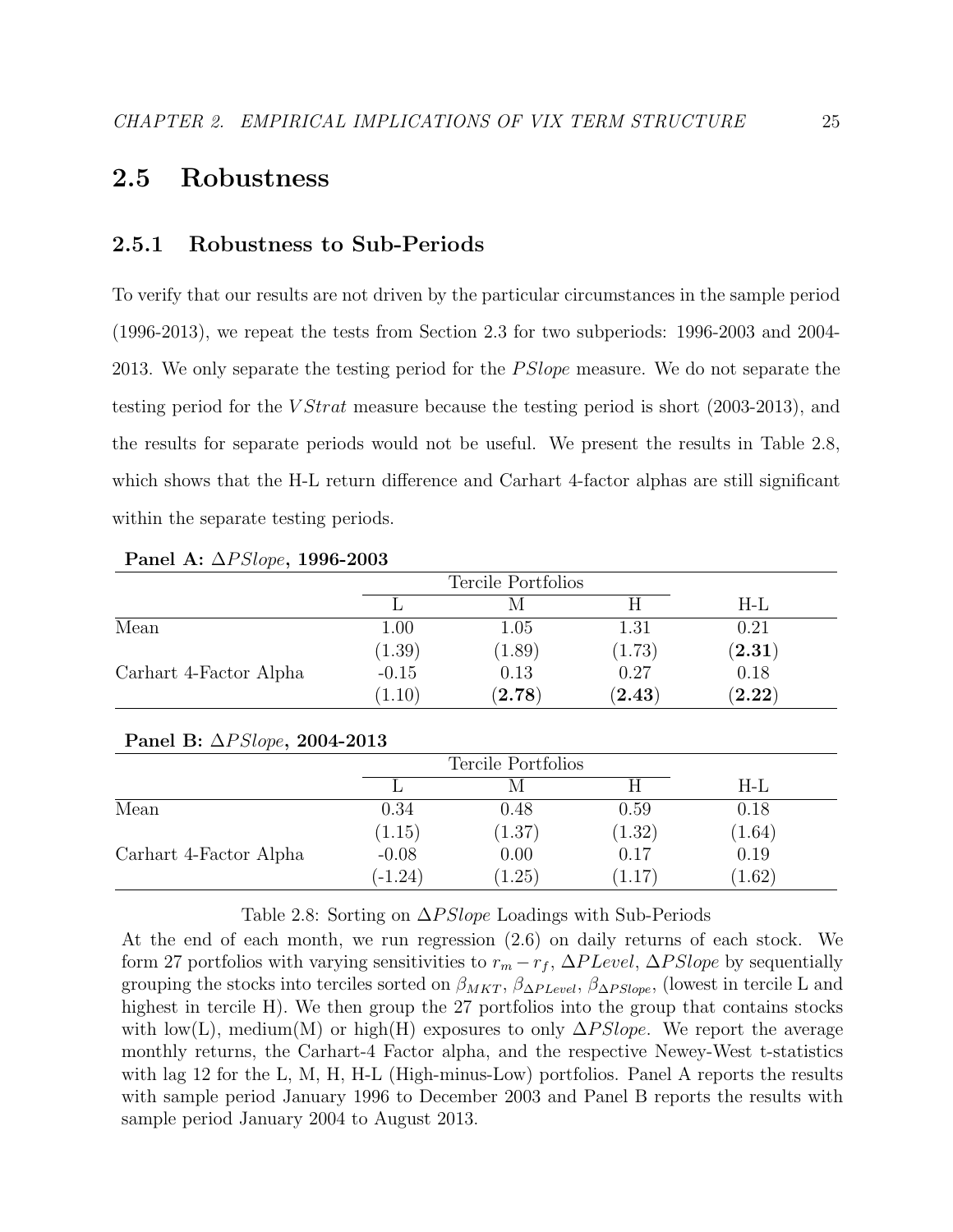Another concern is that the  $VIX$  term structure risk premium may be earned during the most volatile periods in the market. To test for this possibility, we compute average monthly returns, Carhart four-factor alphas of the H-L portfolios conditioning on periods with  $VIX \geq 30$  (volatile periods) or  $VIX < 30$  (stable periods).

As shown in Table 2.9, for the portfolios constructed with regression (2.6) the difference in the Carhart four-factor alphas of the H and L portfolios is 0.19% (0.35%) per month during stable (volatile) periods. The differences in alphas during both stable and volatile periods are significant at the 5% level. As shown in Table 2.10, for the portfolios constructed with regression (2.7), during stable (volatile) periods, the difference in the Carhart four-factor alphas of the H and L portfolios is  $0.33\%$  (0.18%) per month. The differences in alphas during the stable period is significant at the 5% level, while those during the volatile periods are not.

The test result suggests that the  $VIX$  term structure risk premium is not concentrated during volatile periods. On the other hand, most of the  $VIX$  term structure risk premium is earned during normal periods.

#### 2.5.2 Principal Components of Changes in VIX Term Structure

As mentioned in Section 2.2, we constructed the *PSlope* measure as the "slope" principal component of the VIX term structure. As shown in Table 2.3, the correlation between  $\Delta P \text{Level}$  and  $\Delta P \text{Slope}$  is very high, even though the correlation between  $P \text{Level}$  and P Slope is zero because they are both principal components of the VIX index term structure. Therefore, we further check if a measure constructed as the principal component of the VIX term structure daily change would change the previous testing results.

We define *PD Level* as the first principal component of changes in the VIX term structure and PDSlope as the second principal component of changes in the VIX term structure, which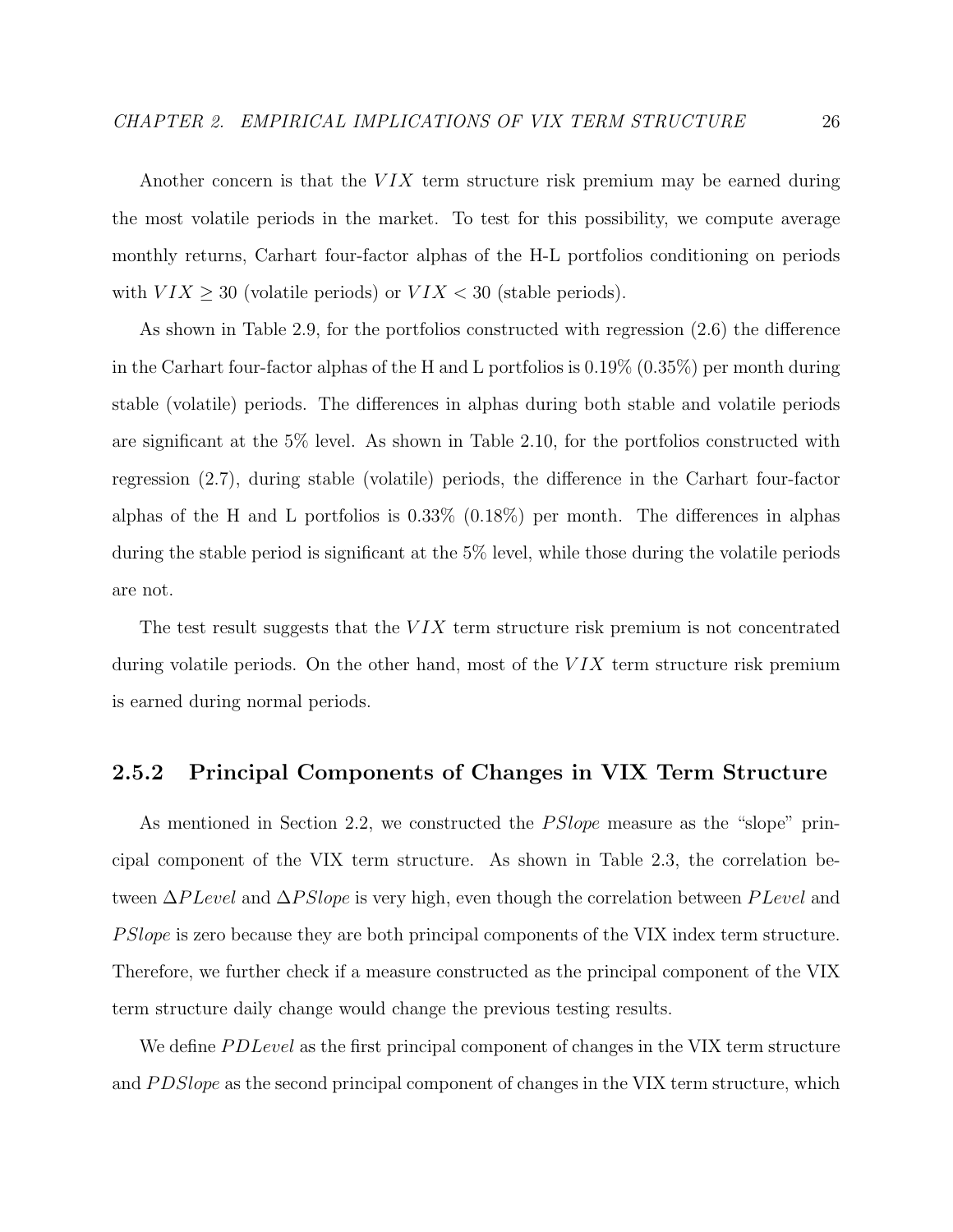|                        |                | Tercile Portfolios   |                      |                      |  |
|------------------------|----------------|----------------------|----------------------|----------------------|--|
|                        |                |                      |                      | H-L                  |  |
| Average Return         | $1.53\,$       | 1.58                 | 1.73                 | 0.20                 |  |
|                        | $({\bf 3.33})$ | $\left( 4.10\right)$ | $\left( 3.49\right)$ | $\left(1.98\right)$  |  |
| Carhart 4-Factor Alpha | 0.30           | 0.38                 | 0.49                 | 0.19                 |  |
|                        | 1.49           | $\left( 2.81\right)$ | $\bf (2.52)$         | $\left( 2.03\right)$ |  |

Panel A:  $\Delta PSlone$ , 1996-2013,  $VIX < 30$ ,  $nobs = 162$ 

Panel B:  $\Delta PSlope$ , 1996-2013,  $VIX \geq 30$ ,  $nobs = 49$ 

|                        |           | Tercile Portfolios |           |        |  |  |
|------------------------|-----------|--------------------|-----------|--------|--|--|
|                        |           |                    |           | H-L    |  |  |
| Average Return         | $-1.82$   | $-1.55$            | $-1.53$   | 0.29   |  |  |
|                        | $(-1.46)$ | $(-1.19)$          | $(-1.10)$ | (1.69) |  |  |
| Carhart 4-Factor Alpha | $-0.55$   | $-0.27$            | $-0.20$   | 0.35   |  |  |
|                        | $(-1.42)$ | $(-0.35)$          | $(-0.29)$ | (2.13) |  |  |

Table 2.9: Sorting on  $\Delta PSlope$  Loadings with Different VIX Levels

At the end of each month, we run regression 2.6 on daily returns of each stock. We form 27 portfolios with varying sensitivities to Rm-Rf, ∆P Level, ∆P Slope by sequentially grouping the stocks into terciles sorted on  $\beta_{MKT}$ ,  $\beta_{\Delta PLevel}$ ,  $\beta_{\Delta P Slope}$  (lowest in tercile L and highest in tercile H). We then group the 27 portfolios into the group that contains stocks with low(L), medium(M) or high(H) exposures to only  $\Delta PSlope$ . Conditioning on  $VIX < 30$ or  $V I X \geq 30$ , we report the average monthly returns, the Carhart-4 Factor alpha, and the respective Newey-West t-statistics with lag 12 for the L, M, H, H-L (High-minus-Low) portfolios.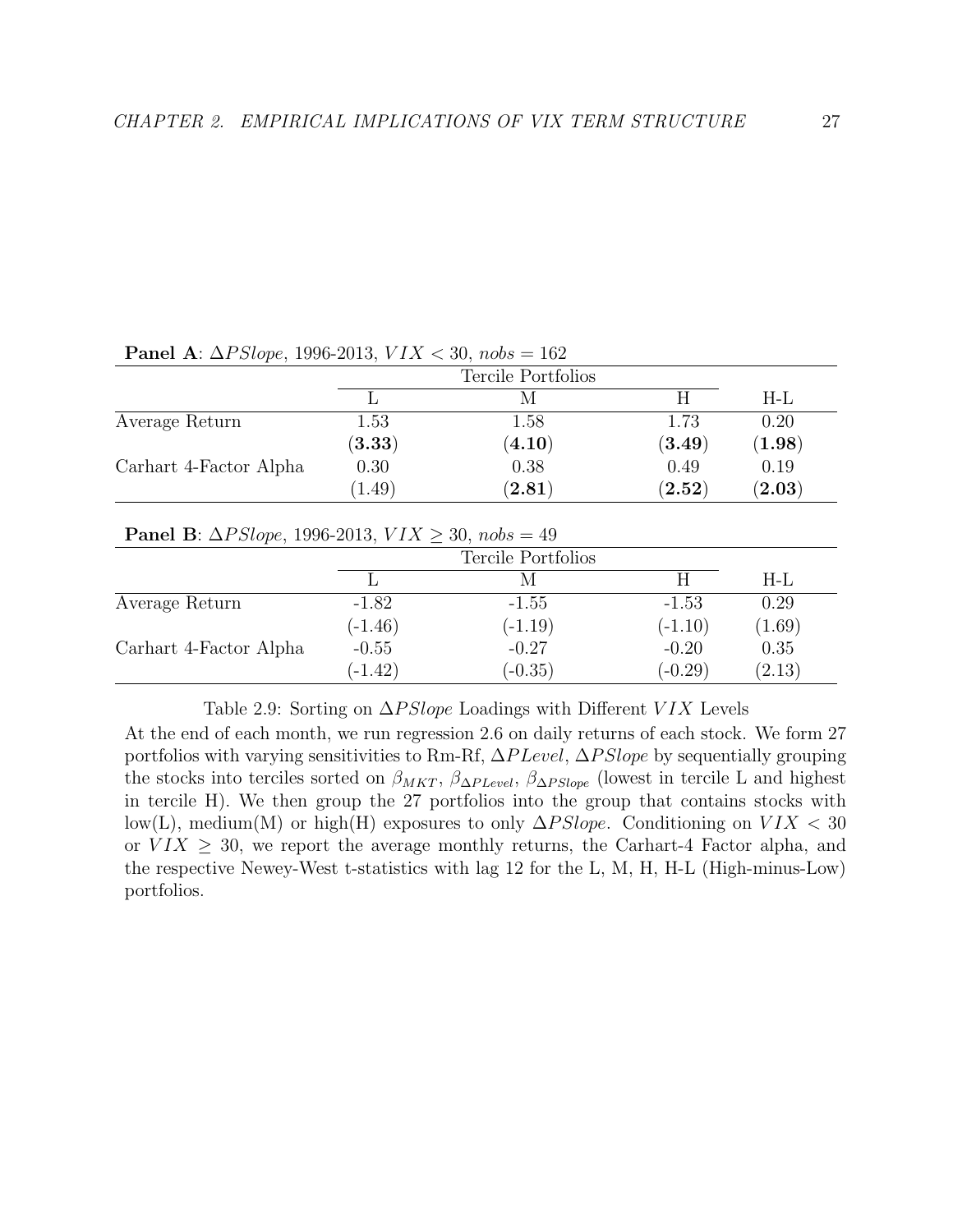|                        |           | Tercile Portfolios |                      |                      |
|------------------------|-----------|--------------------|----------------------|----------------------|
|                        |           |                    |                      | H-L                  |
| Average Return         | 1.23      | 1.10               | 1.50                 | 0.27                 |
|                        | (1.65)    | $({\bf 2.07})$     | $\left( 2.01\right)$ | (1.83)               |
| Carhart 4-Factor Alpha | $-0.15$   | 0.09               | 0.18                 | 0.33                 |
|                        | $(-0.55)$ | (0.73)             | (0.81)               | $\left( 2.04\right)$ |

**Panel A:** *V Strat*, 2006-2013, *VIX*  $\lt$  30, nobs = 58

#### **Panel B**: *V Strat*, 2006-2013, *VIX*  $\geq 30$ , *nobs* = 23

|                        |           | Tercile Portfolios |           |        |  |  |
|------------------------|-----------|--------------------|-----------|--------|--|--|
|                        |           | M                  | Н         | H-L    |  |  |
| Average Return         | $-1.77$   | $-1.69$            | $-1.68$   | 0.09   |  |  |
|                        | $(-0.87)$ | $(-0.76)$          | $(-0.71)$ | (0.17) |  |  |
| Carhart 4-Factor Alpha | $-1.10$   | $-0.99$            | $-0.92$   | 0.18   |  |  |
|                        | $(-1.85)$ | $(-1.70)$          | $(-1.69)$ | (0.39) |  |  |

Table 2.10: Sorting on *V Strat* Loadings with Different *VIX* Levels

At the end of each month, we run regression 2.7 on daily returns of each stock. We form 27 portfolios with varying sensitivities to Rm-Rf,  $\Delta VIX$ , VStrat by sequentially grouping the stocks into terciles sorted on  $\beta_{MKT}$ ,  $\beta_{\Delta VIX}$ ,  $\beta_{VStrat}$  (lowest in tercile L and highest in tercile H). We then group the 27 portfolios into the group that contains stocks with low(L), medium(M) or high(H) exposures to only  $\beta_{VStrat}$ . Conditioning on  $VIX < 30$ or  $V I X \geq 30$ , we report the average monthly returns, the Carhart-4 Factor alpha, and the respective Newey-West t-statistics with lag 12 for the L, M, H, H-L (High-minus-Low) portfolios.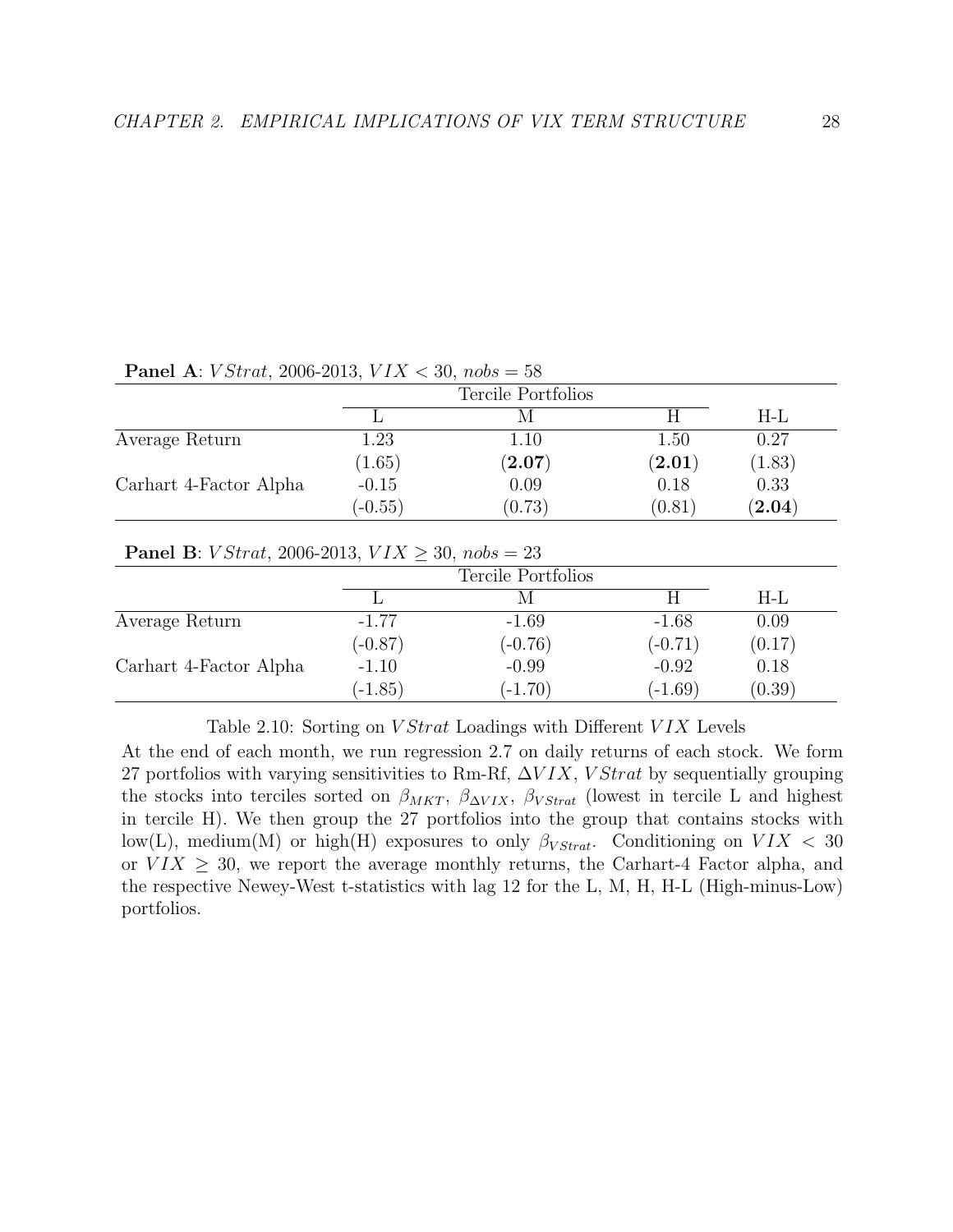$\Delta P \text{Level}$   $\Delta P \text{Slope}$  $\Delta VIX$  -0.22  $\Delta V I X^{2m}$  -0.29  $\Delta V I X^{3m}$  -0.39  $\Delta V I X^{6m}$  -0.05  $\Delta V I X^{9m}$  0.41 0.31  $\Delta V I X^{12m}$  0.35 0.79 % of var  $72.18\%$   $10.36\%$ 

has negative loadings on the shorter end but positive loadings on the longer end. Table 2.11 shows the principal components of changes in the VIX term structure.

Table 2.11: Principal Components of Changes in VIX Term Structure We present principal components analysis with the first two components for the daily changes of the  $VIX$  term structure. The first block shows the coefficients defining each principal component. The second block gives the fraction of term structure variance explained by each principal component.  $\Delta P \text{Level}$  is the first principal component and  $\Delta PS l \text{ope}$  is the second principal component.

We also run regression (2.8) instead of regression (2.6):

$$
r_{i,t} - r_{f,t} = \beta_0^i + \beta_{MKT}^i(r_{m,t} - r_{f,t}) + \beta_{PDEevel}^i P DLevel_t + \beta_{PDSlope}^i P DSlope_t + \varepsilon_{i,t} \quad (2.8)
$$

Table 2.12 shows the results, which are very similar those presented in Table 2.5, which implies that our previous principal component measure with *P Level* and *P Slope* works even though  $\Delta P Level$  and  $\Delta PSlope$  are highly correlated.

## 2.5.3 Robustness to Variance Risk Premium

The variance risk premium  $(VRP)$  is defined as the difference between the risk neutral expectation of the future return variance and the physical expectation of the return variance over the  $[t, t+1]$  time interval, as  $VRP_t = E^QVar_{t,t+1} - E^PVar_{t,t+1}$ .

There are two type of views on the  $VRP$  by recent studies. The first view it as an indicator of the representative agent's risk aversion (Rosenberg and Engle (2002), Bakshi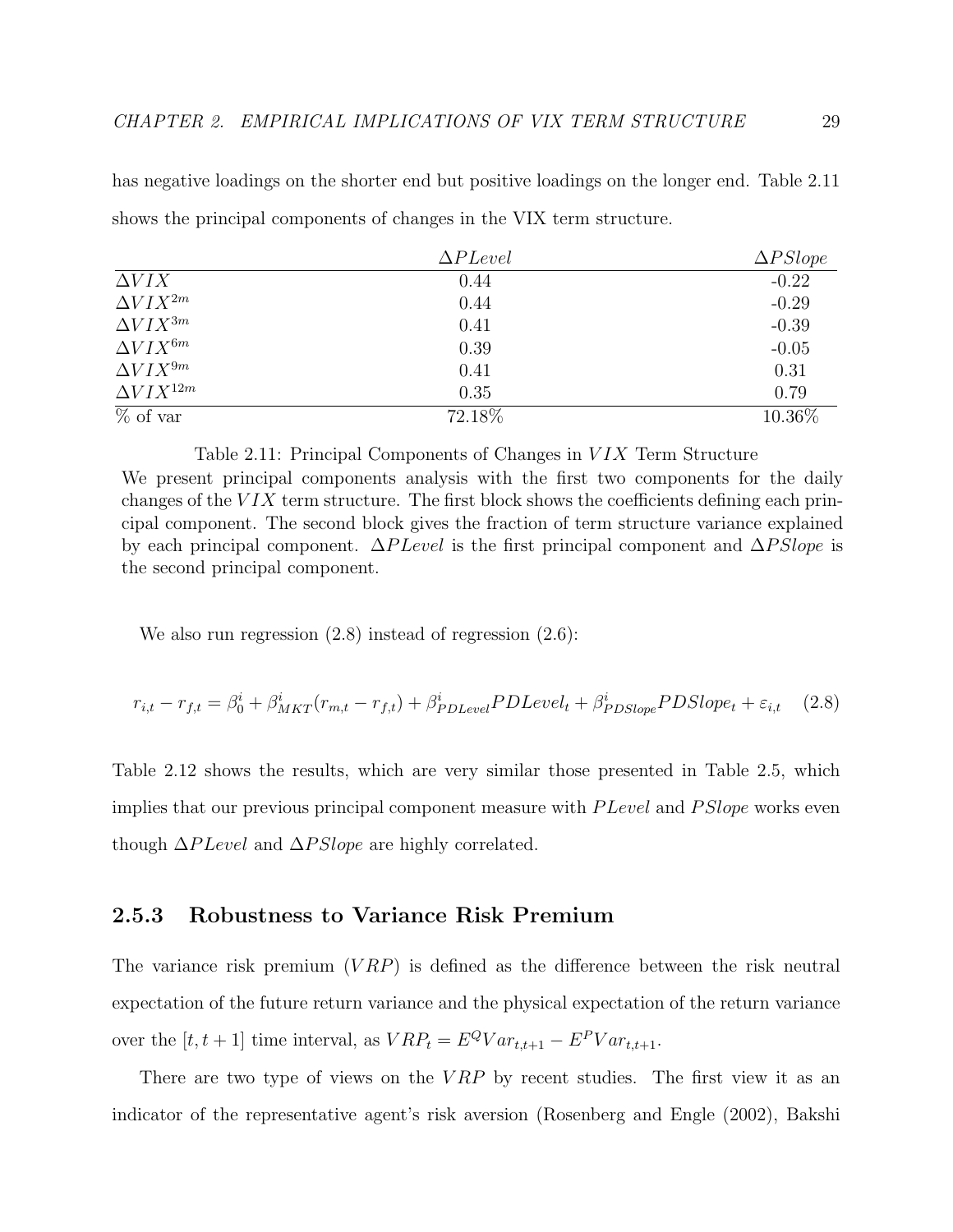| <b>FPDSlope</b> | 0.21      | 0.20                 | 0.19         | 0.19         | 0.19              |
|-----------------|-----------|----------------------|--------------|--------------|-------------------|
|                 | (2.41)    | $\left( 2.37\right)$ | $\bf (2.35)$ | $\bf (2.31)$ | $(\mathbf{2.29})$ |
| <b>FPDLevel</b> |           | $-0.05$              | $-0.04$      | $-0.02$      | $-0.02$           |
|                 |           | $(-0.28)$            | $(-0.27)$    | $(-0.13)$    | $(-0.13)$         |
| $Rm-Rf$         | $-0.18$   | $-0.20$              | $-0.35$      | $-0.07$      | $-0.13$           |
|                 | $(-0.04)$ | $(-0.31)$            | $(-0.45)$    | $(-0.09)$    | $(-0.19)$         |
| HML             |           |                      | 0.11         | 0.22         | 0.22              |
|                 |           |                      | (0.29)       | (0.57)       | (0.55)            |
| SMB             |           |                      | 0.17         | $-0.22$      | $-0.26$           |
|                 |           |                      | (0.25)       | $(-0.38)$    | $(-0.44)$         |
| MOM             |           |                      |              | $-0.92$      | $-0.96$           |
|                 |           |                      |              | $(-1.10)$    | $(-1.07)$         |
| LIQ             |           |                      |              |              | 0.00              |
|                 |           |                      |              |              | $(-0.44)$         |
| Constant        | 0.76      | 0.92                 | 0.96         | 0.77         | 0.87              |
|                 | (1.60)    | (1.80)               | (1.69)       | (1.68)       | (1.93)            |

Table 2.12: Prices of the VIX Term Structure Risk with Principal Components of Changes in VIX Term Structure

We report the estimated prices of risk for 3x3x3 Portfolios sorted by  $\beta_{MKT}$ ,  $\beta_{\Delta P DLevel}$ ,  $\beta_{\Delta PDSlope}$  with FDP Level, FDP Slope, Rm-Rf, HML, SMB, MOM and LIQ as factors. LIQ is the Pastor and Stambaugh (2003) liquidity factor. We estimate the prices of risk by applying the two-pass regression procedure of Fama-MacBeth (1973) to the post-ranking monthly returns of the 3x3x3 Portfolios. We estimate the  $\beta$ 's by running a time series regression on the full-sample post-ranking returns, then estimate  $\lambda$ 's by running a crosssectional regression every month. The Newey-West t-statistics with 12 lags are reported in the parentheses.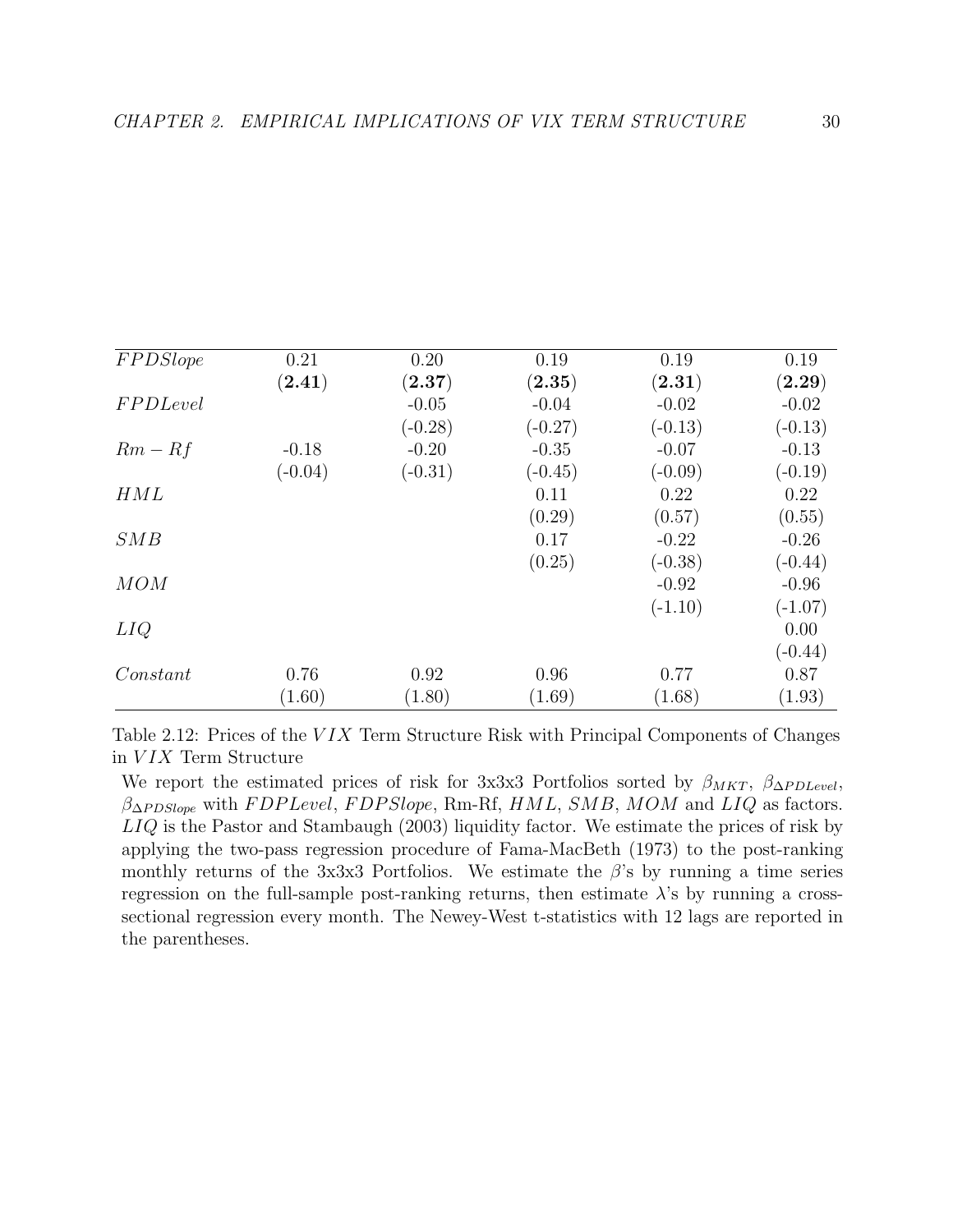and Madan (2006), Bollerslev, Gibson and Zhou (2011)). The other interpret it as a cause by macroeconomic uncertainty risk (Bollerslev, Tauchen and Zhou (2009), Drechsler and Yaron (2011)).

To estimate the  $VRP$ , we need to estimate both the risk neutral and physical expectations of the future return variance.  $E^Q Var_{t,t+1}$  is typically estimated by the  $VIX^2$  (Britten-Jones and Neuberger (2006), Jiang and Tian (2005), Carr and Wu (2009), among others), while  $E^P Var_{t,t+1}$  has various ways of estimation. In this paper,  $E^P Var_{t,t+1}$  is estimated by the annualized realized volatility of S&P 500 index from the past 1 month.

Though the  $VRP$  could be viewed as macroeconomic risk factor, it is different from V Slope. From definition, the V RP measures the difference between the risk neutral and physical expectation of the future return variance, while the V Slope measures the difference between different terms of the risk neutral expectation of the future return volatility. Therefore, the *V Slope* does not capture the physical expectation of the future return volatility, and the  $VRP$  does not capture the longer term of the risk neutral expectation of the future return variance. Next, we use empirical tests to justify that the  $VRP$  and  $VSlope$  reflects different risks.

To check that  $\Delta V Slope$  is a different risk factor from  $VRP$ , we run the procedure in Section 2.3 based on regression  $(2.9)$  or  $(2.10)$ :

$$
r_{i,t} - r_{f,t} = \beta_0^i + \beta_{MKT}^i(r_{m,t} - r_{f,t}) + \beta_{\Delta VRP}^i \Delta VRP_t + \beta_{\Delta PSlope}^i \Delta PSlope_t + \varepsilon_{i,t}
$$
 (2.9)

$$
r_{i,t} - r_{f,t} = \beta_0^i + \beta_{MKT}^i(r_{m,t} - r_{f,t}) + \beta_{\Delta VRP}^i \Delta VRP_t + \beta_{VStrat}^i VStrat_t + \varepsilon_{i,t}
$$
 (2.10)

As in Section 2.3, we first group the stocks into terciles based on  $\beta_{MKT}^i$  (lowest in tercile 1 and highest in tercile 3), and then group each of these three portfolios into terciles based on  $\beta_{\Delta VRP}^i$  which yields  $3 \times 3 = 9$  portfolios, and we subsequently group each of these nine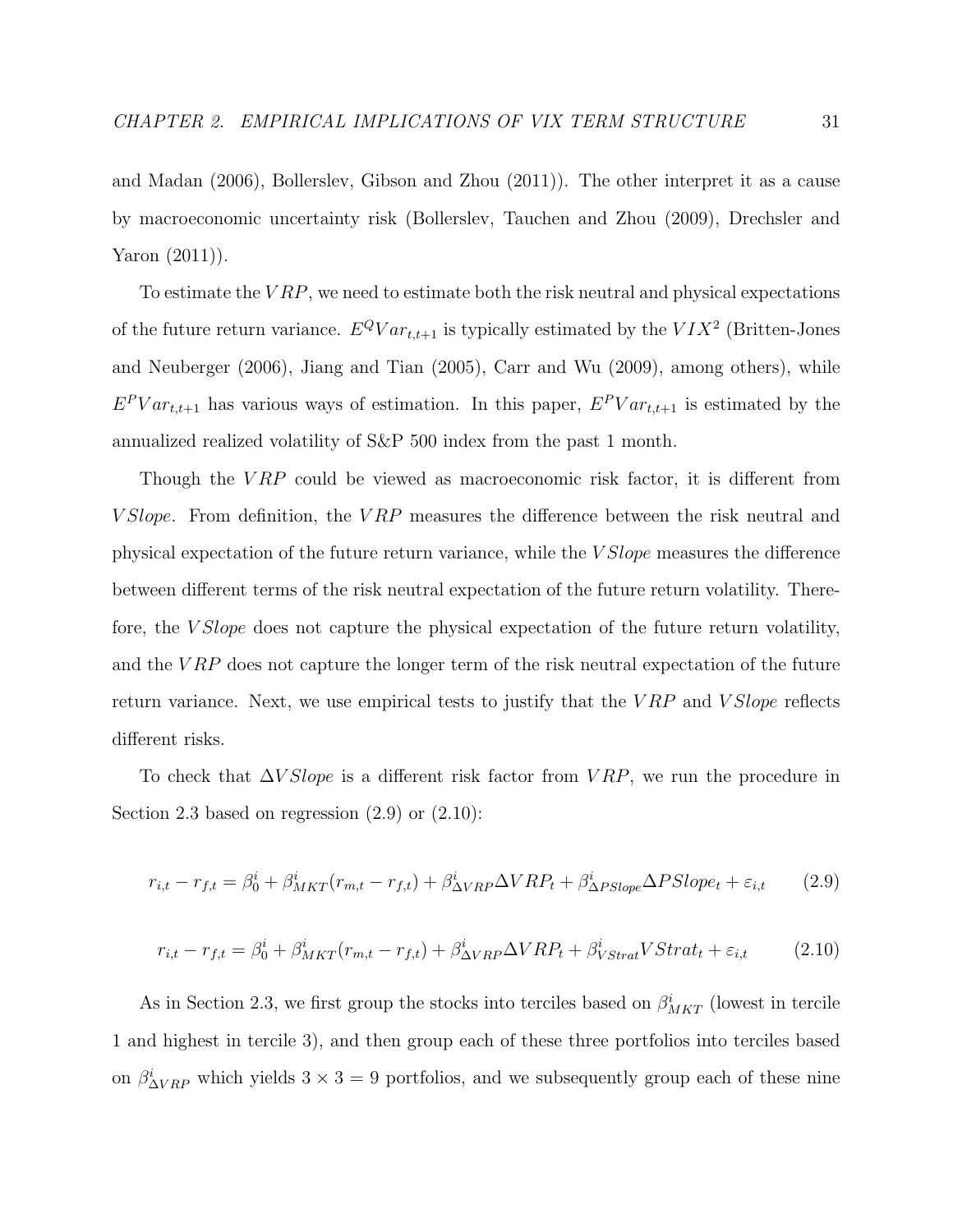portfolios into terciles based on  $\beta_{\Delta PSlope}^i$  (or  $\beta_{VStrat}^i$ ), which yields  $3 \times 3 \times 3 = 27$  portfolios in total.

We construct the H-L portfolios as in Section 2.3, so that each portfolio is neutral to the other two factors ( $r_{MKT}$  and  $\Delta VRP$ ). The results in Table 2.13 show that the H-L significance still exists, which suggests that  $\Delta VSlope$  and  $VRP$  are different measures.

|                        |        | Tercile Portfolios    |                      |             |
|------------------------|--------|-----------------------|----------------------|-------------|
|                        |        |                       |                      | H-L         |
| Mean                   | 0.65   | 0.81                  | 0.88                 | 0.23        |
|                        | (1.21) | (1.80)                | (1.58)               | (1.83)      |
| Carhart 4-Factor Alpha | 0.18   | 0.29                  | 0.37                 | 0.19        |
|                        | (0.98) | $(\boldsymbol{2.09})$ | $\left( 2.11\right)$ | $\bf(2.13)$ |

Panel A:  $\Delta PSlope$ , 1996-2013,  $VRP$ ,  $nobs = 211$ 

#### **Panel B**: VStrat, 2006-2013,  $VRP$ ,  $nobs = 81$

|                        | Tercile Portfolios |        |        |                   |  |
|------------------------|--------------------|--------|--------|-------------------|--|
|                        |                    |        |        | $H-L$             |  |
| Mean                   | 0.09               | 0.32   | 0.35   | 0.26              |  |
|                        | (0.07)             | (0.30) | (0.28) | $(\mathbf{2.05})$ |  |
| Carhart 4-Factor Alpha | $-0.16$            | 0.03   | 0.05   | 0.21              |  |
|                        | $(-0.56)$          | (0.05) | (0.21) | (1.31)            |  |

Table 2.13: Robustness Test with the V RP

At the end of each month, we run regression 2.9 and 2.10 on daily returns of each stock. We form 27 portfolios with varying sensitivities to  $r_m - r_f$ ,  $\Delta VRP$ ,  $\Delta PSlope$  (VStrat) by sequentially grouping the stocks into terciles sorted on  $\beta_{MKT}$ ,  $\beta_{\Delta VRP}$ ,  $\beta_{\Delta PSlope}$  ( $\beta_{VStrat}$ ), (lowest in tercile L and highest in tercile H). We then group the 27 portfolios into the group that contains stocks with low(L), medium(M) or high(H) exposures to only  $\Delta PSlope$ (VStrat) . I report the average monthly returns, the Carhart-4 Factor alpha, and the respective Newey-West t-statistics with lag 12 for the L, M, H, H-L (High-minus-Low) portfolios.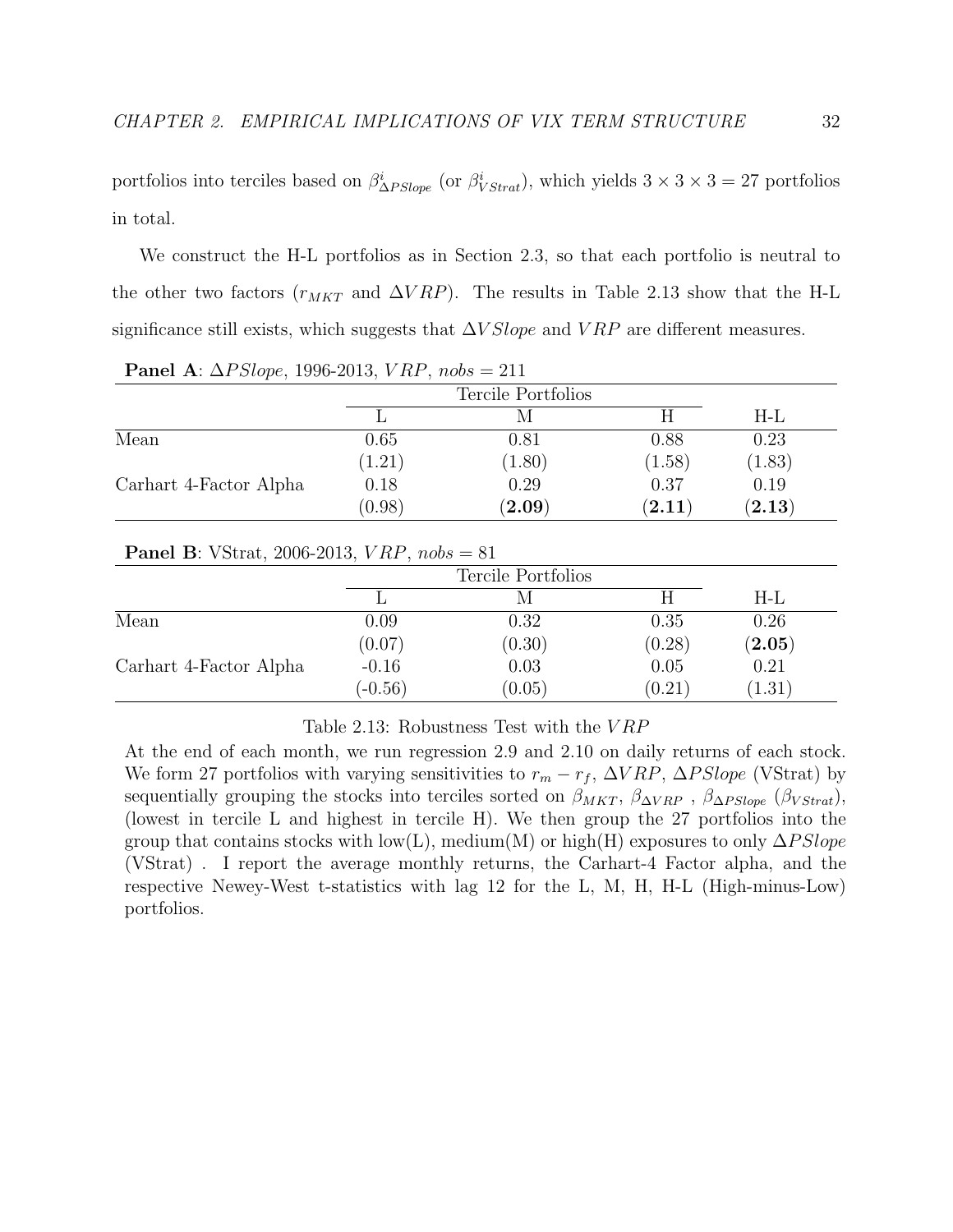# 2.6 Conclusions

We find that stocks with high sensitivities to the proxies of the  $VIX$  term structure slope exhibit high returns on average. We further estimate the premium for bearing the  $VIX$  slope risk to be approximately 2.5% annually, statistically significant, and cannot be explained by other common risk factors, such as the market excess return, size, book-to-market, momentum, liquidity and market volatility. We extensively investigate the robustness of our empirical results and find that the effect of the  $VIX$  term structure risk is robust. Within the context of ICAPM, the positive price of  $VIX$  term structure risk indicates that it is a state variable which positively affects the future investment opportunity set.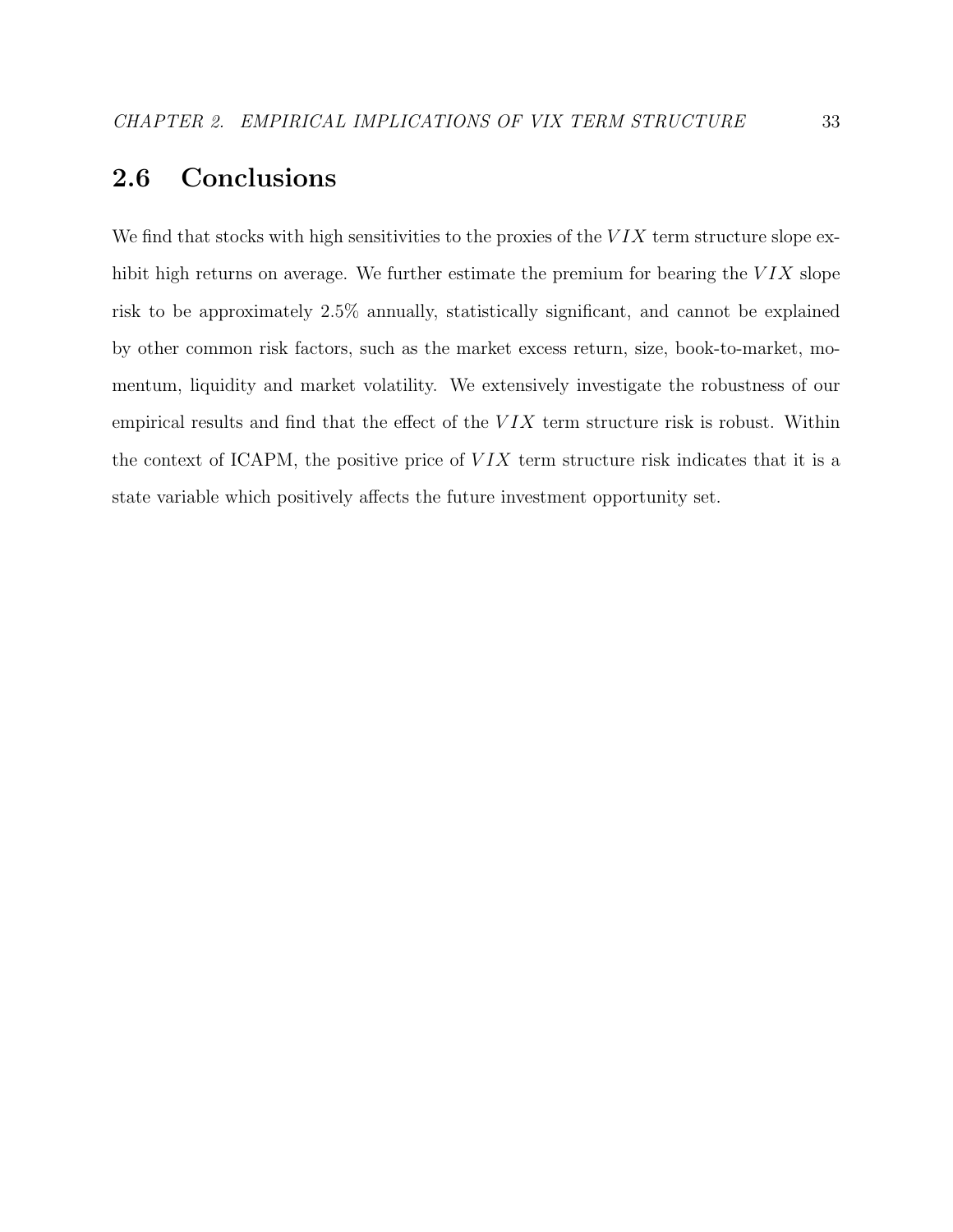# Chapter 3

# Regime-Switching Rare Disaster Model

# 3.1 Rare Disaster Literature

According to ICAPM, the prices of risk of the factors depend on whether they reflect improvements or deteriorations in the economy's opportunity set. If a downward sloping VIX term structure today is related to an unfavorable investment opportunity set in the future, then an asset whose return is negatively related to  $\Delta V Slope$  provides a hedge against a deterioration in the investment opportunity set. When investors are risk averse, the hedge provided by this asset is desirable, resulting in a lower expected return for such asset. Therefore, we expect that stocks with negative sensitivities to the VIX term structure risk would have low average returns.

In previous sections, we used two measures for VIX term structure. The first measure is based on using the changes in the second principal component of the VIX term structure ( $\Delta PSlope$ ), which has negative loadings on the shorter end but positive loadings on the longer end. The second relies on the return of a VIX slope strategy (VStrat), which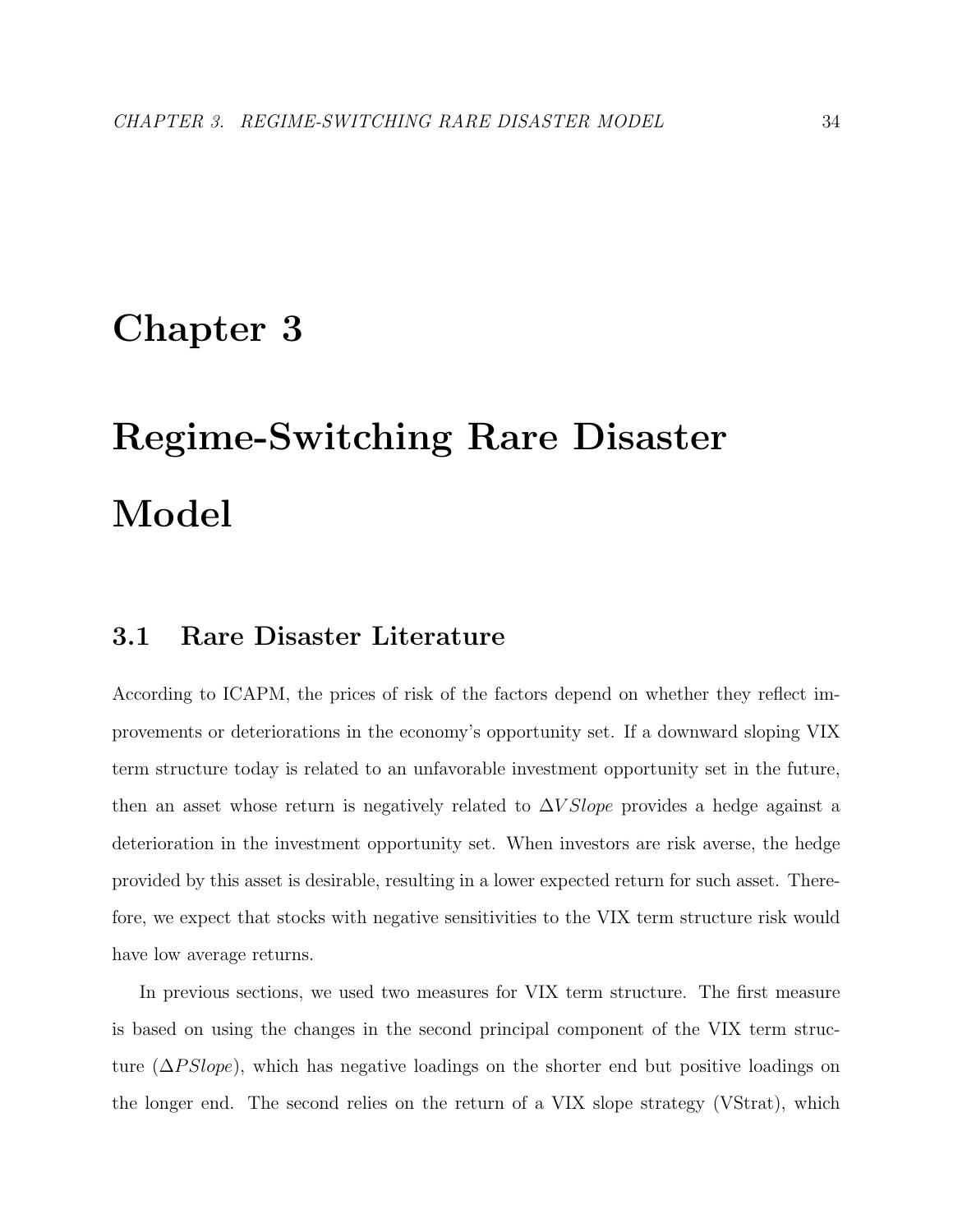captures the roll yield of the VIX futures term structure. From the test result showing that the price of VIX term structure risk is positive, we expect that a downward sloping VIX term structure today is related to an unfavorable investment opportunity set in the future according to ICAPM and vice versa. This is consistent with positive correlation between  $\Delta PSlope$  (VStrat) and the market excess return as reported in Table 2.3.

There have been numerous studies on VIX and the VIX term structure (see, e.g., Ait-Sahalia, Mustafa and Loriano (2012), Duan and Yeh (2011), Amengual (2009), and Egloff, Leippold and Wu (2010)). However, they all use stochastic volatility and jump models, which lack a link with the fundamental economy. To link the fundamental macro economy with the VIX term structure, we suggest a regime-switching rare disaster model with which we show the previously mentioned ICAPM implications.

Rare disasters were proposed by Rietz (1988) as the major determinant of asset risk premia. A rare disaster, such as economic depression or war, occurs extremely infrequently but is calamitous in terms of magnitude. Barro (2006) supports the hypothesis by showing that disasters must be frequent and large to account for the high risk premium on equities. Gabaix (2012) incorporates a time-varying severity of disaster into the baseline model by Barro (2006), which solved many asset-pricing puzzles in a unified framework.

While the models of Rietz (1988), Barro (2006), and Gabaix (2012) all assume that disasters happen as an instant drop in the economy, the reality is that each disaster has a duration. Our model helps filling this gap by incorporating a time-varying hidden length of potential disasters, thus captures the time dimension embedded in the term structure of risks. The model generate an equity risk premium of a magnitude similar to that of the Gabaix model. At the same time, the model can generate stochastic volatility and changing VIX term structures. An upward sloping VIX term structure corresponds to a shorter hidden length of disaster and vice versa in our model.

Our model follows Gabaix (2012) and assumes probability  $p_{in,t}$  at period t of entering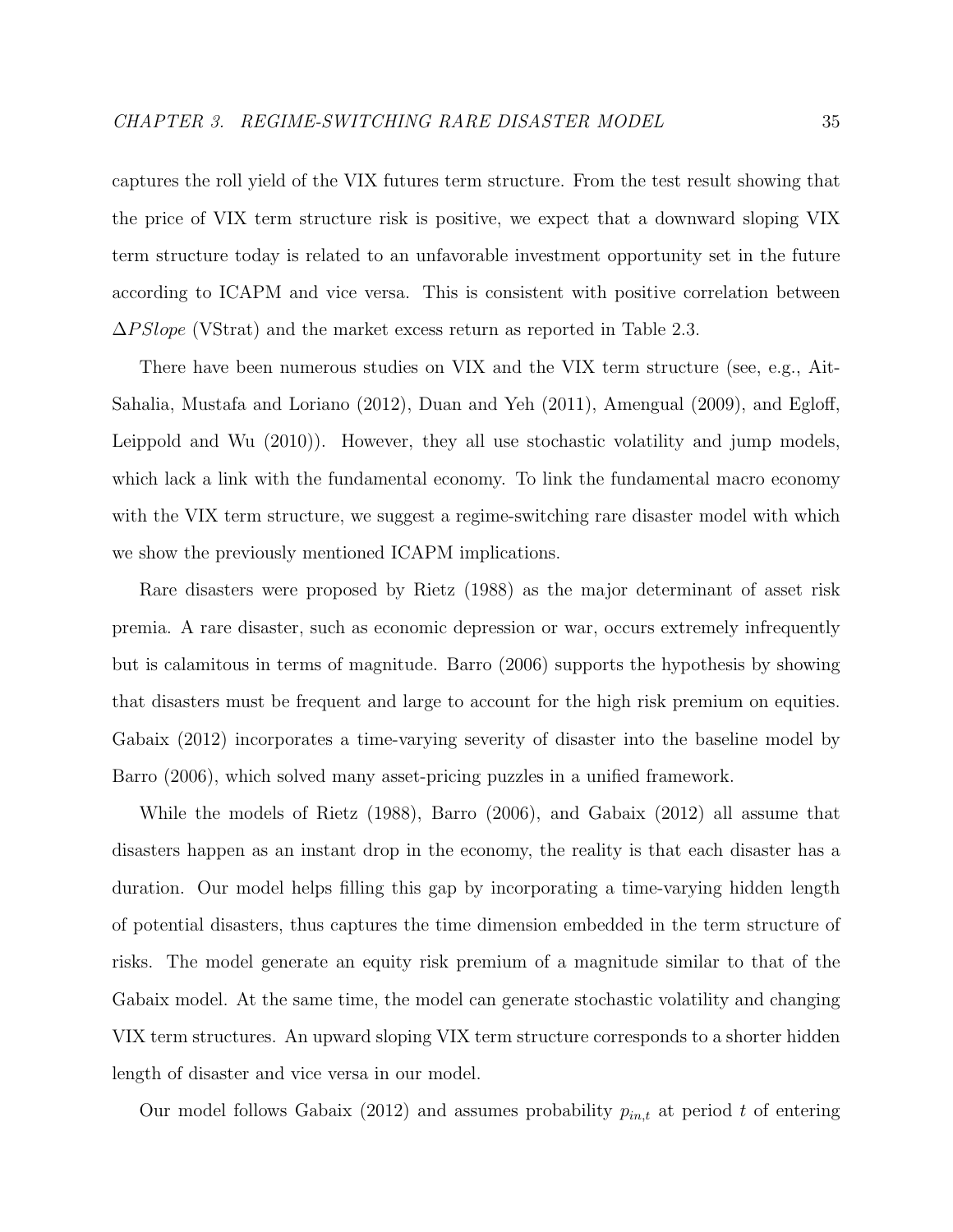into a disaster in the next period,  $t + 1$ . What differentiates our model from the Gabaix model is that we introduce a probability of staying in the disaster state once it has been entered. By this difference we bring disaster length into our model, and we can generate a VIX term structure that is consistent with our empirical findings.

# 3.2 Macro Setting

We follow Gabaix (2012), and introduce a representative agent with a power utility function  $E\left[\sum_{t=0}^{\infty}e^{-\rho t}\frac{C_t^{1-\gamma}-1}{1-\gamma}\right]$  $\left[\frac{1-\gamma}{1-\gamma}-1\right]$ .  $\gamma \geq 0$  is the coefficient of relative risk aversion, and  $\rho > 0$  is the rate of time preference. The agent receives a consumption endowment  $C_t$ . At each period  $t + 1$ , a disaster may happen with a probability  $p_{in,t}$ , meaning that the disaster probability is determined one period ahead of the potential disaster. If the disaster does not happen at period  $t+1$ ,  $\frac{C_{t+1}}{C_t} = e^{g_c}$ , and  $g_c$  is the normal time growth rate of the economy. If the disaster happens at period  $t + 1$ , it will have probability  $p_{out,t}$  of exiting the disaster in each period after period  $t+1$ , and  $\frac{C_{t+1}}{C_t} = e^{g_c} J_{c,t+1}$ .  $J_{c,t+1}$  is a random variable that represents the jump of the economy when a disaster happens. For example, if  $J_{c,t+1} = 0.95$  then consumption drops by 5% if disaster happens at period  $t + 1$ .

In sum, consumption follows

$$
\frac{C_{t+1}}{C_t} = e^{g_c} \times \begin{cases} 1 & \text{if no disaster at t+1} \\ J_{c,t+1} & \text{if disaster at t+1} \end{cases} \tag{3.1}
$$

The pricing kernel  $M_t$  is given by  $M_t = e^{-\rho} \times \left(\frac{C_{t+1}}{C_t}\right)$  $C_t$  $\int_{-\infty}^{\infty}$  and it follows that

$$
M_{t+1} = e^{-\delta} \times \begin{cases} 1 & \text{if no disaster at } t+1\\ J_{c,t+1}^{-\gamma} & \text{if disaster at } t+1, \end{cases} \tag{3.2}
$$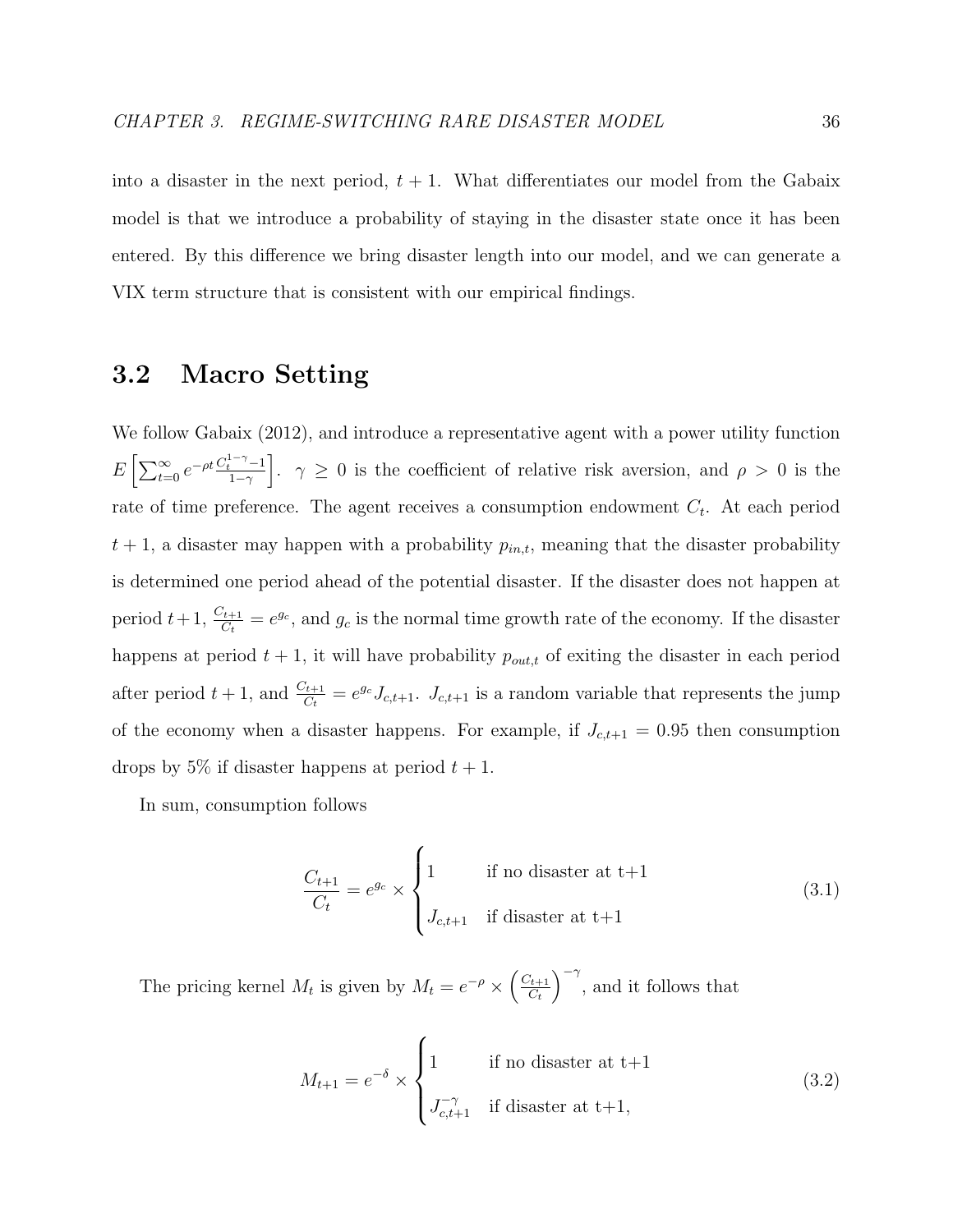where  $\delta = \rho + \gamma g_c$ , as in Gabaix model, is the Ramsey discount rate, which is the risk-free rate in an economy with a zero probability of disasters. And  $\gamma \geq 0$  is the coefficient of relative risk aversion and  $\rho > 0$  is the rate of time preference.

Similarly, we define the dividend of the *i*th stock at period t as  $D_{i,t}$ , and it follows that

$$
\frac{D_{i,t}}{D_{i,t-1}} = e^{g_{i,d}} (1 + \epsilon_{i,d,t})
$$
\n
$$
\times \begin{cases}\n1 & \text{if no disaster at t+1} \\
J_{i,d,t+1} & \text{if disaster at t+1,} \n\end{cases}
$$
\n(3.3)

where  $\epsilon_{i,d,t} > -1$  is a mean-zero shock that is independent of the disaster event. It matters only for the calibration of dividend volatility.

# 3.3 Four Regimes

Let  $p_t$  be the probability at period t that a disaster happens at period  $t + 1$ . If the disaster happens at period  $t + 1$ , it will have probability  $p_{out,t}$  of exiting from the disaster in each period after period  $t + 1$ . Assume that  $p_t$  has a constant value p and  $p_{out,t}$  can only take two values,  $p_L$  and  $p_H$  with  $p_L < p_H$ .

There are two types of disaster regimes in our model. The first one has  $p<sub>L</sub>$  for exiting a disaster if it enters and the second one has  $p<sub>H</sub>$  for exiting disaster if it enters. Therefore, the first type of disaster is expected to be longer than the second type of disaster on average.

Thus we refer to the first type of disaster as the long-disaster (DL) regime. The other one has  $p<sub>L</sub>$  to exit disaster if it enters, and we define it as the short-disaster (DS) regime. In our setup, there are two type of normal regimes, and each one could lead to either a normal regime, or one particular type of disaster regime. We call these two normal regimes as NL and NS. The NL regime may lead to either NL, NS, or DL regimes in the next period but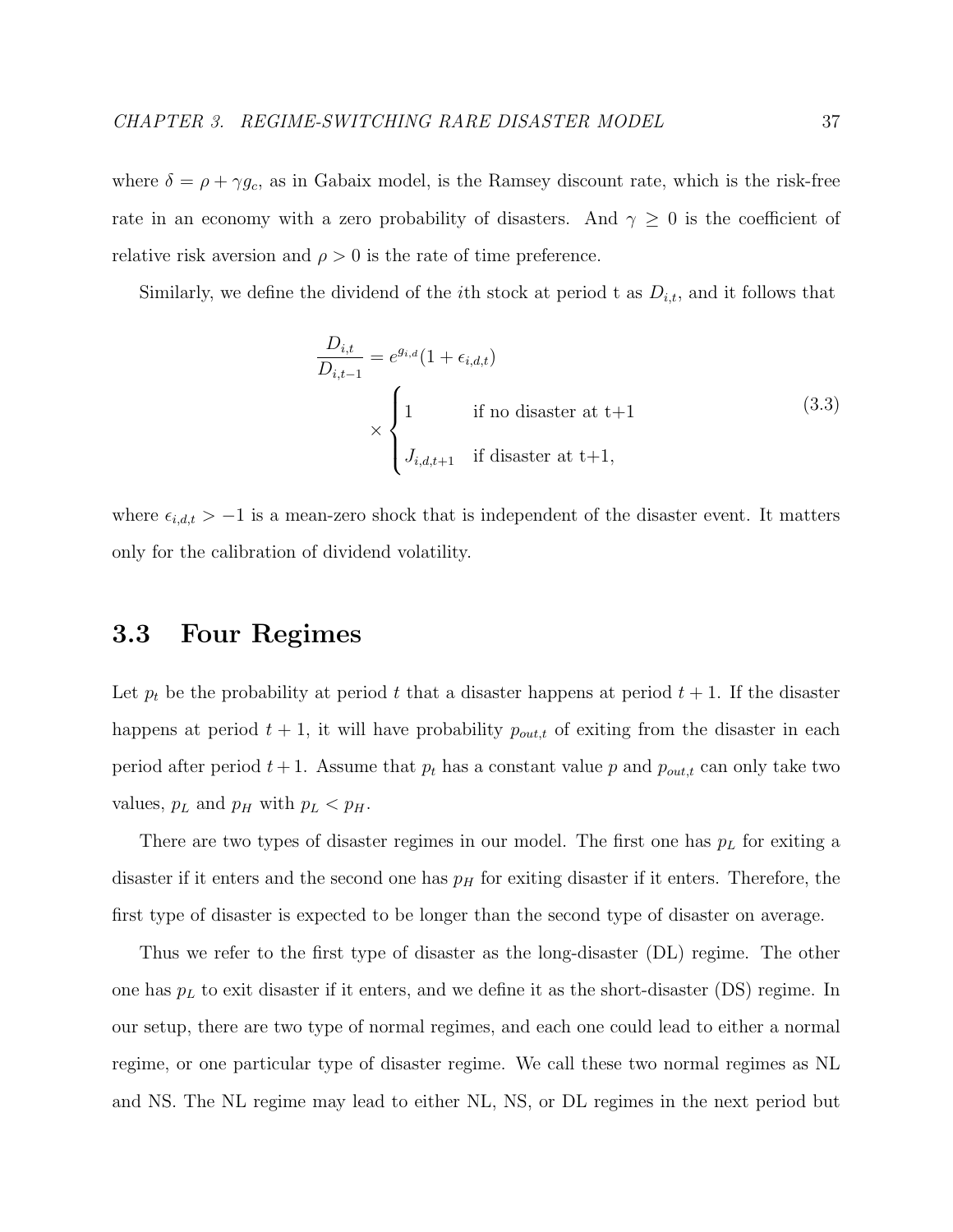it could not lead to a DS regime. And the NS regime may lead to either NS, NL, or DS regimes in the next period but it could not lead to a DL regime.

In sum, the four regimes in our model are the following:

 $\sqrt{ }$  $\begin{array}{c} \hline \end{array}$  $\begin{array}{c} \hline \end{array}$ NS : normal regime which could lead to NS, NL, DS at next period  $NL:$  normal regime which could lead to NS, NL, DL at next period DS : disaster regime with short duration  $DL:$  disaster regime with long duration

We let  $S_t \in \{NS, NL, DS, DL\}$  denote the regime of period t. The transition probability matrix  $P$  is characterized as follows:

$$
\mathbf{P} = \mathbf{P}(S_t | S_{t-1})
$$
  
\n
$$
NS \qquad NL \qquad DS \qquad DL
$$
  
\n
$$
NS \qquad \bar{p} \times \bar{A} \qquad \bar{p} \times \bar{A} \qquad p \qquad 0
$$
  
\n
$$
= \begin{bmatrix} NL \\ D S \\ p_H \times B & p_H \times \bar{B} & \bar{p}_L & 0 \\ p_L \times B & p_L \times \bar{B} & 0 & \bar{p}_L \end{bmatrix}
$$

,

where A and B are parameters with conditions  $0 < A < 1$  and  $0 < B < 1$ .

If a disaster (either DS or DL) does not happen at period  $t+1$ ,  $C_{t+1}$  will follow  $\frac{C_{t+1}}{C_t} = e^{g_c}$ , where  $g_c$  is the normal regime (either NS or NL) growth rate of the economy. If a disaster (either DS or DL) happens at period  $t + 1$ ,  $C_{t+1}$  will follow  $\frac{C_{t+1}}{C_t} = e^{g_c} J_{c,t+1}$ , where  $0 <$  $J_{c,t+1}$  < 1 is the downside jump and is a random variable.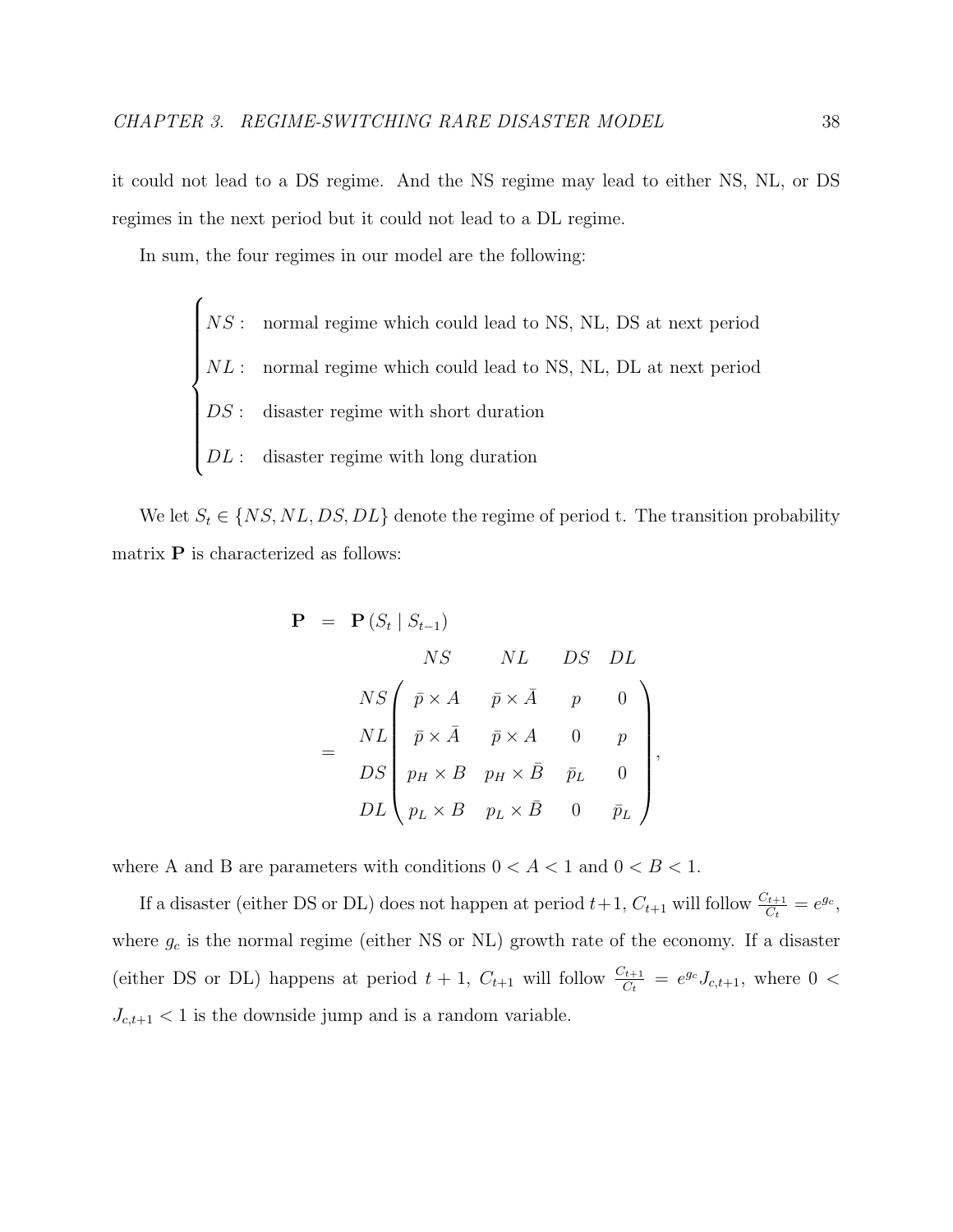# 3.3.1 Model Implications

We only include the most important results from the model. Detailed derivations can be found in the Appendix.

From the settings of the model, we know that  $S_t$  is a Markov process. With the price of the *i*th stock defined as  $P_{i,t}$ ,  $P_{i,t}$  should satisfy:  $P_{i,t} = D_{i,t} + E_t (M_{t+1}P_{i,t+1})$ , which can be written as

$$
\frac{P_{i,t}}{D_{i,t}} = 1 + E_t \left( \left( M_{t+1} \frac{D_{i,t+1}}{D_{i,t}} \right) \times \frac{P_{i,t+1}}{D_{i,t+1}} \right)
$$
(3.4)

 $S_t$  is a Markov process, and thus the price-dividend ratio is constant within each regime. Following Cecchetti, Lam and Mark (1990), we conjecture the following solution:

$$
\frac{P_{i,t}}{D_{i,t}} = \rho(i, S_t), \ S_t = NS, NL, DS, DL \tag{3.5}
$$

And we solve the price-dividend ratios within each regime. The results are included in the Appendix.

The *i*th stock's return on period t+1 is defined as  $r_{i,t+1} = \frac{P_{i,t+1}}{P_{i,t}-D_{i,t}}$  $\frac{P_{i,t+1}}{P_{i,t}-D_{i,t}}$ , and it can be transformed as:  $r_{i,t+1} = \frac{\rho(i, S_{t+1})}{\rho(i, S_t)-1} \times \frac{D_{i,t+1}}{D_{i,t}}$  $\frac{\partial I_{i,t+1}}{\partial I_{i,t}}$ . The expected return at period t can be defined as  $r_{i,t}^e = E_t(r_{i,t+1})$ . Based on the price-dividend ratios we solved for the four regimes, we are able to calculate the expected return as in the Appendix.

Following Carr and Wu (2009), the realized variance is defined as:

$$
RV_{i,t,t+n} = \sum_{k=t+1}^{t+n} \left( \frac{P_{i,k} - P_{i,k-1}}{P_{i,k-1}} \right)^2
$$
\n(3.6)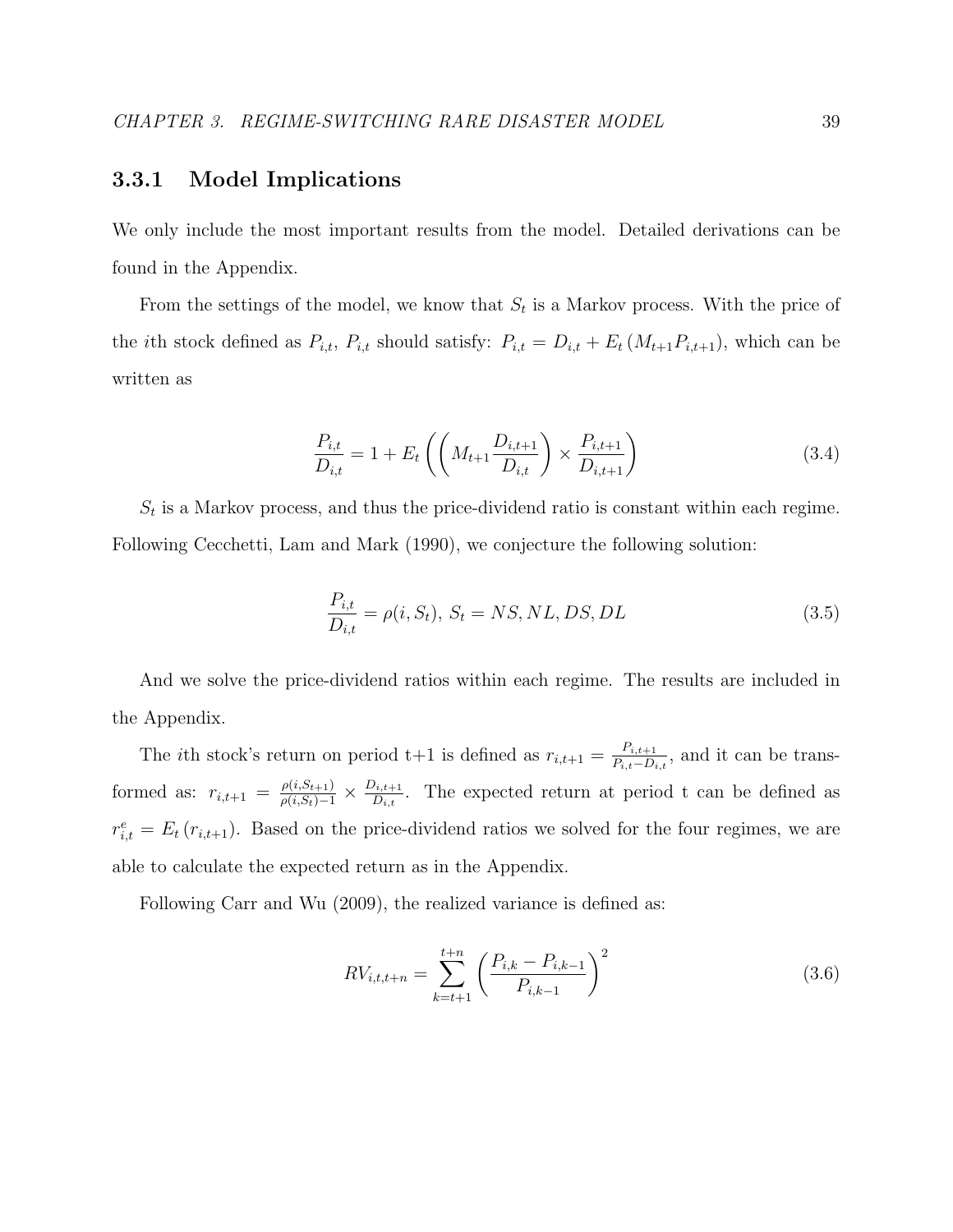And the expected realized volatility  $RV_{i,S_{t+k-1}}^{e}$  is defined as:

$$
RV_{i, S_{t+k-1}}^{e} = E_{S_t} \left\{ \left( \frac{\rho(i, S_{t+1})}{\rho(i, S_t)} \times \frac{D_{i, t+1}}{D_{i, t}} - 1 \right)^2 \right\}
$$
(3.7)

Variance swap rate is defined as:

$$
VS_{i,t,t+n} = E_t^Q RV_{i,t,t+n}
$$
\n(3.8)

And T months VIX from t can be expressed as:

$$
VIX_t^T = \left(\frac{252}{T \times 21} \times VS_{t,t+T \times 21}\right)^{\frac{1}{2}}
$$
\n(3.9)

# 3.4 Calibrated Parameters

We propose the following calibration of the model's parameters. The calibrated inputs are summarized in Table 3.1.

We chose most parameters so that they are consistent with Barro and Ursua (2008)'s findings and calibration parameters from Gabaix (2012). In normal times, consumption and stock dividend grow at rate  $g_c = 2.5\%$  and  $g_d = 2.5\%$  (Gabaix (2012)'s estimate). And the probability of a disaster is constant at  $p = 3.5\%$  (Barro and Ursua (2008)'s findings). We choose  $\gamma = 3$  for the risk aversion (Gabaix (2012)'s estimate). Volatility of dividend in the normal regime is  $\sigma_d = 2\%$  (Gabaix (2012)'s estimate).

The major input we chose specifically for our model are the distribution of jumps in consumption and stock dividend, the probabilities of exiting a short/long disaster, and the transition parameters. We chose the following parameter inputs so that the model generates the equity risk premiums which are consistent with Gabaix (2012) results. We assume the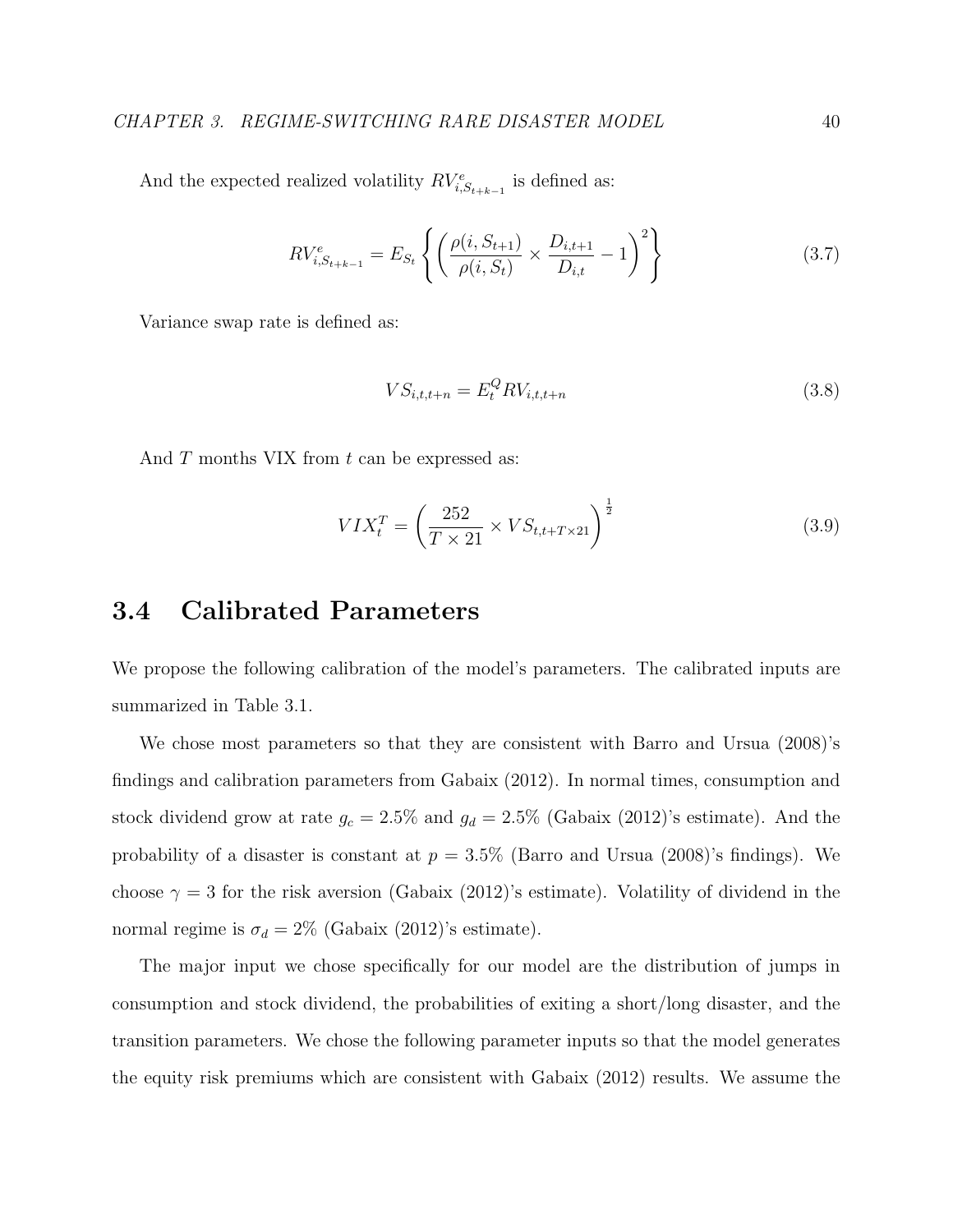distribution of jumps in consumption when disaster occurs to be uniformly distributed from 0.81 to 0.99. And we assume the probabilities of exiting a disaster to be  $p_L = 0.15\%$  daily and  $p_S = 3\%$  daily so that the average length of short disaster is 33 days and average length of long disaster is 1.8 years. We set the transition parameters  $A = 0.95$  and  $B = 0.5$ . This means that when moving from a normal regime (NS or NL) yesterday to a normal regime (NS or NL) today, there is a 95% chance of entering the same normal regime as existed yesterday. This setting makes sense because we do not expect the fundamental economy to change so frequently.

| Variables                       | Values (annualized)            |
|---------------------------------|--------------------------------|
| Time preference                 | $\rho = 6.5\%$                 |
| Risk aversion                   | $\gamma=3$                     |
| Growth rate of consumption      | $q_c = 2.5\%$                  |
| Growth rate of dividends        | $g_d = 2.5\%$                  |
| Volatility of dividends         | $\sigma_d = 2\%$               |
| Probability of disaster         | $p = 3.5\%$                    |
| Probability of exiting disaster | $p_H = 3\%$ (daily)            |
|                                 | $p_L = 0.15\%$ (daily)         |
| Consumption jumps on disaster   | $J_c \sim Uniform(0.81, 0.99)$ |
| Dividends jumps on disaster     | $J_d \sim Uniform(0.81, 0.99)$ |
| A                               | 0.95                           |
| B                               | 0.5                            |

Table 3.1: Variables Used in the Calibration

### 3.4.1 Model Implications

A unique feature that the model generates is an upward sloping VIX term structure of NS and DS regimes and a downward sloping VIX term structure of NL and DL regimes. We will illustrate why the model could generate the above mentioned features.

According to equation (A.9), the term structure of the expected realized variance can be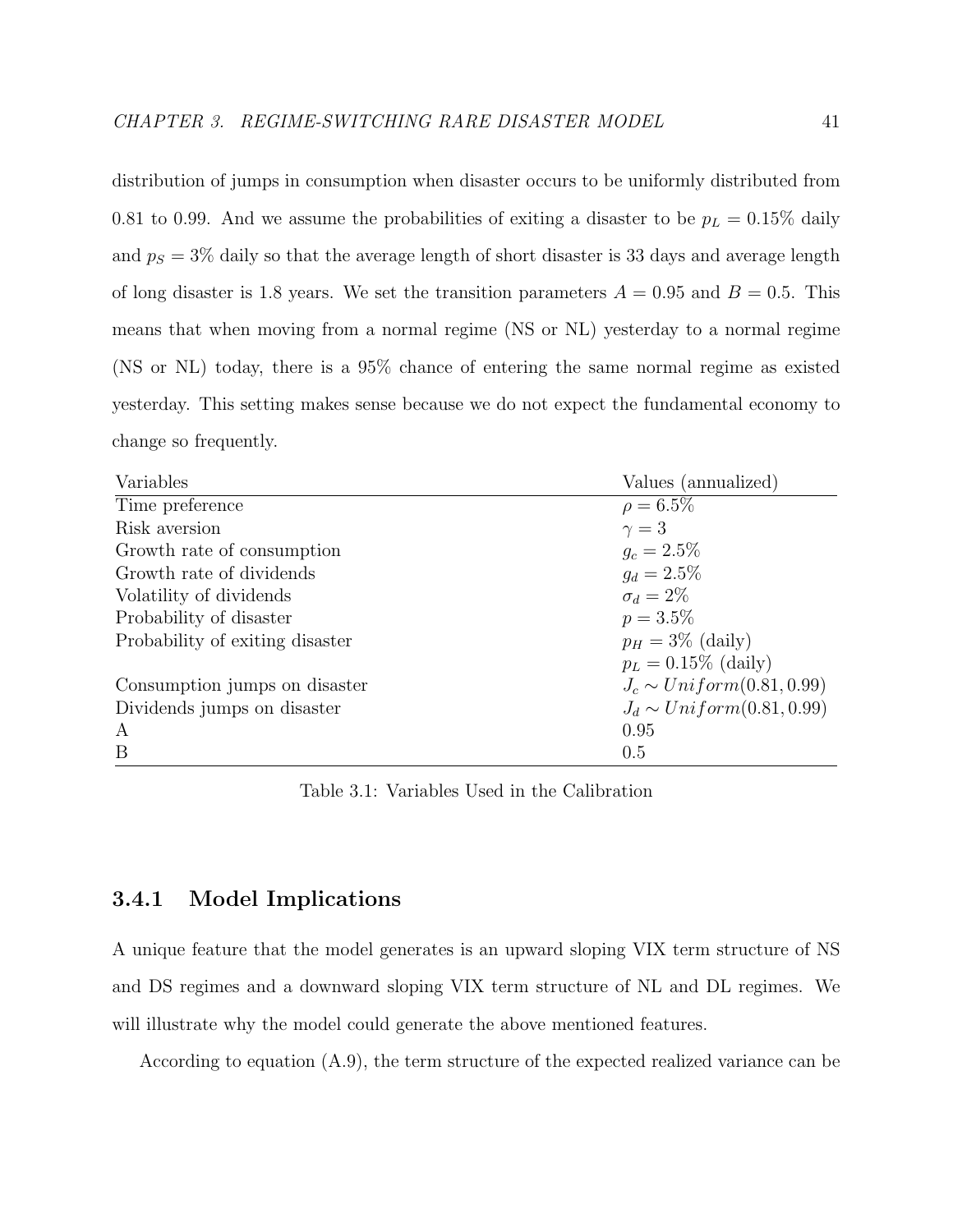written in the following form:

$$
E_t R V_{i,t,t+n} = \sum_{k=1}^n \sum_{S_{t+k-1}} P_{S_t, S_{t+k-1}}^{k-1} R V_{i,S_{t+k-1}}^e \tag{3.10}
$$

where  $RV_{i,S_{t+k-1}}^e$  is defined as:

$$
RV_{i, S_{t+k-1}}^{e} = E_{S_t} \left\{ \left( \frac{\rho(i, S_{t+1})}{\rho(i, S_t)} \times \frac{D_{i,t+1}}{D_{i,t}} - 1 \right)^2 \right\}
$$
(3.11)

The difference between  $E_t RV_{i,t,t+n}$  and  $E_t RV_{i,t,t+n-1}$  can be calculated as:

$$
E_t RV_{i,t,t+n} - E_t RV_{i,t,t+n-1} = \sum_{S_{t+n-1}} P_{S_t, S_{t+n-1}}^{n-1} RV_{i,S_{t+n-1}}^e \tag{3.12}
$$

As  $n$  goes to infinity, equation  $(3.12)$  becomes

$$
\lim_{n \to \infty} E_t R V_{i,t,t+n} - E_t R V_{i,t,t+n-1} = \sum_{S_{t+n-1}} \pi \left( S_{t+n-1} \right) R V_{S_{t+n-1}}^e \tag{3.13}
$$

where  $\pi$  represents the stable distribution.

For simplicity, we call  $\lim_{n\to\infty} E_t RV_{i,t,t+n} - E_t RV_{i,t,t+n-1}$  as  $RV_{\infty}^e$ . By requiring  $RV_{DL}^e >$  $RV_{NL}^e > RV_{\infty}^e > RV_{DS}^e > RV_{NS}^e$ , our model can generate an upward sloping expected realized variance term structure of NS and DS regimes and a downward sloping expected realized variance term structure of NL and DL regimes.

Similar analysis applies to the VIX term structure, by equation (A.15),

$$
VS_{i,t,t+n} = \sum_{k=1}^{n} \frac{1}{E_t M_{t,t+k}} \sum_{S_{t+k-1}} P_{S_t, S_{t+k-1}}^{*k-1} VS_{i, S_{t+k-1}}
$$
(3.14)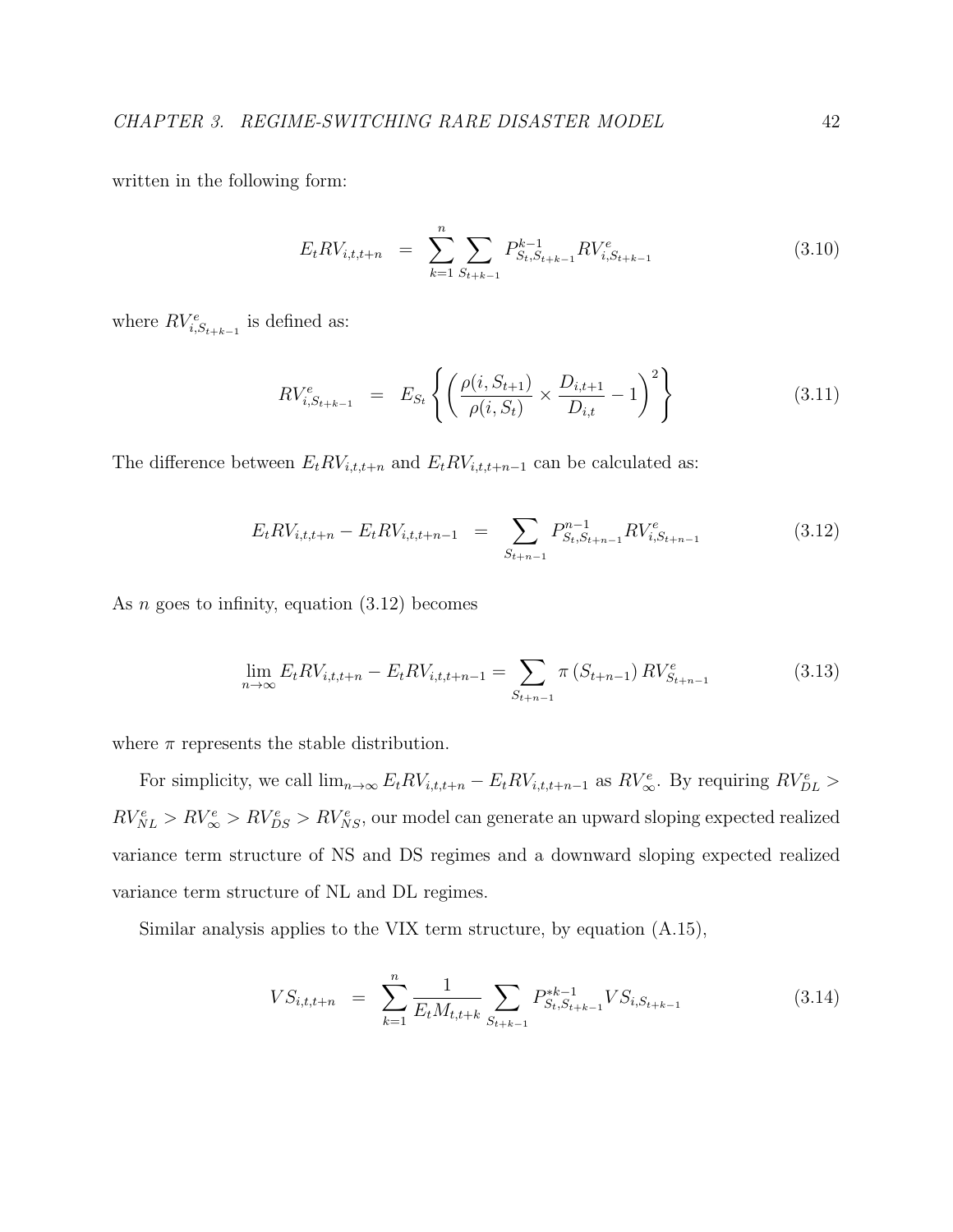Then we can calculate the difference:

$$
VS_{i,t,t+n} - VS_{i,t,t+n-1} = \frac{1}{E_t M_{t,t+n}} \sum_{S_{t+n-1}} P_{S_t, S_{t+n-1}}^{*k-1} VS_{i,S_{t+n-1}}
$$
(3.15)

As  $n$  goes to infinity, equation  $(3.15)$  becomes

$$
\lim_{n \to \infty} V S_{i,t,t+n} - V S_{i,t,t+n-1} = V S_{\infty}
$$
\n(3.16)

where similar requirements would also be needed for  $VS_{S_t}$  in order to have the term structure we expect.

As shown in Table 3.2, the price-dividend ratio in a normal regime is greater than in a disaster regime, which is consistent with empirical studies. The equity risk premium is also higher in the NL regime than in the NS regime. This is consistent because investors need more compensation in a normal regime when it is linked with a hidden long disaster compared with a short disaster. This is consistent with equity risk premium being lower in an DL regime than in an DS regime.

As shown in Figures 3.1, 3.2, and 3.3, we have four patterns of the VIX term structure corresponding to the four regimes in our model with  $\gamma=2,3,4$ .

The NS regime and the DS regime are accompanied by an upward sloping VIX term structure, and the other two regimes (NL, DL) are accompanied by a downward sloping VIX term structure. This supports our hypothesis that length of hidden disaster determines the slope of the VIX term structure.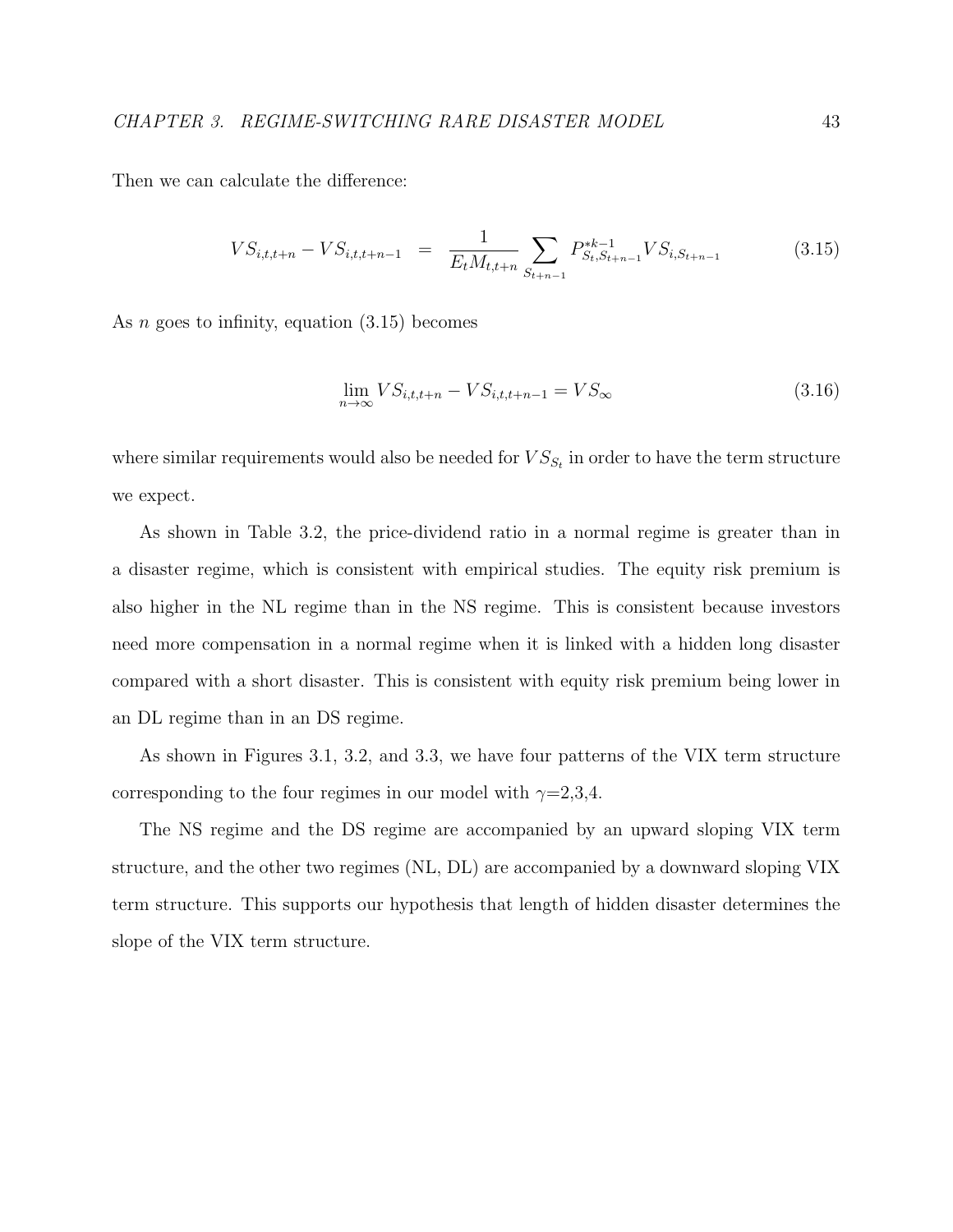| Variables                      | Values (annualized) |
|--------------------------------|---------------------|
| Ramsey discount rate           | $\delta = 14\%$     |
| price-dividend $ratio(NS)$     | 18.92               |
| price-dividend ratio(NL)       | 16.37               |
| price-dividend $ratio(DS)$     | 11.54               |
| price-dividend $ratio(DL)$     | 13.80               |
| equity premium $(NS)$          | $4.3\%$             |
| equity $\mathrm{premium}(NL)$  | $4.5\%$             |
| equity premium $(DS)$          | $6.8\%$             |
| equity premium $(DL)$          | 7.3%                |
| equity premium (unconditional) | $4.3\%$             |
| volatility(NS)                 | 15.8%               |
| volatility(NL)                 | 18.1\%              |
| volatility(DS)                 | 16.9%               |
| volatility(DL)                 | 23.3%               |
| volatility (unconditional)     | 17.2%               |

Table 3.2: Variables Generated by the Calibration



Figure 3.1: VIX Term Structure in Four Regimes (Gamma=2)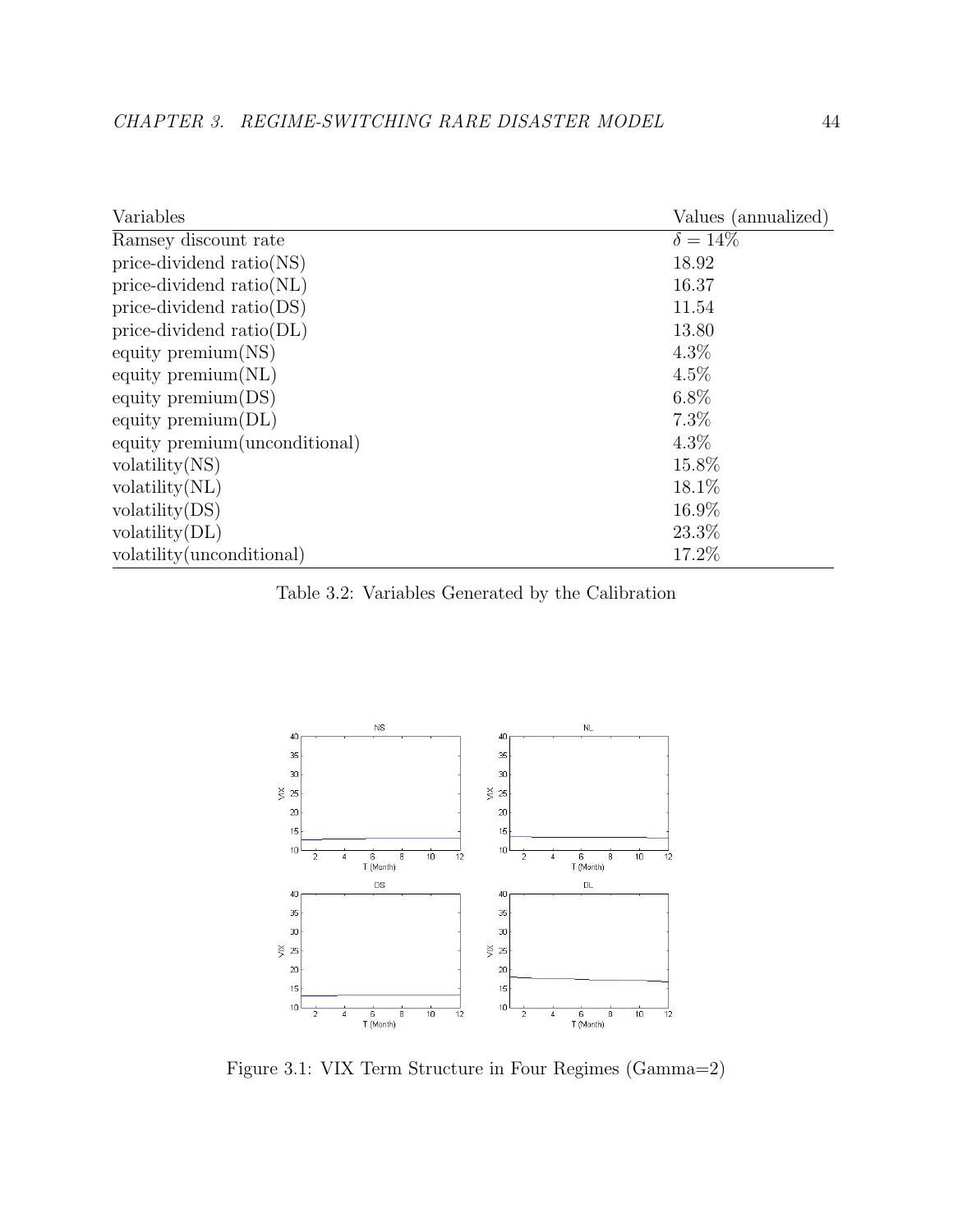

Figure 3.2: VIX Term Structure in Four Regimes (Gamma=3)



Figure 3.3: VIX Term Structure in Four Regimes (Gamma=4)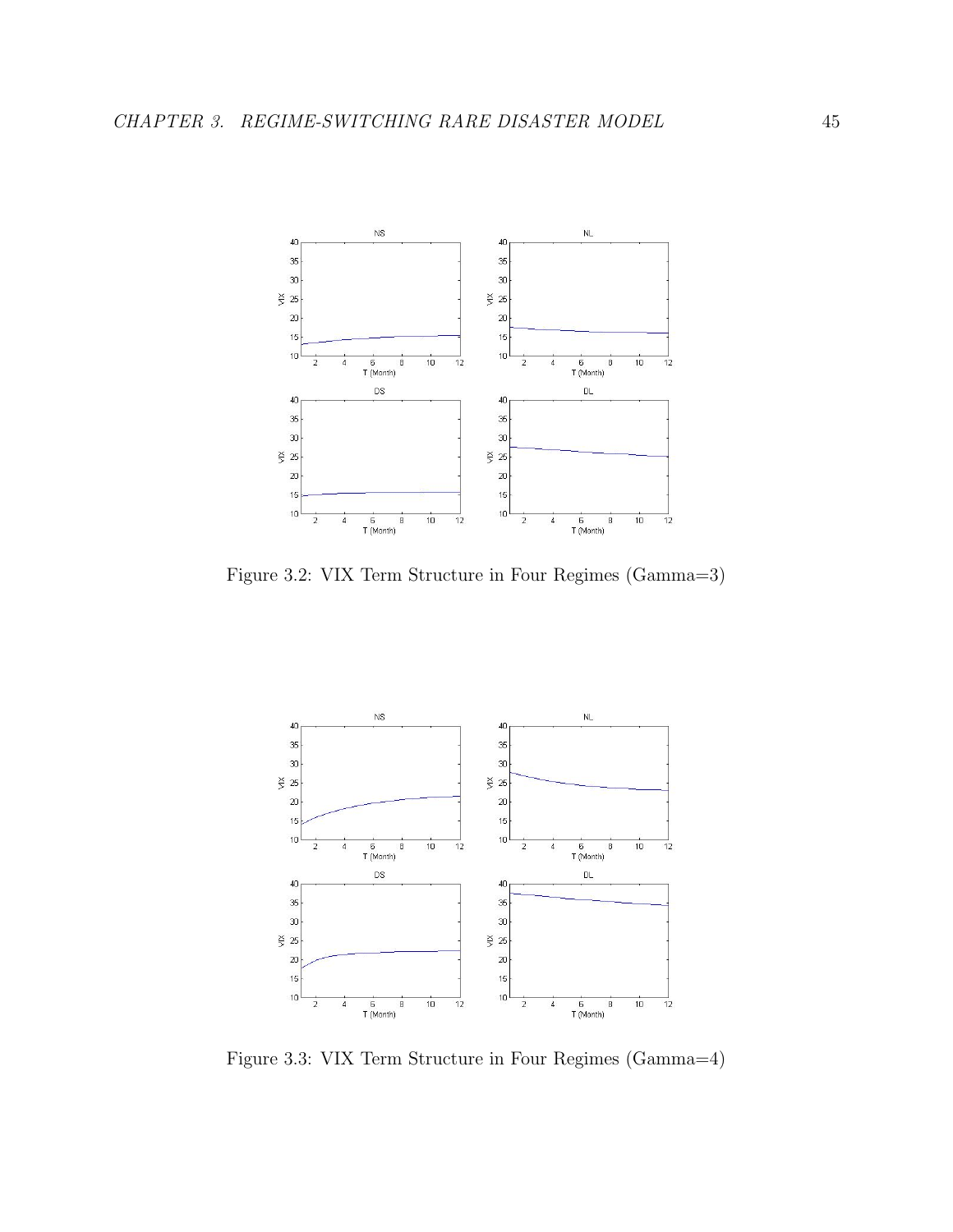# 3.5 Conclusions

We propose a stylized model to explain the empirical findings in Chapter 2. We build a regime-switching rare disaster model that allows disasters to have short and long durations. Our model indicates that a downward sloping  $VIX$  term structure corresponds to a potential long disaster and an upward sloping  $VIX$  term structure corresponds to a potential short disaster. It further implicates that stocks with high sensitivities to the  $VIX$  slope have high loadings on the disaster duration risk, thus earn higher risk premium. These implications are consistent with our empirical results.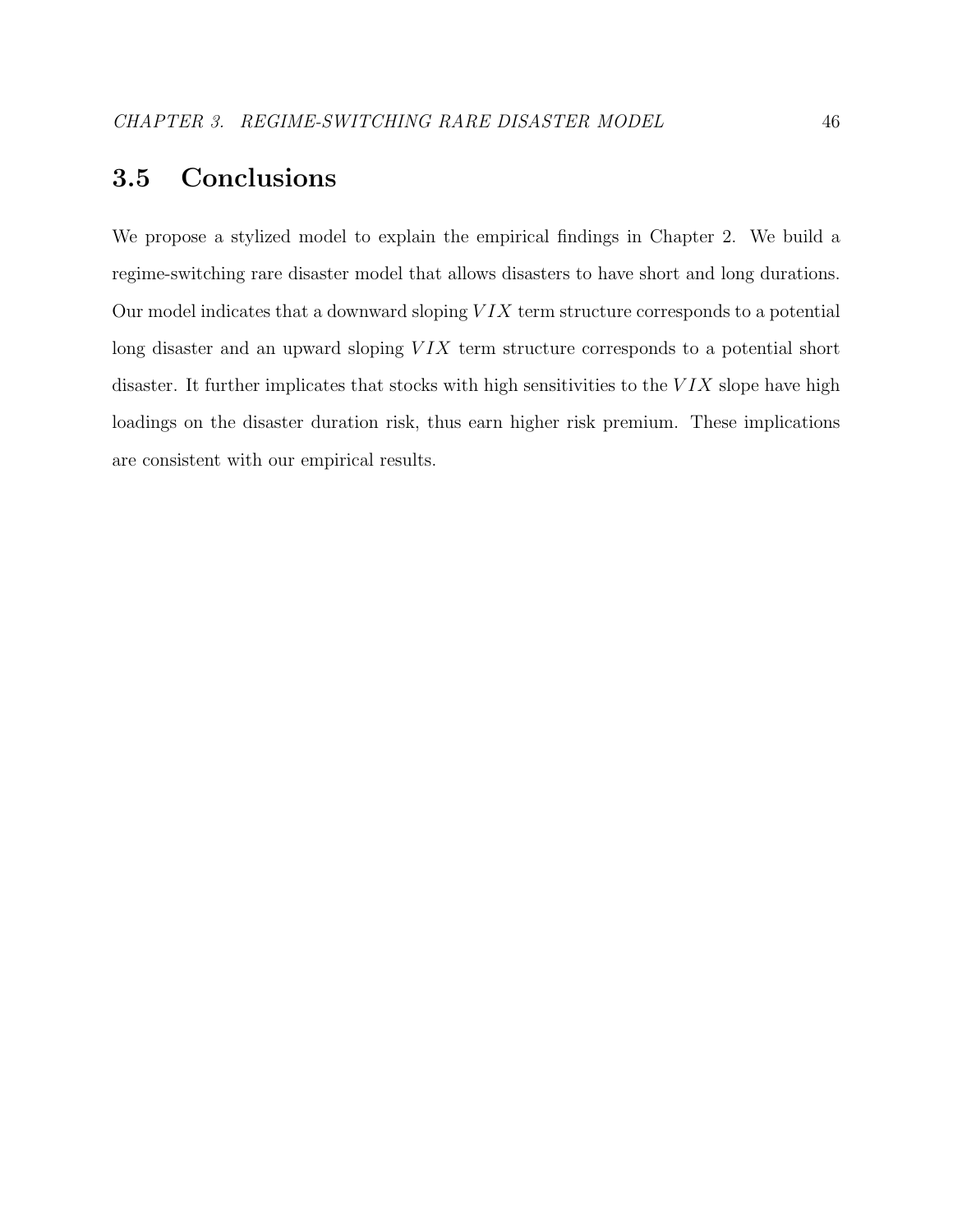# Chapter 4

# Individual Stock's Volatility Term Structure

Our first goal is to understand whether the stock's volatility term structure can predict future returns. We construct sorted portfolios on SLOPE to study the low-minus-high portfolio returns on SLOPE. At the end of each month, we sort all stocks on the NYSE, AMEX, and the NASDAQ into quintiles with respect to their SLOPE. We construct quintile portfolios with respect to *SLOPE* with holding period of one month. The average return on the lowminus-high SLOPE portfolio is 0.63% per month and remains statistically significant after adjustment by the Fama-French 3-factor model. We further check the robustness of our results and we find that the *SLOPE* does not pick up risks from other risk characteristics, such as implied volatility, implied volatility skew.

The second goal of this paper is to explain the implications of the volatility term structure on individual equity returns. To understand the nature of the information embedded in SLOPE, we examine whether the predictability persists or reverses quickly. We find that the positive correlation between volatility slope and future one month stock returns is quickly reversed after two months. Therefore the behavior of SLOPE is very different from option's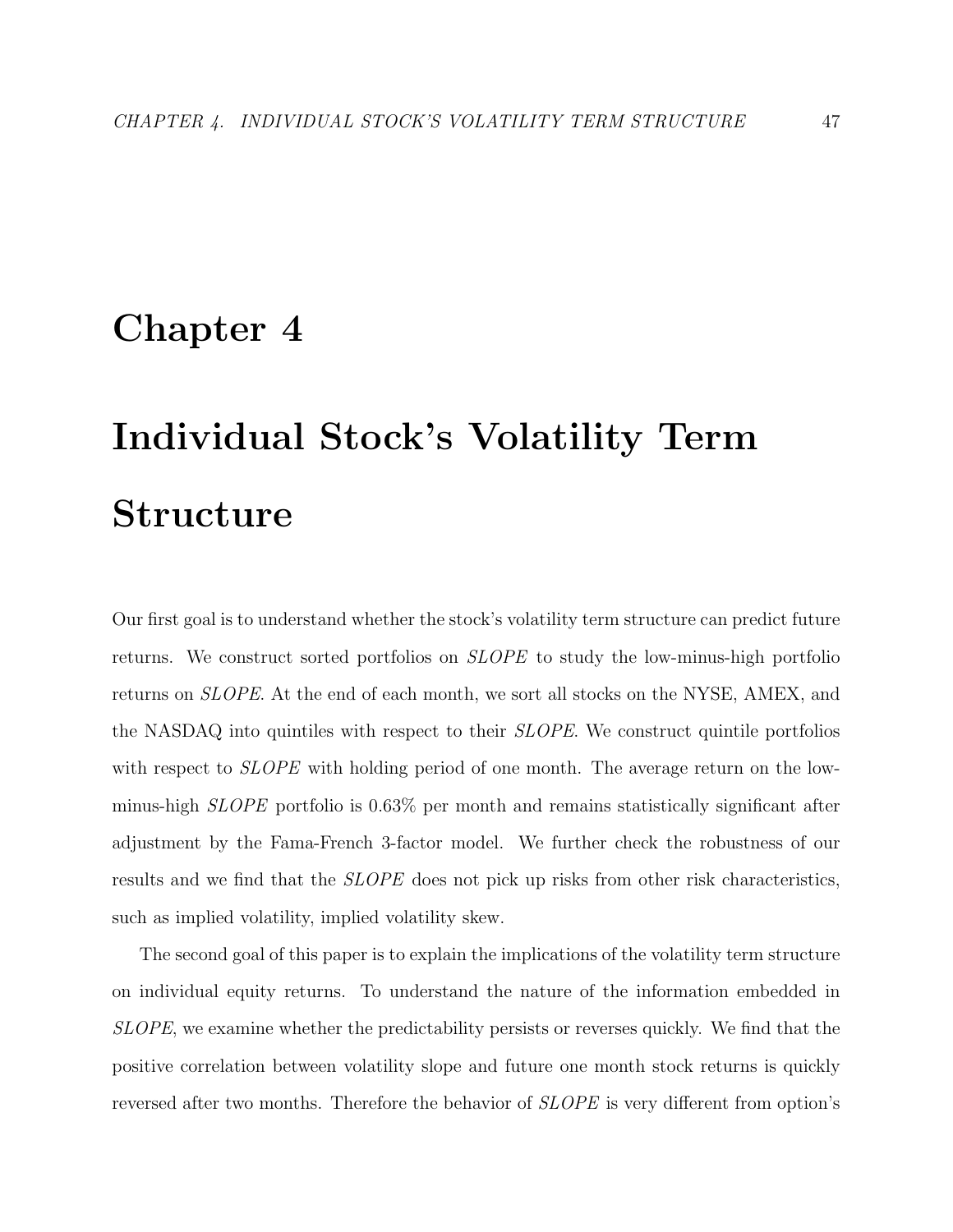implied volatility skew (Xing, Zhang, and Zhao (2010)), whose predictive power lasts for more than 3 months. The reverting property of the predictability from *SLOPE* leads us to investigate the relationship between negative SLOPE and short term events of the company. We find that companies with most negative SLOPE have higher chances of announcing earnings in the next month.

Previous studies find strong relationships between earnings announcements, asset returns, and stock options (Amin and Lee (1997), Frazzini and Lamont (2007)). In this paper, we want to investigate whether the volatility term structure slope predicts something not captured in earnings announcements. We specifically set the timing to be one month, thus to check whether the volatility term structure slopes predicts an event which happens within future one month. We divide stocks in to two groups. The first group consists of stocks which are going to announce earnings release in the next month. The second group consists of the rest of the stocks. We further sort stocks from each group into quintile portfolios based on their SLOPE. The average low-minus-high return from the "earnings announcement" group becomes insignificant but the low-minus-high return from the "no earnings announcement" group remains significant. This observation leads us to the explanation that the implied volatility term structure of individual stocks indicates near term events, which reflect in the expected returns.

To examine the hypothesis that implied volatility term structure is an indicator of near term company events, we run two tests. In the first test, we introduce an ex-post event studies approach that checks the relationship between firm-specific events and implied volatility term structure. It is nearly impossible to investigate all firm-specific events, since not all events are reflected in publicly available news. Since here we are only interested in events which could cause a change in expected return of the stock, we assume there is a firm-specific event if there is an abnormal jump in a stock's idiosyncratic risk. Idiosyncratic volatility is a useful proxy for idiosyncratic risk. Therefore the results suggest that a lower SLOPE helps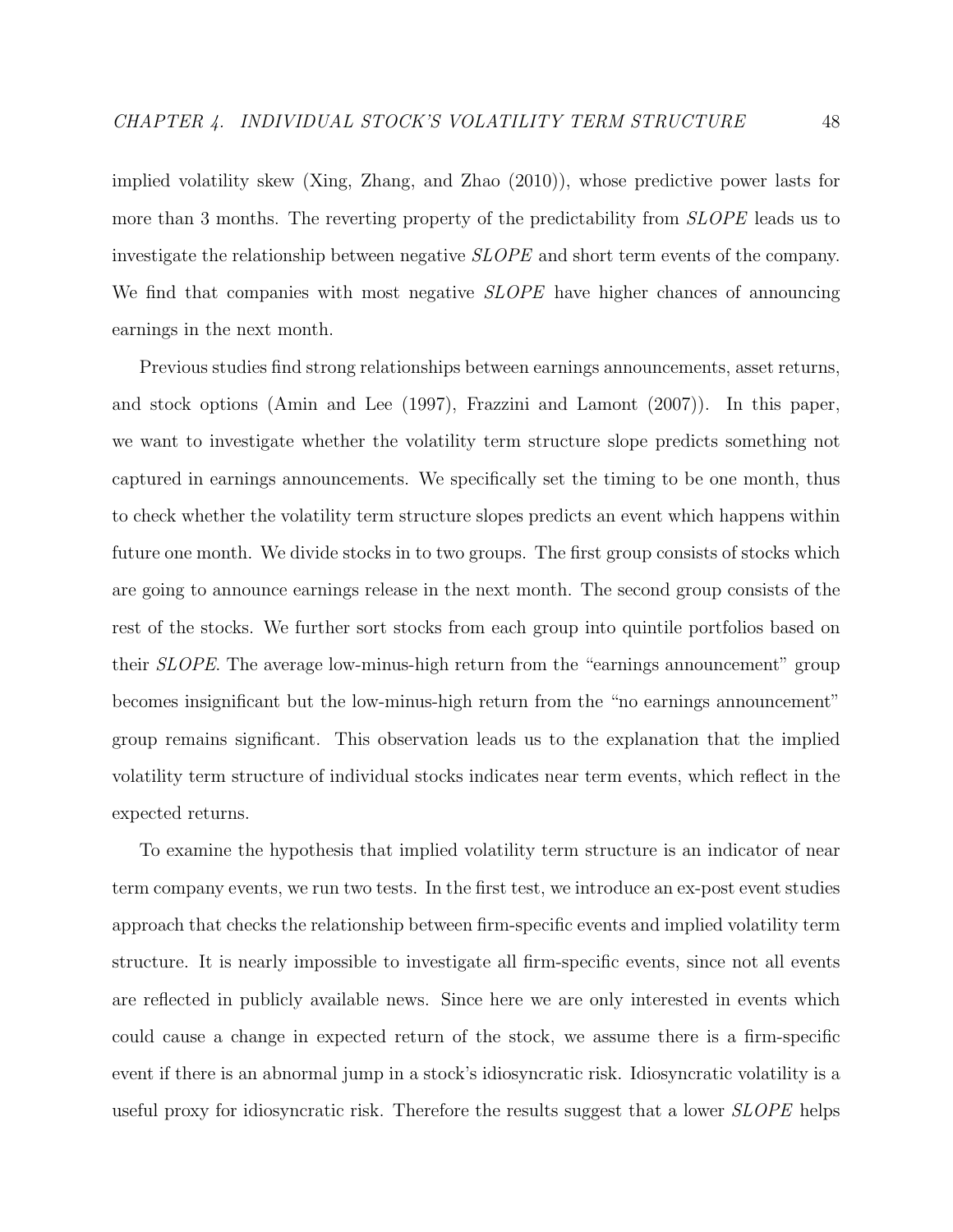to predict an earnings announcement within future one month.

The second event studies test is based on pharmaceutical stocks' Phase III trial announcements. Clinical trials have three main phases: Phase I, II and III. As described by FDA (2014), in Phase III trials, the drug is studied in a larger number of people with the disease (approximately 1,000-3,000). This phase further tests the product's effectiveness, monitors side effects and, in some cases, compares the product's effects to a standard treatment, if one is already available. As suggested by Berlin (2012), Phase III trials are the best way to find a new standard for treatment. Therefore we focus on the tests with Phase III trials. We study whether the announcement of results from Phase III trials could actually explain part of volatility slope strategy gains. We define an "event" here as a Phase III trial data release from the pharmaceutical company. In the test, we select the stocks on NYSE, AMEX, and the NASDAQ with options trading and have announced a Phase III results in the period between 1996 and 2013. And we find the stocks have on average a significant lower SLOPE one month ahead of the announcement of Phase III trial results.

The third test is to check the relationship between stock trading volume and *SLOPE*. Beaver (1968) finds trading volume to yield unique insights on earnings announcements. Since we find that SLOPE is related to earnings announcements and firm specific events, it is important that we check whether the SLOPE is related with stock's trading volume. As a higher trading volume predicts a higher return around earning announcements and a lower SLOPE predict a higher return, we would expect a negative correlation between volume and SLOPE. And the results are consistent.

The rest of this paper is organized as follows. In Section 4.1, we describe the data and the proxies for volatility term structure and volatility skew. Section 4.2 presents the methodology and empirical results of quintile portfolios with only difference in SLOPE. Section 4.3 performs robustness checks on the relationship between SLOPE and portfolio returns and suggests that firm-specific events could explain part of the low-minus-high SLOPE premi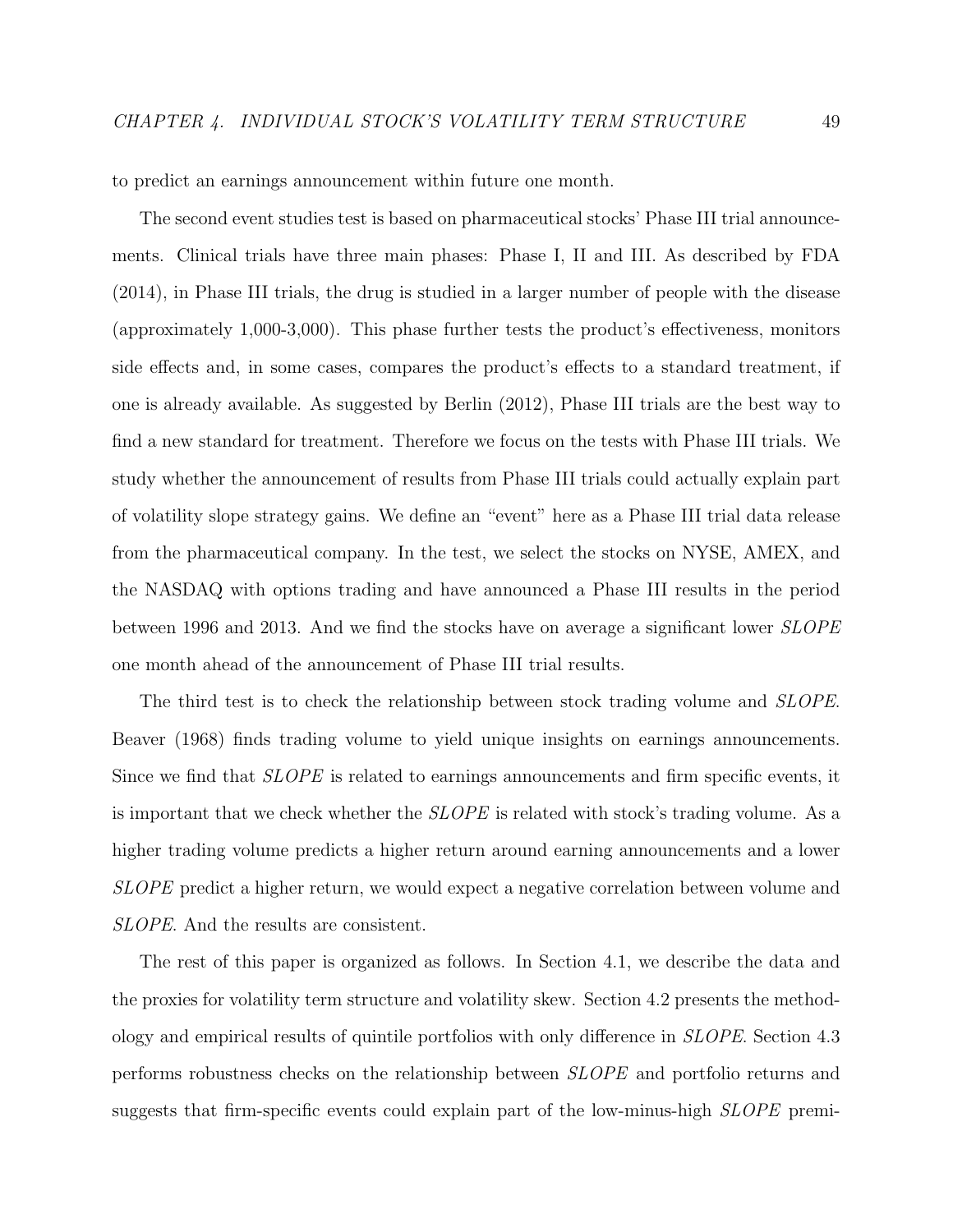ums. Section 4.4 performs two tests on the relationship between firm-specific events and SLOPE. Section 4.5 concludes.

# 4.1 Data and Measurement

Our sample period is from 1996 (due to limitations by OptionMetrics) to 2013. Equity returns and earnings announcement dates are from CRSP. Options data are from OptionMetrics, which provides end-of-day quotes, implied volatilities surface. We also collect pharmaceutical stocks Phase III trials announcements from BioCentury Archives database.

We calculate the implied volatility slope measure for firm i at day t,  $SLOPE_{i,t}$ , as the difference between 3-month and 1-month average implied volatilities of ATM calls and puts, denoted by  $IV_{i,t}^{3m,avg} = 0.5IV_{i,t}^{3m,call} + 0.5IV_{i,t}^{3m,put}$ , respectively. That is,  $SLOPE_{i,t} =$  $IV_{i,t}^{3m,avg} - IV_{i,t}^{1m,avg}.$ 

We follow similar approach with Xing, Zhang, and Zhao  $(2010)$  by defining  $SKEW$ as the difference between implied volatilities of out-of-the-money put (delta  $=$  -0.25) and out-the-money call (delta = 0.25). That is,  $SKEW_{i,t} = IV_{i,t}^{delta=-0.25} - IV_{i,t}^{delta=0.25}$ .

Summary statistics of  $SLOPE$  are shown in Table 4.1. As we can see, the average state of the volatility term structure is downward sloping for individual stocks.

In Table 4.2, we show the *SLOPE* by industries. As we can see although different industries have different SLOPEs, the range is very small. The Finance industry has the lowest SLOPE while the Healthcare, Medical Equipment, and Drugs industry has the highest SLOPE. The average of the SLOPEs in all industries are negative. The implied volatility and SLOPE are not very negatively correlated in Table 4.2. For example, the Finance industry has the lowest *SLOPE* but it has a relatively low implied volatility compared with other industries.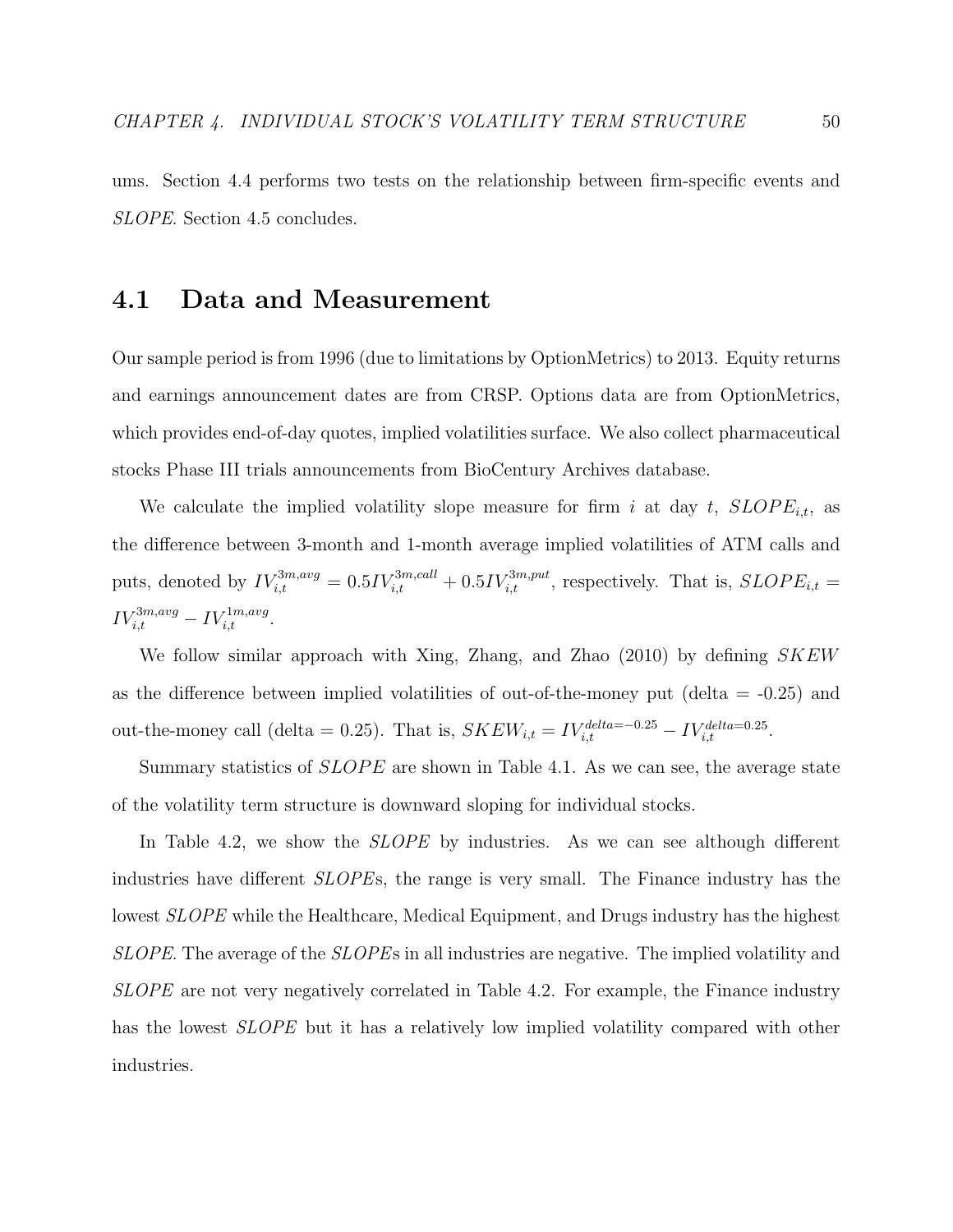| Variables    | Mean     | Std. Dev. | $5\%$    | 25%      | 50%      | 75%   | $95\%$ |
|--------------|----------|-----------|----------|----------|----------|-------|--------|
| IV           | 0.455    | 0.224     | 0.190    | 0.290    | 0.395    | 0.542 | 0.871  |
| <i>SLOPE</i> | $-0.012$ | 0.081     | $-0.096$ | $-0.024$ | $-0.002$ | 0.014 | 0.051  |
| <i>SKEW</i>  | 0.092    | 0.257     | $-0.240$ | 0.014    | 0.101    | 0.183 | 0.376  |
| Ret          | 0.008    | 0.139     | $-0.196$ | $-0.056$ | 0.009    | 0.074 | 0.220  |
| <b>SIZE</b>  | 8.794    | 26.157    | 0.173    | 0.610    | 1.681    | 5.521 | 38.147 |

Table 4.1: Descriptive Statistics of the SLOPE

Data is obtained from CRSP and OptionMetrics (for options). Our sample period is 1996 to 2013. Variable  $IV$  is the implied volatility of at-the-money call and put options.  $SLOPE$ is the measure of individual stock's volatility term structure slope. SKEW is the measure of individual stock's implied volatility skew. SIZE is the firm market capitalization in \$ billions.

| Rank           | <i>SLOPE</i> | Ret.  | IV   | SIZE  | IС             | Number | Industry                                      |
|----------------|--------------|-------|------|-------|----------------|--------|-----------------------------------------------|
| low            | $-0.015$     | 0.012 | 0.36 | 10.72 | 11             | 250    | Finance                                       |
| $\overline{2}$ | $-0.014$     | 0.011 | 0.43 | 26.15 | 7              | 49     | Telephone and Television Transmission         |
| 3              | $-0.014$     | 0.010 | 0.26 | 6.71  | 8              | 67     | Utilities                                     |
| 4              | $-0.017$     | 0.016 | 0.55 | 8.28  | 6              | 293    | Computers, Software, and Electronic Equipment |
| 5              | $-0.012$     | 0.013 | 0.48 | 4.62  | 12             | 262    | Other                                         |
| 6              | $-0.011$     | 0.012 | 0.42 | 7.42  | $\overline{2}$ | 36     | Consumer Durables                             |
| 7              | $-0.011$     | 0.014 | 0.43 | 6.18  | 9              | 158    | Wholesale, Retail, and Some Services          |
| 8              | $-0.010$     | 0.013 | 0.43 | 5.25  | 3              | 151    | Manufacturing                                 |
| 9              | $-0.010$     | 0.012 | 0.36 | 9.81  | 5              | 45     | Chemicals and Allied Products                 |
| 10             | $-0.009$     | 0.012 | 0.38 | 11.09 | 1              | 70     | Consumer NonDurables                          |
| 11             | $-0.008$     | 0.015 | 0.43 | 15.51 | 4              | 97     | Oil, Gas, and Coal Extraction and Products    |
| high           | $-0.007$     | 0.015 | 0.54 | 10.23 | 10             | 154    | Healthcare, Medical Equipment, and Drugs      |

Table 4.2: SLOPE by Industry

We use industries as defined by Fama-French 12 Industries. Data is obtained from CRSP and OptionMetrics (for options). Our sample period is 1996 to 2013. SIZE is the firm market capitalization in \$ billions. Number is the average of number of companies per industry over the whole period. IC is the industry code by Fama French.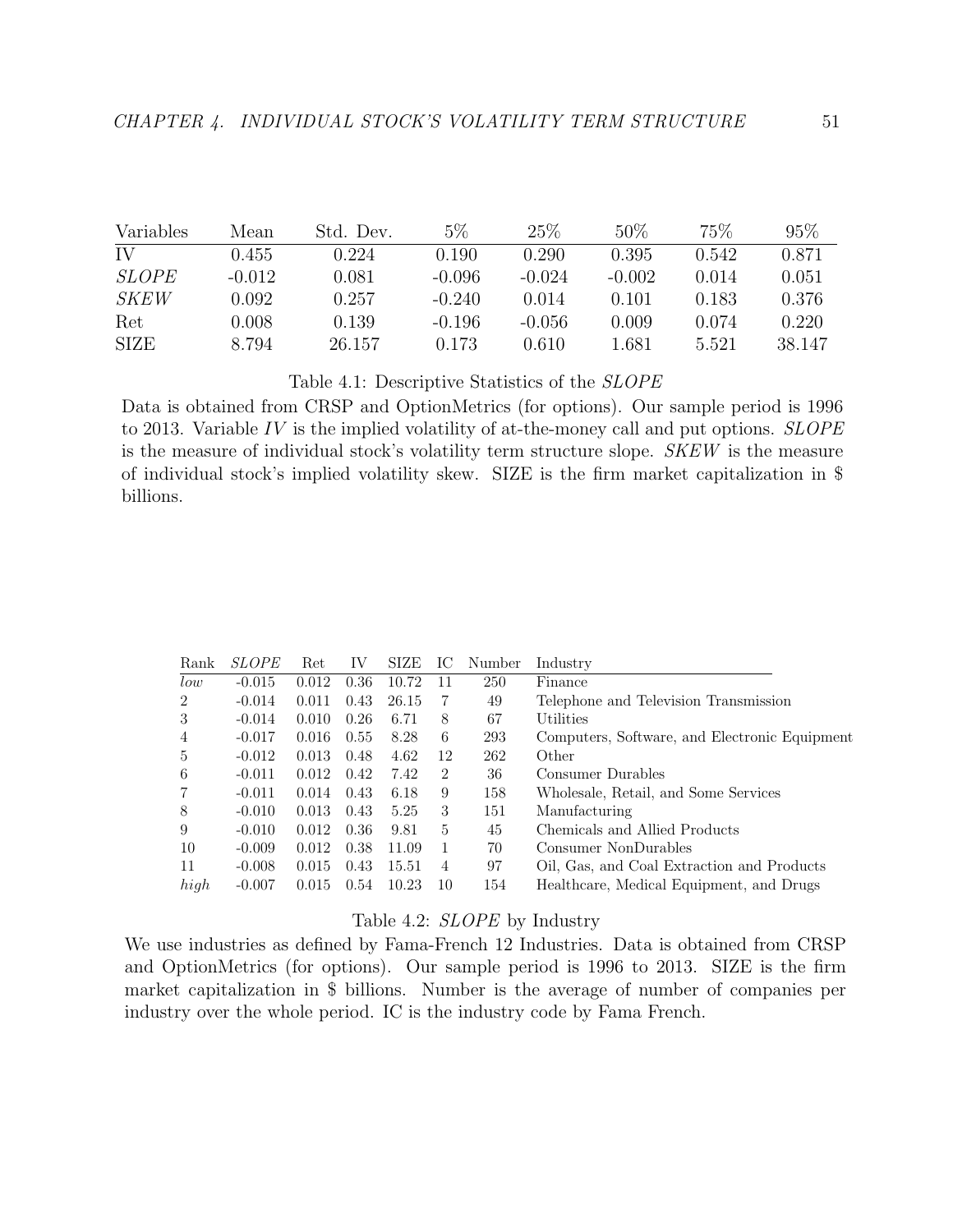# 4.2 Can Volatility Term Structure Predict Future Stock Returns?

In this section, we check whether the stock option's implied volatility term structure slope is predictive of the stock's future returns. We construct monthly long-short trading strategies based on the volatility term structure measure SLOPE. And we find that the stocks with the most upward sloping volatility term structure in their traded options underperform stocks with the most negative volatility term structures in their options by 7.6% per year.

# 4.2.1 Sorted Portfolios

We demonstrate that *SLOPE* predicts future stock returns using the portfolio sorting approach. Each month, we sort all sample firms into quintile portfolios based on their SLOPE on the last trading day of the previous month. Portfolio 1 (low) includes firms whose stock options have the most negative SLOPE, and portfolio 5 (high) includes firms with the highest SLOPE. We then compute the value-weighted quintile portfolio returns for the next month. The return on this long-short investment strategy heuristically illustrates the economic significance of the sorting SLOPE variable.

In Table 4.3, we present the monthly quintile portfolio returns and the *SLOPE*. Each quintile portfolio has 101 stocks on average. Portfolio "low", containing firms with the lowest SLOPE, has a highest monthly average return, and portfolio "high", containing firms with the highest SLOPE, has a lowest monthly average return. Portfolio "high" underperforms portfolio "low" by 0.63% per month (7.6% per year) which is significant. The Fama-French 3-factor alpha of low-minus-high portfolio is also positive and significant.

To summarize, we find that firms with high implied volatility slopes underperform firms with low implied volatility slopes. The return difference is economically large and statistically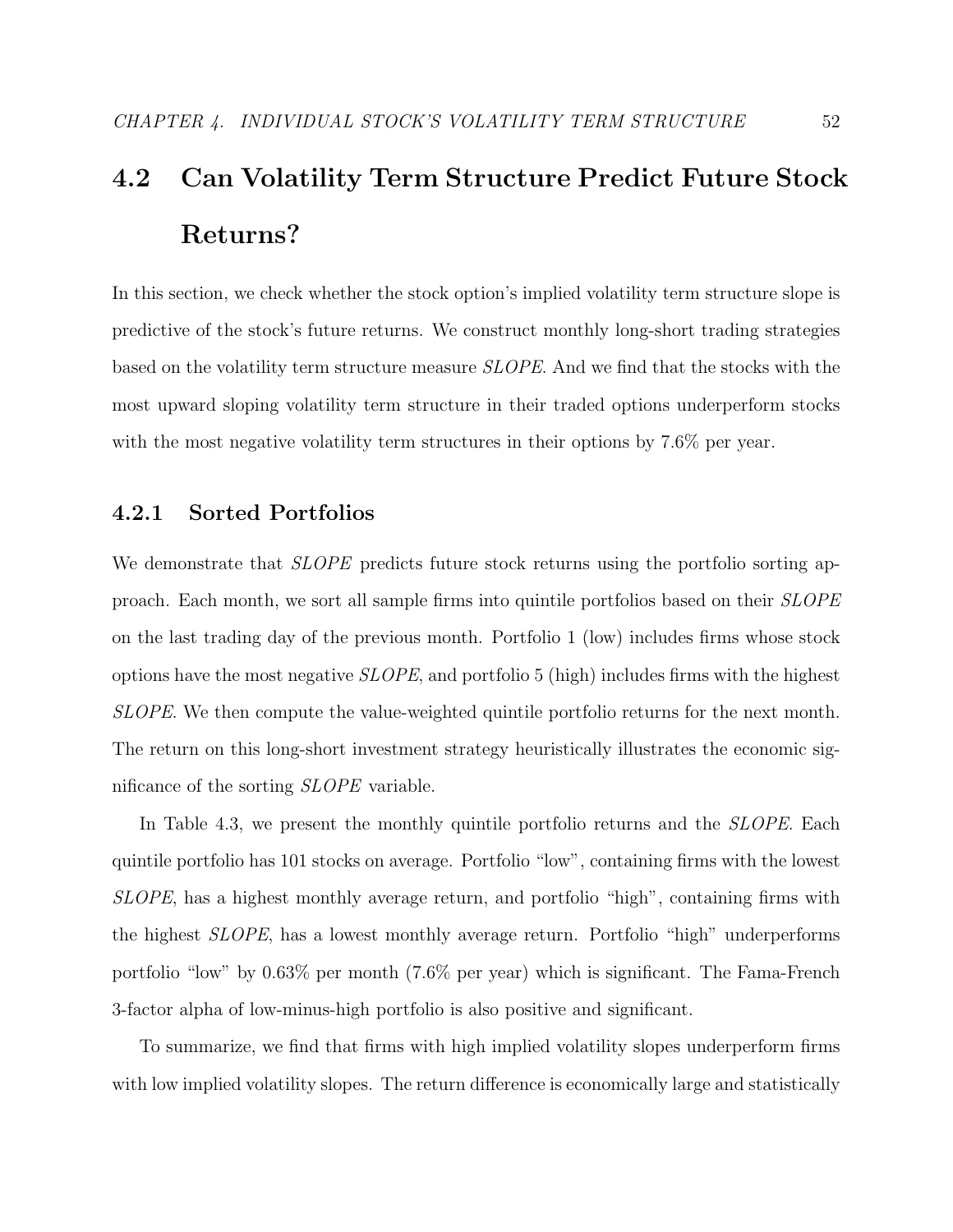|              |         | Quintile Portfolios |      |      |      |          |  |  |
|--------------|---------|---------------------|------|------|------|----------|--|--|
|              | low     |                     |      |      | high | low-high |  |  |
| <b>SLOPE</b> | $-0.06$ | $-0.02$             | 0.00 | 0.01 | 0.03 | $-0.09$  |  |  |
| Ret          | 1.11    | 1.19                | 0.95 | 0.73 | 0.48 | 0.62     |  |  |
| t-stat       | 1.85    | 2.72                | 2.39 | 2.22 | 1.72 | 1.98     |  |  |
| Alpha        | 1.23    | 1.17                | 0.95 | 0.68 | 0.37 | 0.86     |  |  |
| t-stat       | 1.79    | 2.58                | 2.35 | 1.62 | 1.05 | 2.21     |  |  |

Period: 1996-2013,  $nobs = 211$ 

Table 4.3: Quintile Portfolios Sorted by SLOPE

Data is obtained from CRSP and OptionMetrics (for options). Our sample period is 1996 to 2013. Variable *SLOPE* is the difference between 3-month and 1-month implied volatilities of at-the-money call and put options. For each month, we form quintile portfolios based on the SLOPE from last trading day of last month. We then hold the quintile portfolios for another month. On average, each quintile portfolio contains 101 firms. The t-statistics are adjusted using Newey-West (1987) with 12 lags.

significant.

## 4.2.2 Fama-Macbeth Tests

In order to run a cross-sectional research on the relationship between the stock option's implied volatility slope and the stock's future returns, we use Fama-Macbeth regressions. The standard Fama-Macbeth regression has two stages. In the first stage, we estimate the following regression in cross-section for each month t.  $Ret_{i,t} = b_{0,t} + b_{1,t} SLOPE_{i,t-1} +$  $b_{2,t}CONTROLS_{i,t-1} + e_{i,t}$  where  $Ret_{i,t}$  is stock i's return for month t.  $SLOPE_{i,t-1}$  is stock i's implied volatility slope measure for month  $t-1$  and  $CONTROLS_{i,t-1}$  is a vector of control variables for stock i at month  $t-1$ . In the second stage, we conduct inference on the time-series of the coefficients by assuming the coefficients over time are i.i.d. For  $CONTROLS$ , we pick IV which is the implied volatility and  $SKEW$  which is the implied volatility skew measure of the stock.

In Table 4.4, we report the results for Fama-Macbeth regressions. The coefficient of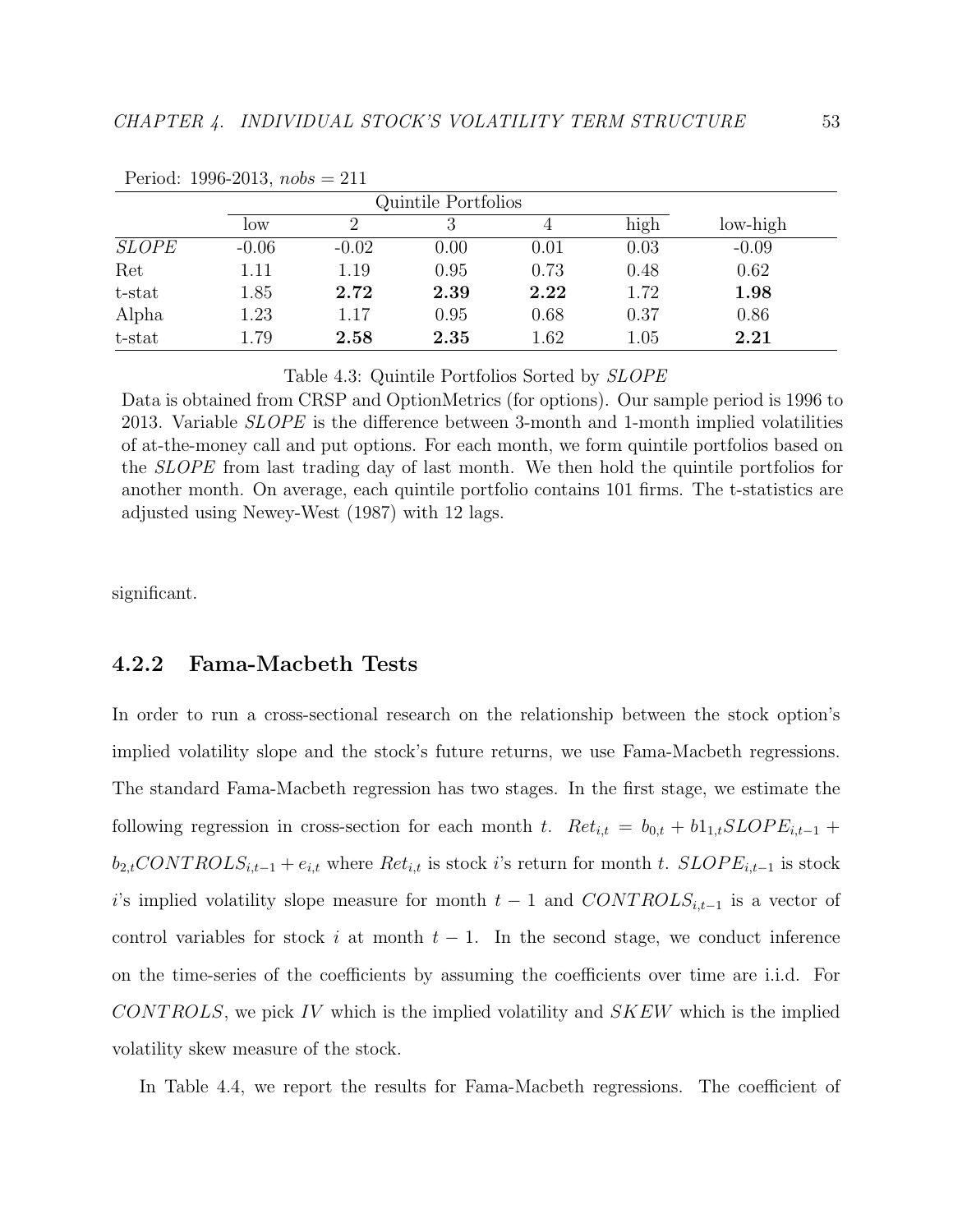SLOPE is negative and significant even after including the implied volatility and implied volatility skew. The negative sign is consistent with our previous results that a low SLOPE predicts a high return. Here we give an estimate of the annualized return difference for the SLOPE portfolios' inter-quartile. The magnitude of coefficient of SLOPE is around -0.09 and as shown in Table 4.1 the  $75^{th}$  and  $25^{th}$  percentile values of *SLOPE* are 0.014 and -0.024. The corresponding annualized difference in expected returns is around  $(0.014 (-0.024)$  \* 0.09 \* 12 = 4.10%. Therefore we should expect the difference in return between stock portfolios with *SLOPE* at  $75<sup>th</sup>$  and  $25<sup>th</sup>$  percentile to be around 4% per year.

|           | <b>SLOPE</b> | T.    | <i>SKEW</i> |  |
|-----------|--------------|-------|-------------|--|
| coef      | $-0.096$     |       |             |  |
| $t$ -stat | $-2.52$      |       |             |  |
| coef      | $-0.090$     | 0.013 | $-0.008$    |  |
| t-stat    | $-2.30$      | 1.91  | $-2.96$     |  |

Table 4.4: Fama-Macbeth Regression

In the first stage, we estimate the following regression in cross-section for each month t.  $Ret_{i,t} = b_{0,t} + b_{1,t} SLOPE_{i,t-1} + b_{2,t}IV_{i,t-1} + b_{3,t} SKEW_{i,t-1} + e_{i,t}$  where  $Ret_{i,t}$  is stock i's return for month t.  $SLOPE_{i,t-1}$  is stock i's implied volatility slope measure for month t-1. We pick IV which is the implied volatility and  $SKEW$  which is the implied volatility skew measure of the stock as the controls. The t-statistics are adjusted using Newey-West (1987) with 12 lags.

# 4.3 Robustness Tests

In this section, we run robustness checks for the results in the previous section. We investigate the sorted portfolios by ruling out the effects of implied volatility and implied volatility skew. We also check if the earnings announcements could be one source where the *SLOPE* portfolios low-minus-high return comes from. Our hypothesis is that *SLOPE* helps to predict whether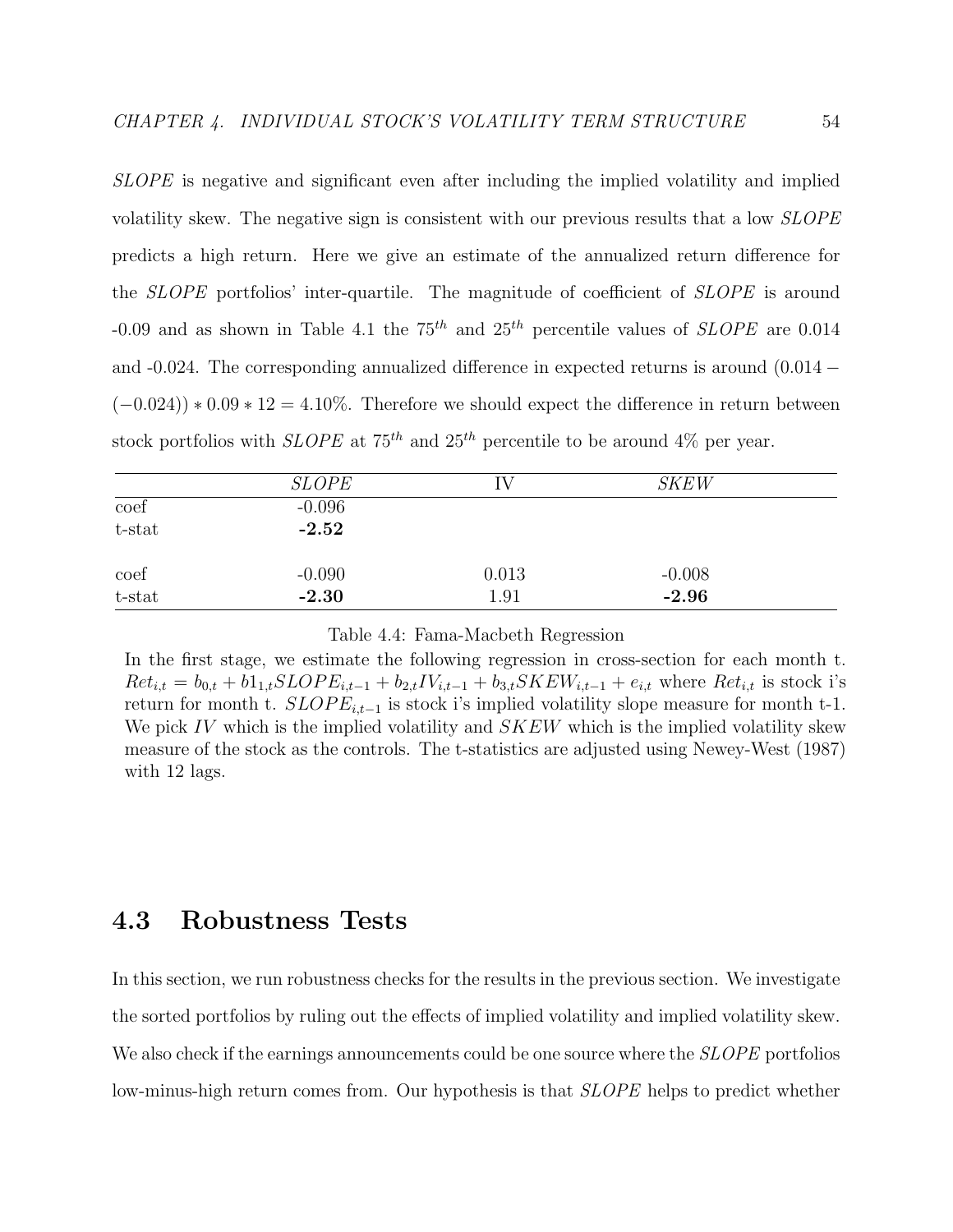a stock is going to announce its earnings or not in the future one month and it is due to the earnings announcement that the stock on average achieves a higher return.

### 4.3.1 Implied Volatility

Implied volatility indicates the expectations on future stock volatility and is a measure of risk for individual stocks. Several studies have documented that high (low) implied volatility forecasts high (low) returns for individual stocks (Dennis, Stewart and Chris (2006), An, Ang, Bali and Cakici (2014)).

As shown in the previous section, firms with high implied volatility slopes underperform firms with low implied volatility slopes. We want to check whether this is simply because the high implied volatility slope stocks have low current implied volatility and the low implied volatility slope stocks have high implied volatility. In order to filter out the possible influence of implied volatility, we double-sort all stocks on the NYSE, AMEX, and the NASDAQ into quintiles with respect to their implied volatility and SLOPE.

The double-sort is intended to isolate the effect of each risk factor. At the end of each month, we group the stocks into quintiles based on their option's implied volatility (lowest in quintile 1 and highest in quintile 5), and then group each of these five portfolios into quintiles based on *SLOPE*, which yields  $5 \times 5 = 25$  portfolios in total. The low-minus-high portfolios on *SLOPE* is constructed as goes long the 5 low-*SLOPE* portfolios and go short the 5 high-SLOPE portfolios. By design, the hedge portfolio has equal loadings on the implied volatility.

As shown in Table 4.5, we find that by controlling the implied volatility, the low-minushigh portfolio return remains significant and positive. Therefore the results suggest that the implied volatility and volatility term structure slope captures different risks.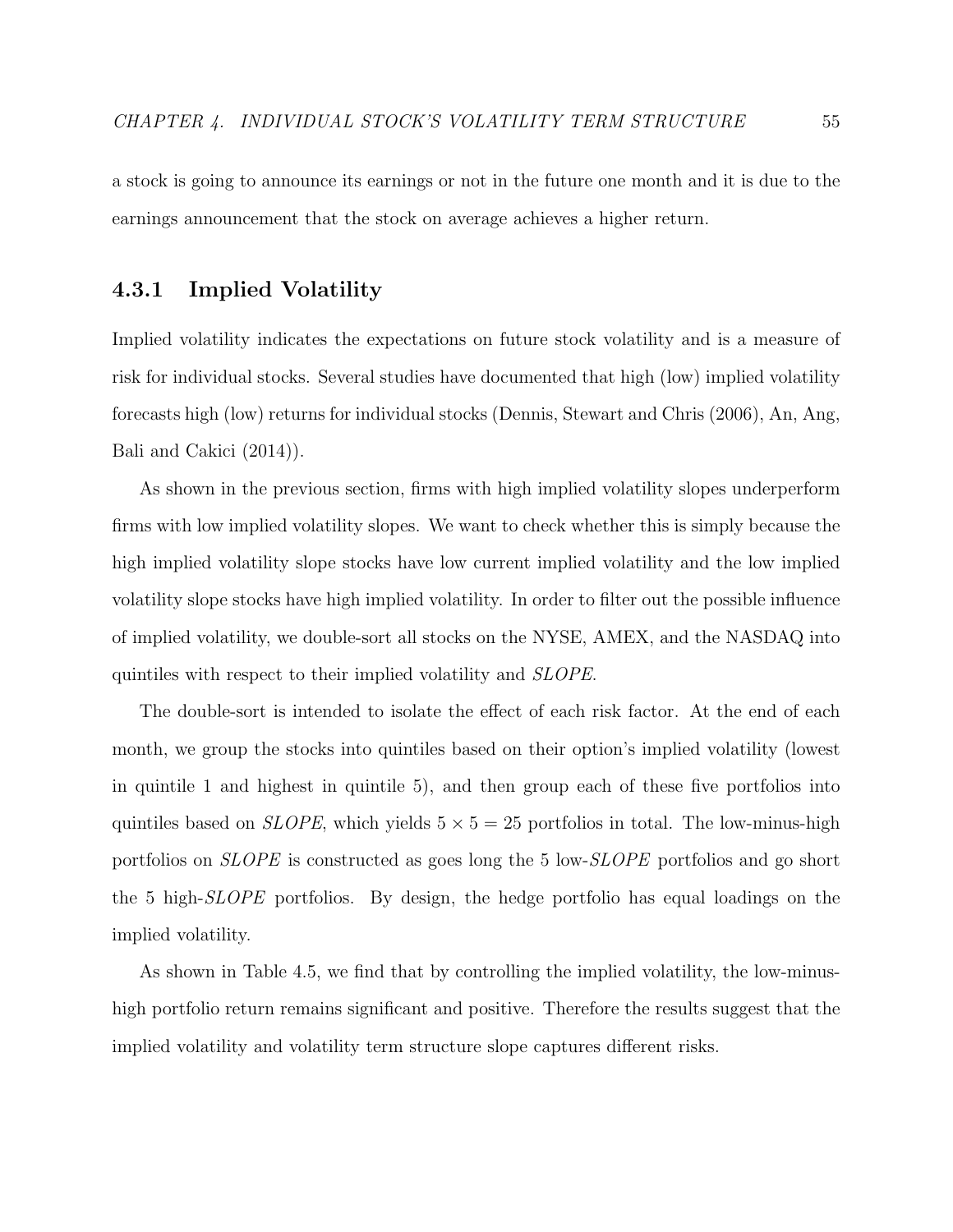|              |         | Quintile Portfolios |          |            |          |          |
|--------------|---------|---------------------|----------|------------|----------|----------|
|              | low     |                     |          |            | high     | low-high |
| <b>SLOPE</b> | $-0.05$ | $-0.01$             | 0.00     | $\rm 0.02$ | 0.03     | $-0.08$  |
| IV           | 0.44    | 0.44                | 0.44     | 0.43       | 0.44     | 0.00     |
| Ret          | 1.09    | 1.20                | 0.97     | 0.74       | 0.50     | 0.59     |
| t-stat       | .57     | 1.92                | $1.28\,$ | $1.31\,$   | $1.23\,$ | 1.99     |

Period: 1996-2013,  $nobs = 211$ 

Table 4.5: Portfolios Sorted by IV and SLOPE

Our sample period is 1996 to 2013. Variable SLOPE is the difference between 3-month and 1-month implied volatilities of at-the-money call and put options. And variable  $IV$  is the implied volatility of at-the-money call and put options. At the end of each month, we double sort (5x5) the stocks by IV and  $SLOPE$  and I form 25 portfolios. We then group the 25 portfolios into the group that contains stocks with low to high *SLOPE*. We then hold the quintile portfolios for another month. Data is obtained from CRSP and OptionMetrics (for options). The t-statistics are adjusted using Newey-West (1987) with 12 lags.

## 4.3.2 Implied Volatility Skew

The pattern of volatility skew for both stock index options and individual stock options has been examined in numerous papers. For instance, Pan (2002) documents that the volatility smile for an S&P 500 index option with about 30 days to expiration is roughly 10% on a median volatility day. Xing, Zhang, and Zhao (2010) find that stocks with the most upward sloping volatility smile in options underperform stocks with the least smiles in their options by 10.9% per year.

Since the term structure and smiles both capture the higher moments of implied volatility, it is important to check the double sorted portfolios by their implied volatility skew and SLOPE. We construct a hedge portfolio with respect to the volatility term structure risk. At the end of each month, we group the stocks into quintiles based on their option's implied volatility skew (lowest in quintile 1 and highest in quintile 5), and then group each of these five portfolios into quintiles based on *SLOPE*, which yields  $5 \times 5 = 25$  portfolios in total. The low-minus-high portfolios on *SLOPE* is constructed by going long the 5 low-*SLOPE* portfolios and going short the 5 high-SLOPE portfolios. By design, the hedge portfolio has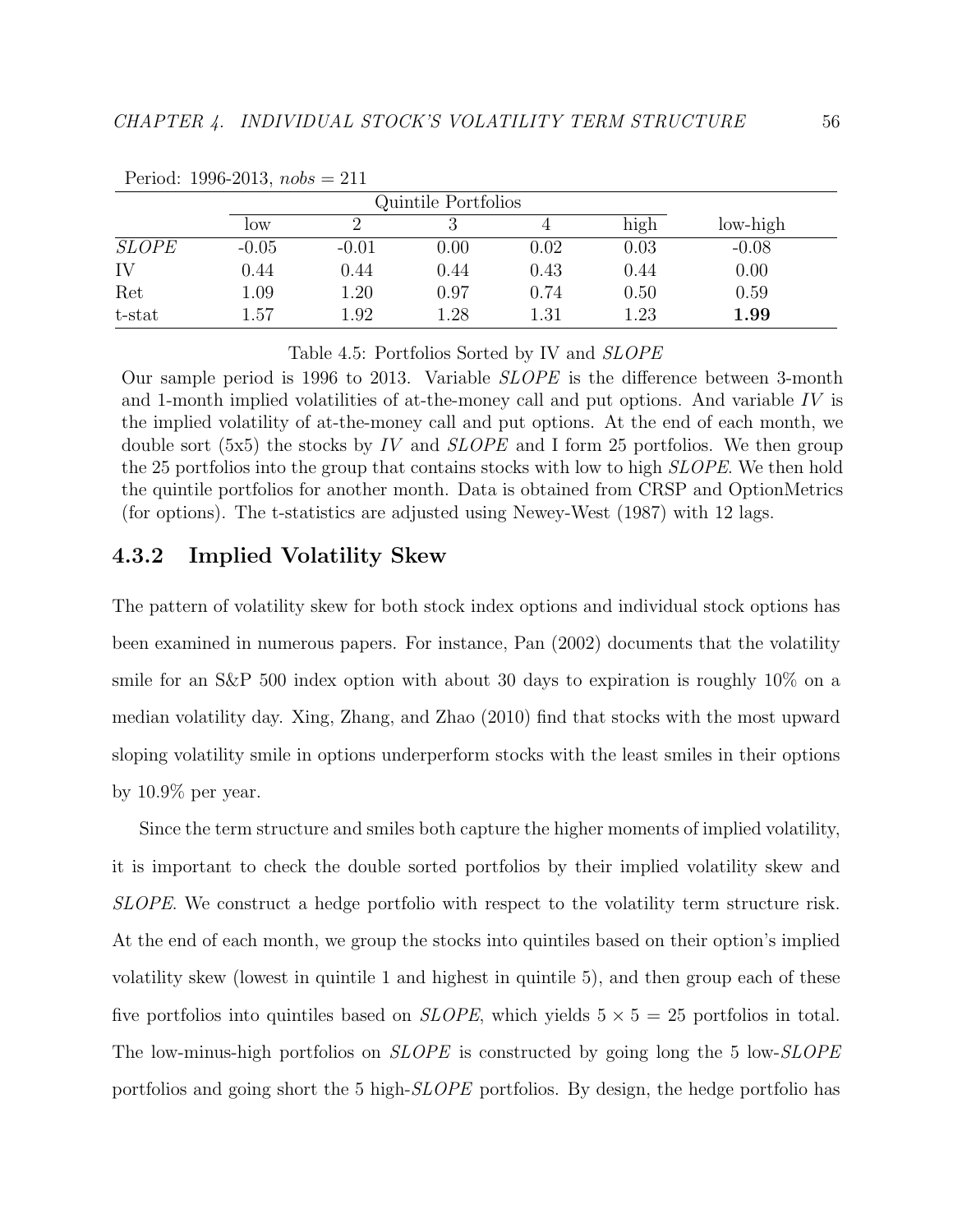equal loadings on the implied volatility skew.

As shown in Table 4.6, we find that after controlling the implied volatility skew, the lowminus-high portfolio return remains significant and positive. Therefore the results suggest that the implied volatility skew and volatility term structure slope capture different risks.

|              |         |         | Quintile Portfolios |         |         |          |
|--------------|---------|---------|---------------------|---------|---------|----------|
|              | low     |         |                     |         | high    | low-high |
| <i>SLOPE</i> | $-0.04$ | $-0.01$ | 0.00                | 0.02    | 0.03    | $-0.07$  |
| <b>SKEW</b>  | $-0.09$ | $-0.10$ | $-0.09$             | $-0.11$ | $-0.10$ | 0.01     |
| Ret          | 0.94    | 1.07    | 0.83                | 0.79    | 0.43    | 0.51     |
| t-stat       | 1.18    | 1.56    | 1.42                | 1.50    | 1.64    | 2.03     |

Period: 1996-2013,  $nobs = 211$ 

Table 4.6: Portfolios Sorted by SKEW and SLOPE

Our sample period is 1996 to 2013. Variable SLOPE is the difference between 3-month and 1-month implied volatilities of at-the-money call and put options. And variable SKEW is the measure of implied volatility skew. At the end of each month, we double sort (5x5) the stocks by SKEW and SLOPE and I form 25 portfolios. We then group the 25 portfolios into the group that contains stocks with low to high SLOPE. We then hold the quintile portfolios for another month. Data is obtained from CRSP and OptionMetrics (for options). The tstatistics are adjusted using Newey-West (1987) with 12 lags.

### 4.3.3 Short-term Reversals

In Table 4.7, we compare the current and next month return for the *SLOPE* quintile portfolios constructed in Section II. As we find in the table, the portfolio which has the lowest (highest) SLOPE has the lowest (highest) return in the current (next) month. Therefore it is possible that the portfolios capture part of the short-term reversals return.

A short-term return reversal strategy buys and sells stocks on the basis of their priormonth returns and holds them for one month in the stock market. It is a well-established phenomenon for more than 40 years, has been shown to be both robust and of economic significance. Jegadeesh (1990) finds that the short-term reversal strategy has profits of about 2% per month over 1934-1987. In fact, Pastor and Stambaugh (2003) suggest directly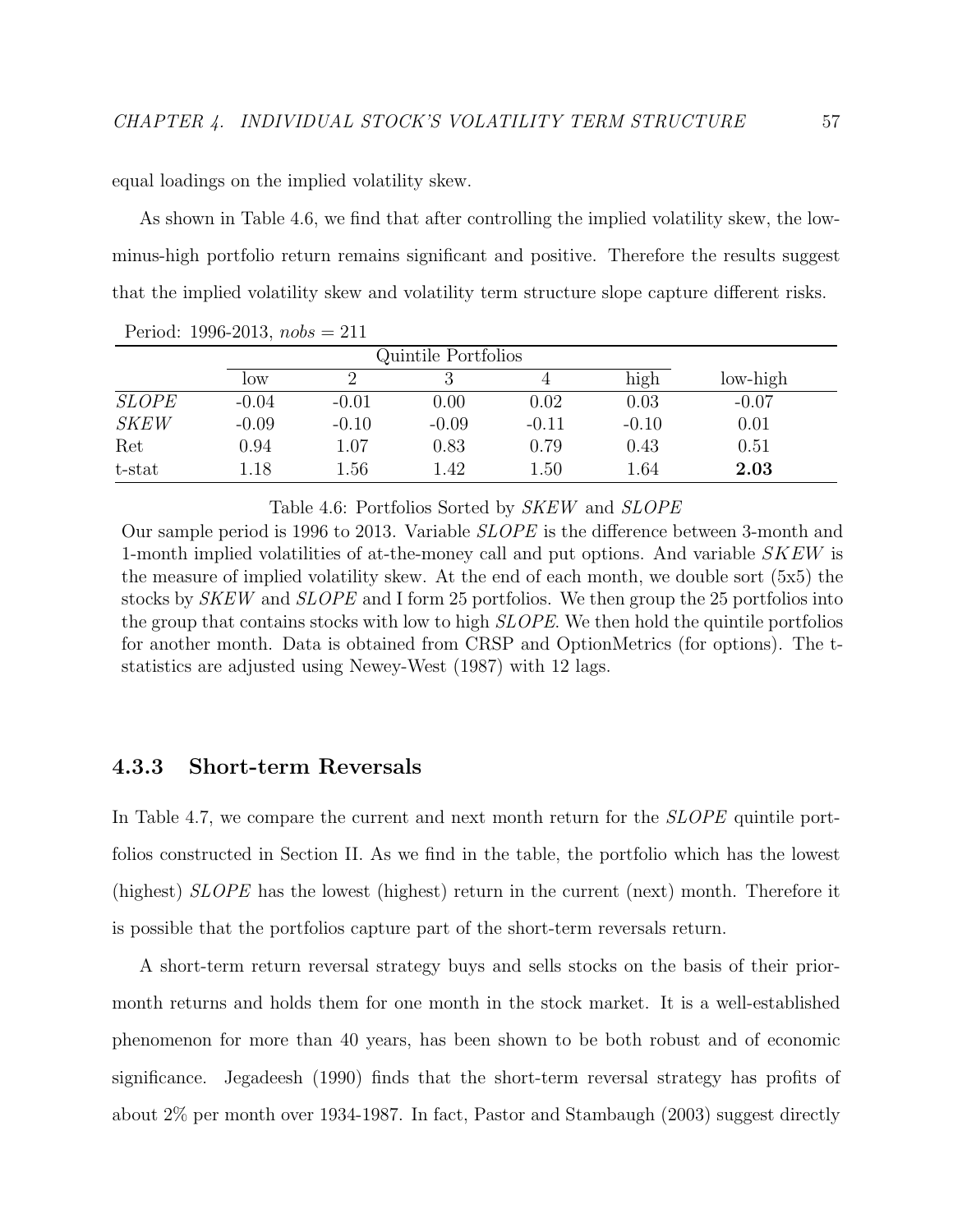measuring the degree of illiquidity by the occurrence of an initial price change and subsequent reversal.

In order to sort out the effects by short-term reversals, we double-sort all stocks on the NYSE, AMEX, and the NASDAQ into quintiles with respect to their past one month return and SLOPE. We then construct a hedge portfolio with respect to the short term reversals. At the end of each month, we group the stocks into quintiles based on their past one month return (lowest in quintile 1 and highest in quintile 5), and then group each of these five portfolios into quintiles based on *SLOPE*, which yields  $5 \times 5 = 25$  portfolios in total. The low-minus-high portfolios on *SLOPE* is constructed as goes long the 5 low-*SLOPE* portfolios and go short the 5 high-SLOPE portfolios. By design, the hedge portfolio has equal loadings of the past one month return.

As shown in Table 4.8, we find that by controlling the short term reversals, the low-minushigh portfolio return remains significant and positive. Therefore the short term reversals and volatility term structure slope captures different risks.

|              |         |         | Quintile Portfolios |          |          |
|--------------|---------|---------|---------------------|----------|----------|
|              | low     |         |                     |          | high     |
| <b>SLOPE</b> | $-0.06$ | $-0.02$ | $0.00\,$            | $0.01\,$ | $0.03\,$ |
| Ret(t)       | $-0.88$ | 0.44    | 1.05                | 1.37     | 1.75     |
| $Ret(t+1)$   | .09     | 1.20    | 0.97                | 0.74     | 0.50     |

Period: 1996-2013,  $nobs = 211$ 

#### Table 4.7: SLOPE and Current Return

In this table we compare the *SLOPE* portfolio's current month return and next month return. Data is obtained from CRSP and OptionMetrics (for options). Our sample period is 1996 to 2013. We follow the same methodology of constructing the SLOPE quintile portfolios as in Section 4.2.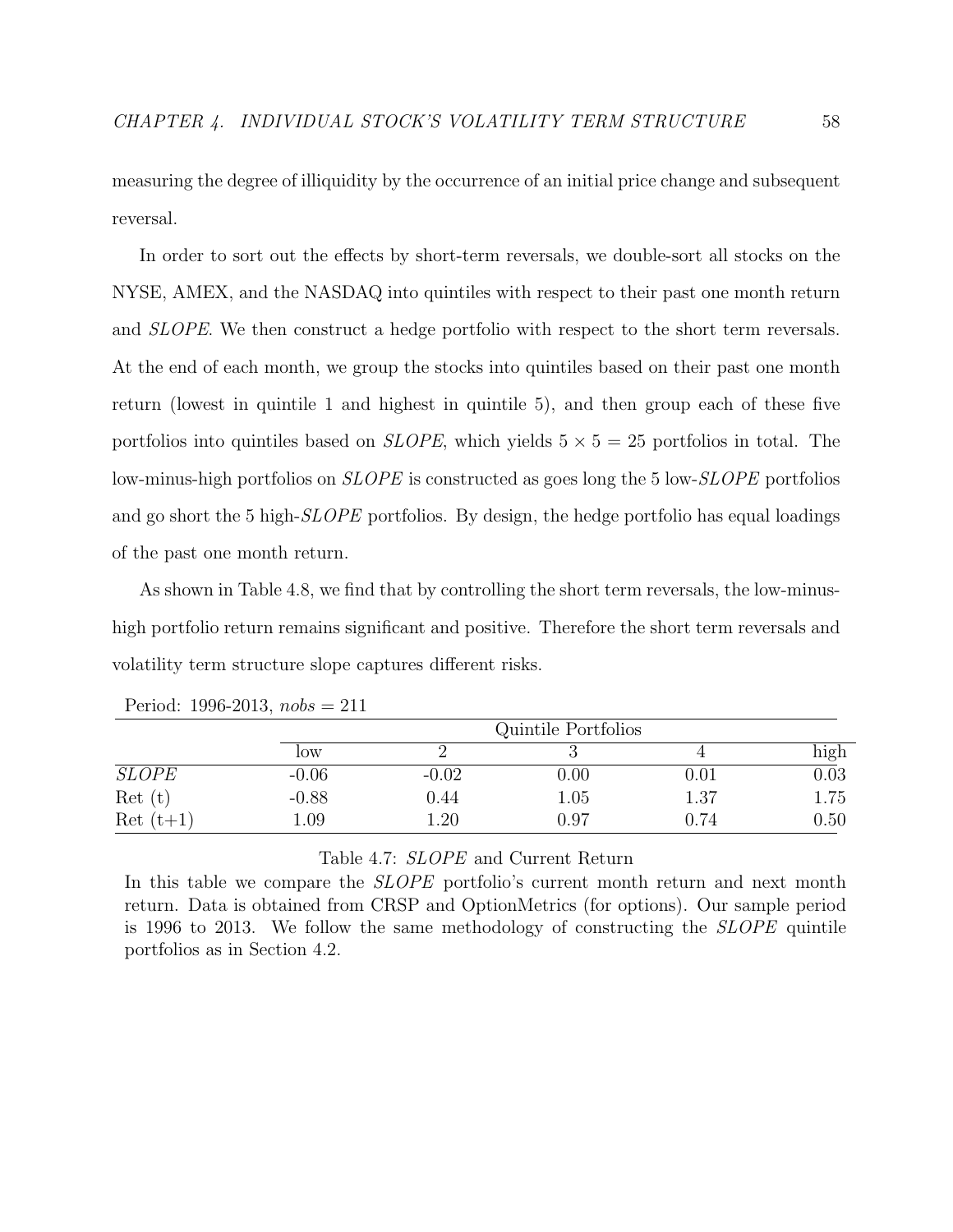|              |         | Quintile Portfolios |          |          |          |          |
|--------------|---------|---------------------|----------|----------|----------|----------|
|              | low     |                     |          |          | high     | low-high |
| <b>SLOPE</b> | $-0.06$ | $-0.01$             | $0.00\,$ | $0.01\,$ | $0.02\,$ | $-0.08$  |
| Ret          | 0.97    | $0.93\,$            | ${0.89}$ | 0.72     | $0.48\,$ | 0.49     |
| t-stat       | 1.57    | l.82                | 1.58     | .71      | 1.60     | 2.19     |

Period: 1996-2013,  $nobs = 211$ 

Table 4.8: Portfolios Sorted by  $RET_{t-1m}$  and  $SLOPE$ 

Our sample period is 1996 to 2013. Variable SLOPE is the difference between 3-month and 1-month implied volatilities of at-the-money call and put options. And variable  $RET_{t-1m}$ is the past one month return. At the end of each month, we double sort (5x5) the stocks by  $RET_{t-1m}$  and SLOPE and I form 25 portfolios. We then group the 25 portfolios into the group that contains stocks with low to high SLOPE. We then hold the quintile portfolios for another month. Data is obtained from CRSP and OptionMetrics (for options). The t-statistics are adjusted using Newey-West (1987) with 12 lags.

#### 4.3.4 Earnings Announcements

The implied volatility of stock options reflects expectations of risk for the stock, and the stock's implied volatility term structure suggests expectations on individual assets' future trends of risk. As earnings announcements belong to one category of events which may affect the asset risks and prices, it is possible that the earnings announcements can explain our empirical findings on volatility term structure and expected returns.

There are many articles on the relationship between earnings announcements, asset returns, and stock options. For example, Amin and Lee (1997) examine trading activities in the four-day period just before earnings announcements and document that option trading volume is related to price discovery of earnings news. Frazzini and Lamont (2007) show that the equity premium during earnings announcement is large, robust, and strongly related to the fact that volume surges around announcement dates.

We investigate the low-minus-high *SLOPE* portfolios returns by filtering out the earnings announcement events. In order to run the tests, at the end of each month, we separate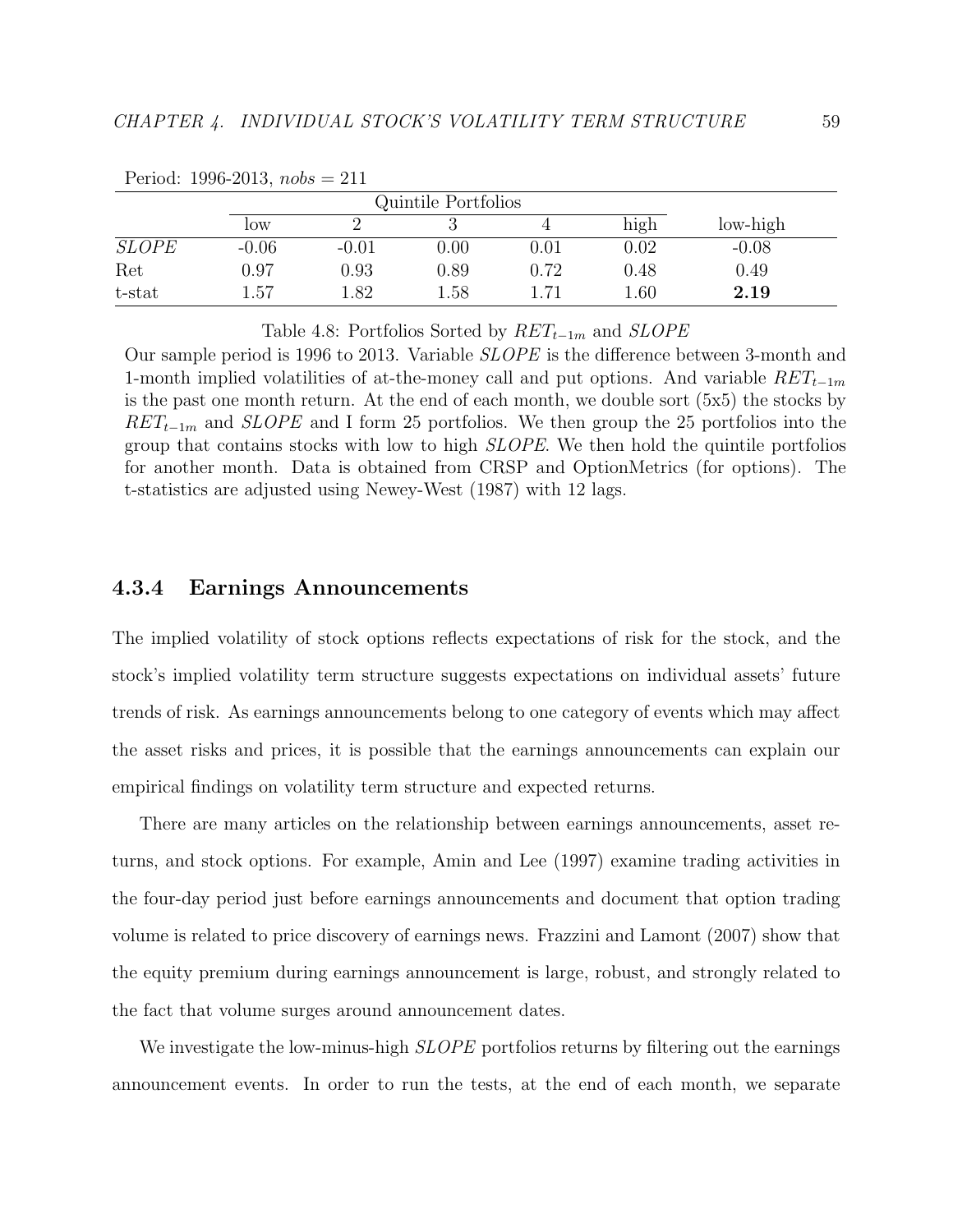stocks into two portfolios. One portfolio consists of stocks that are going to have an earnings release announced the next month. The other portfolio consists of stocks that do not have an earnings announced the next month. We are interested in finding is that whether the two portfolios have similar or different average volatility slopes, and whether the two portfolios have significantly different expected returns for the next month. From Table 4.9, we can see the average volatility slope is less negative for Panel A (no announcement) than than for Panel B (with announcement). This is consistent in that the more negative volatility slope implies more risk in the near future, which the stocks going to have earnings announcements should embed.

In each panel, we further divide stocks into five quintile portfolios based on their *SLOPE*. From the table, the "low-minus-high" returns (around 0.4% per month) for the portfolios within Panel A and B are significantly smaller than the "low-minus-high" returns for previous tests. This suggests that part of the "low-minus-high" returns we receive in previous tests are due to the "earnings release" effect. Even among firms with forthcoming earnings announcements, the implied volatility slope is predictive of expected returns.

# 4.4 Volatility Term Structure and Events

We argue that volatility term structure reflects investors' expectation of a price jump due to a future event. Given that the implied volatility slope is predictive of expected returns, the next natural question becomes: What is the nature of the information embedded in the volatility term structure? Since the volatility term structure is a firm-specific variable, we focus on firm-level events rather than on aggregate information. Our hypothesis is that the volatility term structure is related to firm-level events and that the anticipated events cause the volatility slope to change and result in a significant positive expected return. We apply different approaches to test it.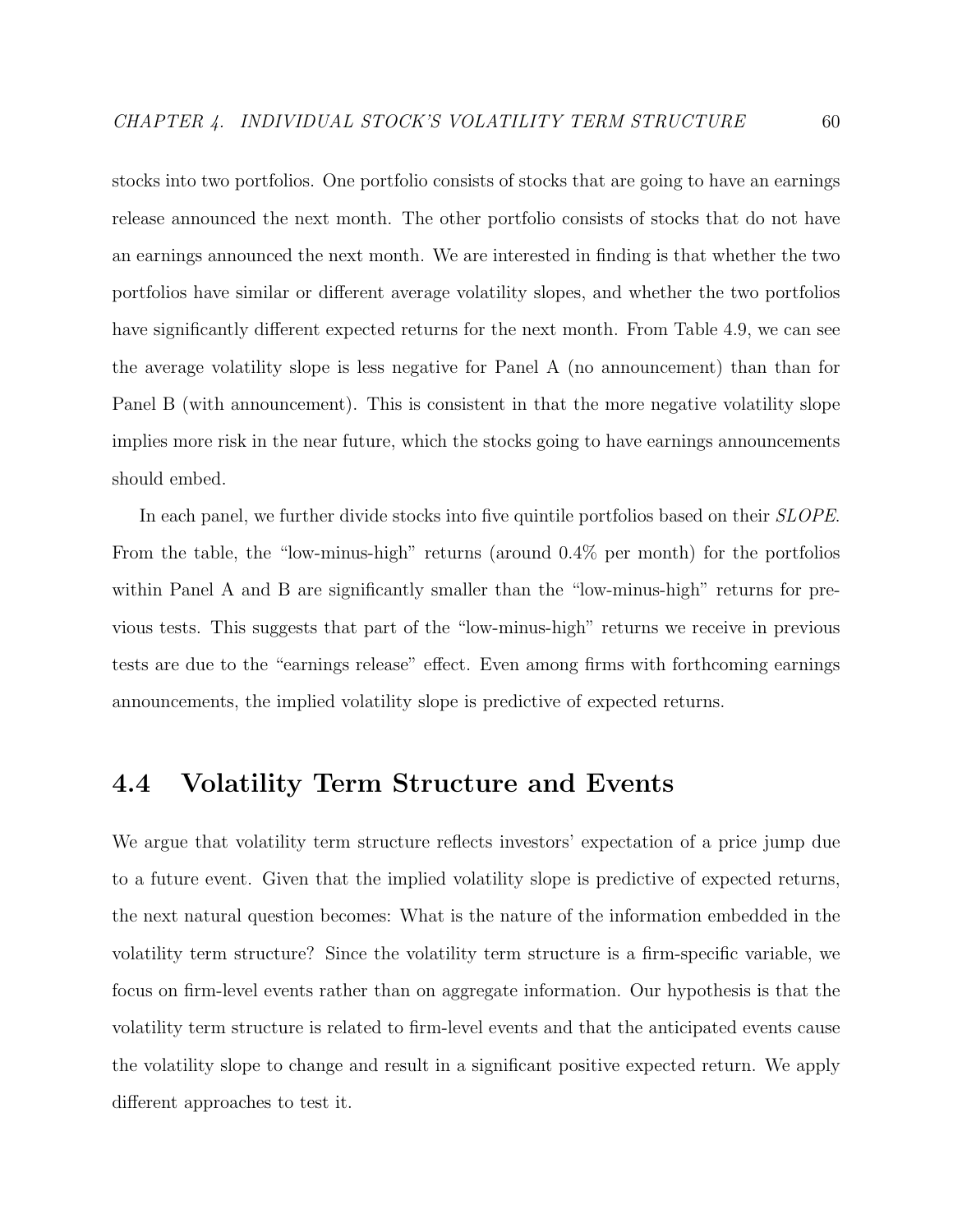|              | Quintile Portfolios |            |          |          |          |          |
|--------------|---------------------|------------|----------|----------|----------|----------|
|              | low                 |            |          |          | high     | low-high |
| <b>SLOPE</b> | $-0.04$             | $-0.02$    | $0.00\,$ | $0.01\,$ | $0.01\,$ | $-0.05$  |
| Ret          | 0.89                | $\rm 0.91$ | 0.72     | 0.69     | 0.47     | 0.42     |
| t-stat       | 1.38                | .79        | 1.35     | $1.20\,$ | 1.16     | 1.73     |

Panel A:  $ER = 0$ , Period: 1996-2013,  $nobs = 211$ 

|              | Quintile Portfolios |         |         |         |         |          |
|--------------|---------------------|---------|---------|---------|---------|----------|
|              | low                 |         |         |         | high    | low-high |
| <b>SLOPE</b> | $-0.12$             | $-0.10$ | $-0.07$ | $-0.04$ | $-0.02$ | $-0.10$  |
| Ret          | $1.31\,$            | 1.25    | 1.17    | 0.90    | 0.98    | 0.33     |
| t-stat       | .23                 | 2.15    | 1.48    | 1.74    | 179     | 2.11     |

Table 4.9: Portfolios Sorted by ER and SLOPE

Variable SLOPE is the difference between 3-month and 1-month implied volatilities of atthe-money call and put options. Variable  $ER$  is the indicator if a stock has an earnings release next month. For each month, we first separate stocks into two portfolios based on their ER and then we form quintile portfolios based on the *SLOPE* from last trading day of last month. We then hold the quintile portfolios for another month. The t-statistics are adjusted using Newey-West (1987) with 12 lags.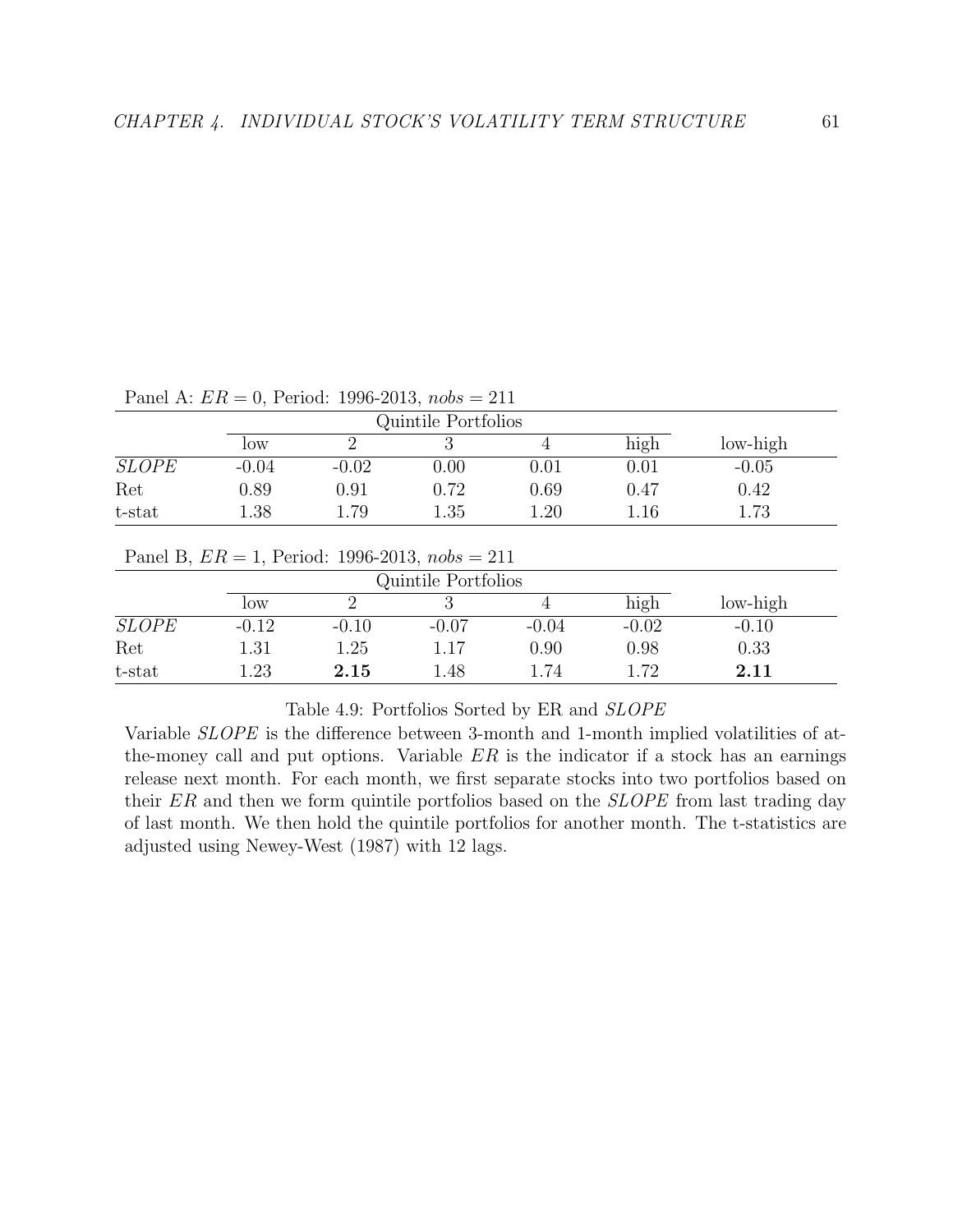### 4.4.1 Ex-post Events Approach

The first approach we run is based on ex-post tests on firm-level events. We define ex-post events based on different measures and we test our hypothesis by filtering stocks based on the events.

There are both events which the information is publicly available and which the information is private. Both events can cause the change of volatility (or risk) of an equity and it is impossible to count in all the events corresponding to a company. Thus we take a different approach. We do not directly track all the events but we treat the stock which has one week significant return or idiosyncratic volatility as undergoing an "event". We further filter stocks based on if they're going through an "event" or not to study them.

Our hypothesis is that, the volatility slope strategy returns can be explained by the risk premiums on stock related events. Therefore we expect to see the "event" stocks to have a relatively low SLOPE one month ahead of the "event". The two measures we use to define the "event" are idiosyncratic volatility and up/down return percentile.

#### Idiosyncratic Volatility Approach

Idiosyncratic volatility is a useful proxy for idiosyncratic risk. The definition and measurement of idiosyncratic volatility vary among authors. Campbell, Lettau, Malkiel and Xu (2001) define idiosyncratic volatility as firm-specific volatility with the decomposition from the volatility loadings from market and industry. Ang, Hodrick, Xing and Zhang (2006) use the Fama-French three factor model to calculate idiosyncratic volatility, and we follow their approach. We look into the SLOPE of these stocks one month prior to the "events" and we show the average *SLOPE* one month prior to an event to be significantly lower than the average SLOPE in history.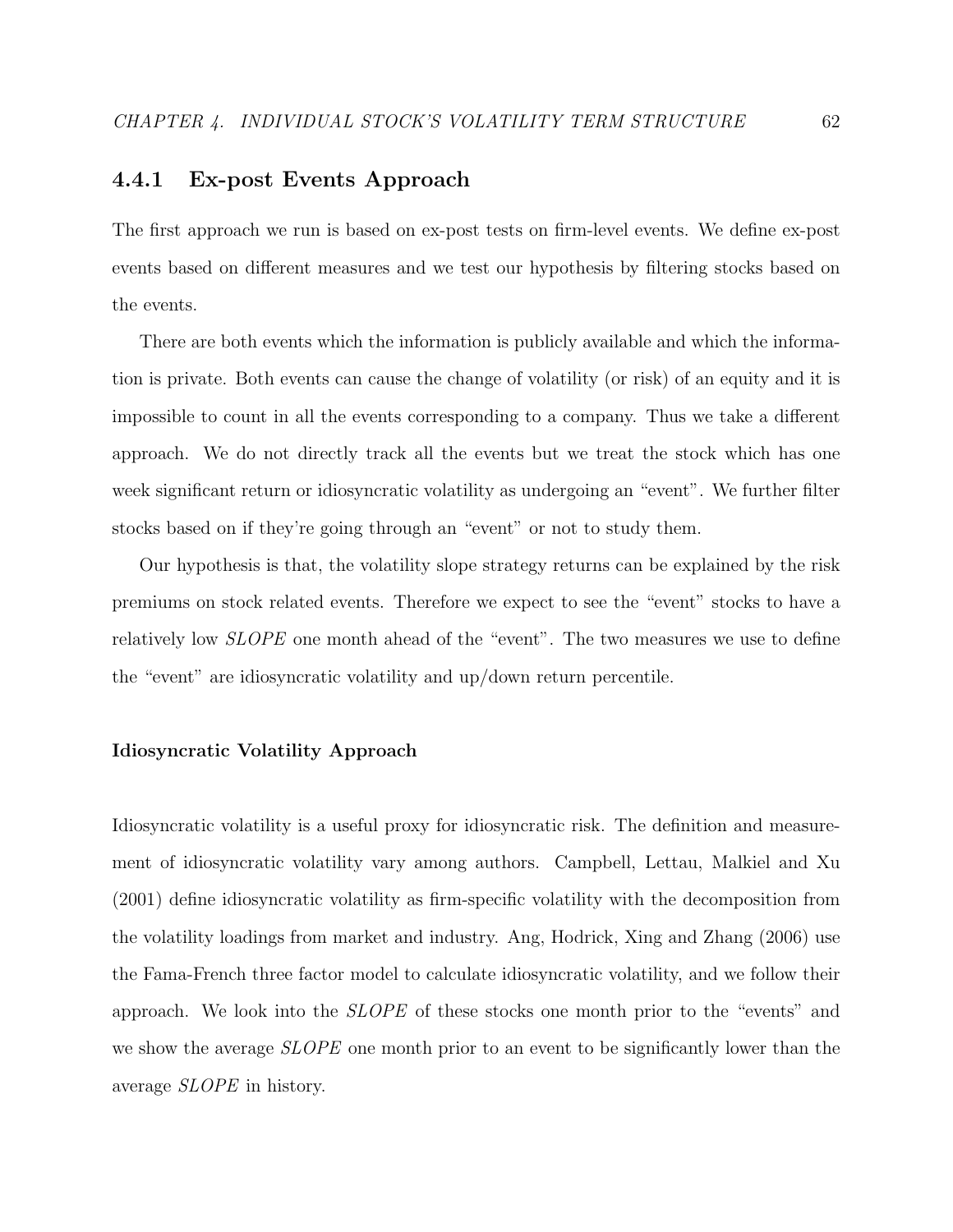We follow Ang, Hodrick, Xing and Zhang (2006) in calculating idiosyncratic volatility, relative to the Fama-French 3-factor model. Studies show that idiosyncratic volatility is related to firm-specific events. Wong (2011) finds that a substantial portion of the idiosyncratic volatility discount can be explained by earnings momentum and post-formation earnings shocks. Yang, Zhang and Zhang (2015) find that the idiosyncratic volatility changes around earnings announcement days are correlated with stock returns during the same periods.

We use idiosyncratic volatility as the measure to tell if the stock is having an "event" or not. At the beginning of each month, we first use rolling past 12-month daily returns and the Fama-French 3-factor model to calculate the market beta of this month. With the beta we calculate the daily residuals and thus calculate the weekly idiosyncratic volatility. For each week, we determine that there is an "event" if the week's idiosyncratic volatility is greater than or equal to the second largest idiosyncratic volatility of the past 24 weeks. We determine that there is an "event" in a month if there is at least one week which has an "event". As we can tell, this is an ex-post measure of event. And we don't separate scheduled announcements from news surprises.

As shown in the Table 4.10, "event" stocks have a lower *SLOPE* one month prior to the "event". It is consistent with our hypothesis that the SLOPE helps to predict a future event.

| Event            | Ret  | SLOPE(t) | $SLOPE$ (t-1) |  |
|------------------|------|----------|---------------|--|
| $\overline{Yes}$ | 1.24 | $-0.018$ | $-0.021$      |  |
| t-stat           | 2.17 | $-1.98$  | $-2.34$       |  |
| N <sub>o</sub>   | 0.78 | $-0.015$ | $-0.010$      |  |
| t-stat           | 1.80 | $-1.93$  | $-1.82$       |  |

Table 4.10: Portfolios Sorted by Event (Idiosyncratic Vol) and SLOPE Variable SLOPE is the difference between 3-month and 1-month implied volatilities of at-the-money call and put options. Variable Event is the indicator if a stock's weekly idiosyncratic volatility is greater or equal to the second largest weekly idiosyncratic volatility in the past 24 weeks.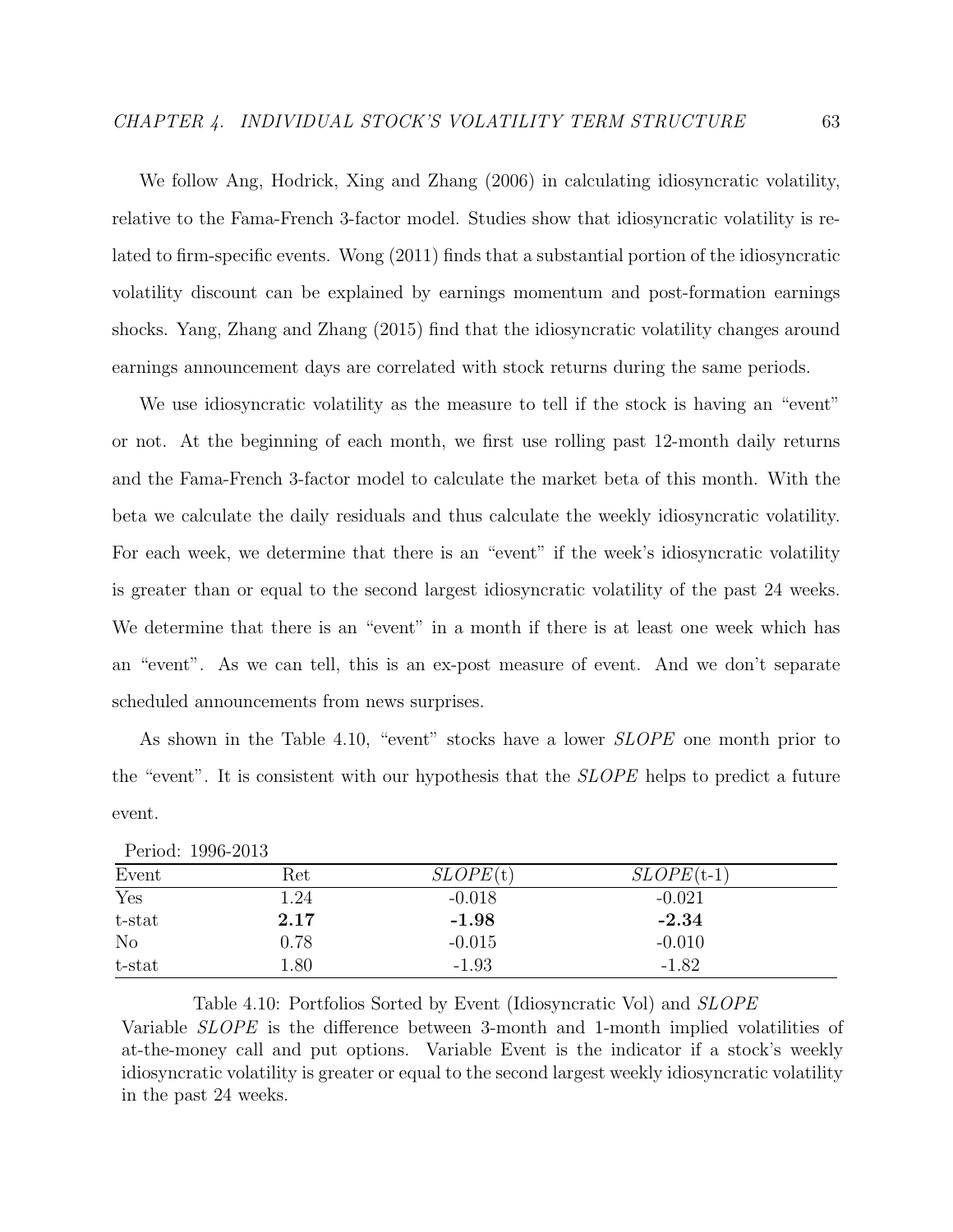#### Up/Down Return Percentile Approach

As many studies (Hong, Tu and Zhou (2007), Daniel and Moskowitz (2013)) suggest, it is meaningful to study the up and down returns separately. This suggests an alternative definition of an event. We follow similar approaches as the idiosyncratic volatility approach. We calculate the weekly returns of each stock. If the return is positive or zero we define it as an up return. If it is negative we call it a down return. We define an event to be an up return in the top 5% of up returns over the previous 24 weeks or a down return in the bottom 5% of down returns over the same period. Although the two approaches have different definitions of an "event", around 60% of both their "events" happen in the same month.

As shown in the Table 4.11, "event" stocks have a lower *SLOPE* one month prior to the "event". It is consistent with our hypothesis that the SLOPE helps to predict a future event.

| Event          | Ret      | SLOPE(t) | $SLOPE(t-1)$ |  |
|----------------|----------|----------|--------------|--|
| Yes            | $1.31\,$ | $-0.013$ | $-0.023$     |  |
| t-stat         | 1.94     | $-1.79$  | $-2.06$      |  |
| N <sub>o</sub> | 0.73     | $-0.011$ | $-0.014$     |  |
| t-stat         | 1.38     | $-1.82$  | $-1.97$      |  |

Period: 1996-2013

Table 4.11: Portfolios Sorted by Event (Ret) and SLOPE

Variable SLOPE is the difference between 3-month and 1-month implied volatilities of atthe-money call and put options. Variable Event is the indicator if a stock's weekly up (down) return is greater or equal than the  $95<sup>th</sup>$  percentile of the up (down) return in the past 24 weeks.

### 4.4.2 Event Studies on Pharmaceutical Stocks

In the previous subsection, we've shown that "earnings release" is a category of events which can explain part of the volatility slope strategy gains. The result implies that other events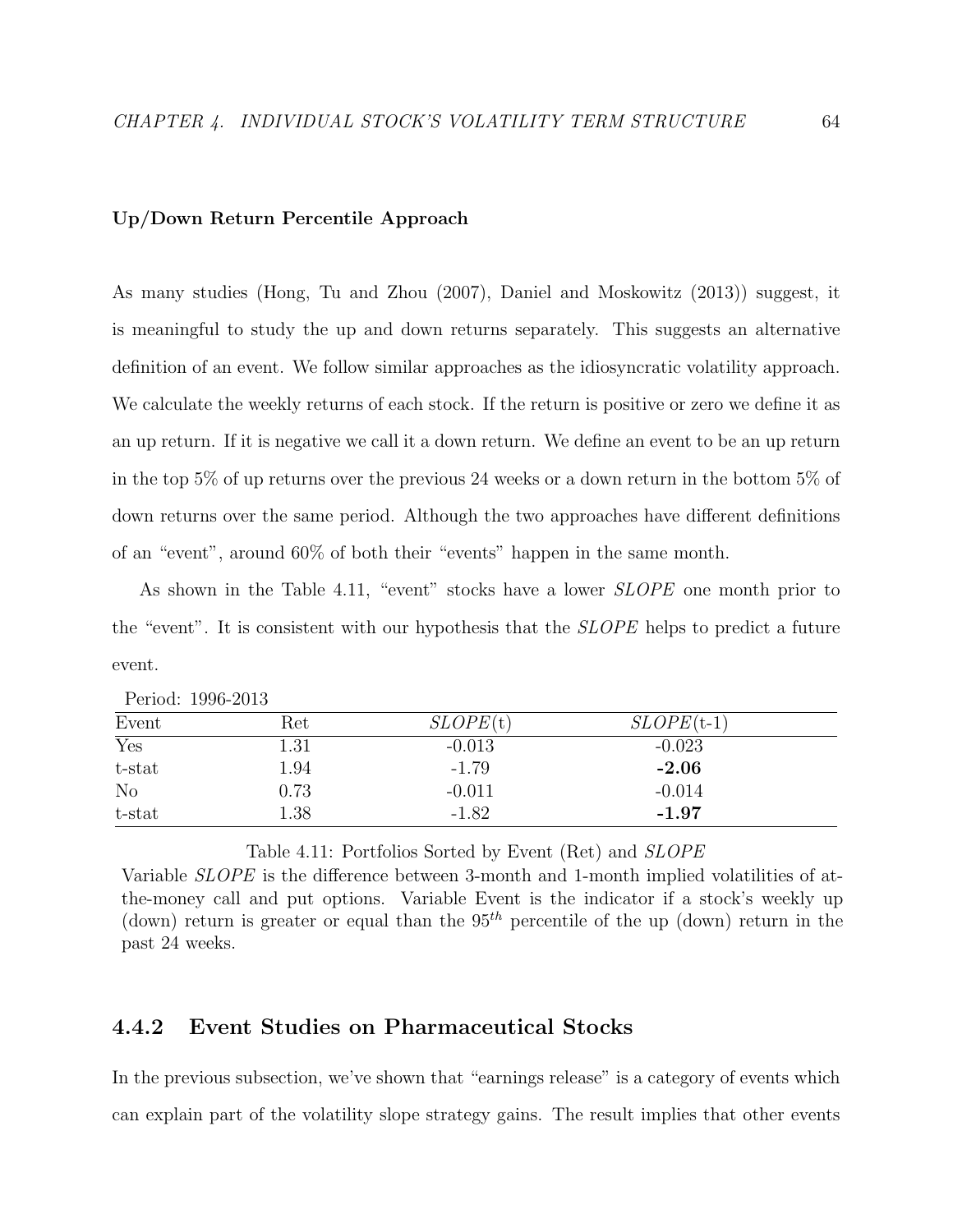may explain the volatility slope gains too. So in this subsection we run event studies on pharmaceutical stocks, more specifically, on pharmaceutical stocks which has at least one medicine undergoing Phase III clinical trials. There are several studies on the relationship between stock prices and clinical trials. Shortridge (2004) finds that the R&D of successful pharmaceutical producers to be valued more by the market than the R&D of non-successful producers. Sarkar and de Jong (2006) indicate that investors react positively to positive signals from the FDA and negatively to rejection indicators. Moreover, the magnitude of the negative reaction tends to be larger than the positive reaction.

There are three main phases for clinical trials and they are Phase I, II and III. As mentioned by Food and Drug Administration (FDA (2014)), in Phase III trials, the drug is studied in a larger number of people with the disease (approximately 1,000-3,000). This phase further tests the product's effectiveness, monitors side effects and, in some cases, compares the product's effects to a standard treatment, if one is already available. As more and more participants are tested over longer periods of time, the less common side effects are more likely to be revealed. And as suggested by Berlin (2012), Phase III trials are the best way to find a new standard for treatment. Therefore we focus on Phase III trials, because we expect them to have the most direct effect on stock prices. We want to study if the announcement of results from Phase III trials could actually explain part of volatility slope strategy gains when restricted to pharmaceutical stocks. We define an "event" here as a Phase III trial data release from the pharmaceutical company.

We use BioCentury Archive Database. It records the releases from pharmaceutical companies on their trials. We set the criteria into the filter of the news on BioCentury Archive website from 1996 to 2013 to only find news related to "Phase III" and "results". We then manually pick the news from the filtered results to include only news related to Phase III announcements. We record the news date, ticker, and we match it with CRSP and Option-Metrics. The screening gives us a total of 837 events and 270 stocks.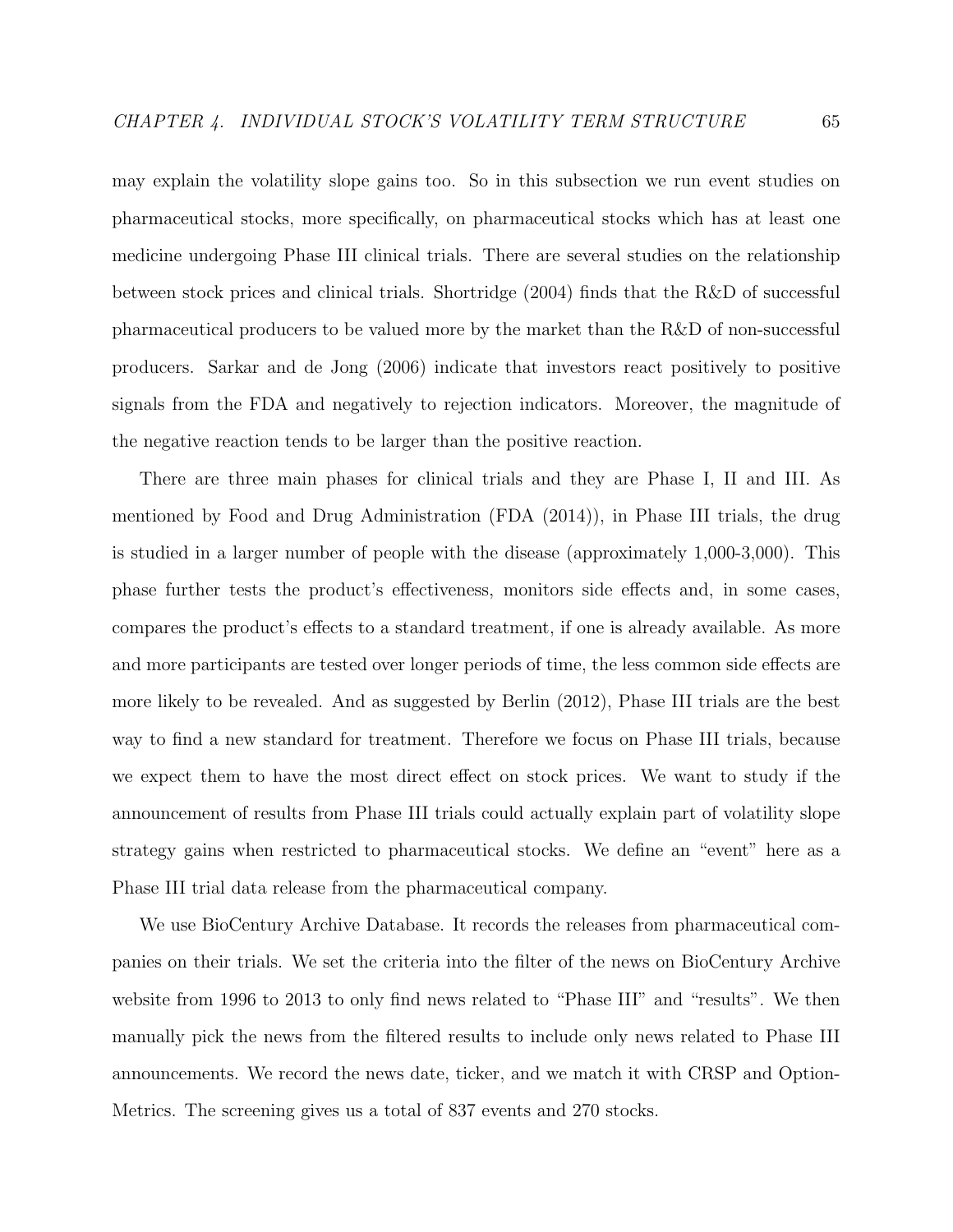We compare the average *SLOPEs* for the pharmaceutical stocks conditioning on it is around the Phase III announcement dates and other times. Our hypothesis is that the Phase III announcements belong to the category of events which affect stocks returns, and that the SLOPE should be able to help predict Phase III announcements. We report the results in Table 4.12. As we can see, the average SLOPE one month prior to the Phase III announcements is much lower than the average for non-announcement dates. Thus the results are consistent with our hypothesis.

| Period: 1996-2013 |          |               |  |
|-------------------|----------|---------------|--|
| Announcement      | SLOPE(t) | $SLOPE$ (t-1) |  |
| Yes               | $-0.004$ | $-0.020$      |  |
| t-stat            | $-1.58$  | $-2.04$       |  |
| N <sub>o</sub>    | $-0.000$ | $-0.000$      |  |
| t-stat            | $-1.15$  | $-0.39$       |  |

Table 4.12: Event Study on Phase III Announcements

We find pharmaceutical stocks from Biocentury Archive with Phase III announcements which trade on NYSE, NASDAQ, and AMEX and have options trading.

### 4.4.3 Trading Volume

In this subsection we study the relationship between trading volume and the implied volatility term structure. Previous studies show stock's trading volume reflect information of earnings announcements (Beaver (1968), Frazzini and Lamont (2007)). As we have shown in previous results that SLOPE is related to earnings announcement, it is interesting to check the relationship between volume and SLOPE.

Here we use a relative measure of stock's trading volume, which is defined as monthly trading volume divided by common shares outstanding. From Table 4.13, we report the relationship between Relative Volume and SLOPE. As shown in the table, stocks with the lowest SLOPE have the highest relative trading volume on average. And the results are consistent with our hypothesis.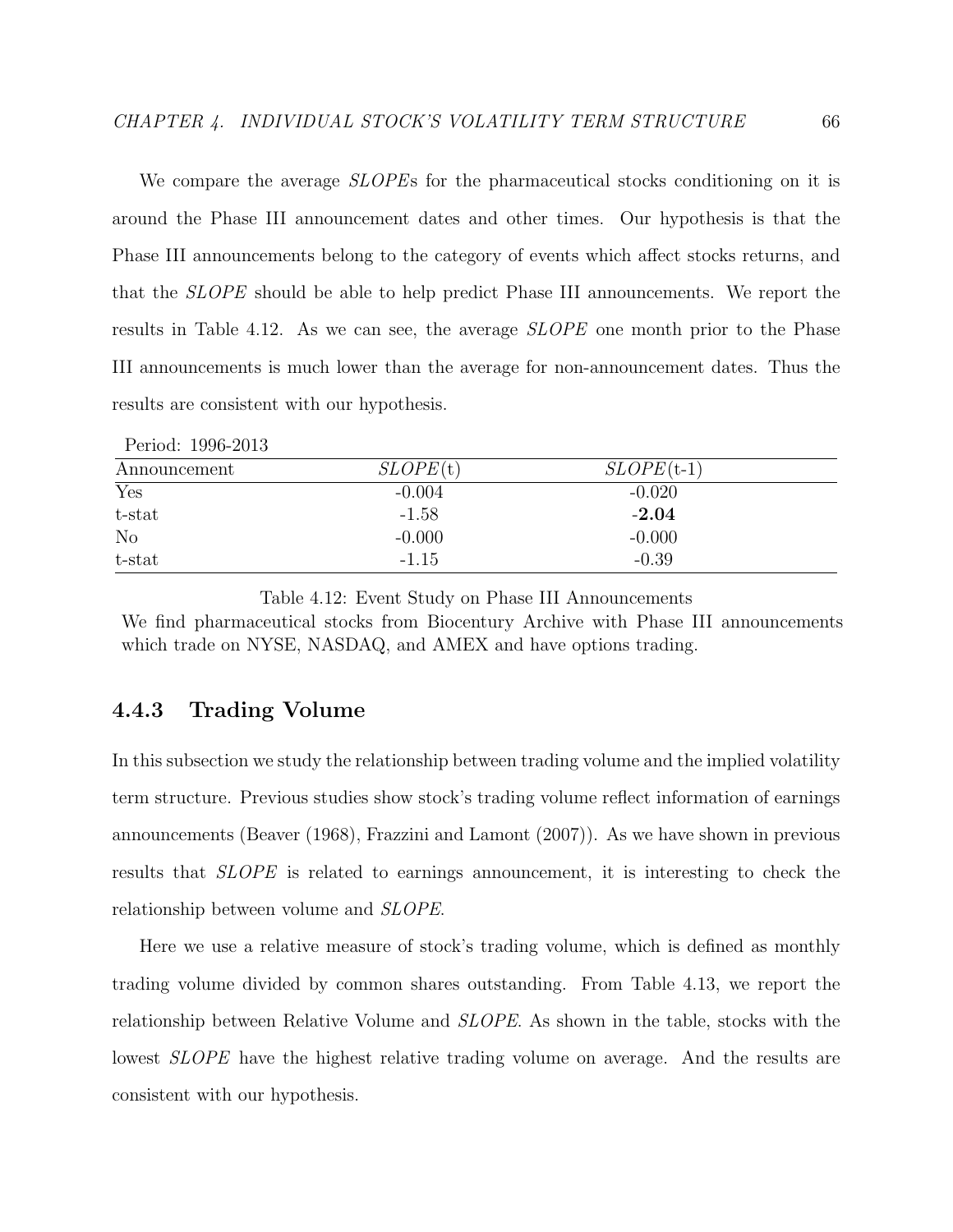|                         | Quintile Portfolios |         |      |          |      |
|-------------------------|---------------------|---------|------|----------|------|
|                         | low                 |         |      |          | high |
| $SLOPE$ (t)             | $-0.06$             | $-0.01$ | 0.00 | 0.01     | 0.02 |
| Relative Volume (t)     | 0.18                | 0.13    | 0.11 | 0.11     | 0.12 |
| t-stat                  | 2.24                | 2.03    | 1.99 | 1.84     | 1.89 |
| Relative Volume $(t-1)$ | 0.17                | 0.13    | 0.11 | 0.12     | 0.12 |
| t-stat                  | $2.41\,$            | 2.16    | 1.95 | $1.31\,$ | 1.48 |

Period: 1996-2013,  $nobs = 211$ 

Table 4.13: Volume and SLOPE

Relative volume is calculated as monthly volume over common shares outstanding. Variable SLOPE is the difference between 3-month and 1-month implied volatilities of at-the-money call and put options. And we display the average relative volume and SLOPE for the quintile portfolios sorted by SLOPE. Relative Volume is calculated as the monthly volume divided by shares outstanding.

## 4.5 Conclusions

We find that stocks with the most positive volatility term structure in their traded options underperform stocks with the most negative volatility term structures in their options by 7.6% per year. And the result is robust to various characteristics. With further checks we find that earnings announcements could explain part of the results but can not explain all the abnormal returns. Therefore we suggest the hypothesis that the implied volatility term structure is a measure of risk that is related to firm's future events. Event studies on pharmaceutical companies' Phase III trial results suggest consistent results with the hypothesis. What's more, we propose a systematic approach on testing the hypothesis by assuming a stock undergoing an "event" if it currently has a relatively high idiosyncratic volatility. And this systematic approach suggests that firms with the most negative volatility term structure are those expecting an event which may affect stock price in one month.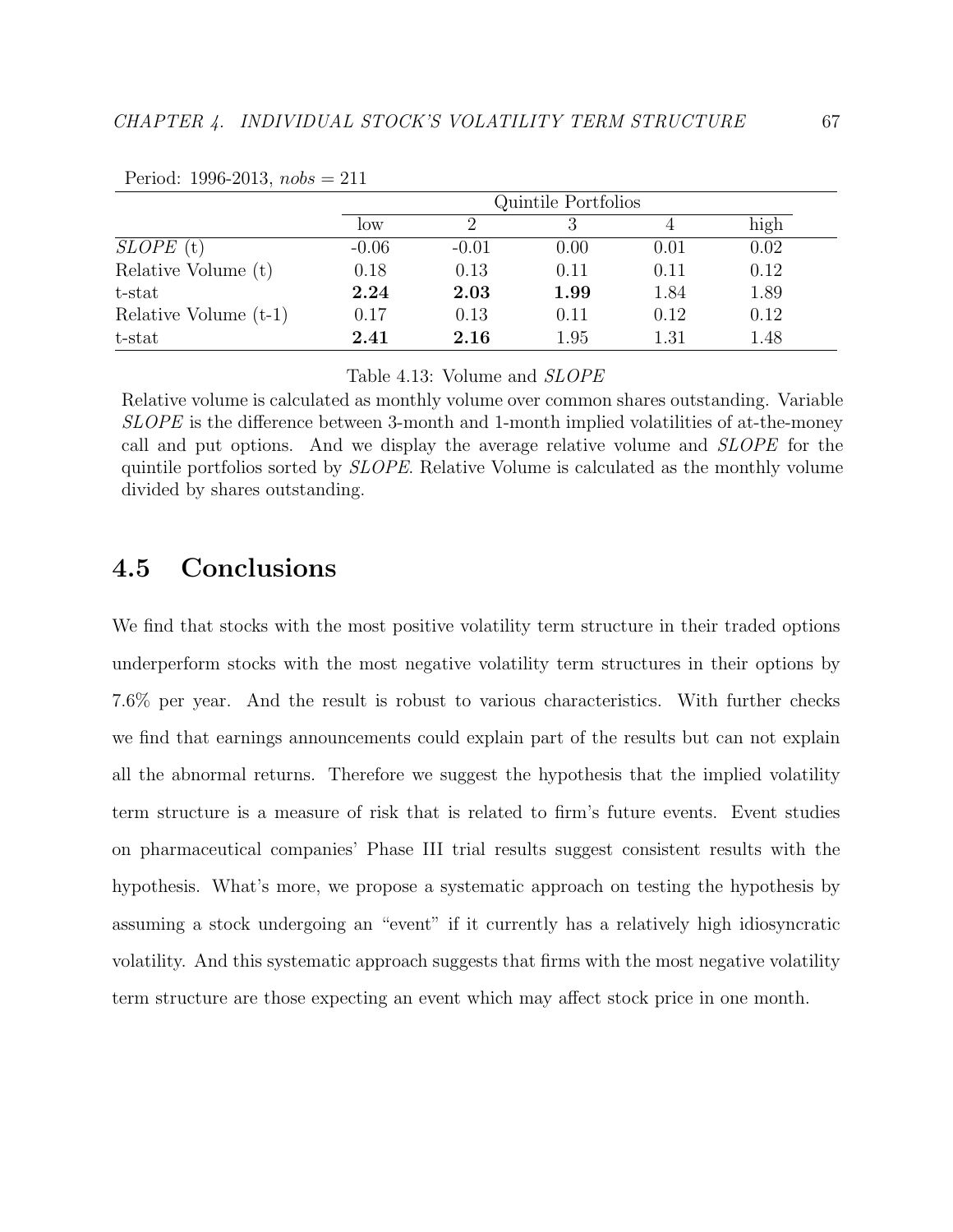# Bibliography

- Ait-Sahalia, Yacine and Karaman, Mustafa and Mancini, Loriano, 2012, The term structure of variance swaps, risk premia and the expectation hypothesis, Working paper
- Amengual, Dante, 2009, The term structure of variance risk premia, Working paper
- Amin, Kaushik and Lee, Charles, 1997, Option trading, price discovery, and earnings news dissemination, Contemporary Accounting Research 14, 153–192
- An, Byeong Je and Ang, Andrew and Bali, Turan and Cakici, Nusret, 2014, The joint cross section of stocks and options, The Journal of Finance 69, 2279–2337
- Ang, Andrew and Hodrick, Robert J and Xing, Yuhang and Zhang, Xiaoyan, 2006, Price and volatility dynamics implied by the vix term structure, The Journal of Finance 61, 259–299
- Bakshi, Gurdip and Kapadia, Nikunj, 2003, Delta-hedged gains and the negative market volatility risk premium, Review of Financial Studies 16, 527–566
- Bakshi, Gurdip and Kapadia, Nikunj and Madan, Dilip, 2003, Stock return characteristics, skew laws, and the differential pricing of individual equity options, Review of Financial Studies 16, 101–143
- Bakshi, Gurdip and Madan, Dilip, 2006, A theory of volatility spreads, *Management Science* 52, 1945–1956
- Bali, Turan and Hu, Jianfeng and Murray, Scott, 2014, Option implied volatility, skewness, and kurtosis and the cross-section of expected stock returns, Working Paper
- Bansal, Ravi and Yaron, Amir, 2004, Risks for the long run: A potential resolution of asset pricing puzzles, The Journal of Finance 59, 1481–1509
- Barro, Robert J, 2006, Rare disasters and asset markets in the twentieth century, The Quarterly Journal of Economics 121, 823–866
- Barro, Robert J and Nakamura, Emi and Steinsson, Jon and Ursua, Jose F, 2009, Crises and recoveries in an empirical model of consumption disasters, Working paper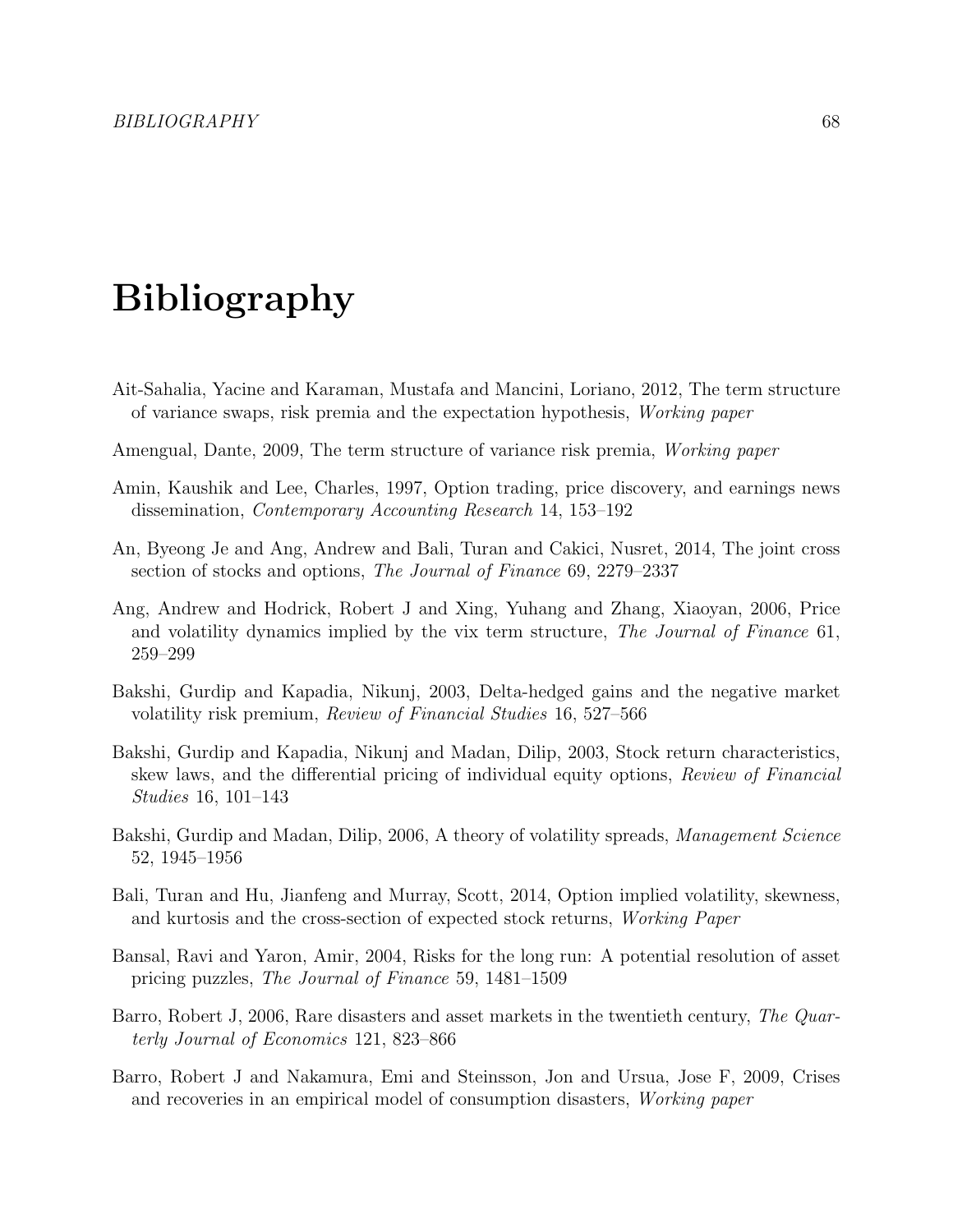- Beaver, William, 1968, The information content of annual earnings announcements, Journal of Accounting Research 67–92
- Bekaert, Geert and Hoerova, Marie and Lo Duca, Marco, 2013, Risk, uncertainty and monetary policy, Journal of Monetary Economics 60, 771–788
- Berg, Tobias, 2010, The term structure of risk premia: new evidence from the financial crisis, Working paper
- van Binsbergen, Jules H and Hueskes, Wouter and Koijen, Ralph and Vrugt, Evert B, 2013, Equity yields, Journal of Financial Economics 110, 503–519
- van Binsbergen, Jules H and Brandt, Michael and Koijen, Ralph, 2012, On the timing and pricing of dividends, American Economic Review 102, 1596–1618
- Bliss, Robert R and Panigirtzoglou, Nikolaos, 2005, Recovering risk aversion from option prices and realized returns, The Journal of Finance 59, 407–446
- Bollerslev, Tim and Gibson, Michael and Zhou, Hao, 2011, Dynamic estimation of volatility risk premia and investor risk aversion from option-implied and realized volatilities, Journal of Econometrics 160, 235–245
- Bollerslev, Tim and Tauchen, George and Zhou, Hao, 2009, Expected stock returns and variance risk premia, Review of Financial Studies 22, 4463–4492
- Brandt, Michael W and Wang, Kevin Q, 2003, Time-varying risk aversion and unexpected inflation, Journal of Monetary Economics 50, 1457–1498
- Britten-Jones, Mark and Neuberger, Anthony, 2006, Risk, uncertainty and monetary policy, The Journal of Finance 55, 839–866
- Brunnermeier, Markus K and Nagel, Stefan and Pedersen, Lasse H, 2008, Carry trades and currency crashes, NBER Macroeconomics Annual 23, 313–347
- Campbell, John Y and Cochrane, John H, 1999, By force of habit: A consumption-based explanation of aggregate stock market behavior, Journal of Political Economy 107, 205– 251
- Campbell, John and Lettau, Martin and Malkiel, Burton and Xu, Yexiao, 2001, Have individual stocks become more volatile? An empirical exploration of idiosyncratic risk, Journal of finance 56, 1
- Carr, Peter and Madan, Dilip, 2006, Option Pricing, Interest Rates and Risk Management, Handbooks in Mathematical Finance
- Carr, Peter and Wu, Liuren, 2009, Variance risk premiums, Review of Financial Studies 22, 1311–1341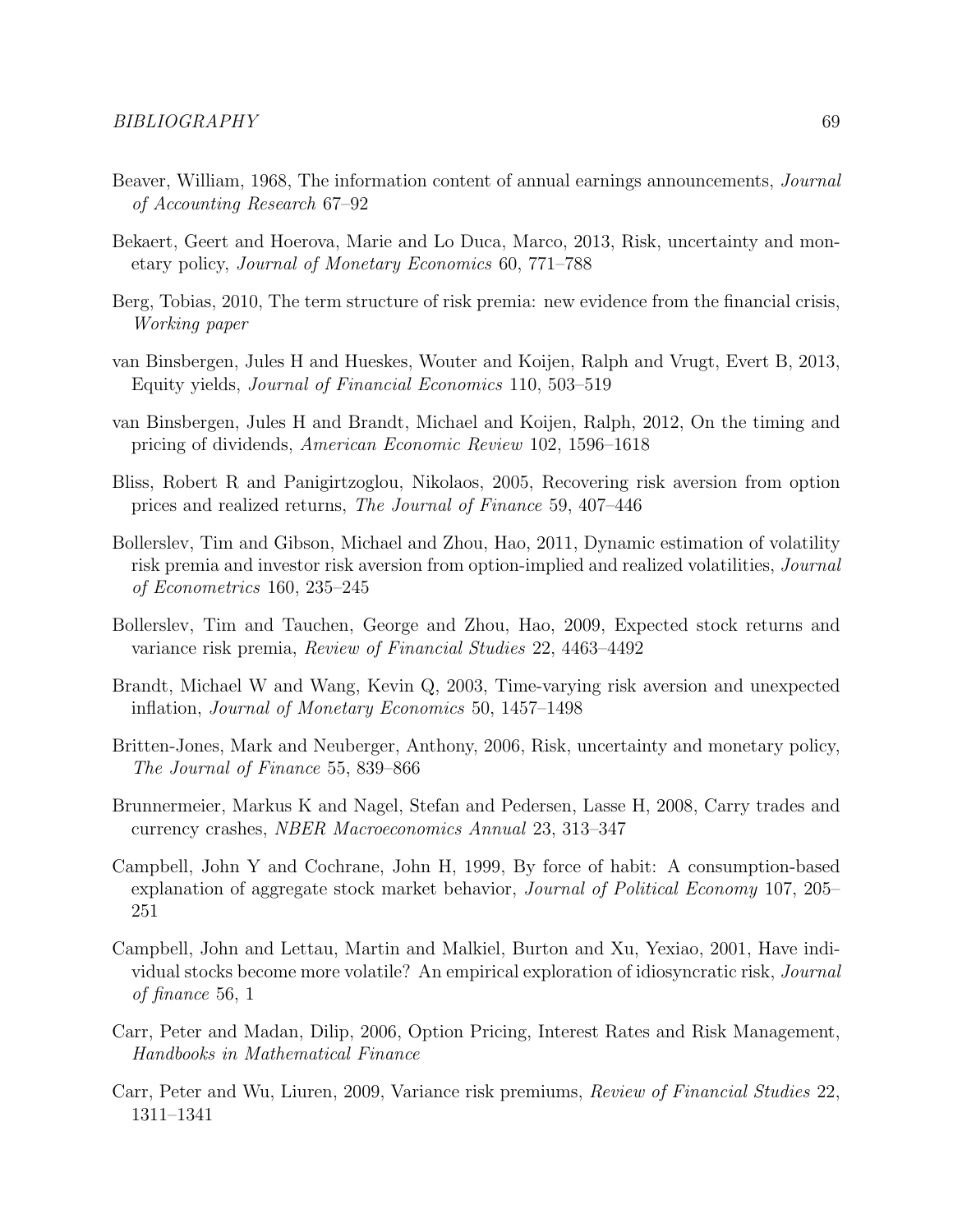- Cecchetti, Stephen G and Lam, Pok-Sang and Mark, Nelson, 1990, Mean reversion in equilibrium asset prices, American Economic Review 80, 398–418
- Chang, Bo Young and Christoffersen, Peter and Jacobs, Kris, 2013, Market skewness risk and the cross section of stock returns, Journal of Financial Economics 107, 46–68
- Chen, Nai-Fu and Roll, Richard and Ross, Stephen, 1986, Economic forces and the stock market, Journal of business 59, 383–403
- Chicago Board Options Exchange, 2009, The CBOE volatility index, Chicago: Chicago Board Options Exchange
- Cochrane, John Howland, 2005, Asset pricing, Princeton University Press
- Daniel, Kent and Moskowitz, Tobias, 2013, Momentum crashes, Swiss Finance Institute Research Paper 13, 14–6
- Dennis, Patrick and Stewart Mayhew and Chris Stivers, 2006, Stock returns, implied volatility innovations, and the asymmetric volatility phenomenon, Journal of Financial and Quantitative Analysis
- Drechsler, Itamar and Yaron, Amir, 2011, What's vol got to do with it, Review of Financial Studies 24, 1–45
- Duan, Jin-Chuan and Yeh, Chung-Ying, 2011, Price and volatility dynamics implied by the vix term structure, Working paper
- Egloff, Daniel and Leippold, Markus and Wu, Liuren, 2010, The term structure of variance swap rates and optimal variance swap investments, Journal of Financial and Quantitative Analysis 45, 1279–1310
- Fama, Eugene F and French, Kenneth R, 1993, Common risk factors in the returns on stocks and bonds, Journal of financial economics 33, 3–56
- Fama, Eugene F and MacBeth, James D, 1973, Risk, return, and equilibrium: Empirical tests, The Journal of Political Economy 81, 607–636
- Farhi, Emmanuel and Gabaix, Xavier, 2008, Rare disasters and exchange rates, Working paper
- FDA, 2014, Inside clinical trials: testing medical products in people, http://www.fda.gov/Drugs/ResourcesForYou/Consumers/ucm143531.htm
- Frazzini, Andrea and Lamont, Owen, 2007, The earnings announcement premium and trading volume, Working paper
- Gabaix, Xavier, 2012, Variable rare disasters: An exactly solved framework for ten puzzles in macro-finance, The Quarterly Journal of Economics 127, 645–700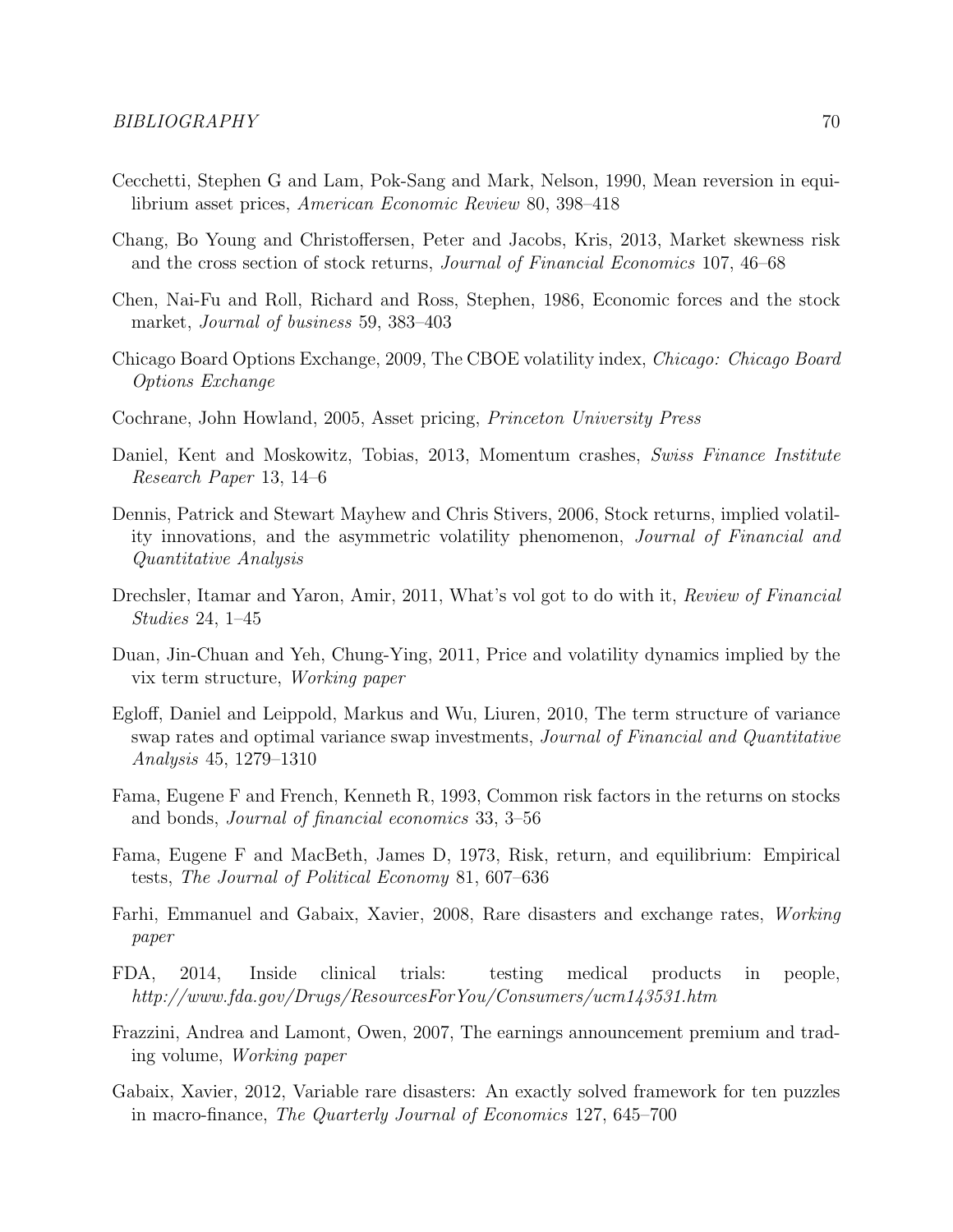- Heston, Steven L, 1993, A closed-form solution for options with stochastic volatility with applications to bond and currency options, Review of Financial Studies 6, 327–343
- Hong, Yongmiao and Tu, Jun and Zhou, Guofu, 2007, Asymmetries in stock returns: Statistical tests and economic evaluation, Review of Financial Studies 20, 1547–1581
- Jackwerth, Jens Carsten, 2000, Recovering risk aversion from option prices and realized returns, Review of Financial Studies 13, 433–451
- Jiang, George J and Tian, Yisong S, 2005, The model-free implied volatility and its information content, Review of Financial Studies 18, 1305–1342
- Johnson, T.L., 2011, Equity risk premia and the VIX term structure, Working paper
- Leung, Tim and Santoli Marco, 2014, Accounting for earnings announcements in the pricing of equity options, Journal of Financial Engineering, 1, 04
- Lo, Andrew W and MacKinlay, Archie Craig, 1990, When are contrarian profits due to stock market overreaction?, Review of Financial studies 3, 175–205
- Merton, Robert C, 1973, An intertemporal capital asset pricing model, Econometrica 41, 867–887
- Miao, Jianjun and Wei, Bin and Zhou, Hao, 2012, Ambiguity aversion and variance premium, Working paper
- Moskowitz, Tobias and Ooi, Yao Hua and Pedersen, Lasse H, 2012, Time series momentum, Journal of Financial Economics 104, 228–250
- Mou, Yiqun, 2010, Limits to arbitrage and commodity index investment: front-running the Goldman roll, Working paper
- Muir, Tyler, 2012, Financial crises, risk premia, and the term structure of risky assets, Working paper
- Newey, Whitney and West, Kennith, 1987, A simple positive semi-definite, heteroskedasticity and autocorrelation consistent covariance matrix, Econometrica 29, 229–256
- Nyberg, Peter and Wilhelmsson, Anders, 2010, Volatility risk premium, risk aversion, and the cross-section of stock returns, Financial Review 45, 1079–1100
- Pan, Jun, 2002, The jump-risk premia implicit in options: evidence from an integrated time-series, Journal of Financial Economics 63, 3–50
- Pastor, Lubos and Stambaugh, Robert F, 2003, Liquidity risk and expected stock returns, Journal of Political Economy 111, 642–85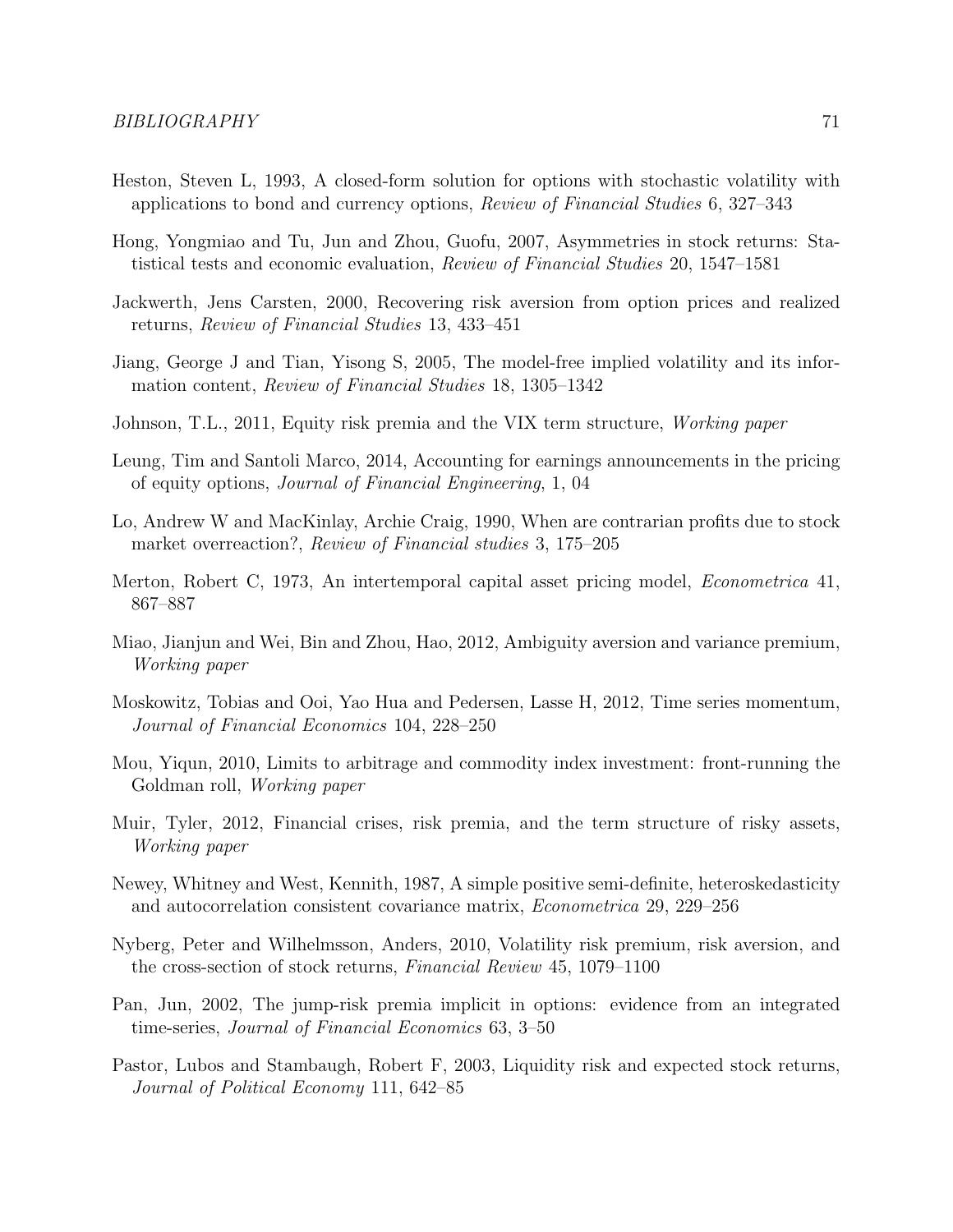- Rietz, Thomas A, 1998, The equity risk premium a solution, Journal of monetary Economics 22, 117–131
- Rosenberg, Joshua V and Engle, Robert F, 2002, Empirical pricing kernels, Journal of Financial Economics 64, 341–372
- Shortridge, Rebecca, 2004, Market valuation of successful versus non-successful R&D efforts in the pharmaceutical industry, Journal of Business Finance and Accounting 31, 1301– 1325
- Smith, Daniel and Whitelaw, Robert, 2009, Time-varying risk aversion and the risk-return relation, Working paper
- Wachter, Jessica A, 2013, Can time-varying risk of rare disasters explain aggregate stock market volatility?, The Journal of Finance 68, 987–1035
- Wong, Peter, 2011, Earnings shocks and the idiosyncratic volatility anomaly in the crosssection of stock returns, Working Paper
- Xing, Yuhang, Zhang, Xiaoyan, and Zhao, Rui, 2010, What does the individual option volatility smirk tell us about future equity returns?, Journal of Financial and Quantitative Analysis 45, 641–622
- Yan, Xuemin and Zhang, Zhe, 2009, Institutional investors and equity returns: Are shortterm institutions better informed?, Review of financial Studies 22, 893–924
- Yang, Yung Chiang and Zhang, Bohui and Zhang, Chu, 2015, Is information risk priced? Evidence from abnormal idiosyncratic volatility, Working Paper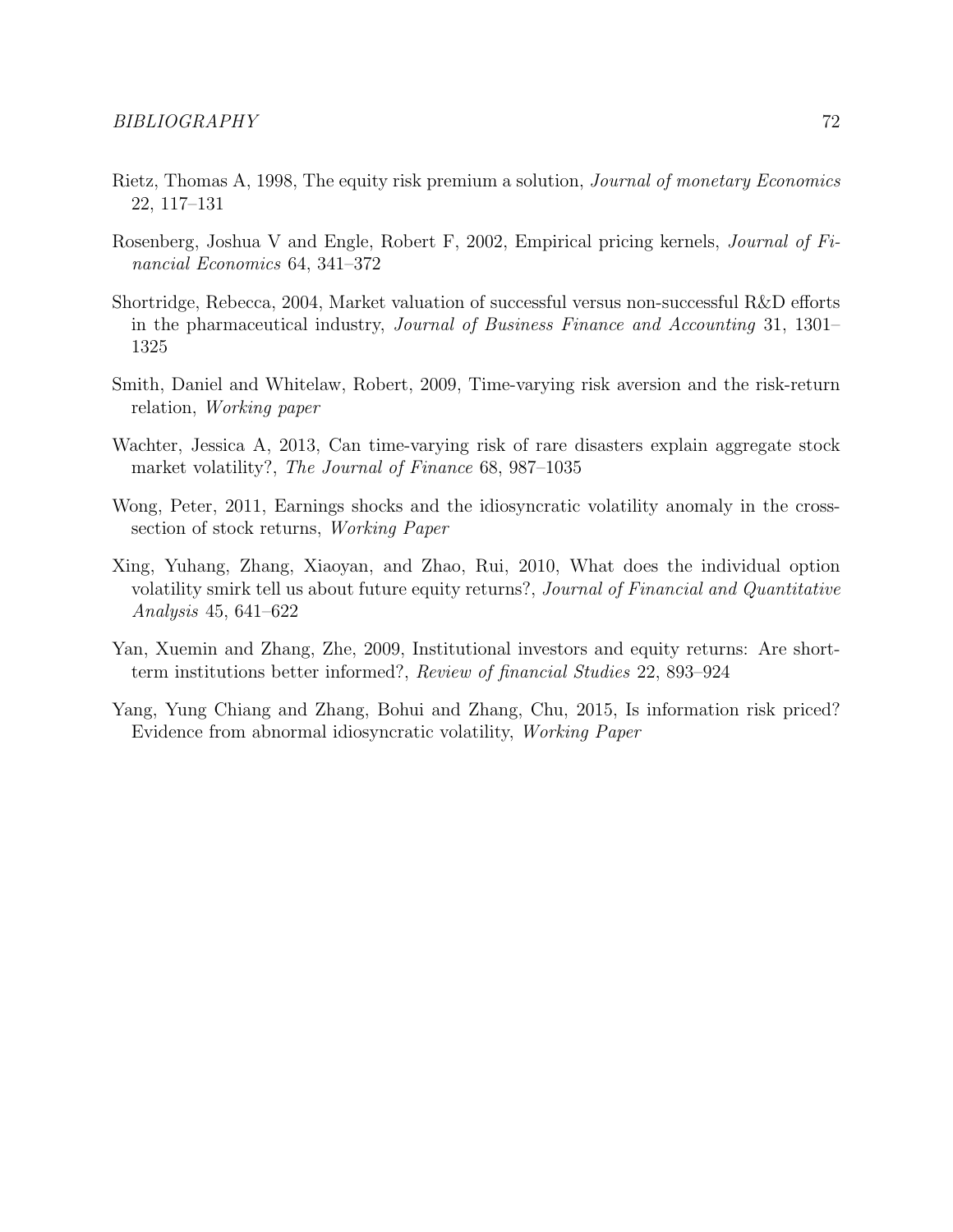# Appendix A

# Appendix for Chapter 2

## A.1 Calculating Price-dividend Ratios

Define the price of the *i*th stock as  $P_{i,t}$ , and  $P_{i,t}$  should satisfy  $P_{i,t} = D_{i,t} + E_t (M_{t+1}P_{i,t+1})$ . And it is as same as

$$
\frac{P_{i,t}}{D_{i,t}} = 1 + E_t \left( \left( M_{t+1} \frac{D_{i,t+1}}{D_{i,t}} \right) \times \frac{P_{i,t+1}}{D_{i,t+1}} \right)
$$
(A.1)

Following Cecchetti, Lam and Mark (1990), we conjecture the following solution to equation  $(A.1):$ 

$$
\frac{P_{i,t}}{D_{i,t}} = \rho(i, S_t), \ S_t = NS, NL, DS, DL \tag{A.2}
$$

by which we assume price-dividend ratio is constant within each regimes.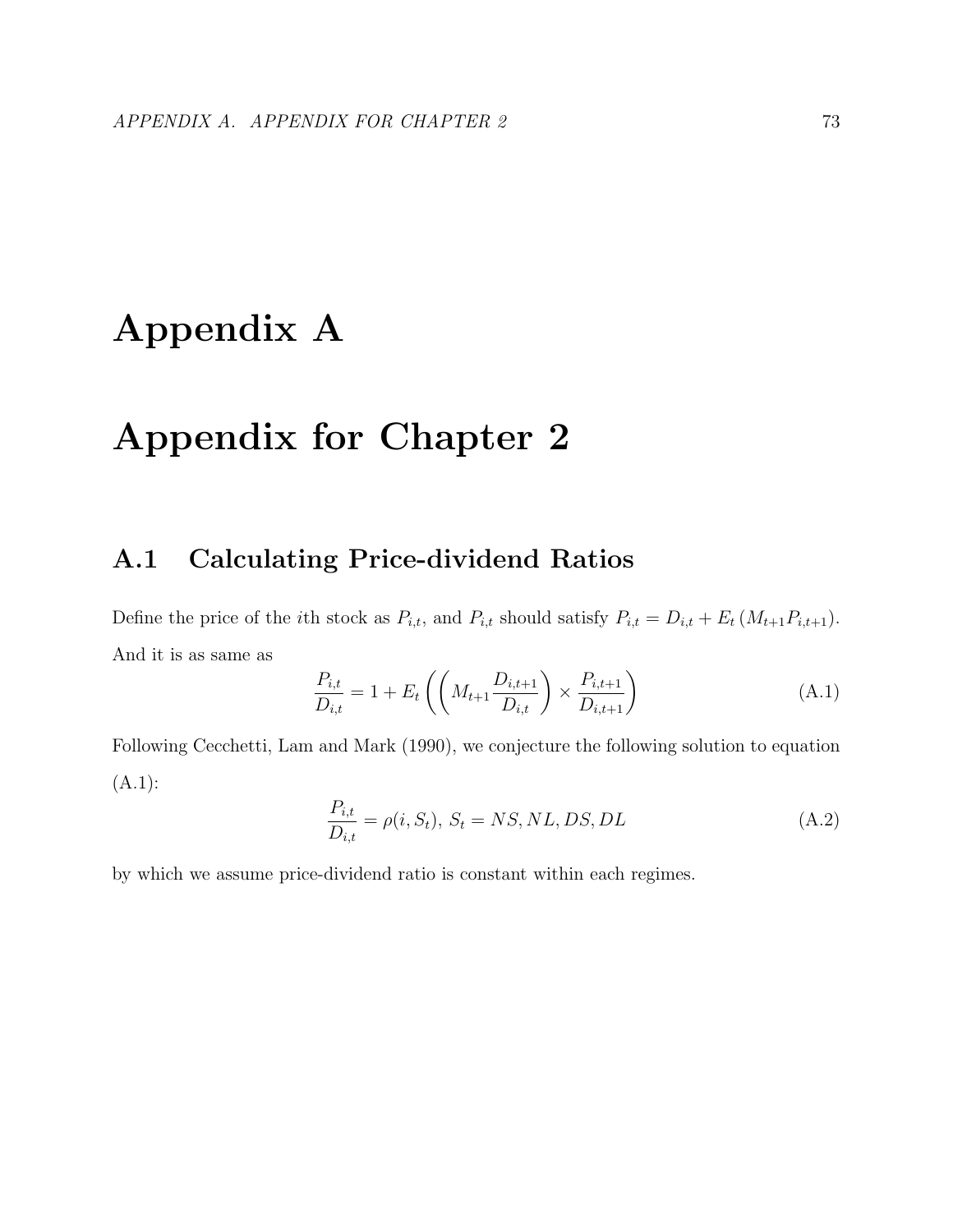Suppose the current regime is NS, with equation  $(A.2)$ , we have

$$
\rho(NS) = \frac{P_{i,S_t=NS}}{D_{i,S_t=NS}}
$$
  
= 1 + pE\_{t,S\_t=NS} \left( M\_{t+1} \frac{D\_{t+1}}{D\_t} | S\_{t+1} = DS \right) \rho(i, DS)  
+ \bar{p}E\_t \left( M\_{t+1} \frac{D\_{t+1}}{D\_t} | S\_{t+1} = NSorNL \right) \left( A \times \rho(i, NS) + \bar{A} \times \rho(i, NL) \right)  
= 1 + pe^{ga-\delta} E \left( J\_{c,t}^{-\gamma} J\_{d,t} \right) \rho(i, DS) + \bar{p}e^{ga-\delta} \left( A \times \rho(i, NS) + \bar{A} \times \rho(i, NL) \right)

Same way we get the following four equations:

$$
\rho(i, NS) = 1 + p e^{g_{i,d} - \delta} E \left( J_{i,c,t}^{-\gamma} J_{i,d,t} \right) \rho(i, DS) + \bar{p} e^{g_{i,d} - \delta} \left( A \times \rho(i, NS) + \bar{A} \times \rho(i, NL) \right)
$$
  
\n
$$
\rho(i, NL) = 1 + p e^{g_{i,d} - \delta} E \left( J_{i,c,t}^{-\gamma} J_{i,d,t} \right) \rho(i, DL) + \bar{p} e^{g_{i,d} - \delta} \left( \bar{A} \times \rho(i, NS) + A \times \rho(i, NL) \right)
$$
  
\n
$$
\rho(i, DS) = 1 + \bar{p}_H e^{g_{i,d} - \delta} E \left( J_{i,c,t}^{-\gamma} J_{i,d,t} \right) \rho(i, DS) + p_H e^{g_{i,d} - \delta} \left( B \times \rho(i, NS) + \bar{B} \times \rho(i, NL) \right)
$$
  
\n
$$
\rho(i, DL) = 1 + \bar{p}_L e^{g_{i,d} - \delta} E \left( J_{i,c,t}^{-\gamma} J_{i,d,t} \right) \rho(i, DL) + p_L e^{g_{i,d} - \delta} \left( B \times \rho(i, NS) + \bar{B} \times \rho(i, NL) \right)
$$

By solving equations above, we get  $\rho(i, NS)$ ,  $\rho(i, NL)$ ,  $\rho(i, DS)$ ,  $\rho(i, DL)$ , which established that equation  $(A.2)$  is solution for equation  $(A.1)$ .

Based on the price-dividend ratios we solved corresponding to the four regimes, we can calculate expected return.

## A.2 Calculating Expected Returns

The *i*th stock's return on period  $t+1$  is defined as  $r_{i,t+1} = \frac{P_{i,t+1}}{P_{i,t}-D_{i,t}}$  $\frac{P_{i,t+1}}{P_{i,t}-D_{i,t}}$ , and it can be written as:

$$
r_{i,t+1} = \frac{\rho(i, S_{t+1})}{\rho(i, S_t) - 1} \times \frac{D_{i,t+1}}{D_{i,t}}
$$
(A.3)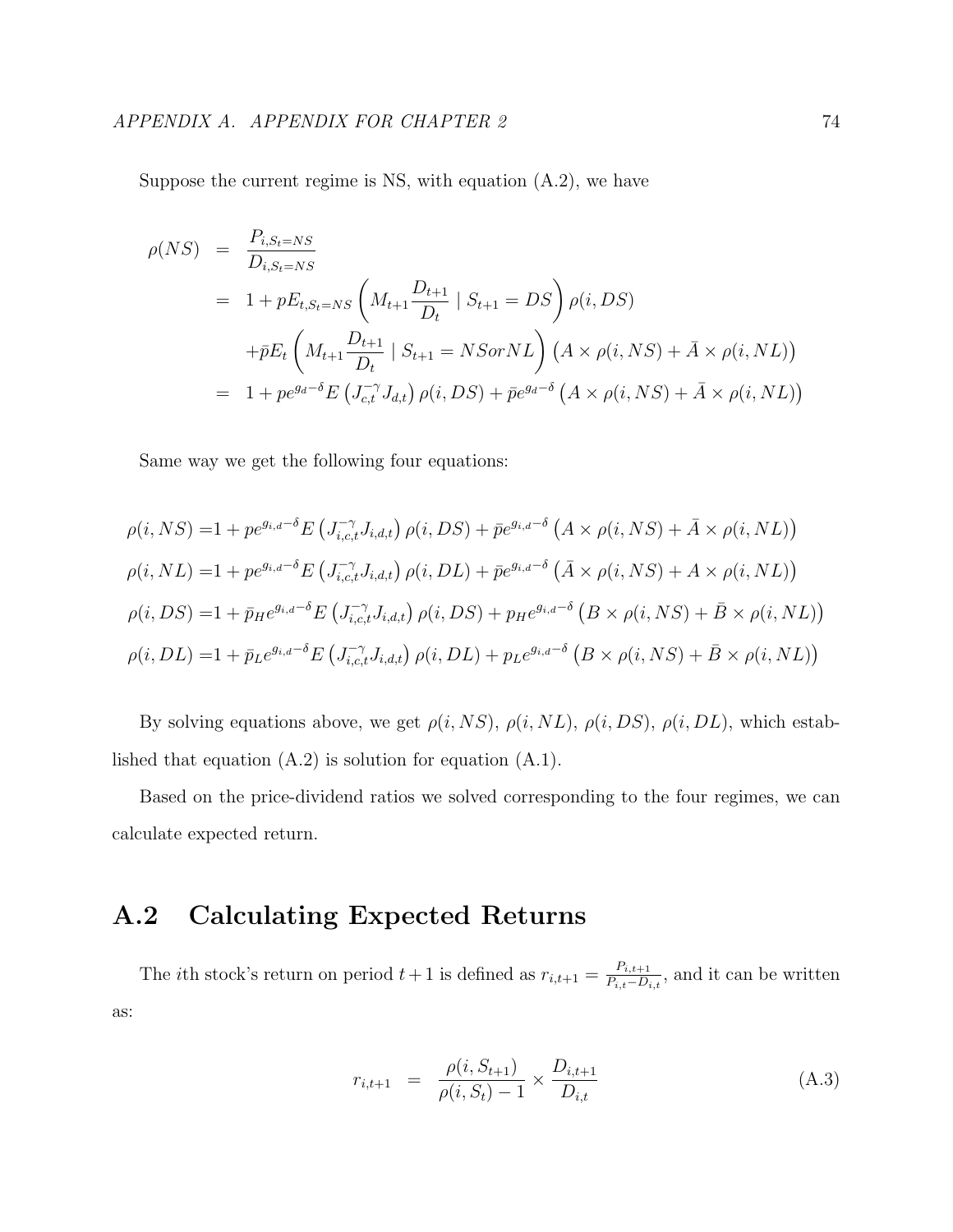Define the expected return of the *i*th stock at period t to be  $r_{i,t}^e$ , and  $r_{i,t}^e$  should satisfy:

$$
r_{i,t}^e = E_t(r_{i,t+1}) \tag{A.4}
$$

$$
= E\left(\frac{\rho(i, S_{t+1})}{\rho(i, S_t) - 1} \times \frac{D_{i, t+1}}{D_{i, t}} \mid S_t\right) \tag{A.5}
$$

After solving equation (A.5) for four regimes, we get the following equations for expected return in corresponding regimes:

$$
r_{i,S_t=NS}^e = \frac{e^{g_{i,d}}}{\rho(i,NS)-1} \left\{ p\rho(i,DS)E_t J_{i,d,t+1} + \bar{p} \left( A\rho(i,NS) + \bar{A}\rho(i, NL) \right) \right\}
$$
  
\n
$$
r_{i,S_t=NL}^e = \frac{e^{g_{i,d}}}{\rho(i,NL)-1} \left\{ p\rho(i,DL)E_t J_{i,d,t+1} + \bar{p} \left( \bar{A}\rho(i,NS) + A\rho(i,NL) \right) \right\}
$$
  
\n
$$
r_{i,S_t=DS}^e = \frac{e^{g_{i,d}}}{\rho(i,DS)-1} \left\{ \bar{p}_H \rho(i,DS)E_t J_{i,d,t+1} + p_H \left( B\rho(i,NS) + \bar{B}\rho(i,NL) \right) \right\}
$$
  
\n
$$
r_{i,S_t=DL}^e = \frac{e^{g_{i,d}}}{\rho(i,DL)-1} \left\{ \bar{p}_L \rho(i,DL)E_t J_{i,d,t+1} + p_L \left( B\rho(i,NS) + \bar{B}\rho(i,NL) \right) \right\}
$$

## A.3 Calculating Expected Realized Volatility

Following Carr and Wu (2009), we define annualized realized variance to be  $RV_{i,t,t+n}$  =  $\sum_{k=t+1}^{t+n} \left( \frac{P_{i,k}-P_{i,k-1}}{P_{i,k-1}} \right)$  $P_{i,k-1}$  $\big)^2$ , and

$$
RV_{i,t,t+n} = \sum_{k=t+1}^{t+n} \left( \frac{\rho(i, S_k)}{\rho(i, S_{k-1})} \times \frac{D_{i,k}}{D_{i,k-1}} - 1 \right)^2
$$
 (A.6)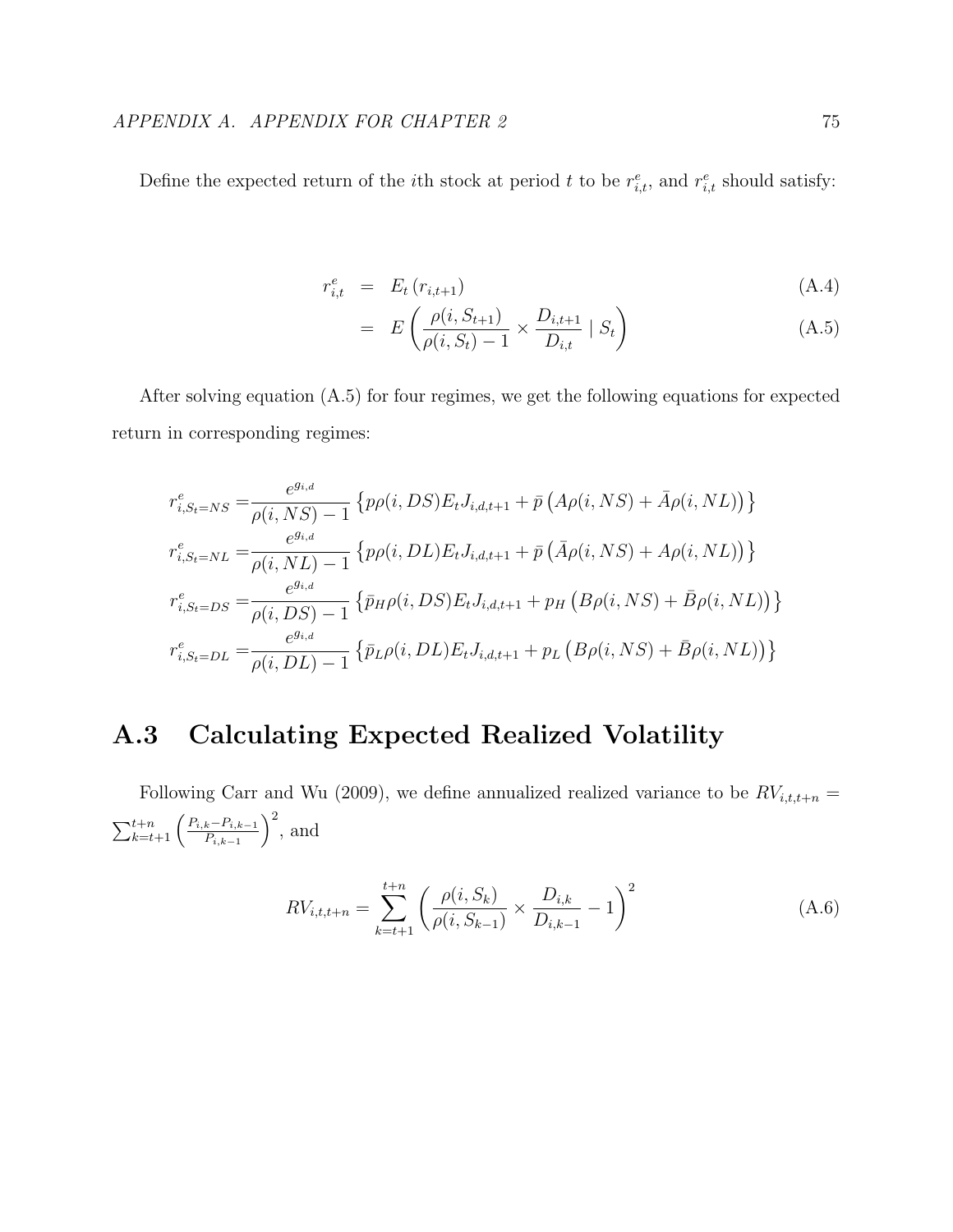We define  $E_t RV_{i,t,t+n}$  as the expected annualized realized volatility, which is:

$$
E_t RV_{i,t,t+n} = E_t \sum_{k=t+1}^{t+n} \left( \frac{\rho(i, S_k)}{\rho(i, S_{k-1})} \times \frac{D_{i,k}}{D_{i,k-1}} - 1 \right)^2
$$
 (A.7)

$$
= \sum_{k=1}^{n} \sum_{S_{t+k}} P_{S_t, S_{t+k}} \left( \frac{\rho(i, S_{t+k})}{\rho(i, S_{t+k-1})} \times \frac{D_{i, S_{t+k}}}{D_{i, S_{t+k-1}}} - 1 \right)^2 \tag{A.8}
$$

$$
= \sum_{k=1}^{n} \sum_{S_{t+k-1}} P_{S_t, S_{t+k-1}}^{k-1} RV_{i, S_{t+k-1}}^{e}
$$
 (A.9)

where  $RV_{i,S_{t+k-1}}^e$  is defined as

$$
RV_{i,S_{t+k-1}}^e = E_{S_t} \left\{ \left( \frac{\rho(i, S_{t+1})}{\rho(i, S_t)} \times \frac{D_{i,t+1}}{D_{i,t}} - 1 \right)^2 \right\}
$$
(A.10)

Corresponding to each of the four regimes, there are  $RV_{i,NS}^e$ ,  $RV_{i,NL}^e$ ,  $RV_{i,DS}^e$ ,  $RV_{i,DL}^e$ .

## A.4 Calculating Variance Swap

We define variance swap rate  $VS_{i,t,t+n}$  as  $VS_{i,t,t+n} = E_t^Q RV_{i,t,t+n}$ , and

$$
VS_{i,t,t+n} = E_t^Q RV_{i,t,t+n}
$$
\n(A.11)

$$
= E_t \sum_{k=1}^n \left\{ \frac{M_{t,t+k}}{E_t M_{t,t+k}} \left( \frac{\rho(i, S_{t+k})}{\rho(i, S_{t+k-1})} \times \frac{D_{i,t+k}}{D_{i,t+k-1}} - 1 \right)^2 \right\}
$$
(A.12)

$$
= \sum_{k=1}^{n} E_t \left\{ \frac{M_{t,t+k}}{E_t M_{t,t+k}} \left( \frac{\rho(i, S_{t+k})}{\rho(i, S_{t+k-1})} \times \frac{D_{i,t+k}}{D_{i,t+k-1}} - 1 \right)^2 \right\}
$$
(A.13)

$$
= \sum_{k=1}^{n} \frac{1}{E_t M_{t,t+k}} \sum_{S_{t+k}} P_{S_t, S_{t+k}}^{*k} \left( \frac{\rho(i, S_{t+k})}{\rho(i, S_{t+k-1})} \times \frac{D_{i, S_{t+k}}}{D_{i, S_{t+k-1}}} - 1 \right)^2 \tag{A.14}
$$

$$
= \sum_{k=1}^{n} \frac{1}{E_t M_{t,t+k}} \sum_{S_{t+k-1}} P_{S_t, S_{t+k-1}}^{*k-1} VS_{i, S_{t+k-1}}
$$
(A.15)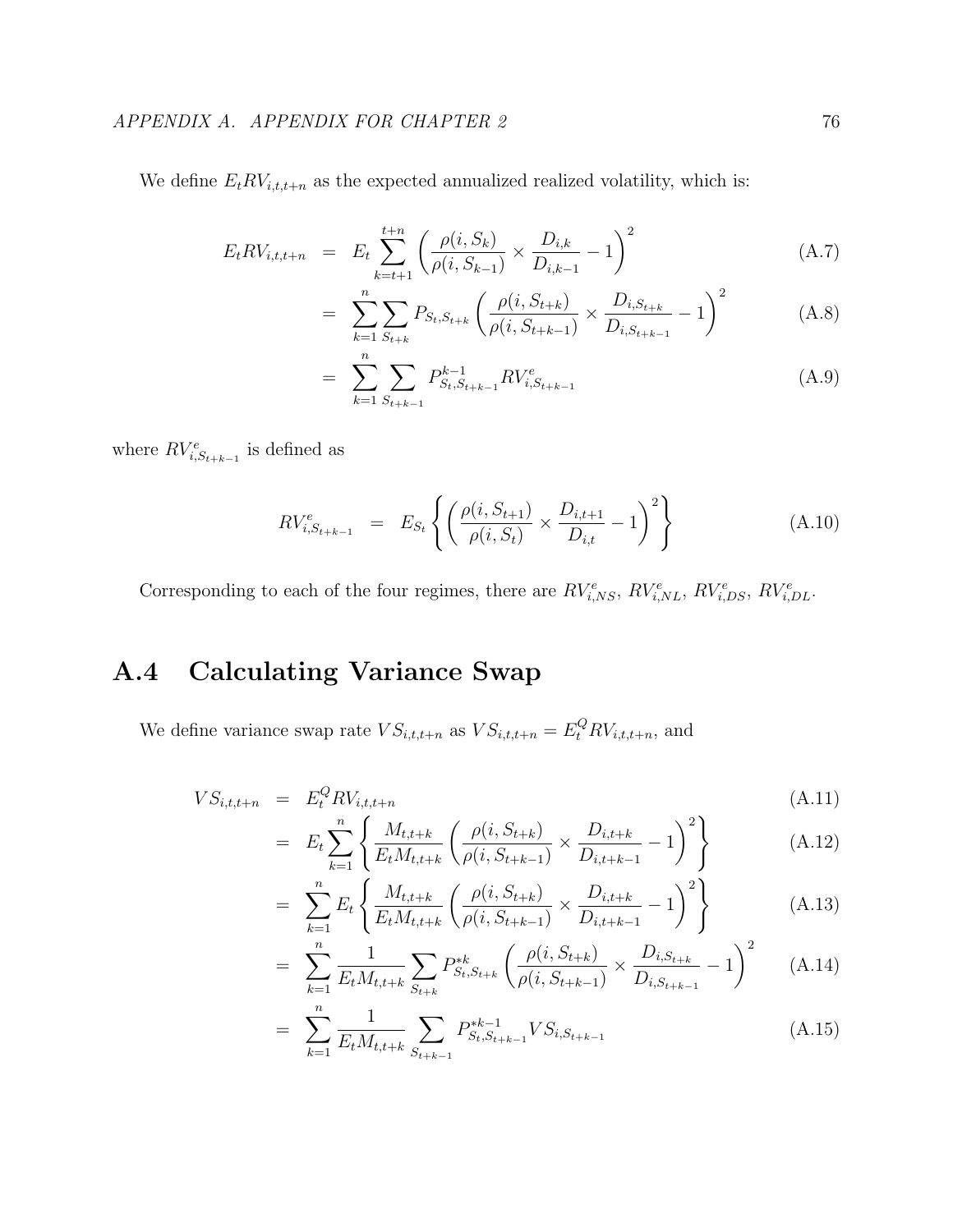where  $P^*$  is transition matrix with  $P^*_{(i,j)} = P_{(i,j)} M_j$ . And  $VS_{i,S_t}$  is defined as:

$$
VS_{i,S_t} = E_{S_t} \left\{ M_{t+1} \left( \frac{\rho(i, S_{t+1})}{\rho(i, S_t)} \times \frac{D_{i,t+1}}{D_{i,t}} - 1 \right)^2 \right\}
$$
(A.16)

After solving equation (A.16) for each of the four regimes, we get  $VS_{i,NS}, VS_{i,NL}, VS_{i,DS}$ ,  $VS_{i,DL}$ .

We define the  $T$  months  $VIX$  from  $t$  as

$$
VIX_t^T = \left(\frac{252}{T \times 21} \times VS_{t+T \times 21}\right)^{\frac{1}{2}}
$$
\n(A.17)

By equation  $(A.17)$ , the term structure of  $VIX$  will be determined by the term structure of the variance swap rate.

## A.5 Discussions on Price-Dividend Ratios

The price-dividend ratio serves a very important role in our model. In order to better understand how the price-dividend ratio differs in the four regimes that our model generates, we use a simplified two regime model to analyze. The implications of four regimes model follows two regime model naturally.

There is only one type of disaster in our two regime model and one normal state that could lead to this disaster. The two regimes are:

$$
\begin{cases} N: & \textit{normal regime} \\ D: & \textit{disaster regime} \end{cases}
$$

And the transition probability matrix  $P$  is characterized as following: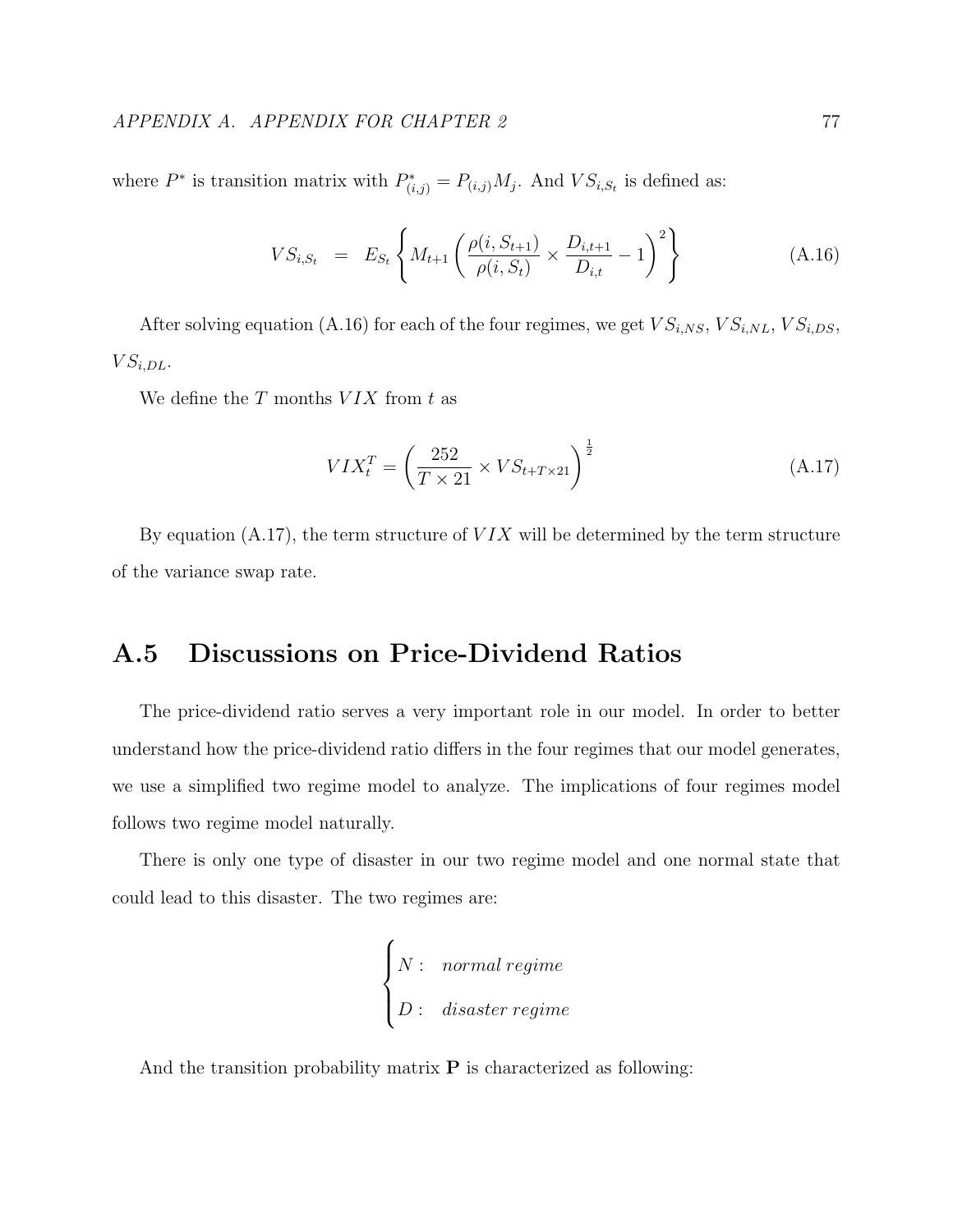$$
\mathbf{P} = \mathbf{P} (S_t | S_{t-1})
$$
  

$$
N \qquad D
$$
  

$$
= N \begin{pmatrix} \bar{p} & p \\ p_{out} & \bar{p}_{out} \end{pmatrix}
$$

Nothing else related to the settings of the model differs from the previous four regime model. By the similar calculation procedures we can get the following equations:

$$
\rho(i, N) = 1 + p e^{g_{i,d} - \delta} E\left(J_{i,c,t}^{-\gamma} J_{i,d,t}\right) \rho(i, D) + \bar{p}_H e^{g_{i,d} - \delta} \rho(i, N) \tag{A.18}
$$

$$
\rho(i, D) = 1 + \bar{p}_{out} e^{g_{i,d} - \delta} E\left(J_{i,c,t}^{-\gamma} J_{i,d,t}\right) \rho(i, D) + p_{out} e^{g_{i,d} - \delta} \rho(i, N) \tag{A.19}
$$

By solving equations (A.19) we get the following solutions:

$$
\rho(i, N) = \frac{1 + E_D (1 - p - p_{out})}{1 - E_D \bar{p}_{out} - E_N \bar{p} + E_D \times E_N (p + p_{out} - 1)}
$$
(A.20)

$$
\rho(i, D) = \frac{1 + E_N (1 - p - p_{out})}{1 - E_D \bar{p}_{out} - E_N \bar{p} + E_D \times E_N (p + p_{out} - 1)}
$$
(A.21)

where

$$
E_N = E\left(M_{t+1} \frac{D_{i,t+1}}{D_{i,t}} | S_{t+1} = N\right)
$$
\n(A.22)

$$
E_D = E\left(M_{t+1} \frac{D_{i,t+1}}{D_{i,t}} | S_{t+1} = D\right)
$$
\n(A.23)

According to equations (A.21), the denominator  $1-E_D\bar{p}_{out}-E_N\bar{p}+E_D\times E_N(p+p_{out}-1)<$ 0. So  $\rho(i, N) = \rho(i, D)$  if  $E_N = E_D$ . And  $\rho(i, N) > \rho(i, D)$  if  $E_N > E_D$  and  $\rho(i, N) < \rho(i, D)$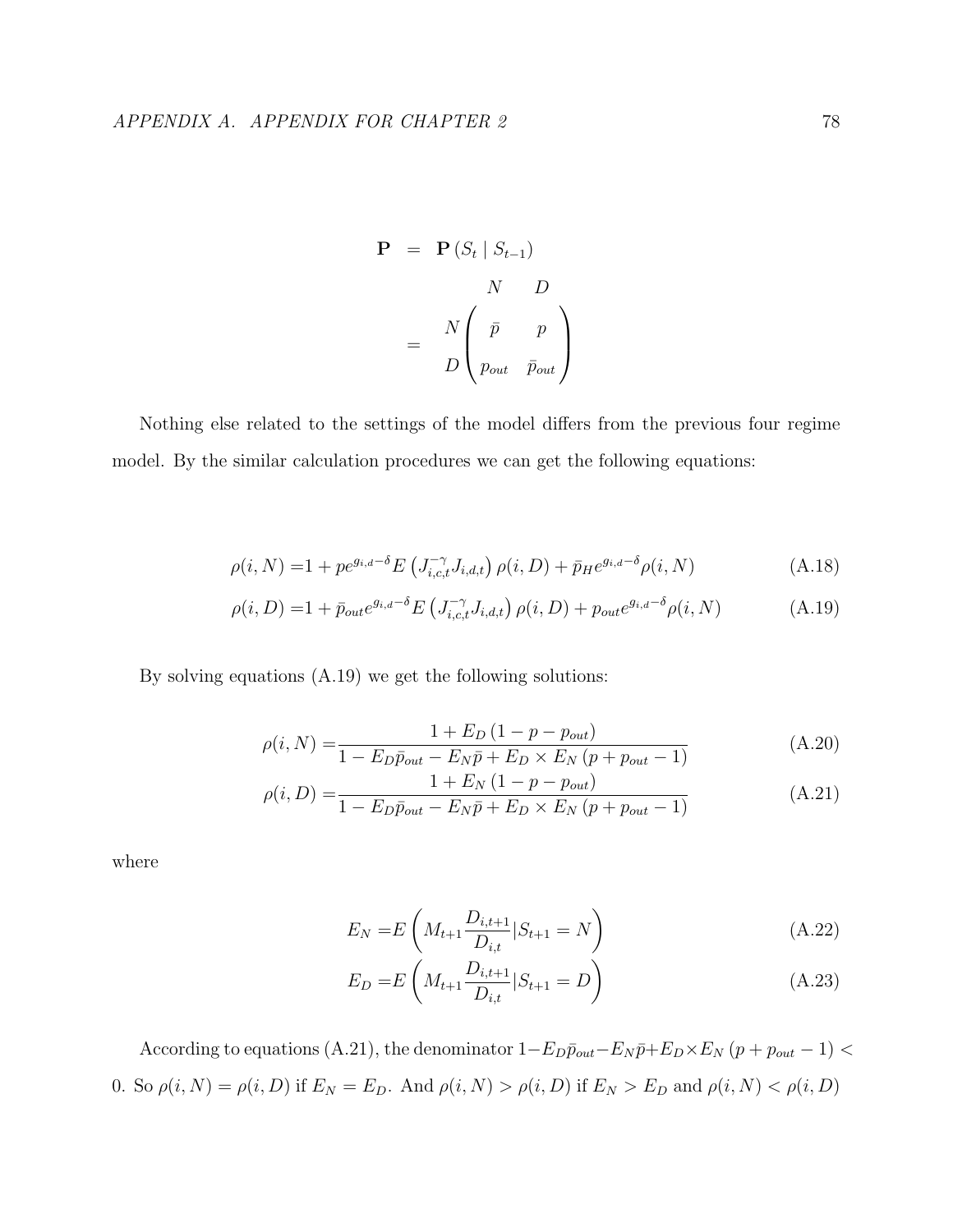if  $E_N < E_D$ . The results stays the same if we replace the two regime model with the four regime model.

We focus on the situation where  $\rho(i, N) > \rho(i, D)$ , that is  $E_N > E_D$  in the following study.

## A.6 Calculating Risk Premium

Next we study the mechanism that cause a positive equity risk premium in our model and the factors that affect the magnitude of equity risk premium. By definition we have the following equation:

$$
1 = E_t \left( M_{t+1} r_{i,t+1} \right) = Cov_t \left( M_{t+1}, r_{i,t+1} \right) + E_t \left( M_{t+1} \right) E_t \left( r_{i,t+1} \right) \tag{A.24}
$$

By transformation we get:

$$
E_t(r_{i,t+1}) = \frac{1}{E_t(M_{t+1})} - \frac{Cov_t(M_{t+1}, r_{i,t+1})}{E_t(M_{t+1})}
$$
(A.25)

$$
= r_{f,t} - r_{f,t}Cov_t(M_{t+1}, r_{i,t+1})
$$
\n(A.26)

, where  $r_{f,t} = E_t^{-1} (M_{t+1}).$ 

Define equity risk premium to be  $r_{p,t} = E_t (r_{i,t+1}) - r_{f,t}$ . Therefore the equity risk premium will follow the equation:

$$
r_{p,t} = -r_{f,t}Cov_t\left(M_{t+1}, r_{i,t+1}\right) \tag{A.27}
$$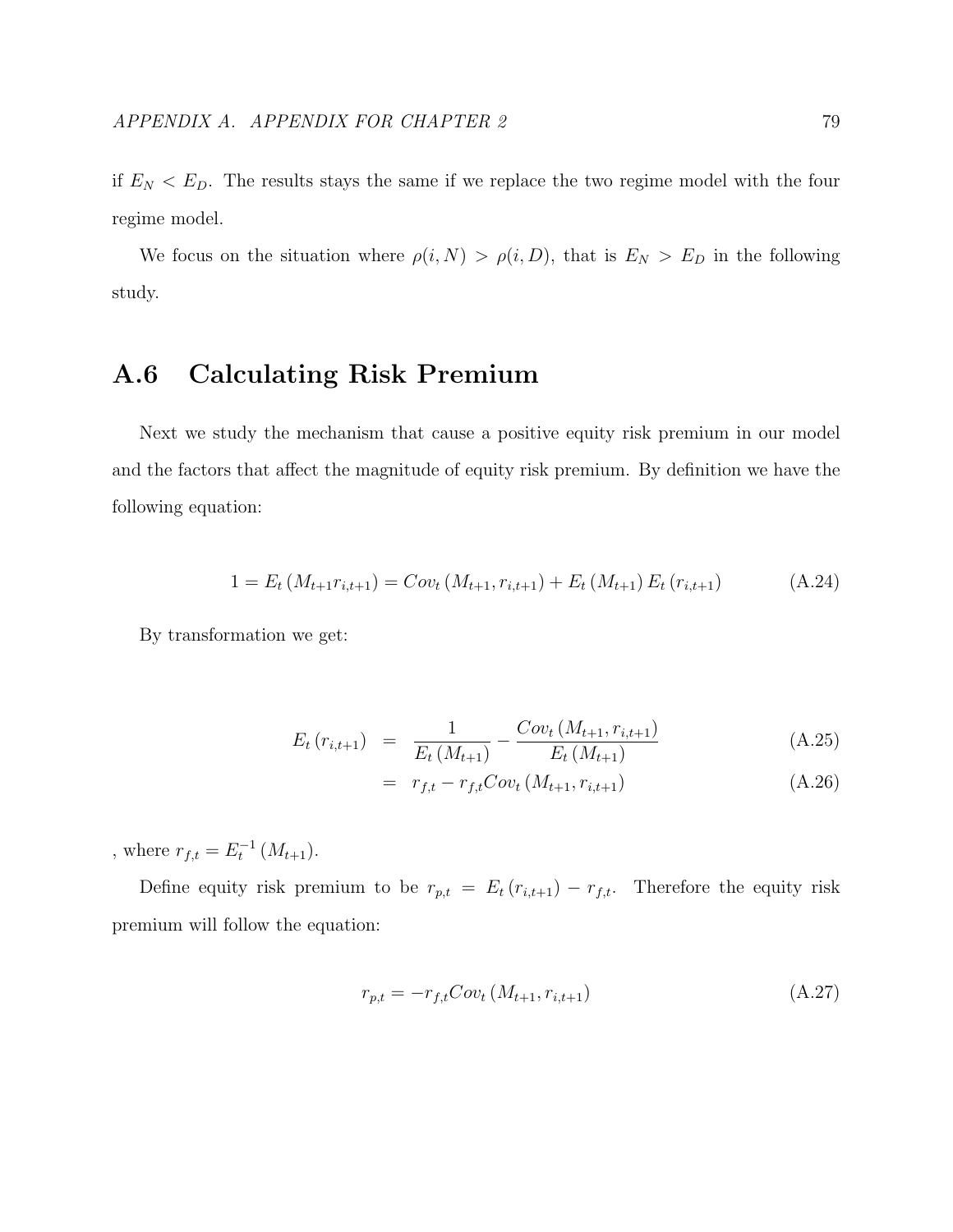We can write equation  $(A.5)$  as:

$$
r_{p,t} = -r_{f,t} Vol_t (r_{i,t+1}) Vol_t (M_{t+1}) Corr_t (M_{t+1}, r_{i,t+1})
$$
\n(A.28)

where

$$
Corr_t(M_{t+1}, r_{i,t+1}) = Corr_t\left(e^{-\rho} \times \left(\frac{C_{t+1}}{C_t}\right)^{-\gamma}, \frac{\rho(i, S_{t+1})}{\rho(i, S_t) - 1} \times \frac{D_{i,t+1}}{D_{i,t}}\right)
$$
(A.29)

From equation (A.28) we can see there are three factors that can affect equity risk premium, which are,  $Vol_t(M_{t+1}), Vol_t(r_{i,t+1}),$  and  $Corr_t(M_{t+1}, r_{i,t+1}).$  Among those three factors,  $Corr_t(M_{t+1}, r_{i,t+1})$  determines the sign of equity risk premium. In order to keep equity risk premium positive, there has to be a negative correlation between  $M_{t+1}$  and  $r_{i,t+1}$ .

First consider the correlation between  $M_{t+1}$  and  $\frac{D_{i,t+1}}{D_{i,t}}$ . The jumps in consumption and dividend when disaster comes happen at the same period in our model, so  $Corr_t$  $\sqrt{ }$  $e^{-\rho} \times \left(\frac{C_{t+1}}{C_t}\right)$  $C_t$  $\Big)^{-\gamma}, \frac{D_{i,t+1}}{D_{i,t}}\Big)$  is negative. Since price-dividend ratio in our settings changes as the same direction as dividend $(\rho(i, N) > \rho(i, D))$ , the model can generate a negative  $Corr_t(M_{t+1}, r_{i,t+1})$ .

The magnitude of the equity risk premium are affected by the absolute value of  $Vol_t(M_{t+1}),$  $Vol_t(r_{i,t+1}),$  and  $Corr_t(M_{t+1}, r_{i,t+1}).$ 

## A.7 Model Comparison

Previously, we used a two regime model to explain the mechanism of the four regime model. We are going to discuss why we still need the four regime model than the two regime model.

In a two regime model there are only two price-dividend ratios corresponding to the normal and disaster regimes, while in the four regime model there are four price-dividend ratios.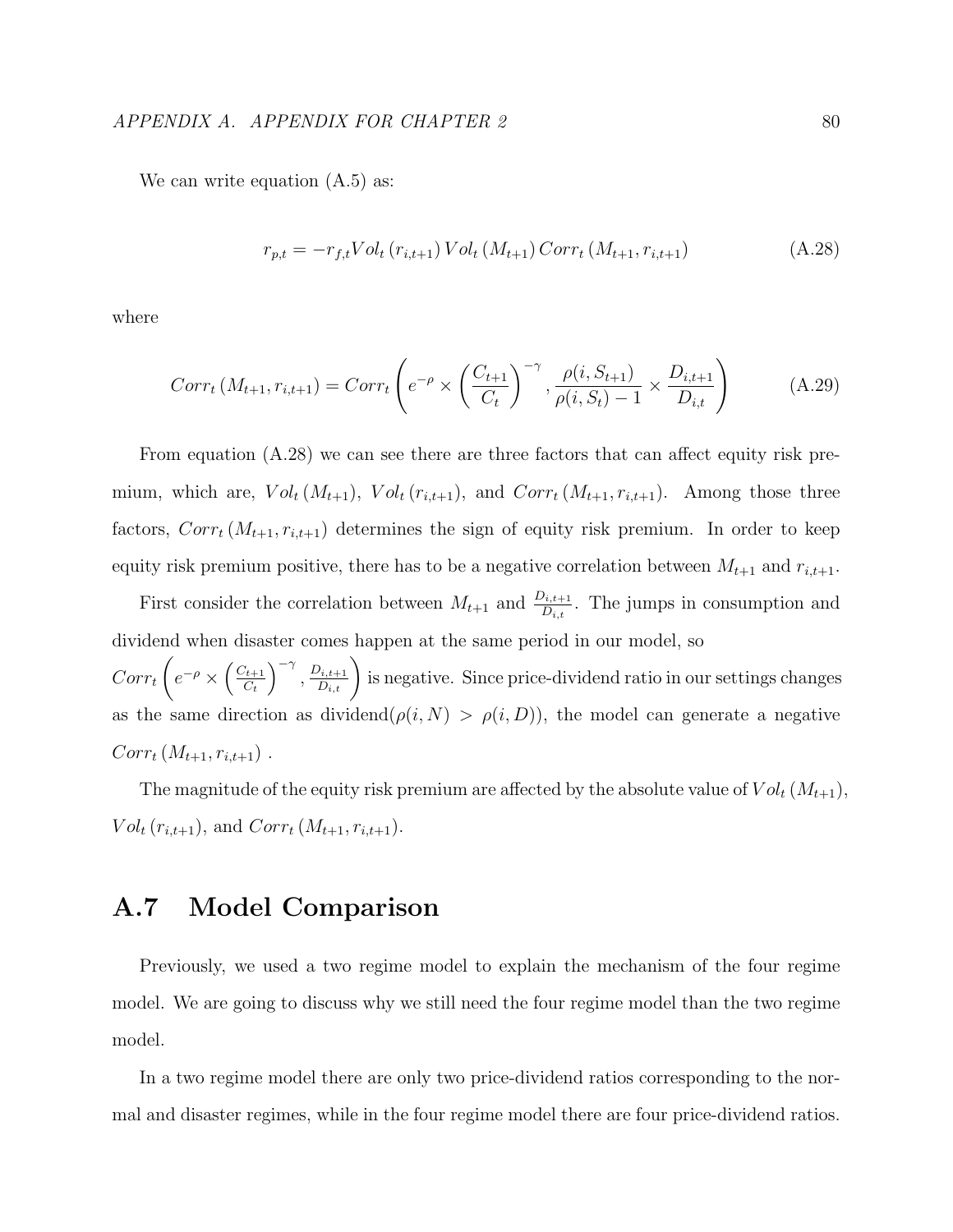The extra price-dividend ratios that the four regime model generates are very important and necessary.

As discussed previously, the four regime model generates  $RV_{DL}^e$ ,  $RV_{NL}^e$ ,  $RV_{DS}^e$ , and  $RV_{NS}^e$ . By requiring  $RV_{DL}^e > RV_{NL}^e > RV_{\infty}^e > RV_{DS}^e > RV_{NS}^e$ , our four regime model can generate an upward sloping expected realized variance term structure for NS and DS regimes and a downward sloping expected realized variance term structure for NL and DL regimes.

In the two regime model, the model generates  $RV_N^e$  and  $RV_D^e$ . By requiring  $RV_D^e$  $RV_{\infty}^e$  >  $RV_N^e$  the model can generate a downward sloping expected realized variance term structure for disaster regime and upward sloping expected realized variance term structure for normal regime. However, based on our empirical observations, the downward sloping expected realized variance term structure also happen in normal regimes. That's why we need to bring in the four regime model, by which the sign of slope of term structure is not determined by disaster or normal regime but is determined by potential disaster lengths.

Next let us compare our four regime model with Barro model. The main difference between our four regime model and the Barro model is that the disaster has duration longer than one period in our model but doesn't have one in Barro model. The jump in output when disaster happens follows a distribution which is not time varying. And the price-earnings ratio is constant. The volatility is brought in solely by the volatility of earnings. And the expected realized variance term structure is flat in the model.

Gabaix (2012) model also has a disaster which only lasts one period. It did more than Barro model in that it introduces a time varying "Resilience" to model the time variation in the asset's recovery rate when disaster happens. The time varying "Resilience" makes the price-dividend ratio to move by time as mean reverting. And this mean reverting pricedividend ratio is the main source of the volatility in stock returns in Gabaix model. Because of this mean reverting price-dividend ratio, Gabaix model could generate time varying expected realized variance term structure.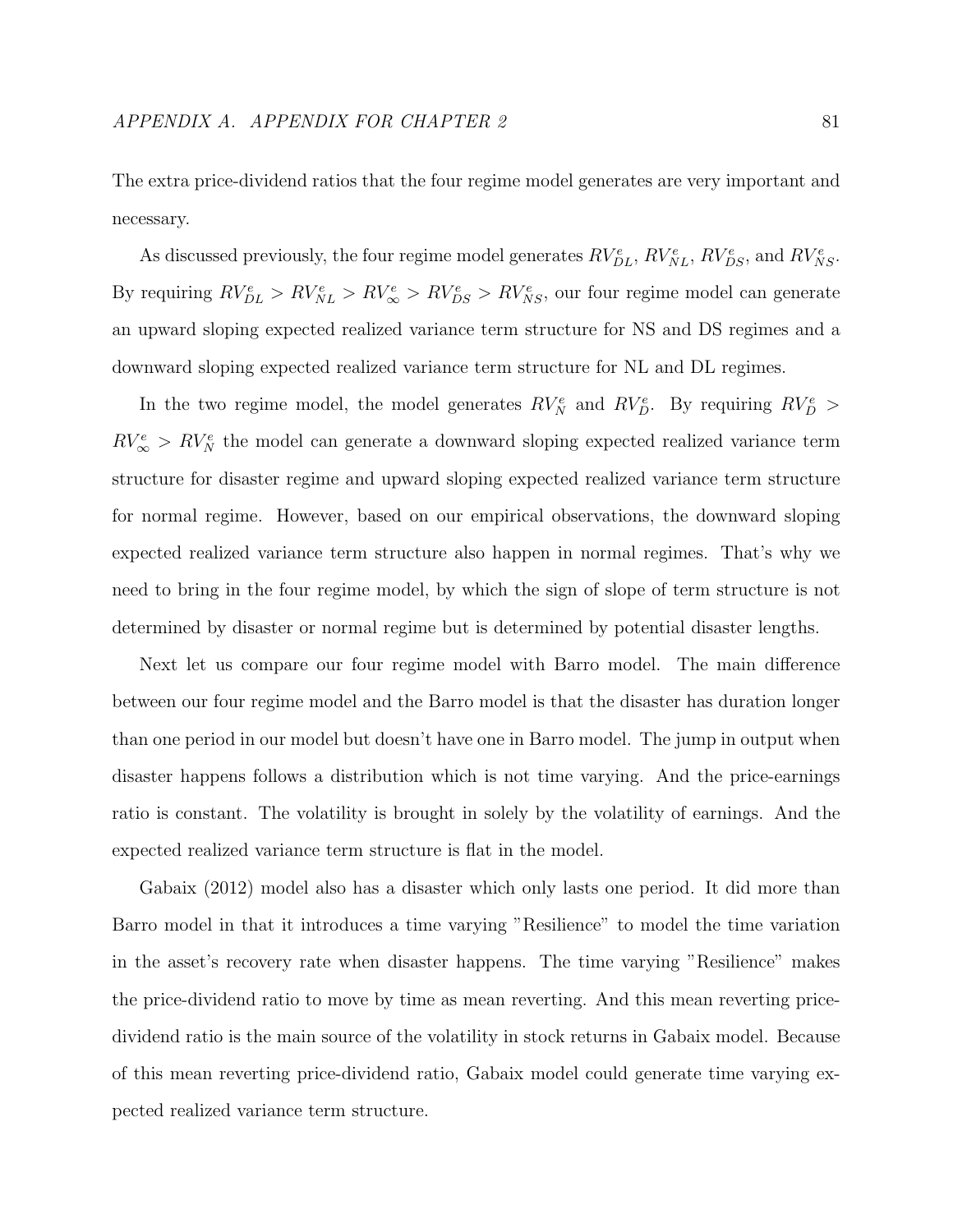# Appendix B

## Appendix for Chapter 2

Merge S&P Index Option Prices for Test Period \*------------------------------------------\*;

\*------------------------------------------\*

libname opm '/wrds/optionm/sasdata'; libname opn '/local';

Proc sql;

CREAT VIEW opn.newopv AS SELECT \* from opm.Opprcd1996 UNION ALL SELECT \* from opm.Opprcd1997 UNION ALL SELECT \* from opm.Opprcd1998 UNION ALL SELECT \* from opm.Opprcd1999 UNION ALL SELECT \* from opm.Opprcd2000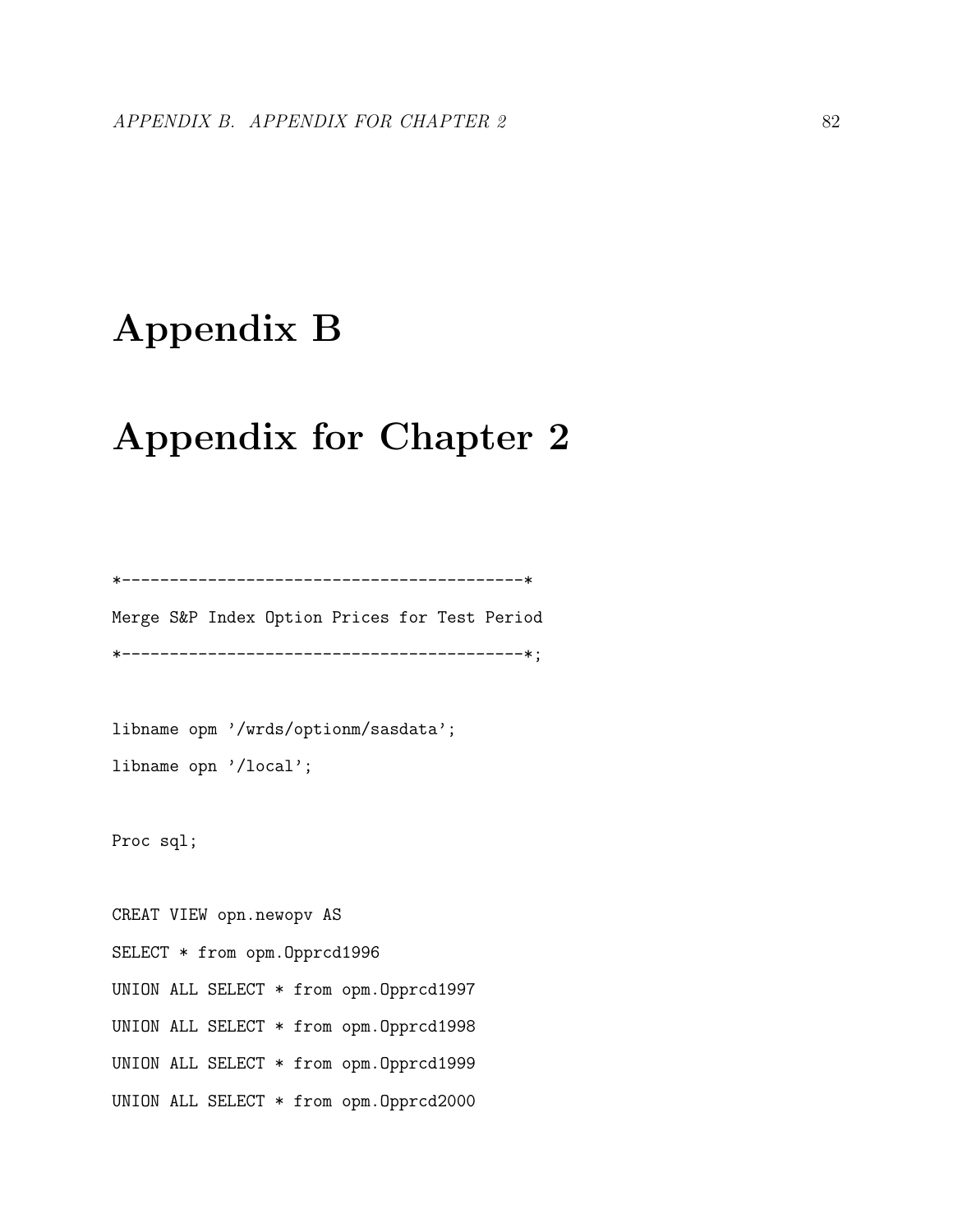UNION ALL SELECT \* from opm.Opprcd2001 UNION ALL SELECT \* from opm.Opprcd2002 UNION ALL SELECT \* from opm.Opprcd2003 UNION ALL SELECT \* from opm.Opprcd2004 UNION ALL SELECT \* from opm.Opprcd2005 UNION ALL SELECT \* from opm.Opprcd2006 UNION ALL SELECT \* from opm.Opprcd2007 UNION ALL SELECT \* from opm.Opprcd2008 UNION ALL SELECT \* from opm.Opprcd2009 UNION ALL SELECT \* from opm.Opprcd2010 UNION ALL SELECT \* from opm.Opprcd2011 UNION ALL SELECT \* from opm.Opprcd2012 UNION ALL SELECT \* from opm.Opprcd2013

#### quit;

libname opm '/data/data1/optionm/sasdata'; libname opn '/user/user2/cxie15';

Proc sql;

CREAT VIEW opn.newspv AS SELECT \* from opm.Secprd1996 UNION ALL SELECT \* from opm.Secprd1997 UNION ALL SELECT \* from opm.Secprd1998 UNION ALL SELECT \* from opm.Secprd1999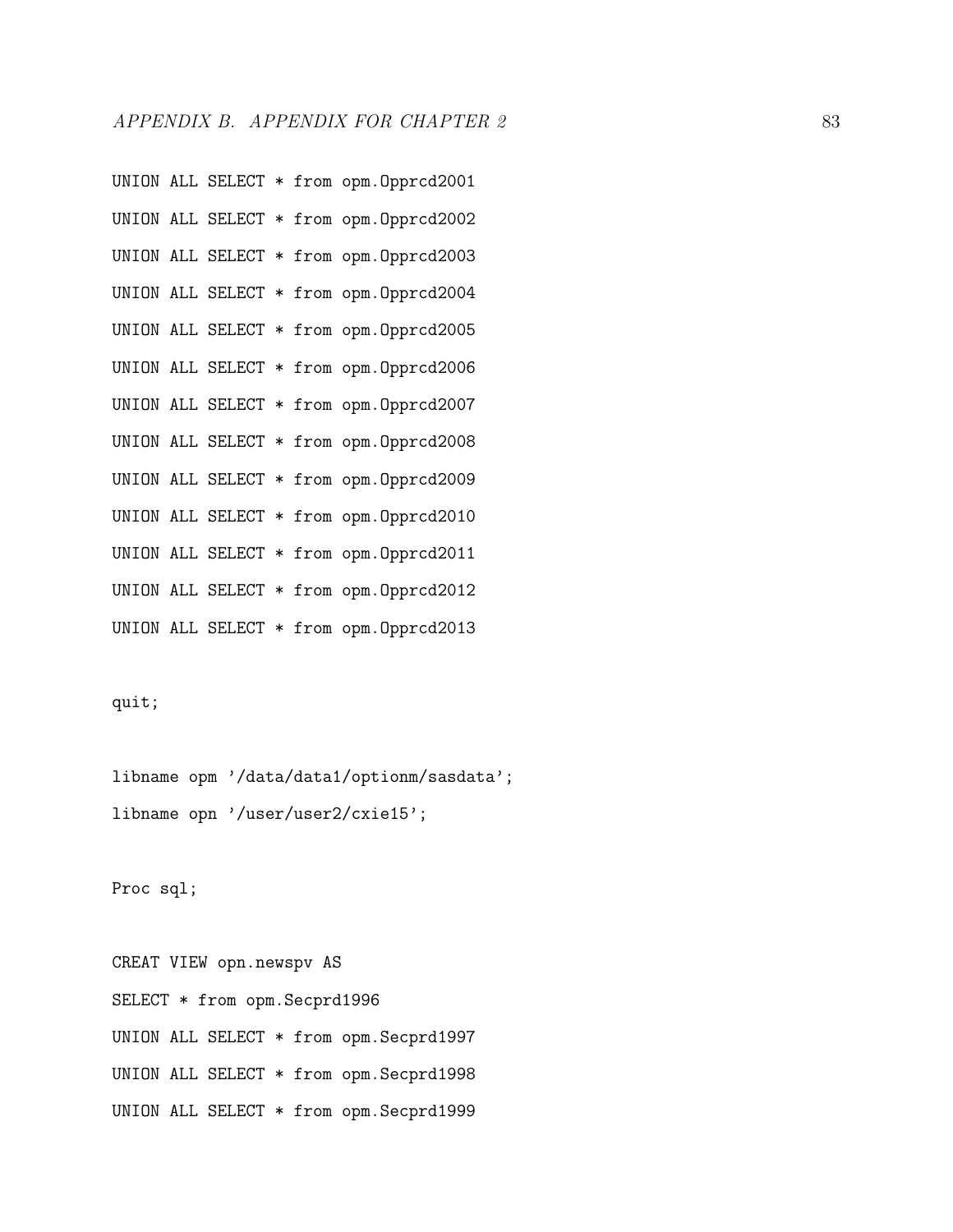UNION ALL SELECT \* from opm.Secprd2000 UNION ALL SELECT \* from opm.Secprd2001 UNION ALL SELECT \* from opm.Secprd2002 UNION ALL SELECT \* from opm.Secprd2003 UNION ALL SELECT \* from opm.Secprd2004 UNION ALL SELECT \* from opm.Secprd2005 UNION ALL SELECT \* from opm.Secprd2006 UNION ALL SELECT \* from opm.Secprd2007 UNION ALL SELECT \* from opm.Secprd2008 UNION ALL SELECT \* from opm.Secprd2009 UNION ALL SELECT \* from opm.Secprd2010 UNION ALL SELECT \* from opm.Secprd2011 UNION ALL SELECT \* from opm.Secprd2012 UNION ALL SELECT \* from opm.Secprd2013

quit;

Proc sql; CREAT VIEW opn.newrv AS SELECT \* from opm.Hvold1996 UNION ALL SELECT \* from opm.Hvold1997 UNION ALL SELECT \* from opm.Hvold1998 UNION ALL SELECT \* from opm.Hvold1999 UNION ALL SELECT \* from opm.Hvold2000 UNION ALL SELECT \* from opm.Hvold2001 UNION ALL SELECT \* from opm.Hvold2002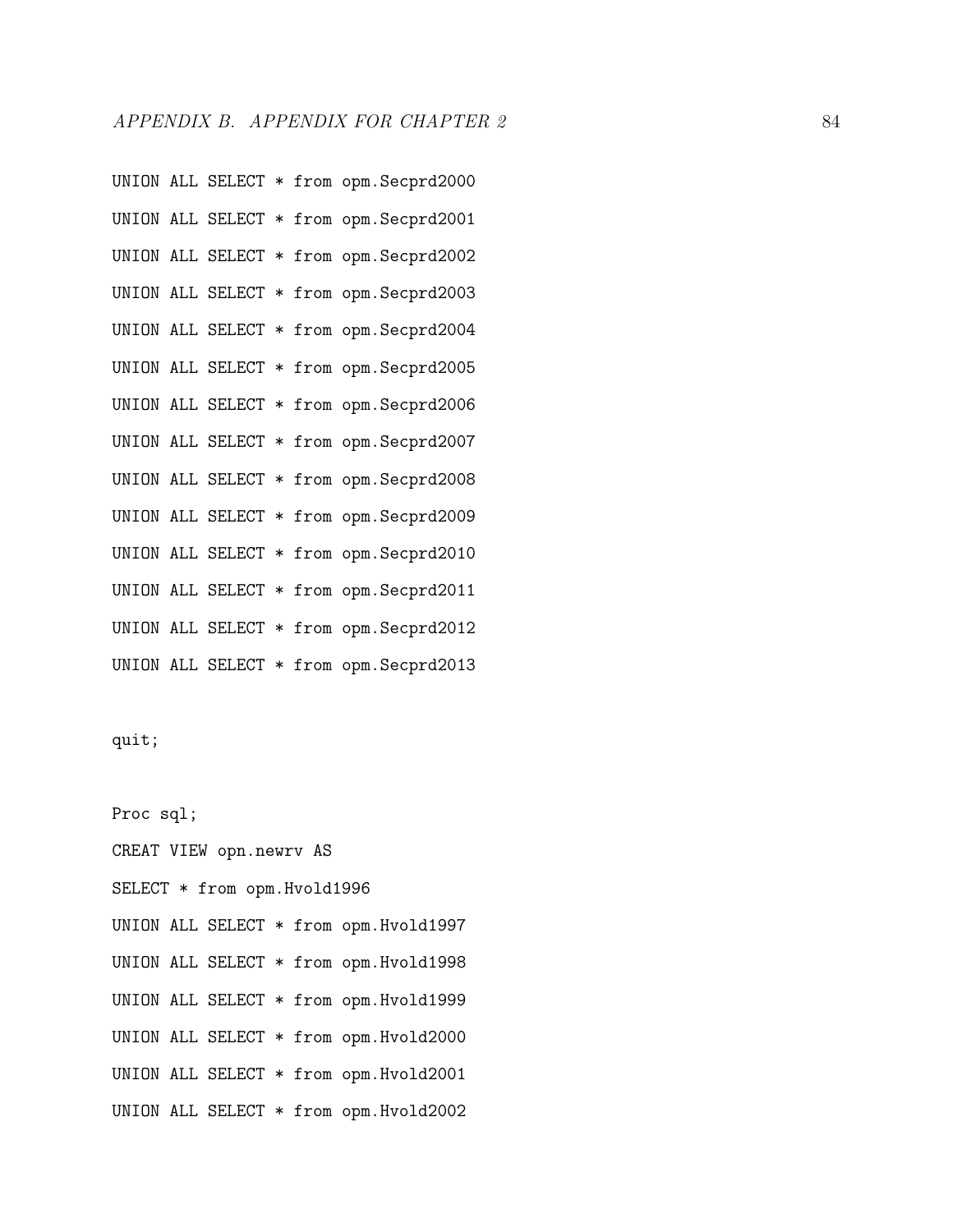UNION ALL SELECT \* from opm.Hvold2003 UNION ALL SELECT \* from opm.Hvold2004 UNION ALL SELECT \* from opm.Hvold2005 UNION ALL SELECT \* from opm.Hvold2006 UNION ALL SELECT \* from opm.Hvold2007 UNION ALL SELECT \* from opm.Hvold2008 UNION ALL SELECT \* from opm.Hvold2009 UNION ALL SELECT \* from opm.Hvold2010 UNION ALL SELECT \* from opm.Hvold2011 UNION ALL SELECT \* from opm.Hvold2012 quit;

Proc sql;

create table test4 as select x.date as date, x.exdate as expiration, INTCK('day',x.date,x.exdate) as diff,x.cp\_flag as flag,x.strike\_price/1000 as strike, (x.best\_bid+x.best\_offer)/2 as mbbo, x.best\_bid as bid, x.best\_offer as offer, y.close as close from opm.MIDXOPPRCD x inner join opm.MIDXPRCD y on x.secid=y.secid and x.date=y.date where  $x.\secID = 108105$ order by x.date; quit;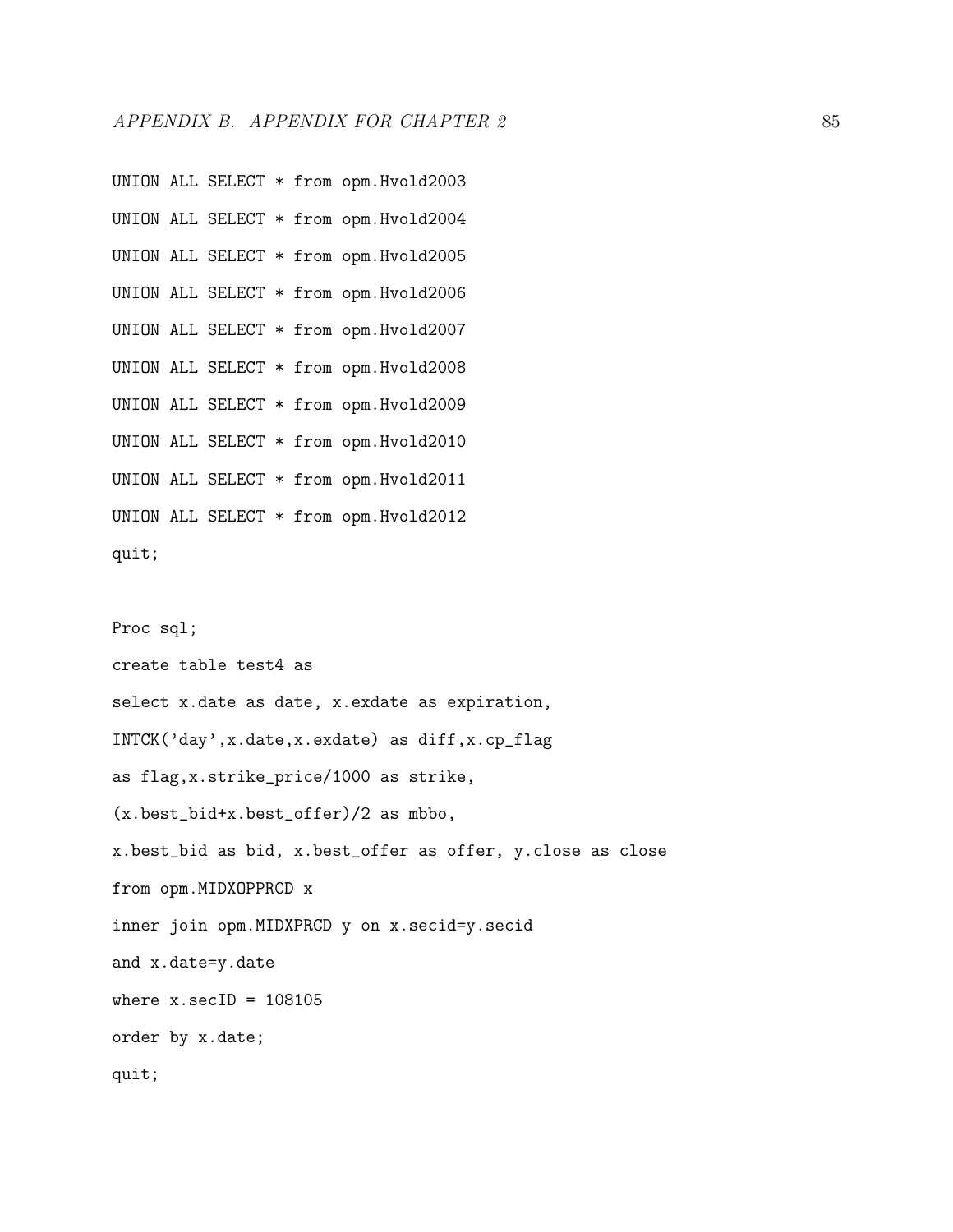```
Proc sql;
CREATE TABLE opn.realvolspx as
SELECT * from opn.newrv x
WHERE x.secid=108105
ORDER by x.date;
quit;
Proc sql;
CREATE TABLE opn.vixrvspx as
SELECT x1.date, x1.vix, x2.volatility, x2.date as date2,
x2.days from opn.vixindex2 x1
INNER JOIN opn.realvolspx x2
ON
x1.date=x2.date
AND
x2.days=30
ORDER by x1.date;
quit;
Proc sql;
CREATE TABLE opn.sp500listnew as
SELECT x1.PERMNO, x1.start, x1.ending, x2.PERMNO
as permno2,x2.DLSTDT,x2.NEXTDT from opm.Dsp500list x1
INNER JOIN opm2.Dsedelist x2
ON x1.PERMNO=x2.PERMNO;
quit;
```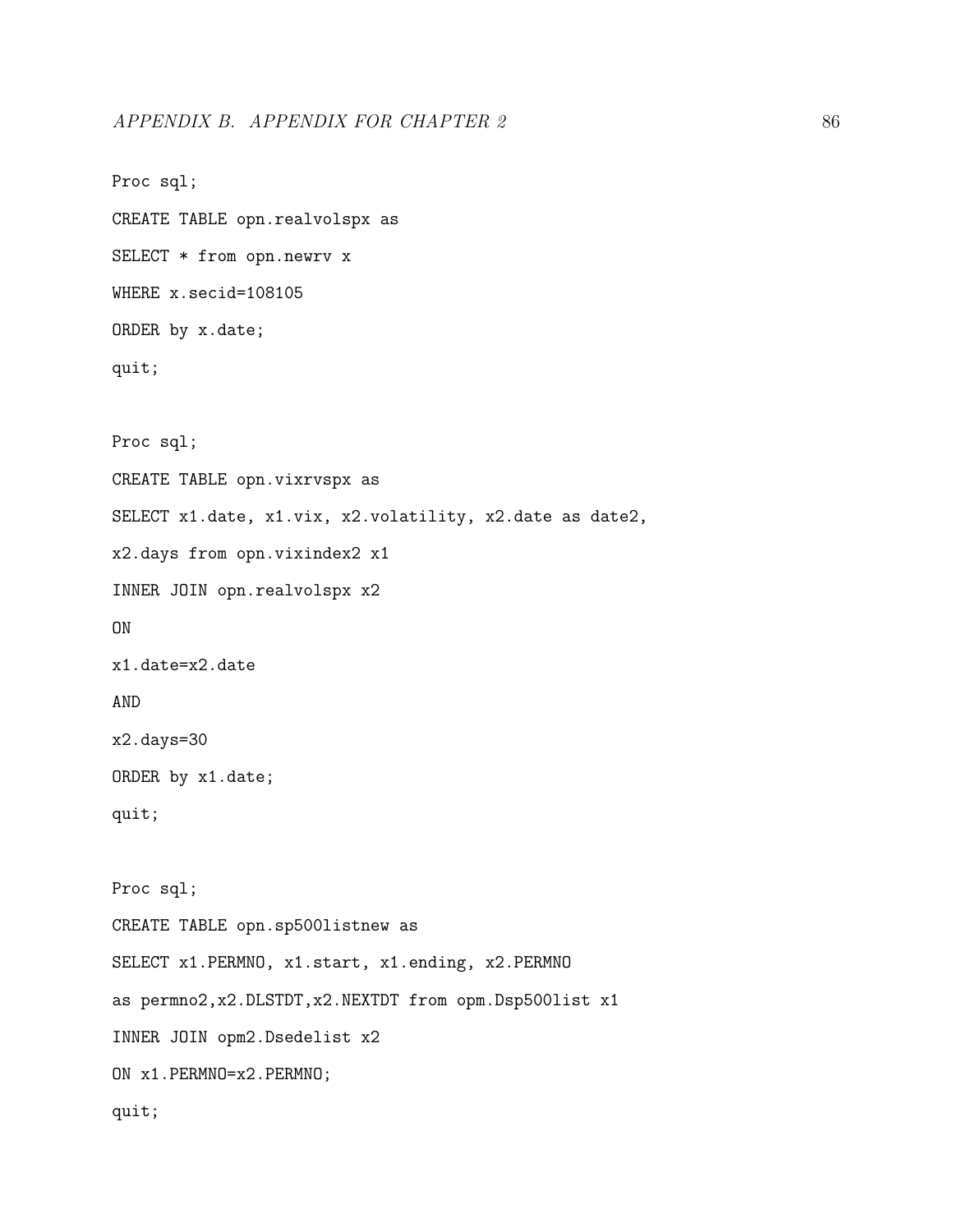PROC SQL; CREATE TABLE opm.test13 AS SELECT \* , (480+510+1440\*(x.diff-1))/525600 as T, x.strike+exp((480+510+1440\*(x.diff-1))/525600 ) as a FROM opm.test12 x ORDER BY x.date, x.diff, x.flag, x.strike; QUIT;

Proc sql; CREATE TABLE opn.tbilnewl as SELECT x.datadate, x.TBILL3M,x.TBILL6M, x.TBILL12M from opm.Ecind\_mth x WHERE x.ECONISO="USA" AND x.datadate>'01JAN1990'd; quit; PROC SQL;

CREATE TABLE opm.test14 AS SELECT x.date, x.expiration, x.diff, x.flag, x.strike, x.mbbo, x.bid, x.offer, x.close, x.datadate, x.TBILL3M, x.T FROM opm.test13 x ORDER BY x.date, x.diff, x.flag, x.strike; QUIT;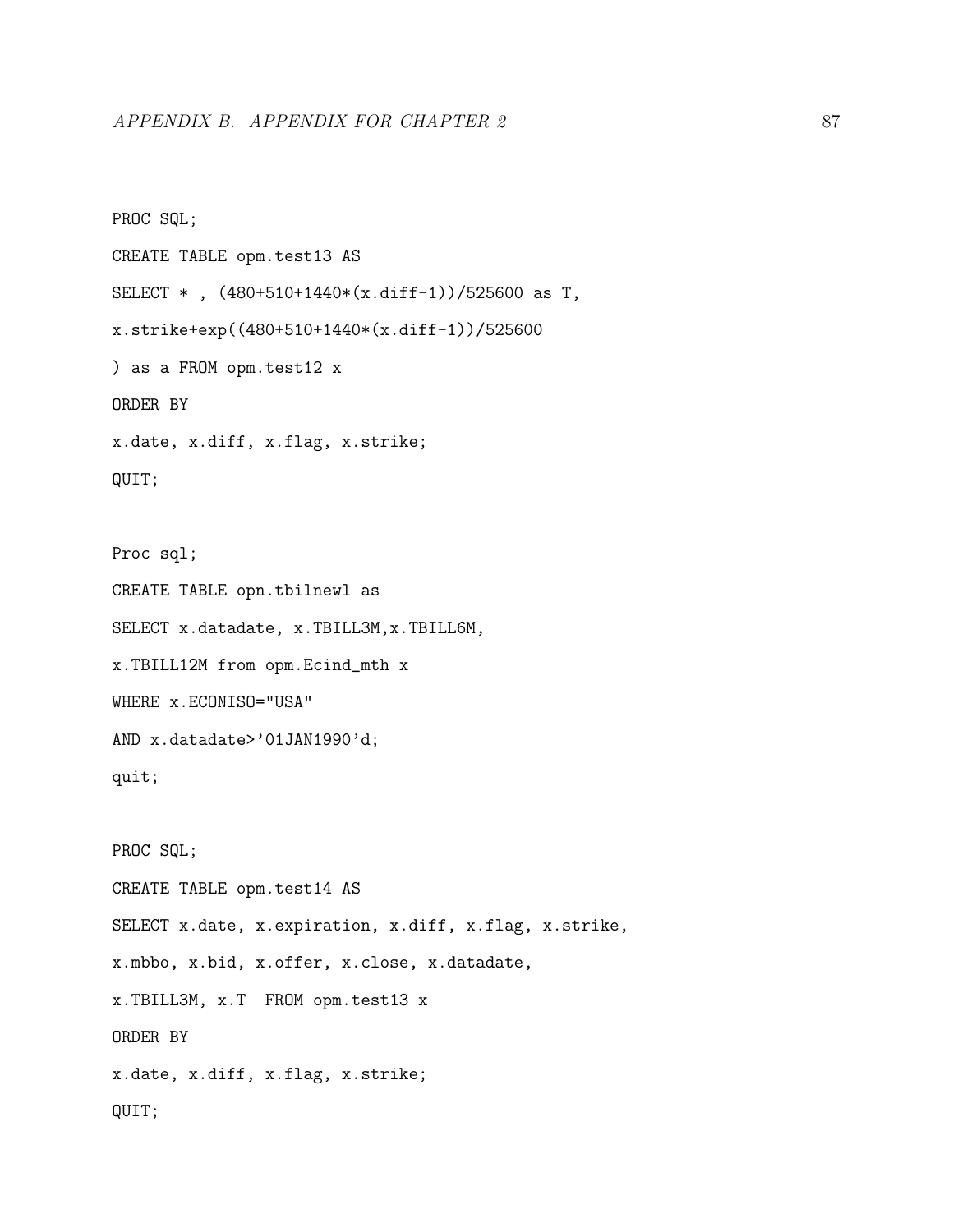PROC SQL; CREATE TABLE opm.test15 AS SELECT x.date, x.expiration, x.diff, x.flag, x.strike, x.mbbo, x.bid, x.offer, x.close, x.datadate, x.TBILL3M, x.T FROM opm.test14 x WHERE x.diff LE 100 AND x.diff GE 7 ORDER BY x.date, x.diff, x.flag, x.strike; QUIT; Proc sql; create table opm.test16strike as select x1.date, x1.diff, x1.flag, x1.strike, x1.mbbo, x2.date as date2, x2.diff as diff2, x2.flag as flag2, x2.strike as strike2, x2.mbbo as mbbo2, x1.close, x2.close as close2 from opm.Test10strike x1 INNER JOIN opm.Test10strike x2 ON x1.date=x2.date AND x1.strike=x2.strike AND x1.diff=x2.diff AND x1.flag="C" AND x2.flag="P" order by x1.date, x1.diff, x1.strike;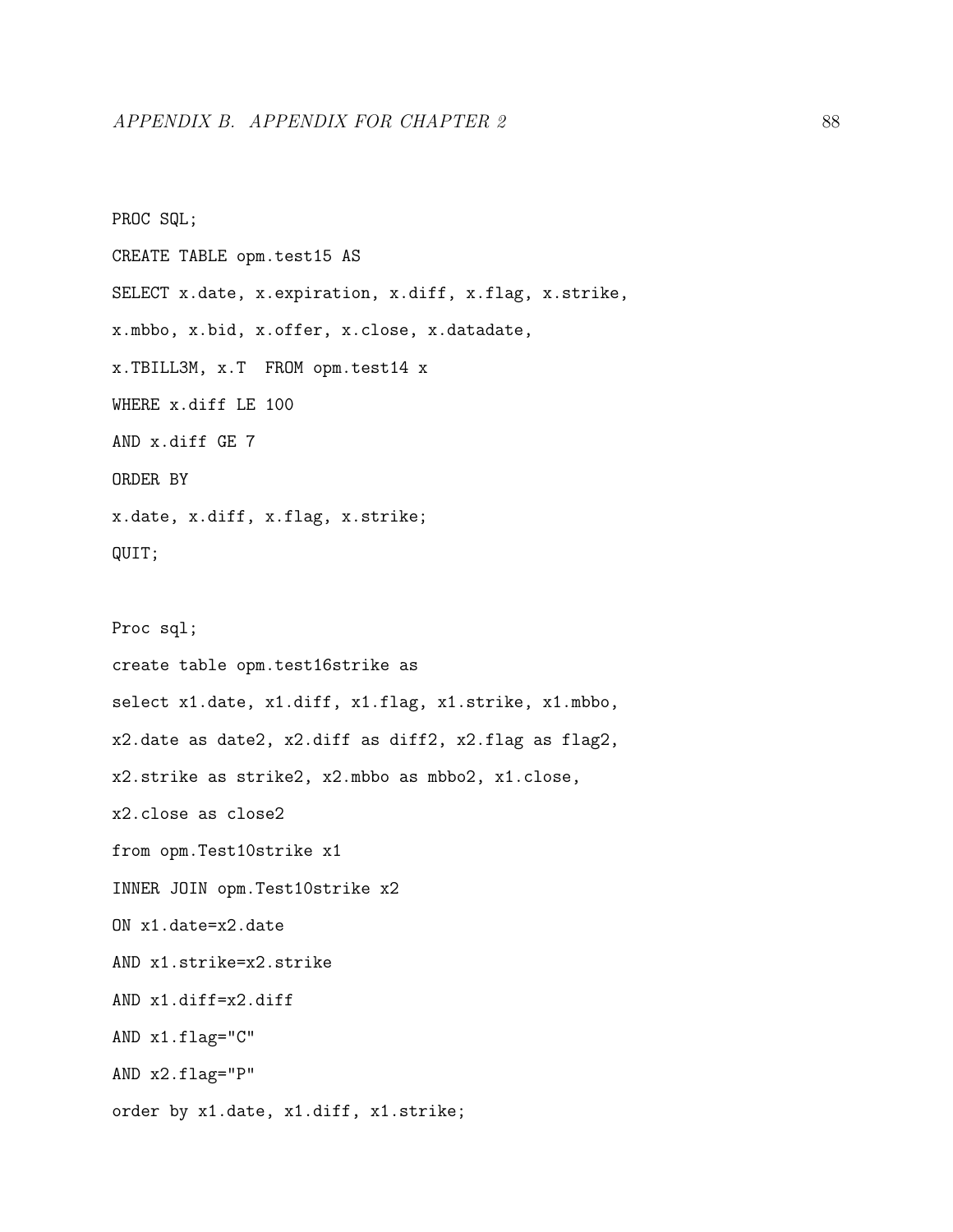```
quit;
```

```
Proc sql;
create table opm.test17strike as
select *, INTNX('day',x1.date,x1.diff) FORMAT=DATE9. as expiration
FROM opm.test16strike x1
order by x1.date, x1.diff, x1.strike;
quit;
PROC SQL;
CREATE TABLE opm.test18strike AS
SELECT * , (480+510+1440*(x.diff-1))/525600 as T,
y.datadate,y.TBILL3M as a FROM opm.test17strike x
INNER JOIN opm.Tbillnew y
ON
INTCK('month',x.expiration,y.datadate)=0
ORDER BY
x.date, x.diff, x.flag, x.strike;
QUIT;
PROC SQL;
CREATE TABLE opm.test19F AS
SELECT x.date, x.expiration, x.diff, x.flag, x.strike, x.mbbo,
x.flag2, x.mbbo2, x.close, x.datadate, (x.TBILL3M)/100
as rate, x.T, (x.strike+exp((x.TBILL3M)/100*T)*(x.mbbo-x.mbbo2))
```
as F FROM opm.test18strike x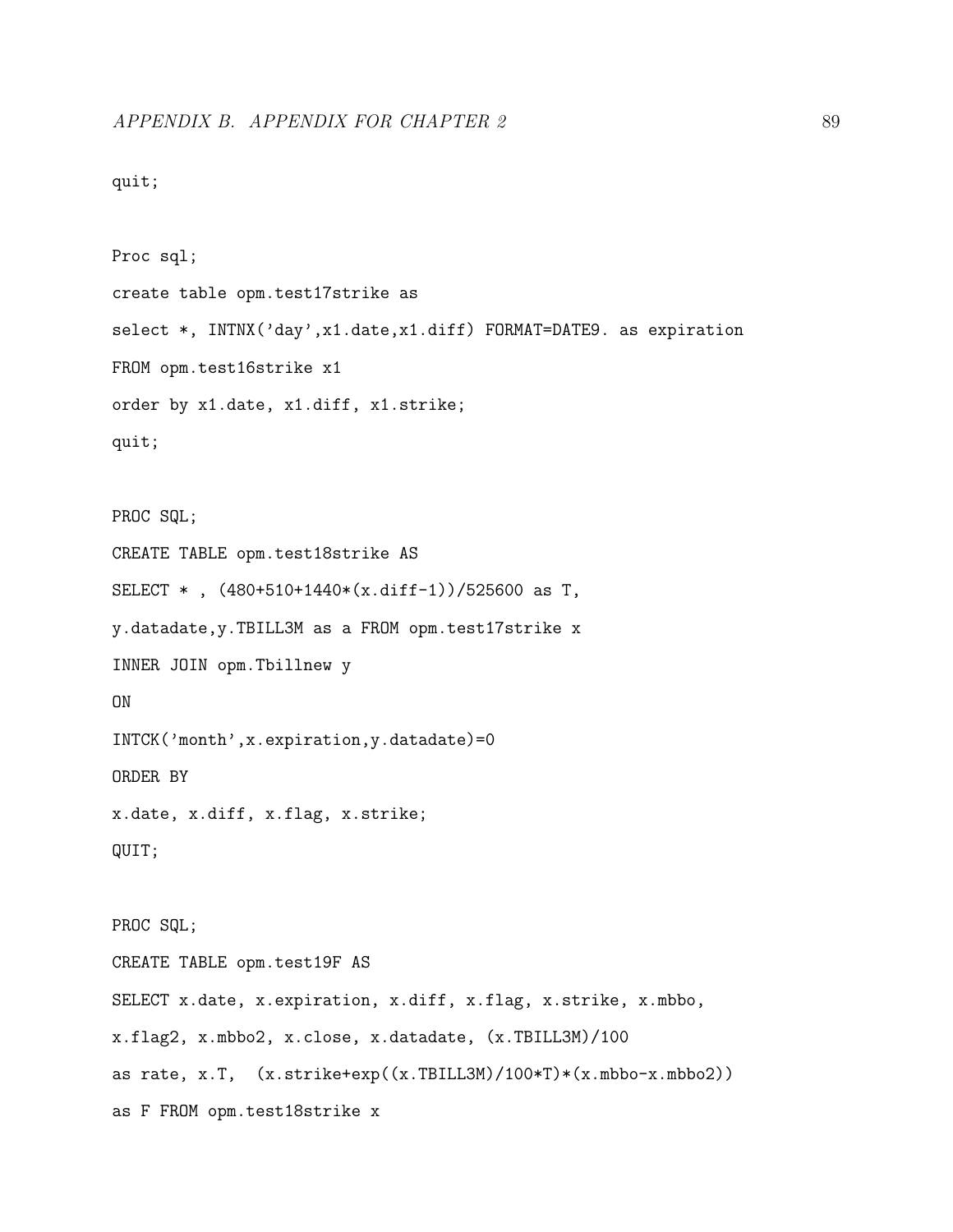```
ORDER BY
x.date, x.diff, x.flag, x.strike;
QUIT;
*------------------------------------------*
Use R to Calculate VIX Term Structure
*------------------------------------------*;
rm(list=ls(all=TRUE))
tdata<-read.csv("zerocd_intp.csv")
tdata < -tdata[-1:-2,] # delete the first two rows
bdata<-read.csv("test1_original.csv")
date_b<-as.numeric(as.Date(as.character(bdata$date),
format='%d%b%Y')expiration_b<-as.numeric(as.Date(as.character
(bdata$expiration),format='%d%b%Y'))
bdata$date<-date_b
bdata$expiration<-expiration_b
date_t<-as.numeric(as.Date(tdata$date,format=
', Y - \frac{9}{9}m - \frac{9}{9}d')
id_b<-unique(date_b)
id_t<-unique(date_t)
#m_intp<-matrix(,nrow=length(id),ncol=length(days_intp))
#m_intp2<-matrix(,nrow=length(id_test),
ncol=length(days_intp))
# we need to calculate T=(480+510+1440*
```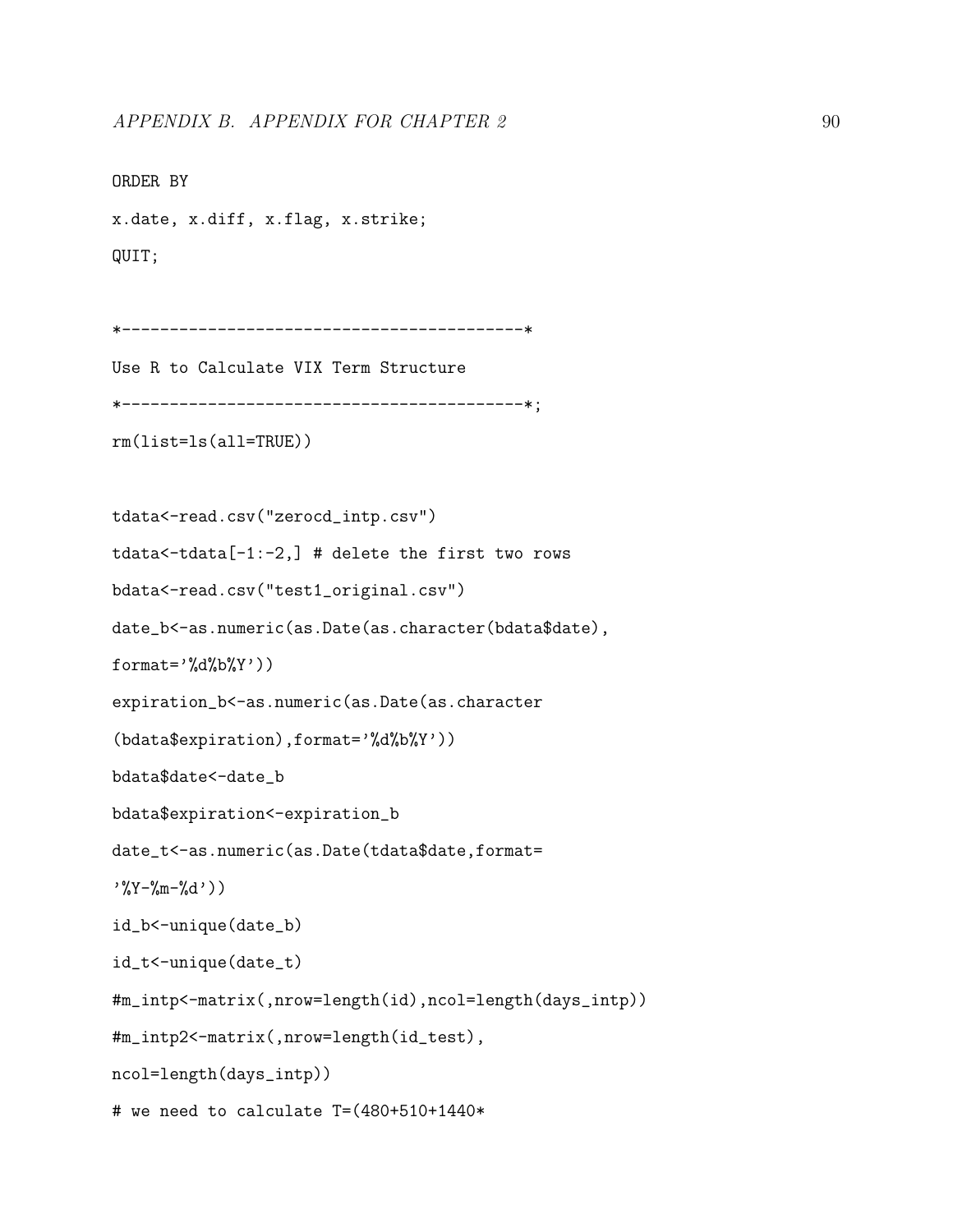```
(bdata$diff-2))/525600
```

```
T<-(480+510+1440*(bdata$diff-2))/525600
```

```
dif<-matrix(1000,dim(bdata)[1],1)
```
df<-data.frame(date\_b,expiration\_b,bdata[,

3:dim(bdata)[2]],T,dif)

df<-df[order(df\$date\_b,df\$expiration\_b,df\$CP,df\$strike),]

 $row\_num<-1:dim(df)$ [1]

df<-data.frame(row\_num,df)

row.names(df)<-NULL

# throw away the rows with bid == 0 and

next two of bid ==0

df<-data.frame(df,matrix(,dim(df)[1],1))

colnames(df)[dim(df)[2]]<-c("delete")

# first find all which bid ==0

df[df\$bid==0,]\$delete<-1

# find all row\_num which has two consecutive

row where bid==0

sub\_bid0<-subset(df,bid==0)

rn\_bid0<-sub\_bid0\$row\_num

rn\_bid0.plus<-rn\_bid0+1

rn\_bid0.minus<-rn\_bid0-1

rn\_bid0.union<-union(rn\_bid0.minus,rn\_bid0.plus)

rn\_bid0.sort<-rn\_bid0.union[order(rn\_bid0.union)]

sub\_bid0\_2<-subset(sub\_bid0,row\_num

%in% rn\_bid0.sort)

id\_bid0\_date<-unique(sub\_bid0\_2\$date\_b)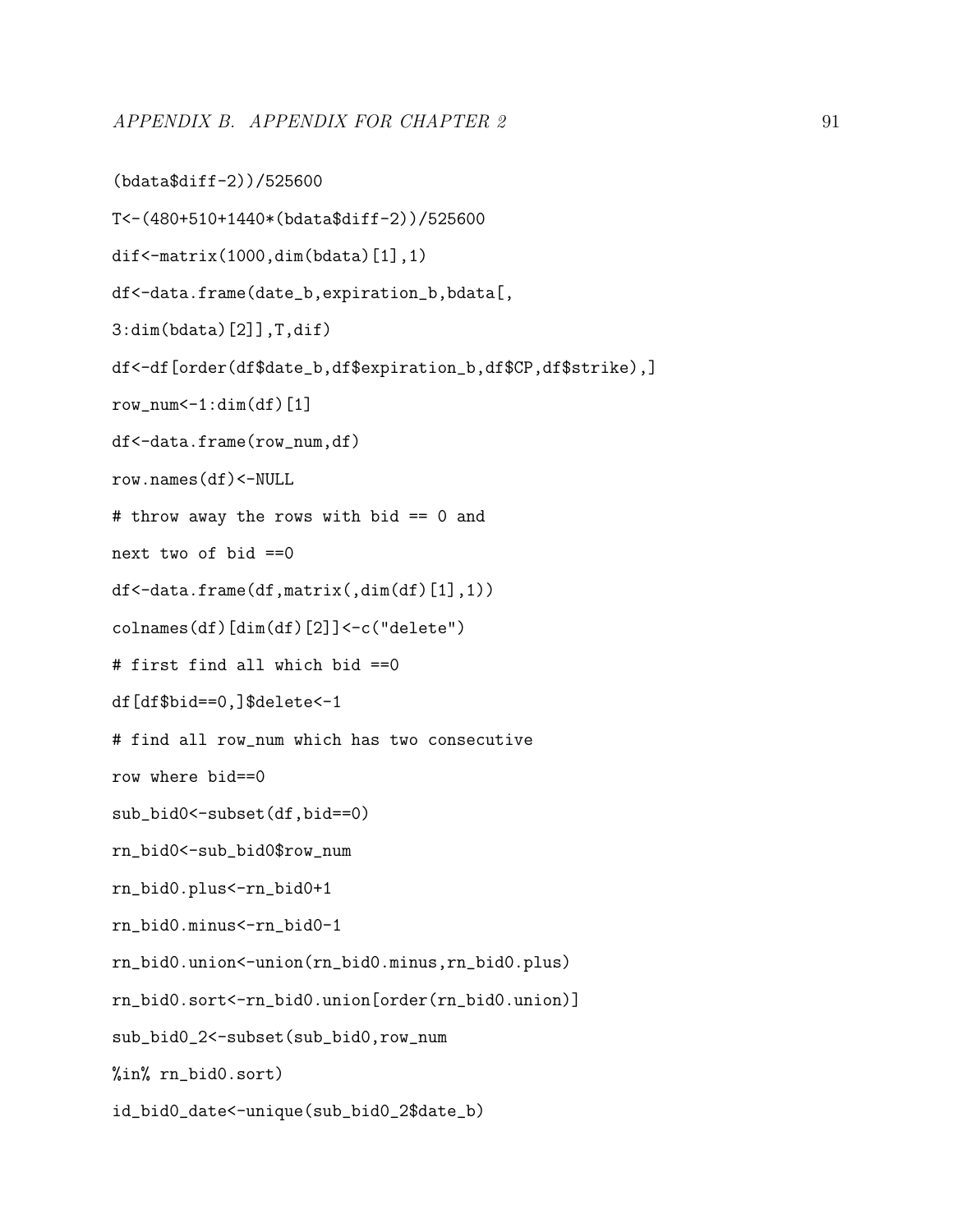```
for (i in 1:length(id_bid0_date))
{
 sub_bid0_date<-subset(sub_bid0_2,
 date_b==id_bid0_date[i])
 id_bid0_diff<-unique(sub_bid0_date$diff)
 for (j in 1:length(id_bid0_diff))
 {
     sub_bid0_diff<-subset(sub_bid0_date,
     diff==id_bid0_diff[j])
     sub_bid0_diff_call<-subset(sub_bid0_diff,CP==1)
     sub_bid0_diff_put<-subset(sub_bid0_diff,CP==0)
     if (dim(sub_bid0_diff_call)[1]>0)
     {
       rn_call<-sub_bid0_diff_call$row_num
      rn_call.plus<-rn_call+1
      rn_call.minus<-rn_call-1
      rn_call.union<-union(rn_call.minus,rn_call.plus)
      rn_call.sort<-rn_call.union[order(rn_call.union)]
       sub_bid0_diff_call_2<-subset(sub_bid0_diff_call,
       row_num %in% rn_call.sort)
       rn_call_max<-sub_bid0_diff_call_2[dim
       (sub_bid0_diff_call_2)[1],]$row_num
```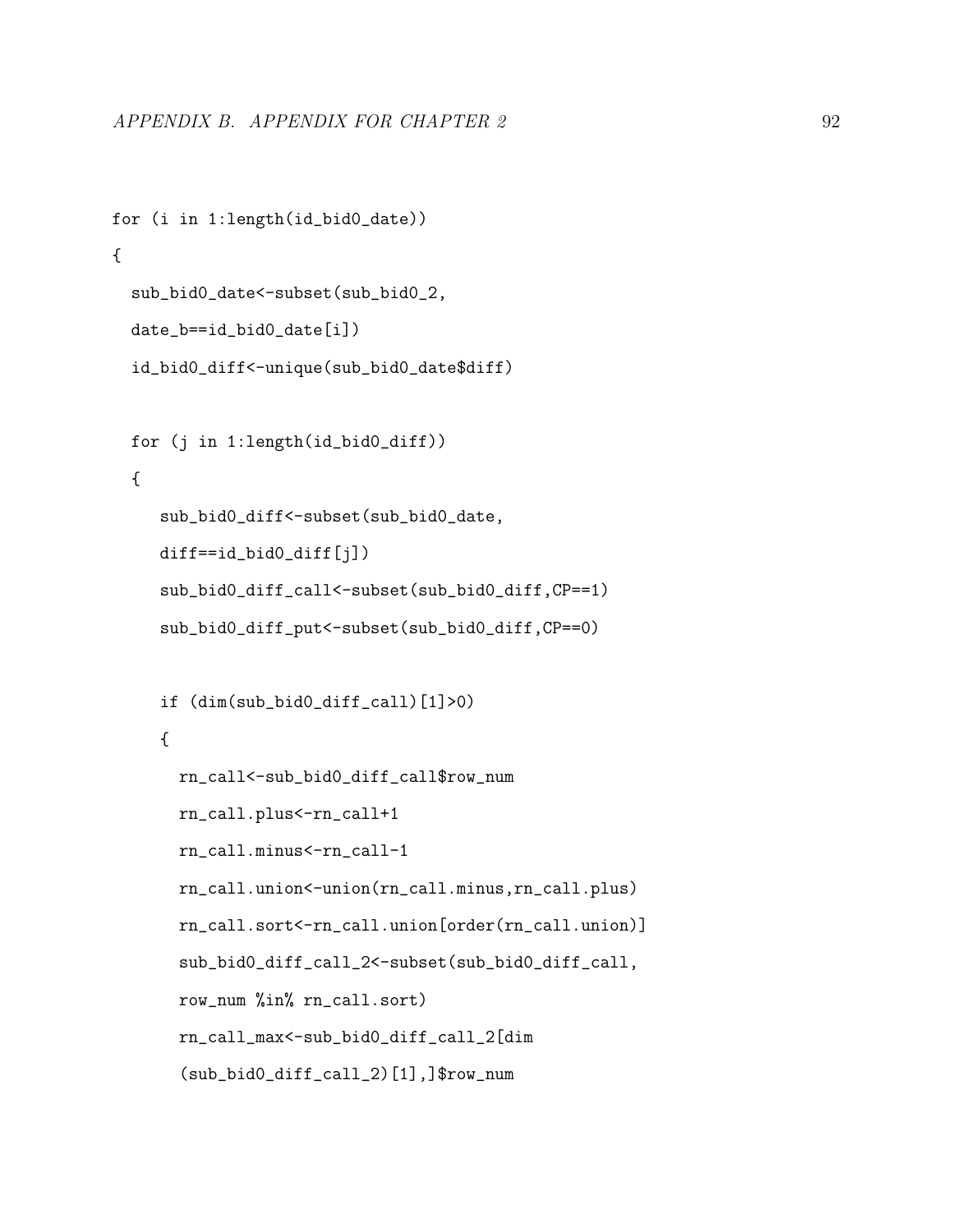```
if (dim(df[df$date_b==id_bid0_date[i]&df$diff==
id_bid0_diff[j]&df$CP==1&df$row_num>
rn_call_max,])[1]>0&&!is.na(rn_call_max))
{df[df$date_b==id_bid0_date[i]&df$diff==
id_bid0_diff[j]&df$CP==1&df$row_num>
rn_call_max,]$delete<-1}
```
### }

```
if (dim(sub_bid0_diff_put)[1]>0)
```
### {

```
rn_put<-sub_bid0_diff_put$row_num
 rn_put.plus<-rn_put+1
 rn_put.minus<-rn_put-1
 rn_put.union<-union(rn_put.minus,rn_put.plus)
 rn_put.sort<-rn_put.union[order(rn_put.union)]
 sub_bid0_diff_put_2<-subset(sub_bid0_diff_put,
 row_num %in% rn_put.sort)
 rn_put_min<-sub_bid0_diff_put_2[1,]$row_num
 if (dim(df[df$date_b==id_bid0_date[i]&df$diff==
 id_bid0_diff[j]&df$CP==0&df$row_num<
 rn_put_min,])[1]>0&&!is.na(rn_put_min))
{df[df$date_b==id_bid0_date[i]&df$diff==
id_bid0_diff[j]&df$CP==0&df$row_num<
rn_put_min,]$delete<-1}
```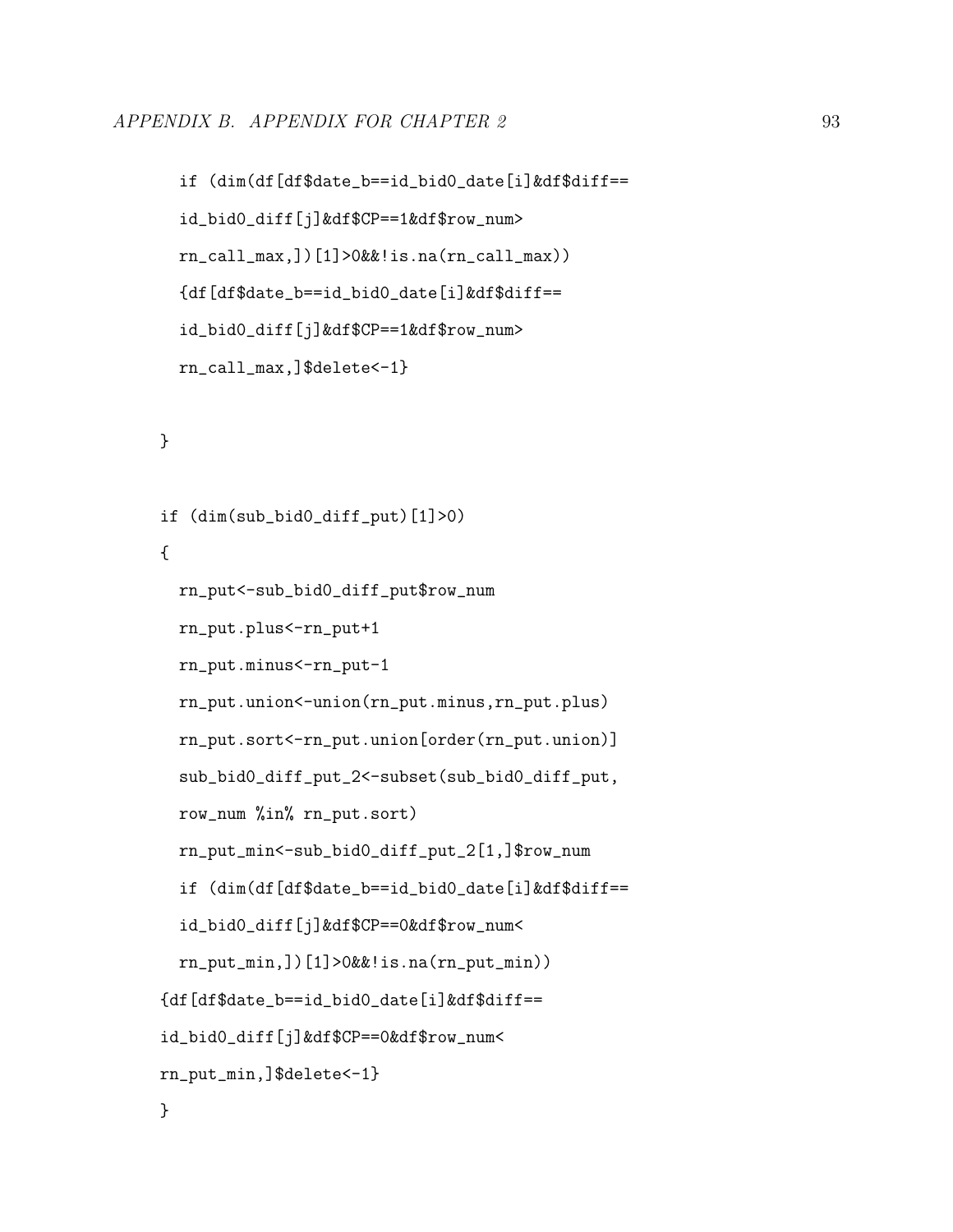```
}
```
### }

```
new<-matrix(,1,7)
colnames(new)<-c("date","diff","strike","CP_0",
"mbbo_0","CP_1","mbbo_1")
```

```
# we need to calculate F=strike+exp(rT)*(call-put)
if(FALSE){
```

```
for (i in 1:length(id_b))
{
```

```
df_new<-subset(df,date_b==id_b[i])
id_diff<-unique(df_new$diff)
for (j in 1:length(id_diff))
{
 df_new.d<-subset(df_new,diff==id_diff[j])
 id_s<-unique(df_new.d$strike)
for (k in 1:length(id_s))
 {
  call<-subset(df_new.d,strike==id_s[k]&CP==1)
  put<-subset(df_new.d,strike==id_s[k]&CP==0)
  if (length(call)==0) call<-NA
```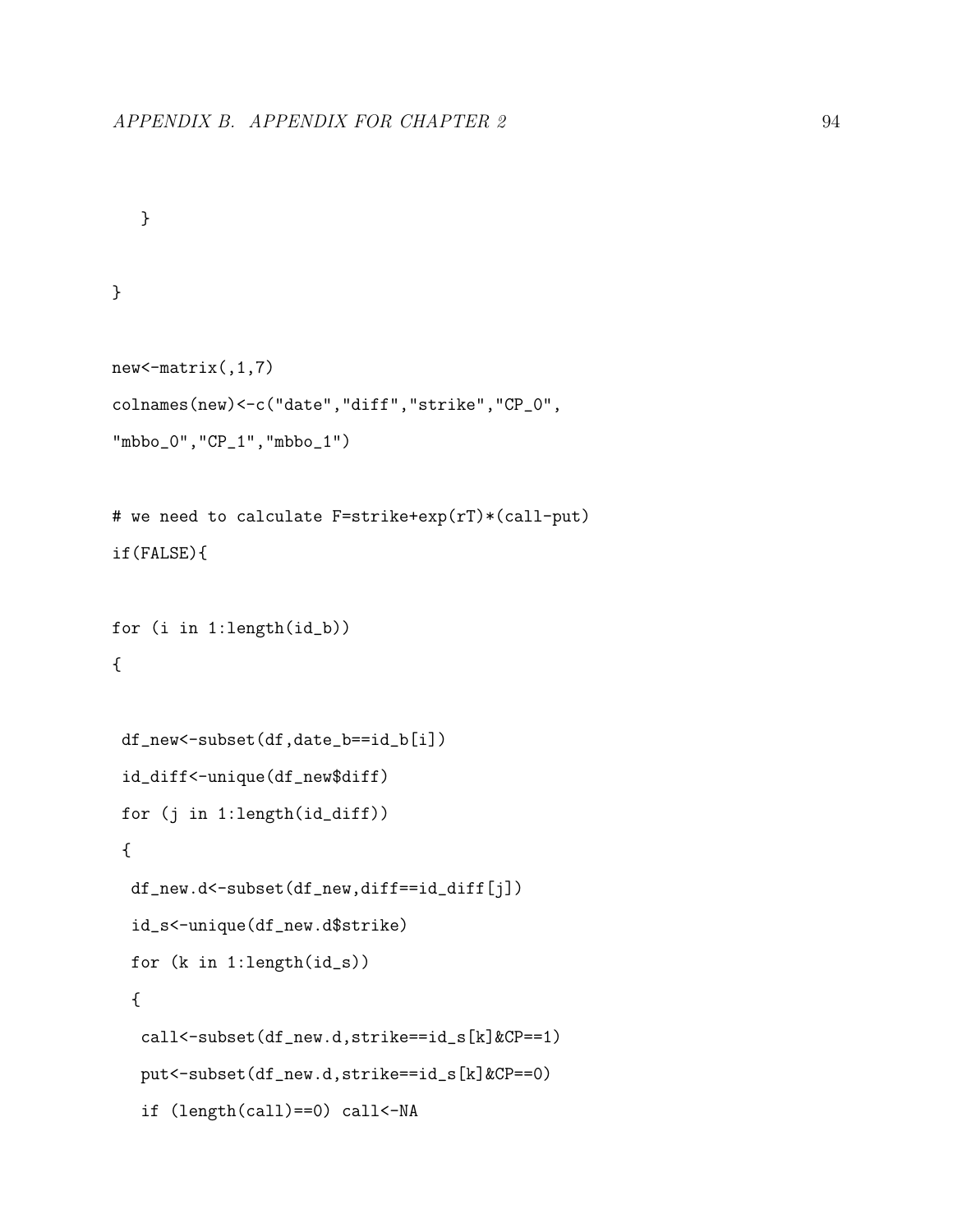```
if (length(put)==0) put<-NA
#df[row_num==rn_c,]$dif<-df[row_num==rn_c,]
$mbbo-df[row_num==rn_p,]$mbbo
#cp_merge<-merge(call, put
new<-rbind(new,c(id_b[i],id_diff[j],id_s[k],0,put,1,call))
```

```
}
```
}

}

```
new < - new [-1,]write.csv(new,"new_1.csv")
```
}

```
*------------------------------------------*
```
Empirical Tests

```
*------------------------------------------*;
```
%macro RRLOOP (indep2=dif\_pc1, indep3=

dif\_pc2, in\_ds=mylib.all, out\_ds=mylib.out\_ds\_sort);

%let year1=1996;

%let year2=2012;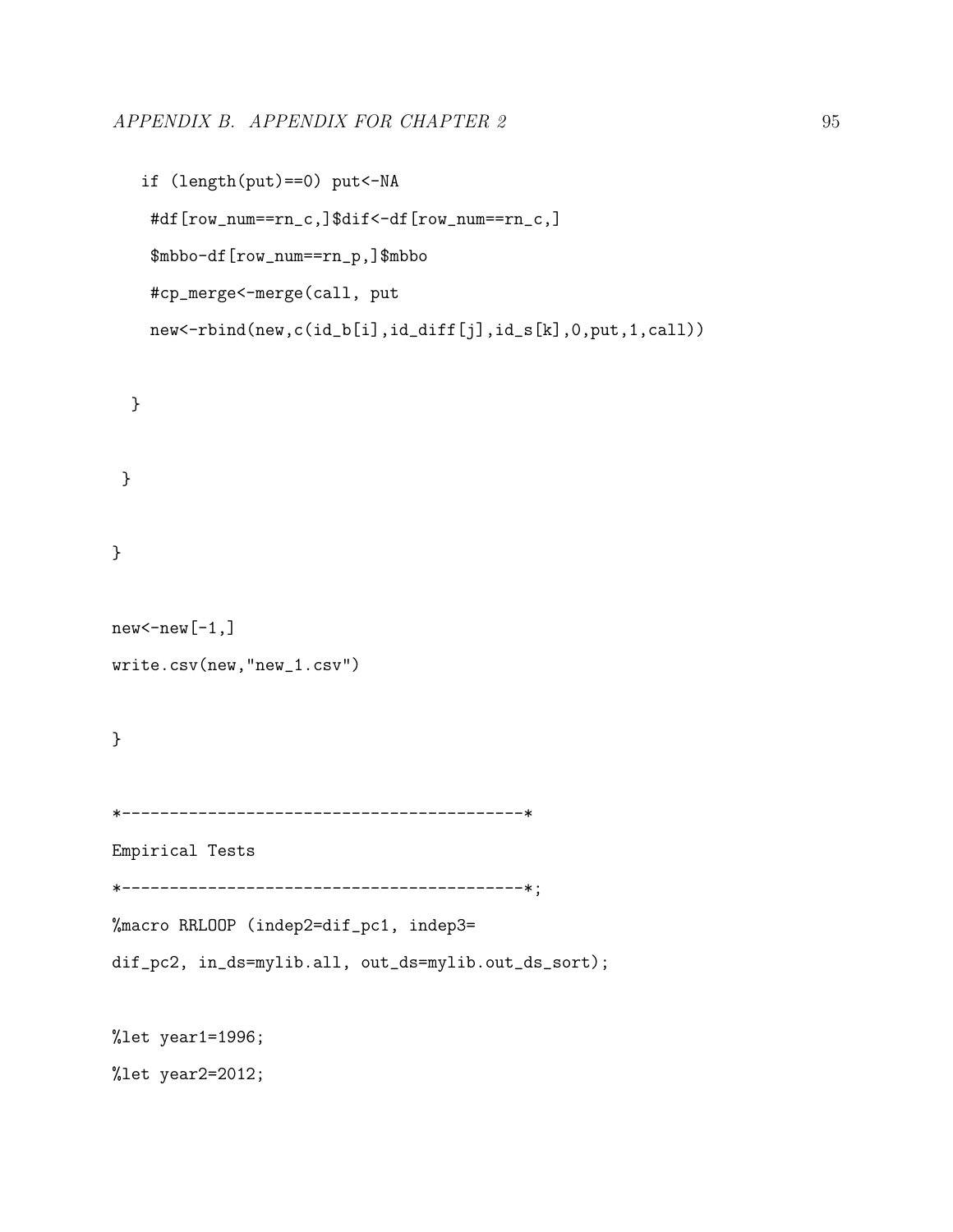%local date1 date2 date1f date2f yy mm;

/\*Extra step to be sure to start with clean, null datasets for appending\*/ proc datasets nolist lib=work; delete all\_ds\_sort1 oreg\_ds1 oreg\_ds1\_sort1 all\_temp; run;

data all\_temp; set &in\_ds (keep= date permno exret mkt\_rf dif\_pc1 dif\_pc2 ); run;

/\*Loop for years and months\*/ %do yy = &year1 %to &year2; %do mm =  $1$  %to 12;

/\*Set date2 for mm-yy end point and date1 as 24 months prior\*/ %let date2=%sysfunc(mdy(&mm,1,&yy)); %let date2= %sysfunc (intnx(month, &date2, 0,end)); \*Make the DATE2 last day of the month; %let date1 = %sysfunc (intnx(month, &date2, 0, beginning)); \*set DATE1 as first day of same month;

/\*FYI --- INTNX quirk in SYSFUNC: do not use quotes with 'month' 'end' and 'begin'\*/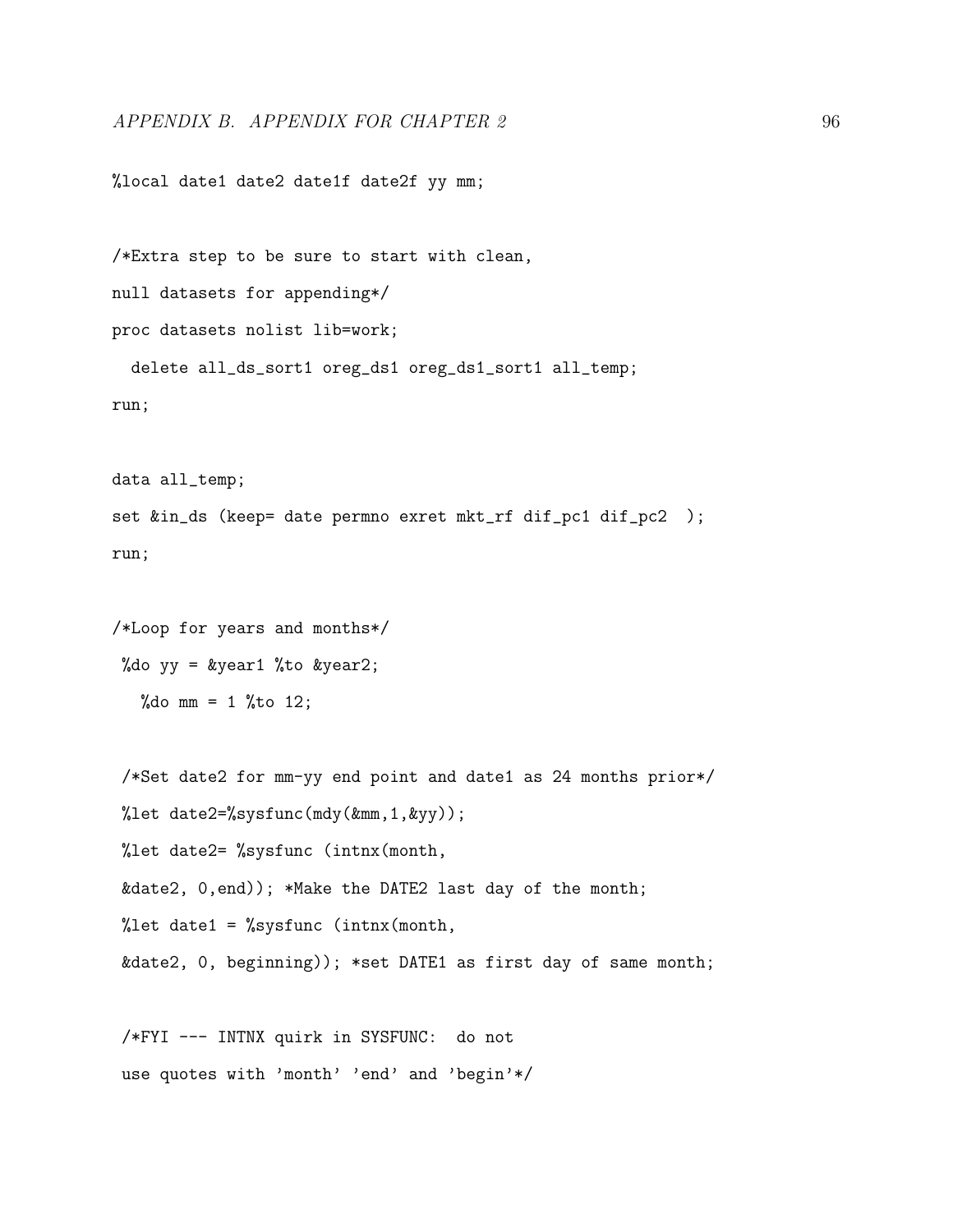### APPENDIX B. APPENDIX FOR CHAPTER 2 97

/\*An extra step to be sure the loop starts with a clean (empty) dataset for combining results\*/

proc datasets nolist lib=work;

delete oreg\_ds1 oreg\_ds2 oreg\_ds\_sort1 port1 port2 port3 port4; run;

```
/*Regression model estimation -- creates
output set with coefficient estimates*/
proc reg noprint data=all_temp outest=oreg_ds1 edf;
 where date between &date1 and &date2;
 *Restricted to DATE1- DATE2 data range in the loop,
 and check if there is a valid return for 1 year;
 model exret = mkt_rf &indep2 &indep3;
 by permno;
```
run;

```
/*Store DATE1 and DATE2 as dataset variables
and rename regression coefficients as ALPHA and BETA;*/
data oreg_ds1;
 set oreg_ds1;
 date1=&date1;
 date2=&date2;
 rename intercept=alpha mkt_rf=beta_mkt &indep2=
 beta_dv &indep3=beta_ds;
 nobs = p_ + -edf_;
```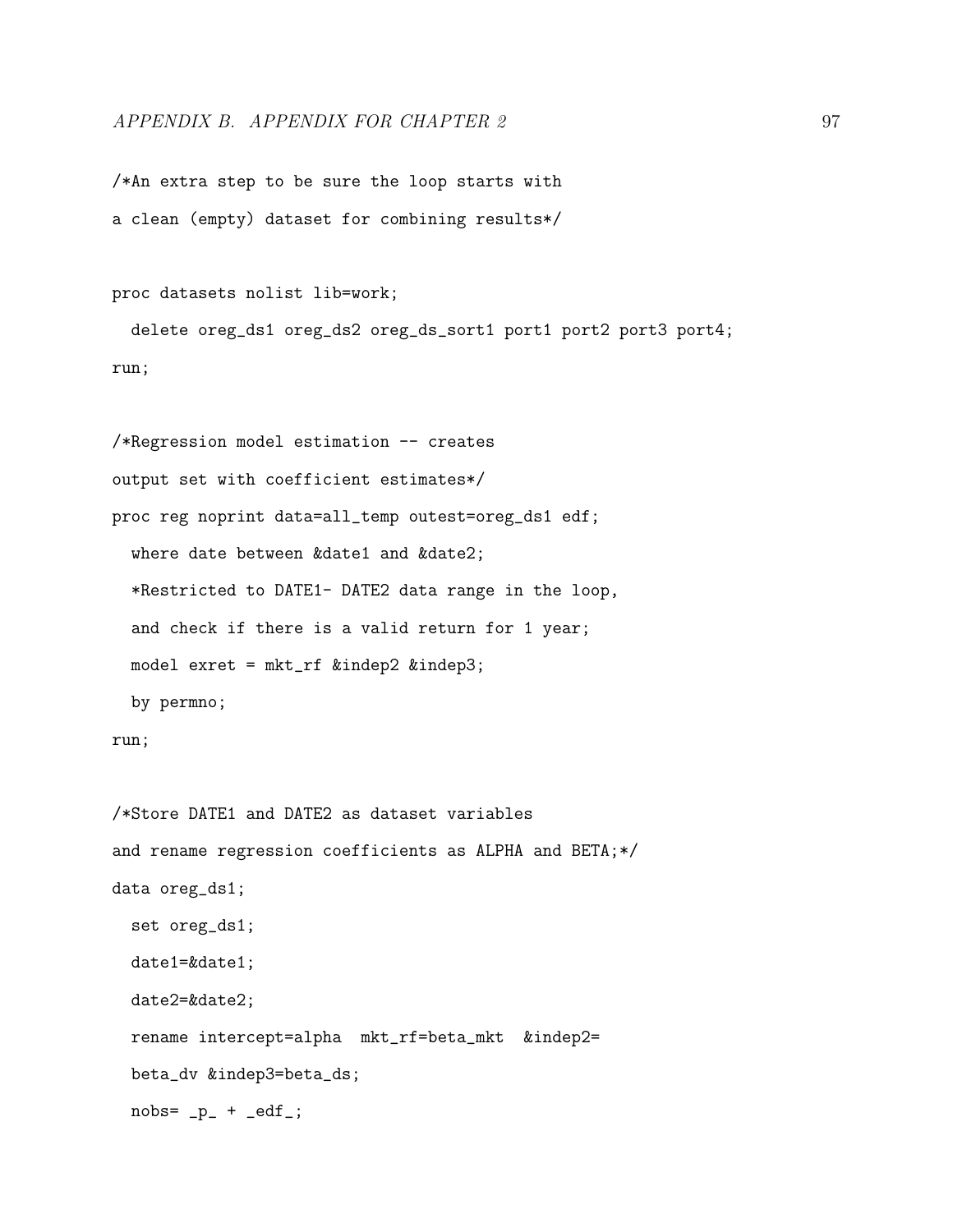format date1 date2 yymmdd10.;

run;

```
data oreg_ds2;
```
set oreg\_ds1;

if nobs>14;

run;

```
***********************************************
Form portfolio based on rank of beta(),
here we should
 exclude the lack of observation
***********************************************;
proc sort data=oreg_ds2 out=port1; by permno; run;
proc rank data=port1 out=port2 group=3;
 var beta_mkt;
 ranks bm;
run;
proc sort data=port2; by bm; run;
proc rank data=port2 out=port3 group=3;
  by bm;
 var beta_dv;
 ranks bv;
run;
```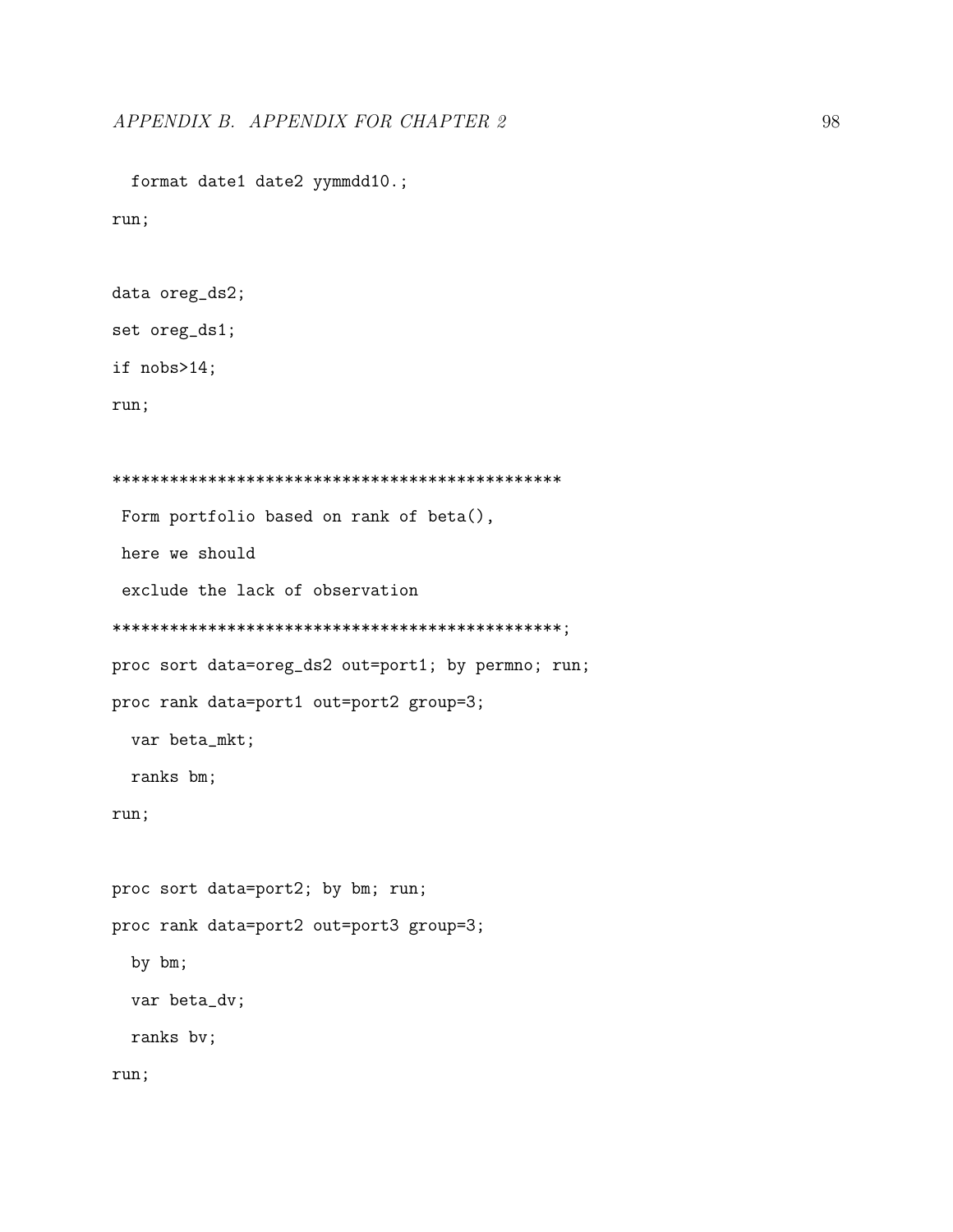```
proc sort data=port3; by bm bv; run;
proc rank data=port3 out=port4 group=3;
  by bm bv;
  var beta_ds;
  ranks bs;
run;
data oreg_ds_sort1; set port4;
bm=bm+1;
bv=bv+1;
bs = bs + 1;run;
********************************************
********************************************;
/*Append loop results to dataset with all date1-
date2 observations*/
```
proc datasets lib=work;

```
append base=all_ds_sort1 data=oreg_ds_sort1;
```
run;

%end; /\*MM month loop\*/

%end; /\*YY year loop\*/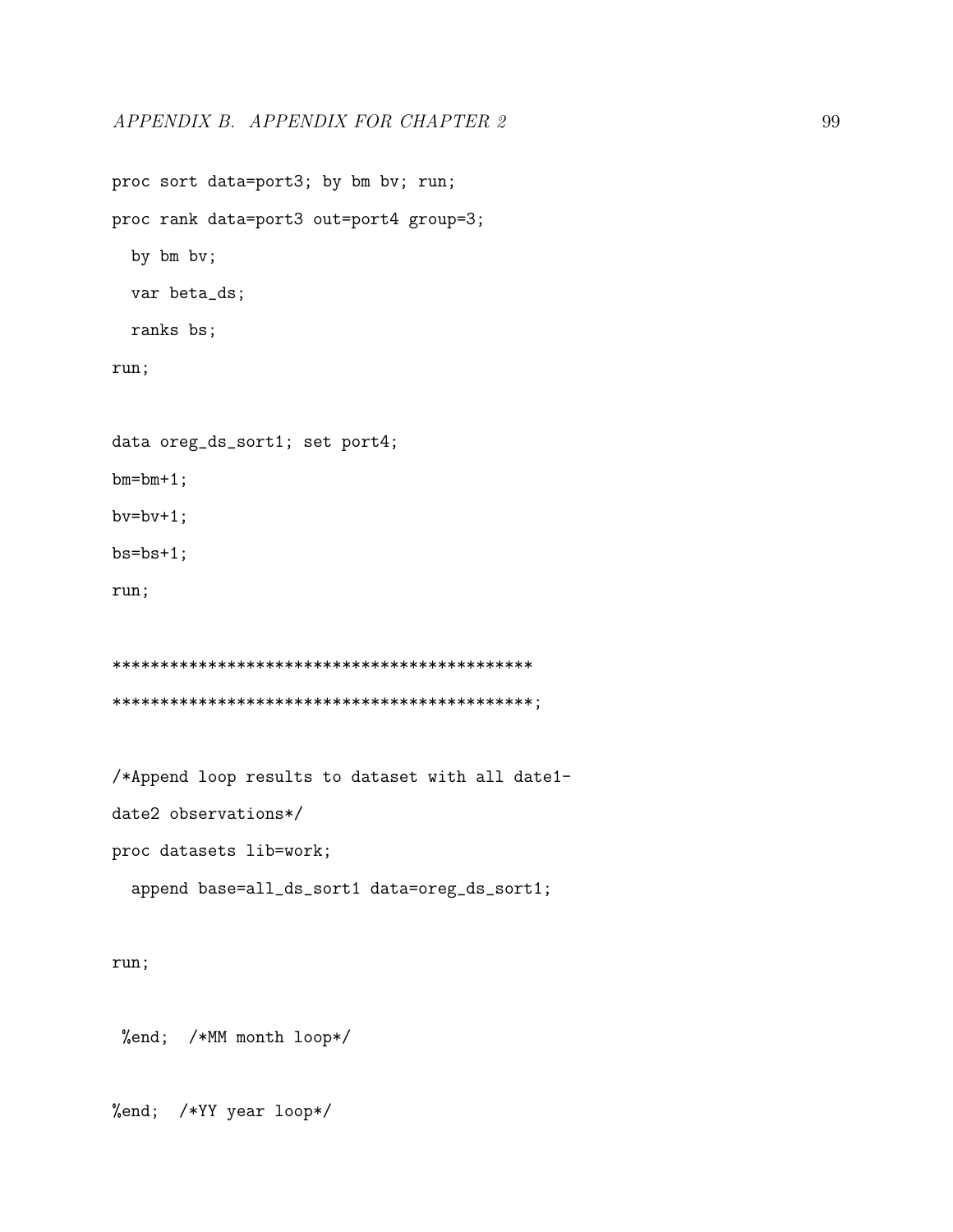/\*Save results in final dataset\*/

data &out\_ds;

set all\_ds\_sort1;

run;

%mend RRLOOP;

%RRLOOP;

%MACRO TEST (b1=bm , b2=bs , beta1=beta\_mkt,

beta2=beta\_ds );

proc datasets nolist lib=work;

delete out3 out3\_2 out3\_base out4 out5

output \_params

\_uncorr \_params2 \_uncorr2 ff\_factors

oreg2 oreg2\_2 oreg3 corr

oreg2\_test2 oreg2\_2\_test2 oreg3\_test2 output\_test2 all ;

run;

data all; set mylib.all\_monthly\_0715 (keep=permno date\_new exret\_m me mkt\_rf\_m hml\_m smb\_m mom\_m); run;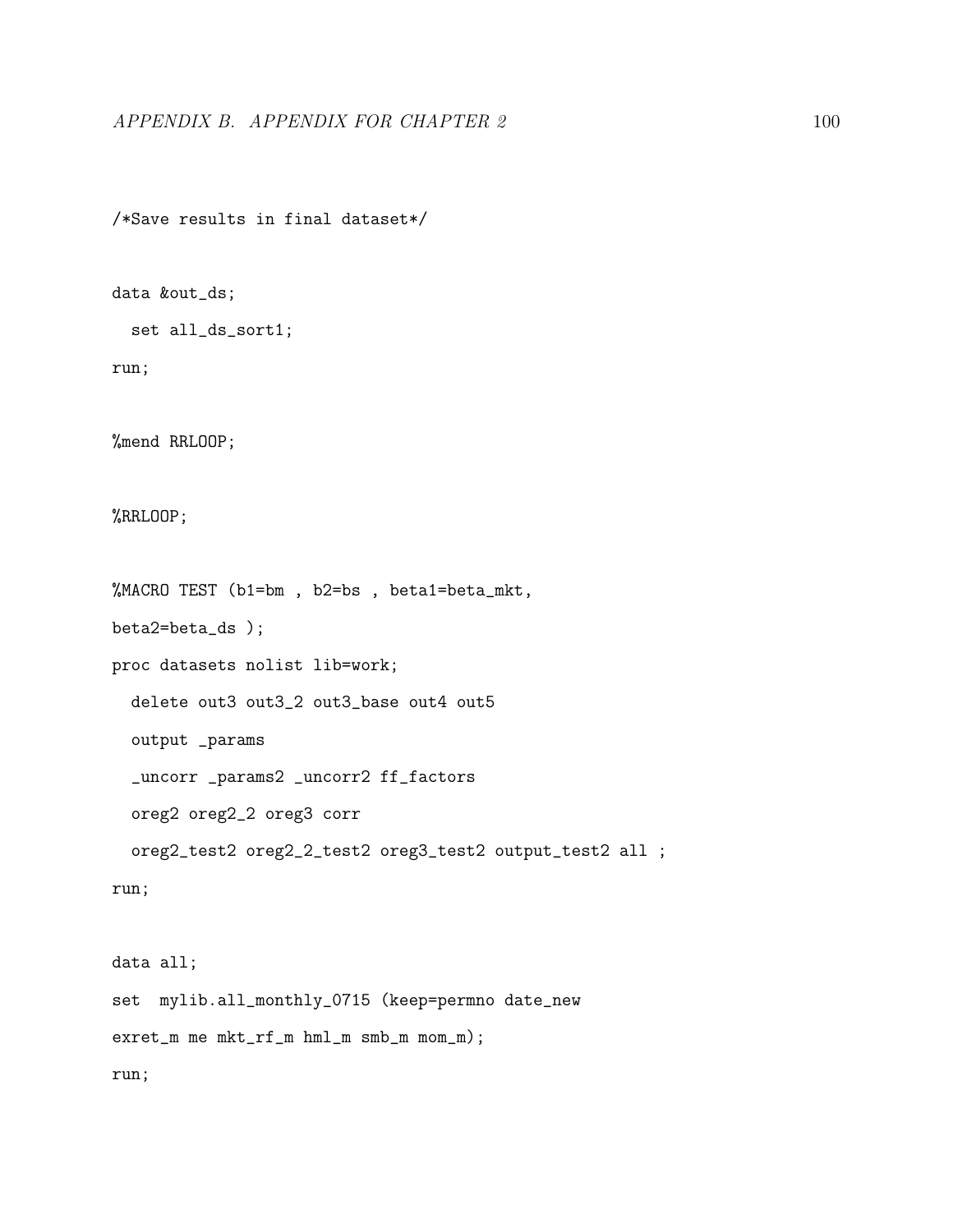```
proc sql;
  create table out3;
  as select a.permno, a.date1, a.date2, a.&b1, a.&b2, a.&beta1,
  a.&beta2, b.date_new, b.me, b.exret_m, b.mkt_rf_m,
  b.hml_m, b.smb_m, b.mom_m
  from out_ds_sort1 as a, all as b
  where b.date_new=intnx('month', a.date2, 1, 'end') and
  a.permno=b.permno;
quit;
proc sort data=out3; by date_new &b1 &b2 ;
proc means data=out3 noprint;
     var exret_m &beta1 &beta2 mkt_rf_m hml_m
smb_m mom_m;
     by date_new date1 date2 ;
     output out=out3_base mean=exret_m &beta1
&beta2 mkt_rf_m hml_m smb_m mom_m;
run;
proc sort data=out3; by date_new date1 date2 &var;
run;
proc means data=out3 noprint;
```
var exret\_m ; by date\_new date1 date2 &var; output out=out3\_2 mean=ret\_&var ;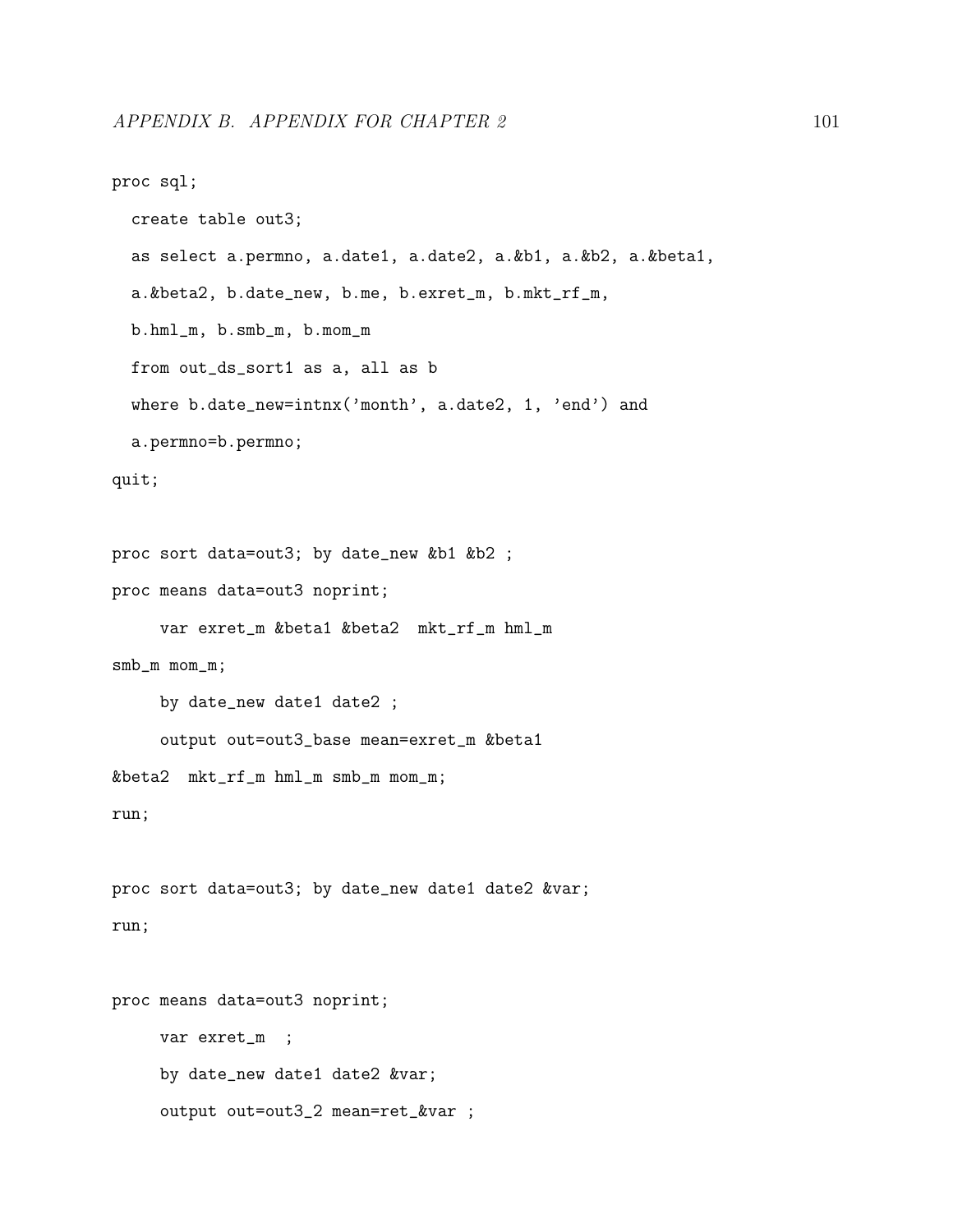run;

proc sort data=out3\_2; by date\_new date1 date2; run;

```
proc transpose data=out3_2 out=ff_factors;
    var ret_&var;
    by date_new date1 date2;
    id &var ;
run;
```

```
data ff_factors;
set ff_factors (drop=_NAME_);
rename _1=ret1_&var _2=ret2_&var _3=ret3_&
var _4=ret4_&var _5=ret5_&var;
F_{\text{avar}=-5-1;}run;
data out3_base;
merge ff_factors out3_base;
by date_new date1 date2;
run;
data out3_base;
set out3_base (keep= date_new date1 date2 F_&b2
```
mkt\_rf\_m hml\_m smb\_m mom\_m);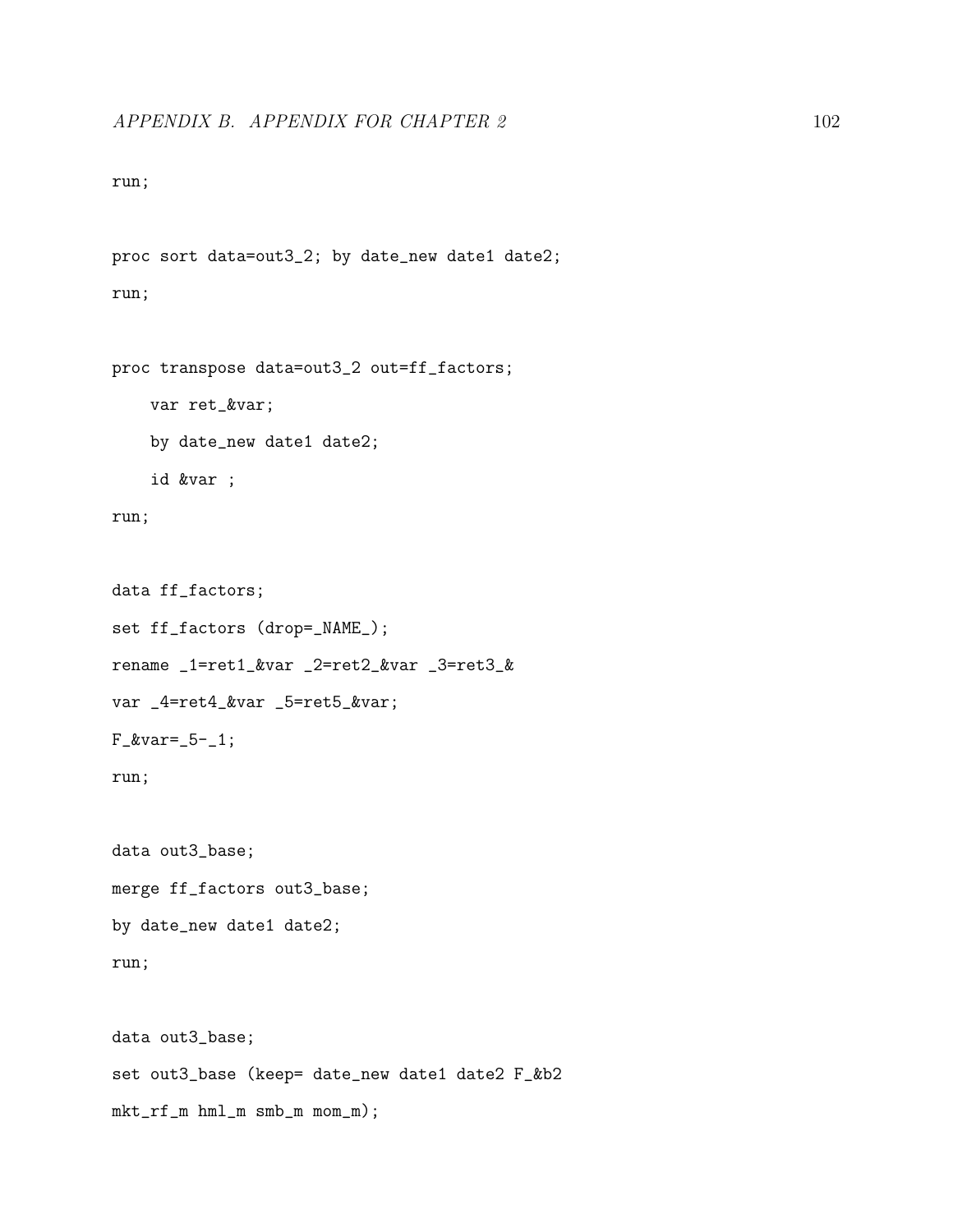run;

```
proc sort data=out3; by date_new &b1 &b2 ;
proc means data=out3 noprint;
     var exret_m &beta1 &beta2 ;
      by date_new date1 date2 &b1 &b2 ;
     output out=out4 mean=exret_m &beta1 &beta2 ;
run;
proc sort data=out3_base; by date_new date1 date2;
proc sort data=out4; by date_new date1 date2;
data out5;
merge out4 out3_base;
by date_new date1 date2;
run;
proc sort data=out5; by &b1 &b2;
/*Regression model estimation -- creates output set
with coefficient estimates*/
proc reg noprint data=out5 outest=oreg2 edf;
  model exret_m = mkt_rf_m F_&b2 hml_m smb_m
  mom_m/adjrsq;
  by &b1 &b2 ;
run;
```
proc sort data=oreg2; by &b1 &b2 ;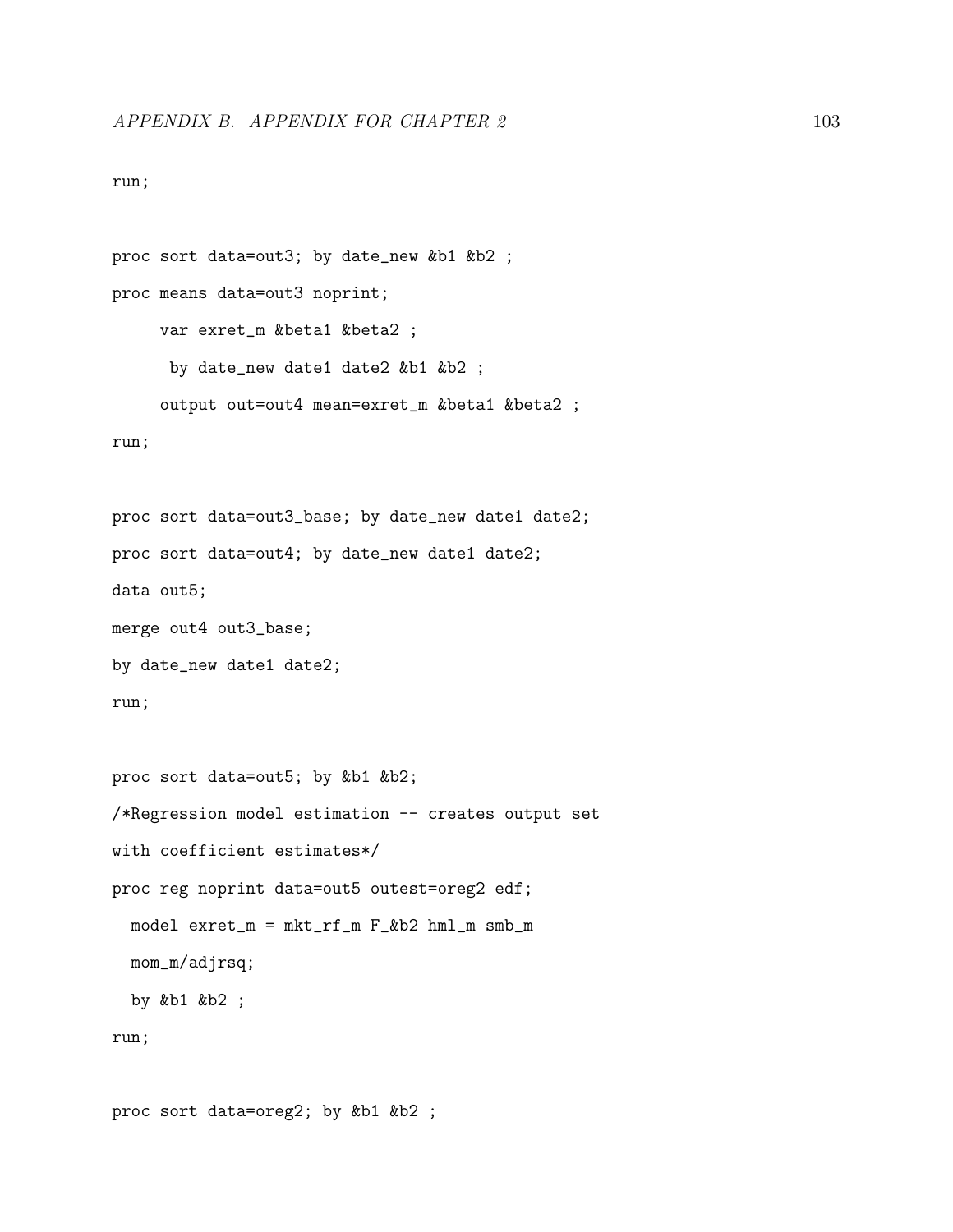```
proc sort data=out4; by &b1 &b2 ;
data oreg2_2;
merge out4 (keep= date_new date1 date2 &b1 &b2 exret_m)
oreg2 (keep=&b1 &b2 mkt_rf_m f_&b2 hml_m smb_m mom_m);
by &b1 &b2 ;
run;
proc sort data=oreg2_2; by date_new date1 date2;
proc reg noprint data=oreg2_2 outest=oreg3 edf noprint;
  model exret_m = mkt_rf_m F_&b2 hml_m smb_m
 mom_m /adjrsq;
 by date_new date1 date2;
run;
/*rename regression coefficients as ALPHA and BETA;*/
data oreg3;
  set oreg3;
  rename intercept=alpha mkt_rf_m=lambda_mkt
  F_&b2=lambda_dskew
 hml_m=lambda_hml smb_m=lambda_smb
 mom_m=lambda_mom;
run;
```
\*\* Newey-West t-stat for the time-series average of coefficients;

%let indvars= alpha lambda\_mkt lambda\_dskew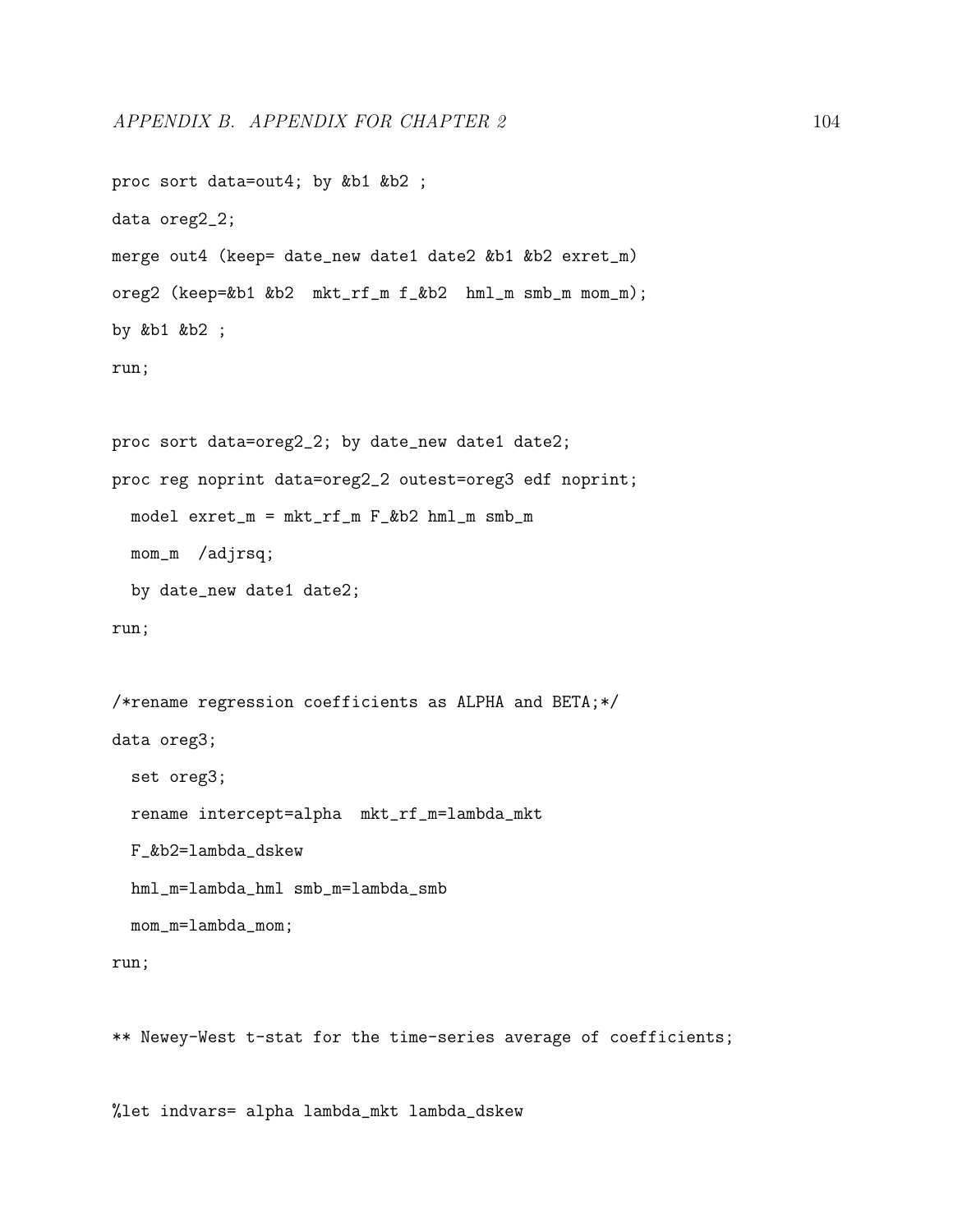lambda\_hml lambda\_smb lambda\_mom \_adjrsq\_;

```
%do k=1 %to 7;
  %let var=%scan(&indvars, kk, %str(''));
```

```
ods listing close;
proc means data=oreg3 mean n std t probt;
var &var;
ods output summary=_uncorr;
run;
```

```
%let lag=12;*lags for Newey-West t-stat;
proc model data=oreg3;
instruments / intonly;
&var=b01;
fit &var / gmm kernel=(bart, %eval(&lag+1), 0);
ods output parameterestimates=_params;
quit;
```
/\*3. put the results together\*/

data \_params (drop=&var.\_n);

merge \_params

\_uncorr (rename=(&var.\_stddev=stderr\_uncorr

&var.\_t=tvalue\_uncorr

&var.\_probt=probt\_uncorr)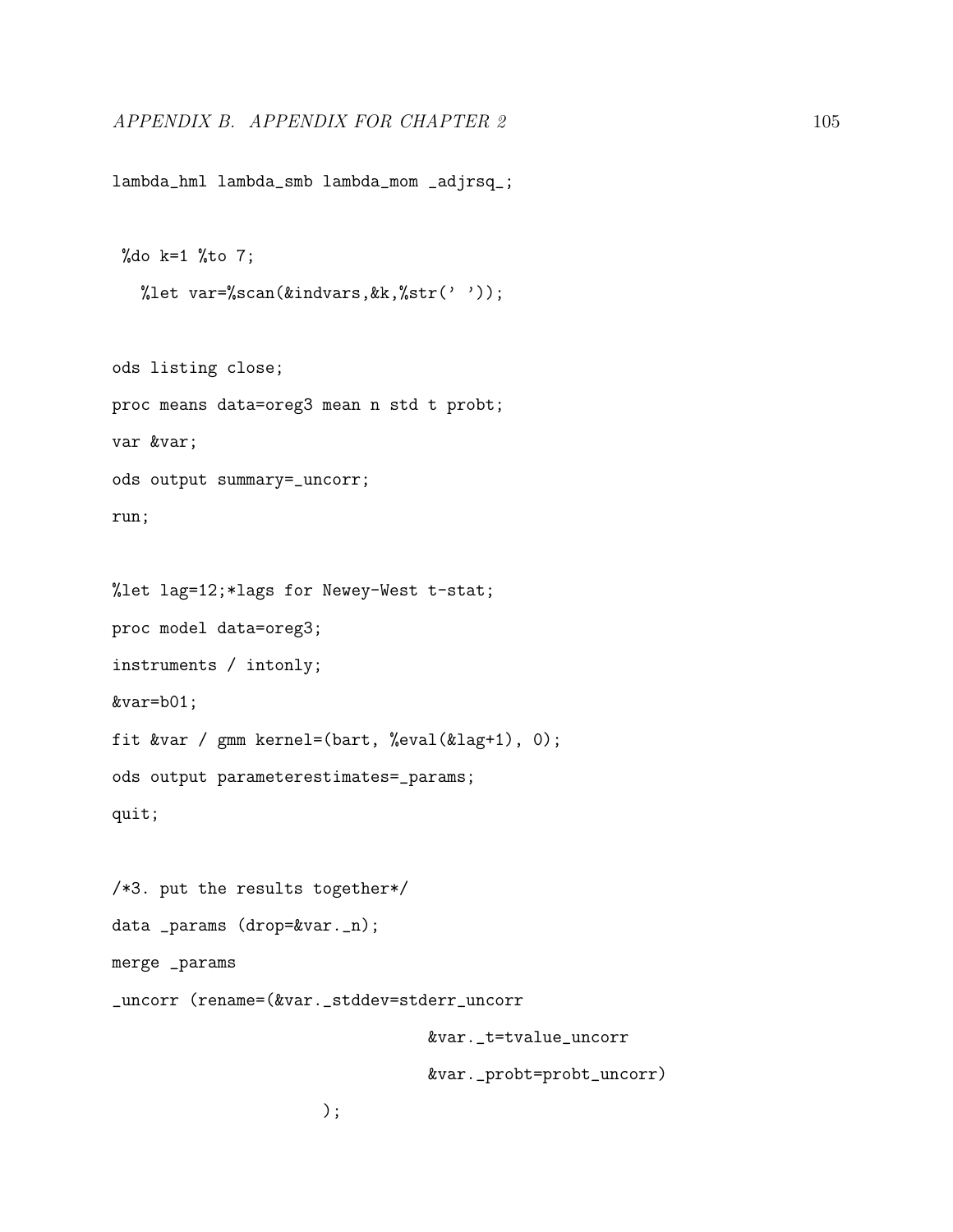stderr\_uncorr=stderr\_uncorr/&var.\_n\*\*0.5; parameter="&var"; drop esttype; run; proc printto log=junk;run; proc append base=output data=\_params force; run;

proc printto;run;

%end;

proc datasets nolist lib=work;

delete \_params \_uncorr ;

run;

proc corr data = out3\_base outp=corr; var mkt\_rf\_m hml\_m smb\_m mom\_m f\_&b2 ; run;

proc sort data=out5; by &b1 &b2; /\*Regression model estimation -- creates output set with coefficient estimates\*/ proc reg noprint data=out5 outest=oreg2\_test2 edf; model exret\_m = mkt\_rf\_m F\_&b2 /adjrsq; by &b1 &b2 ;

run;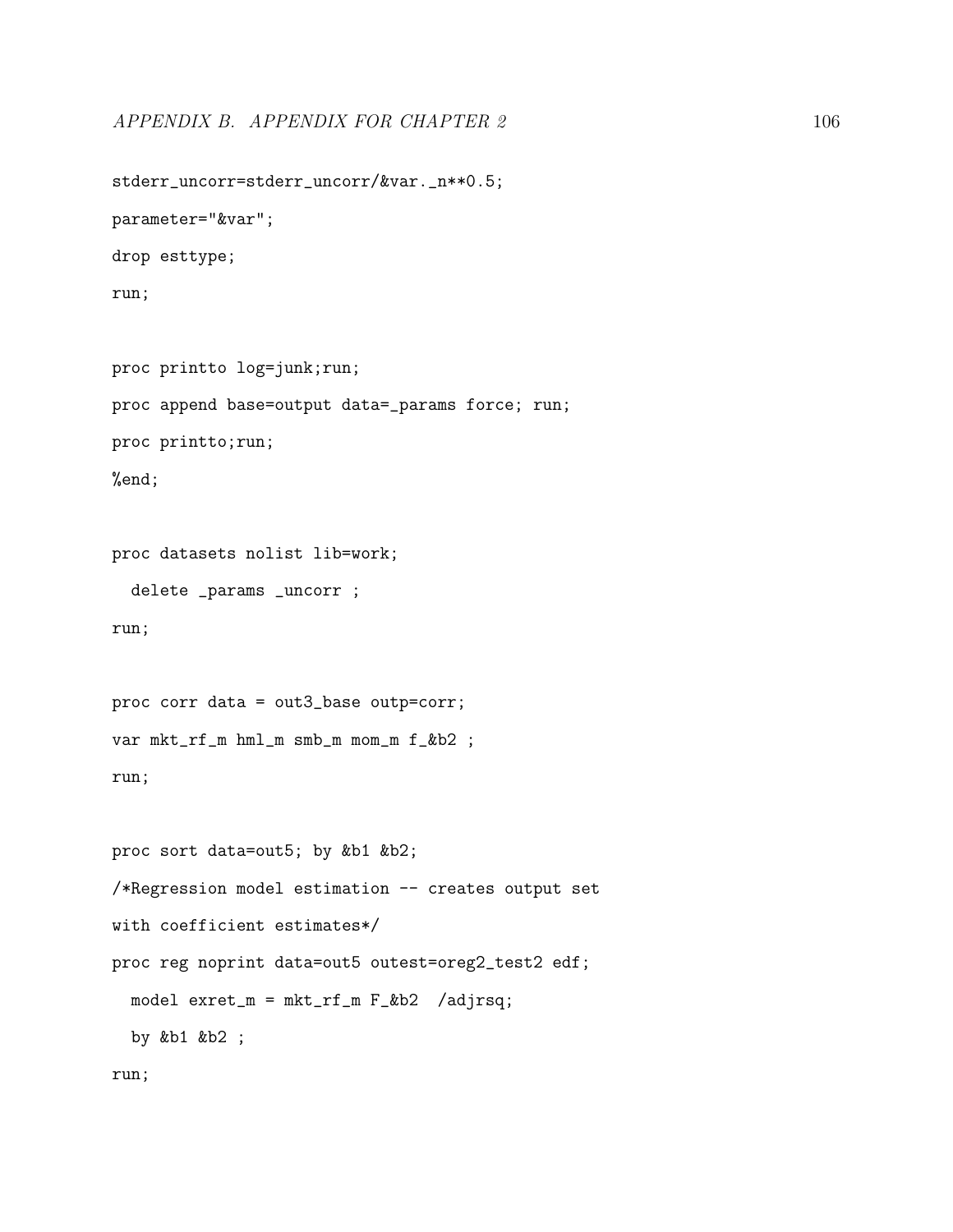```
proc sort data=oreg2_test2; by &b1 &b2 ;
proc sort data=out4; by &b1 &b2 ;
data oreg2_2_test2;
merge out4 (keep= date_new date1 date2 &b1 &b2 exret_m)
oreg2_test2 (keep=&b1 &b2 mkt_rf_m f_&b2 );
by &b1 &b2 ;
run;
proc sort data=oreg2_2_test2; by date_new date1 date2;
proc reg noprint data=oreg2_2_test2 outest=
oreg3_test2 edf noprint;
 model exret_m = mkt_rf_m F_&b2 /adjrsq;
 by date_new date1 date2;
run;
/*rename regression coefficients as ALPHA and BETA;*/
data oreg3_test2;
  set oreg3_test2;
  rename intercept=alpha mkt_rf_m=lambda_mkt
 F_&b2=lambda_dskew ;
```

```
run;
```
\*\* Newey-West t-stat for the time-series average of coefficients;

%let indvars= alpha lambda\_mkt lambda\_dskew \_adjrsq\_;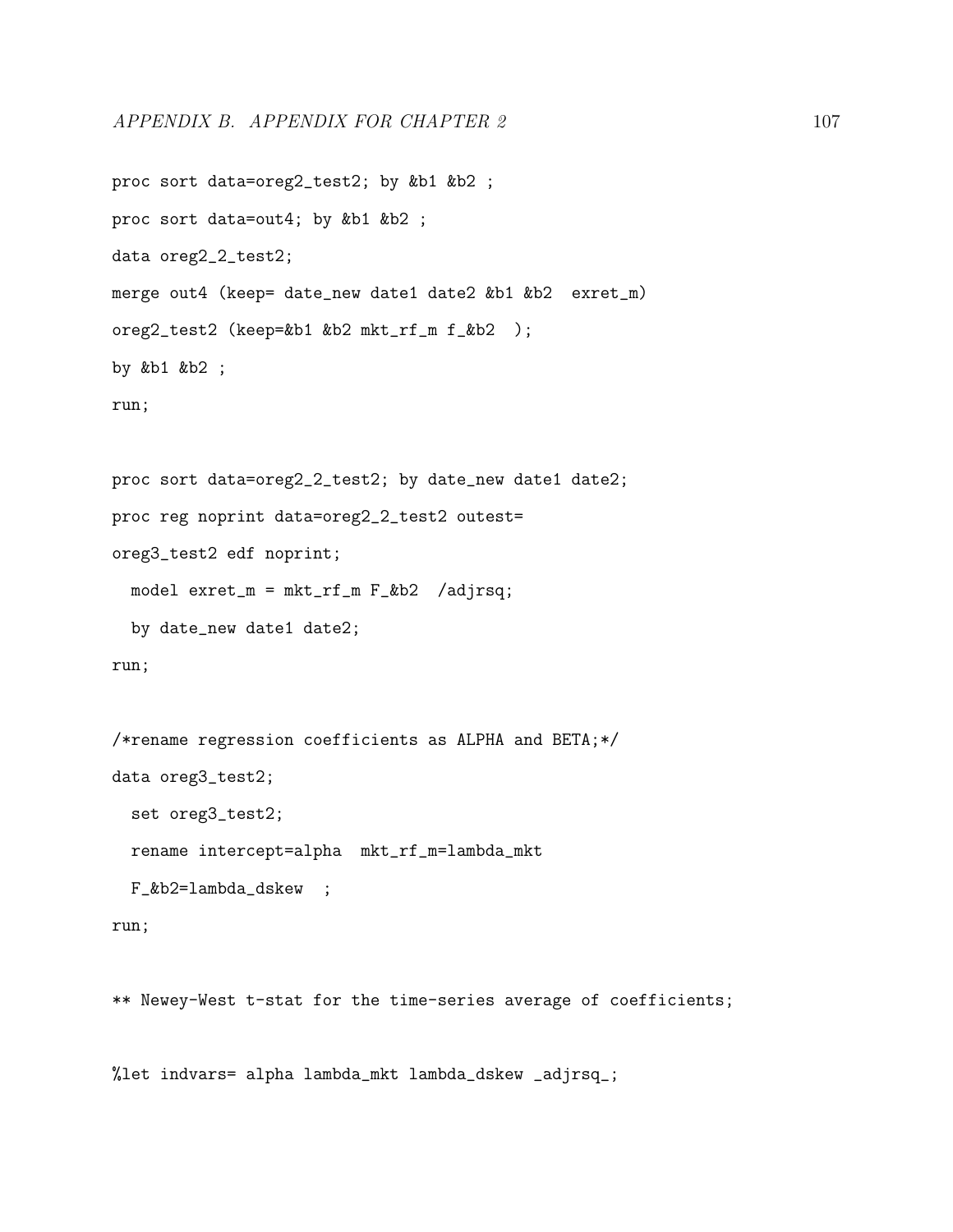$%$ do k=1  $%$ to 4;

```
%let var=%scan(&indvars, kk, %str(''));
ods listing close;
proc means data=oreg3_test2 mean n std t probt;
var &var;
ods output summary=_uncorr2;
run;
%let lag=12;*lags for Newey-West t-stat;
proc model data=oreg3_test2;
instruments / intonly;
&var=b01;
fit &var / gmm kernel=(bart, %eval(&lag+1), 0);
ods output parameterestimates=_params2;
quit;
/*3. put the results together*/
data _params2 (drop=&var._n);
merge _params2
_uncorr2 (rename=(&var._stddev=stderr_uncorr
```
&var.\_t=tvalue\_uncorr

&var.\_probt=probt\_uncorr)

```
);
```
stderr\_uncorr=stderr\_uncorr/&var.\_n\*\*0.5;

parameter="&var";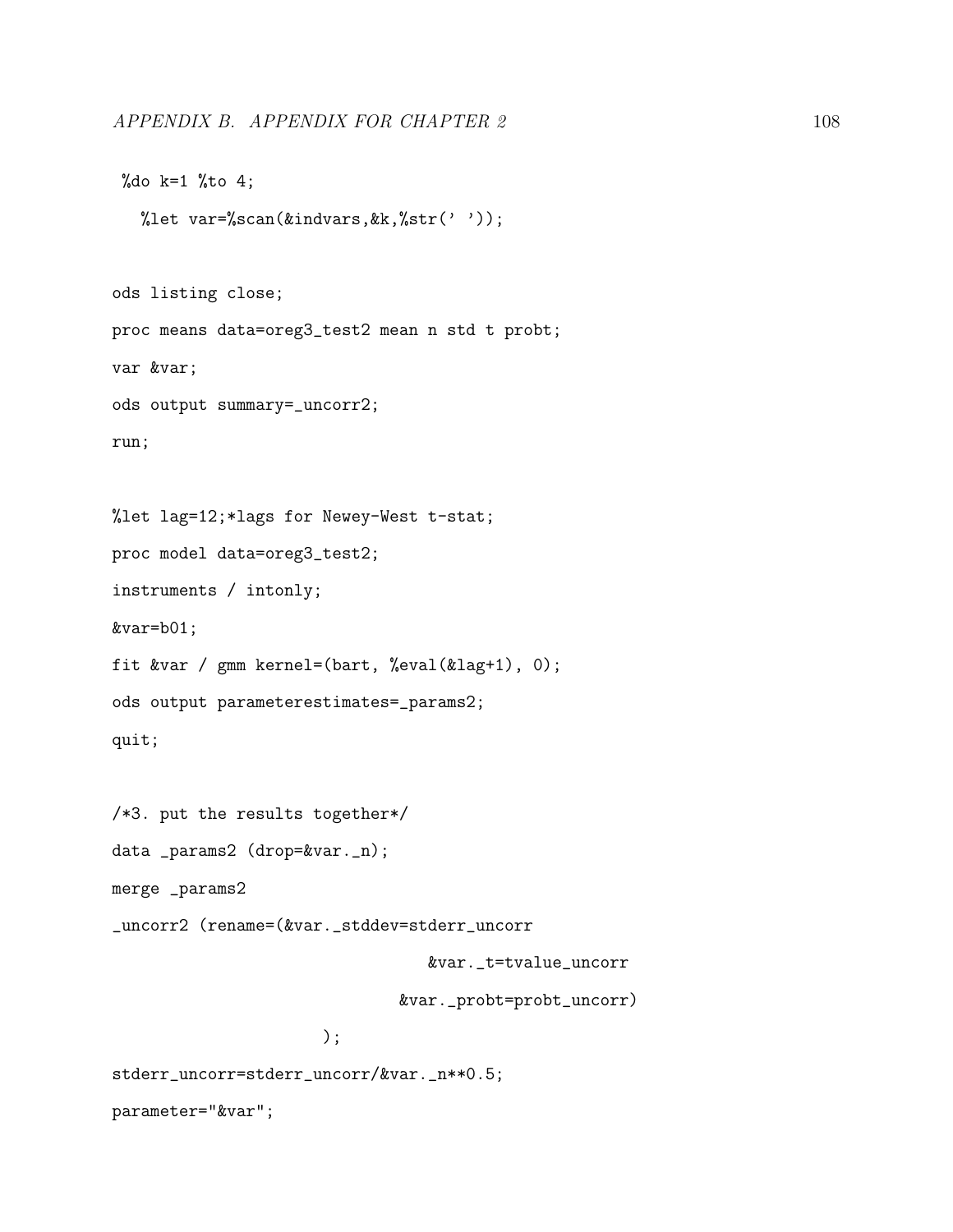drop esttype;

run;

proc printto log=junk;run;

proc append base=output\_test2 data=\_params2 force; run;

proc printto;run;

%end;

%MEND;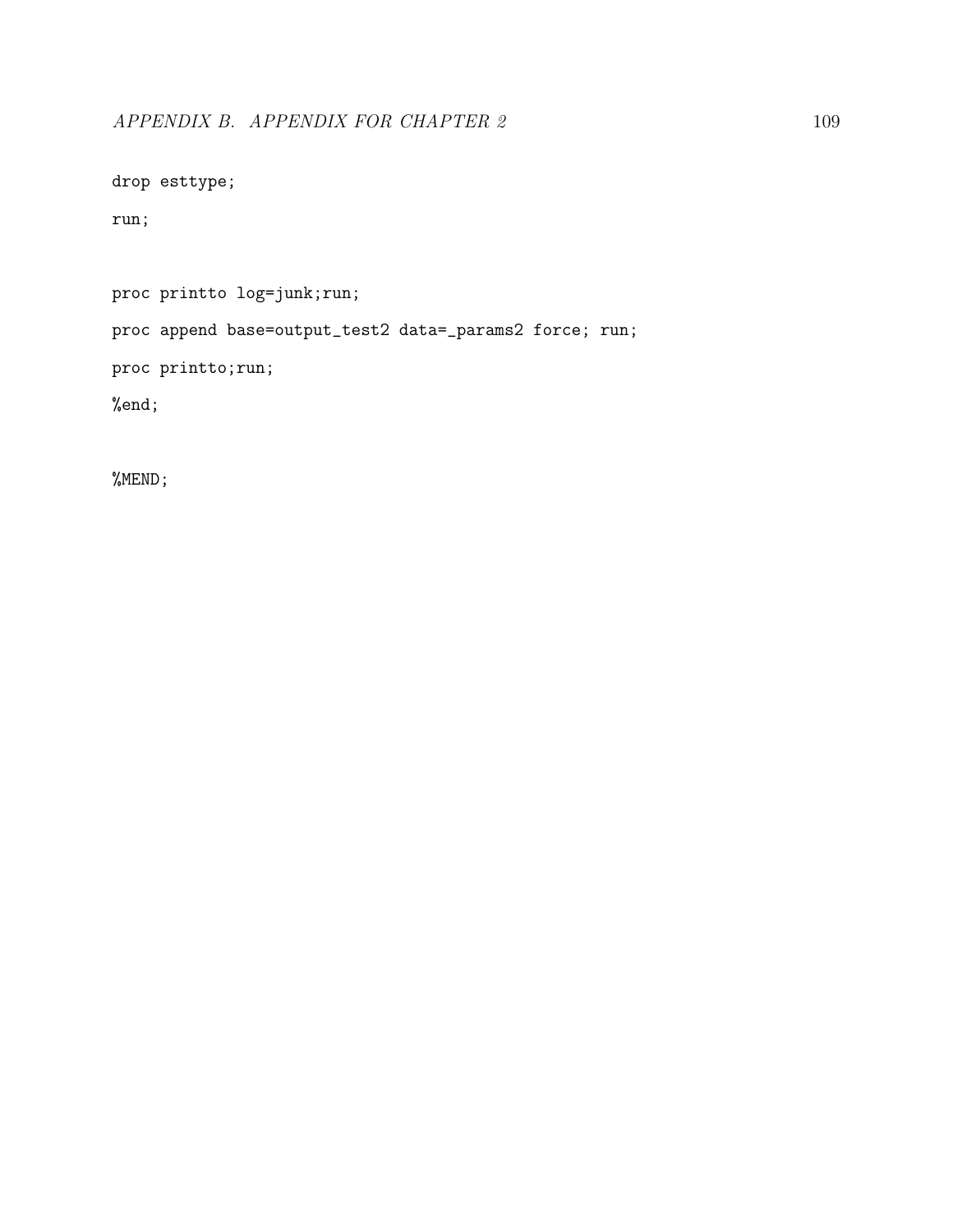# Appendix C

## Appendix for Chapter 3

```
*------------------------------------------*
Merge CRSP with Compustat
*------------------------------------------*;
libname mylib '/home/columbia/bgxc'; *define a home
directory on WRDS;
%let begindate='01jan1996'd; * start calendar date of
fiscal period end;
%let enddate='31dec2013'd; * end calendar date of
fiscal period end;
*variables to extract from Compustat;
%let comp_list= gvkey fyearq fqtr conm datadate rdq
epsfxq epspxq
prccq ajexq spiq cshoq cshprq cshfdq rdq saleq atq
fyr consol indfmt
```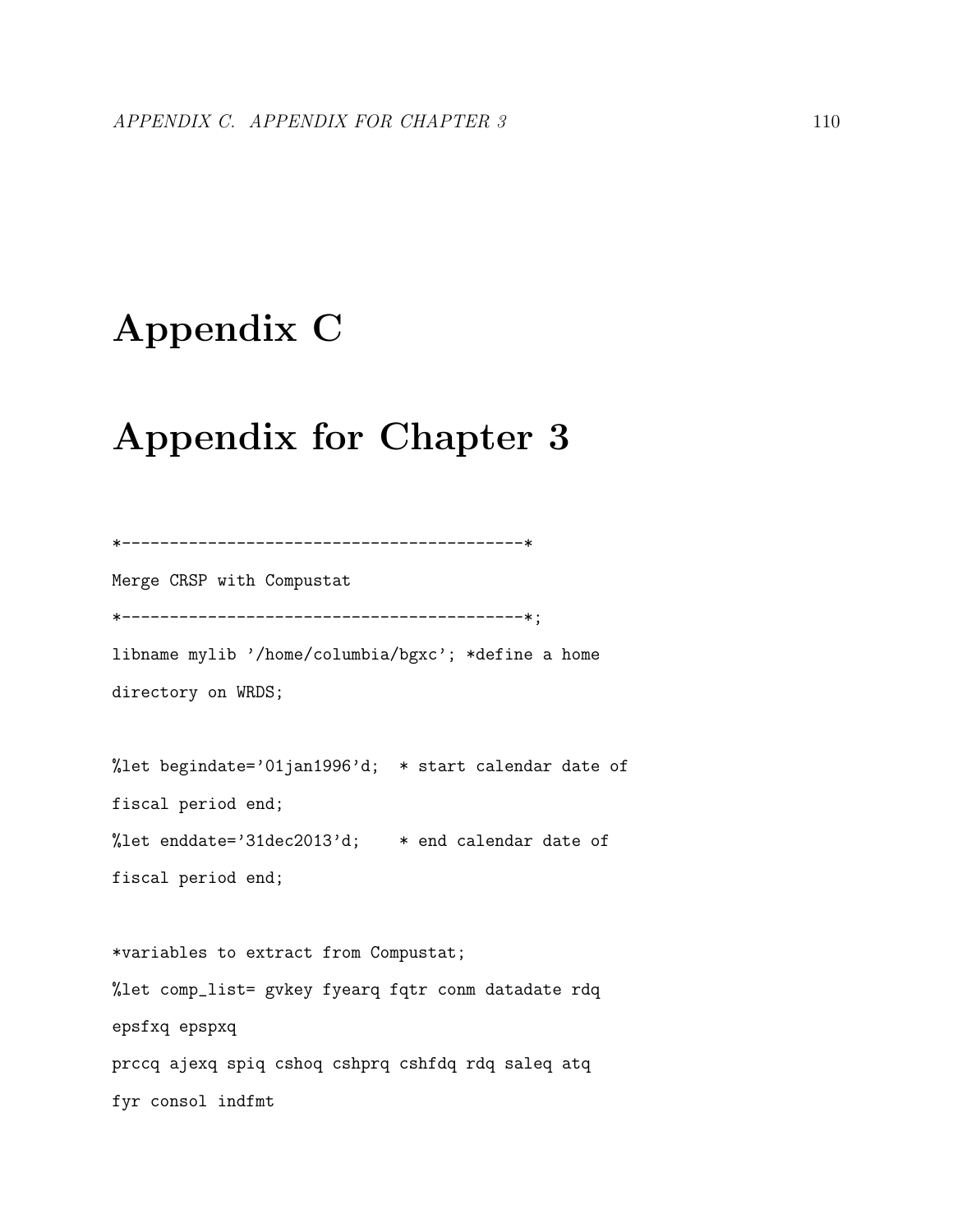```
datafmt popsrc datafqtr invtq chq cshoq rectq oancfy
actq lctq dpq
ppentq ceqq; *ceqq is book value;
*variables to extract from IBES;
%let ibes_vars= ticker value fpedats anndats revdats
measure fpi
estimator analys pdf usfirm;
*IBES filters;
%let ibes_where1=where=(measure='EPS' and fpi
in ('6','7') and
&begindate<=fpedats<=&enddate);
%let ibes_where2=where=(missing(repdats)=0 and
missing(anndats)
=0 and 0<intck('day',anndats,repdats)<=90);
*timing and primary filters for Compustat Xpressfeed;
%let comp_where=where=(fyr>0 and (saleq>0 or atq>0)
and consol='C'and popsrc='D' and indfmt='INDL' and datafmt='STD' and
missing(datafqtr)=0);
```
- earnings announcement date is reported in Compustat

\*filter from LM (2006):

- the price per share is available from Compustat as of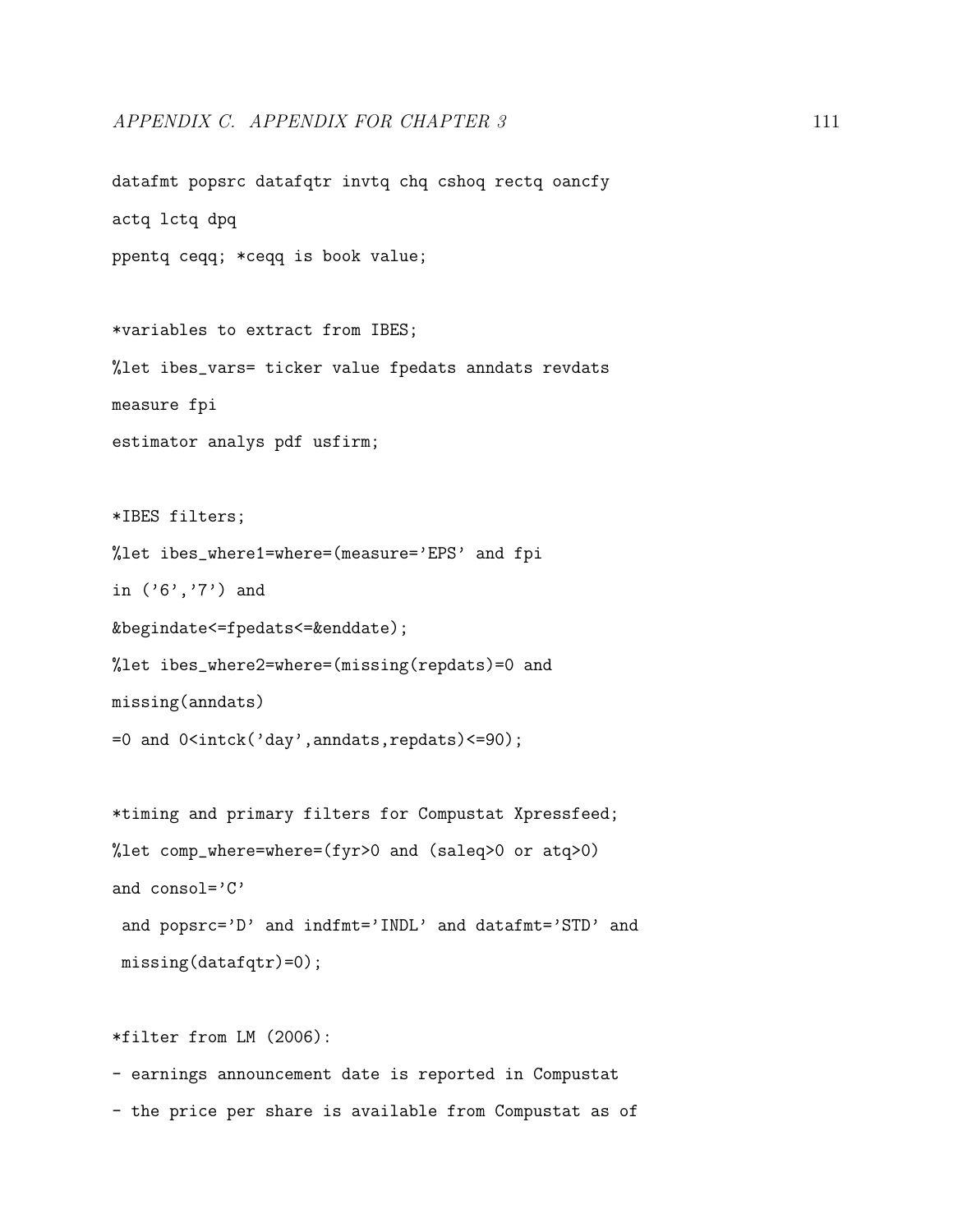```
the end of the
fiscal quarter and is greater than $1
- the market (book) value of equity at the fiscal quarter
end is available
and is larger than $5 mil;
%let LM_fitter=(missing(rdq)=0 and precq>1 and mcap>5.0;
*define a set of auxiliary macros;
%include '/wrds/ibes/samples/cibeslink.sas';
%include '/wrds/ibes/samples/ibes_sample.sas';
%include '/wrds/comp/samples/size_bm.sas';
%include '/wrds/ibes/samples/iclink.sas'; *build
CRSP-IBES permno-ticker
link;
proc datasets library=work;
```
delete comp\_final1 comp\_final2 comp\_final3;

run;

\*CIBESLINK macro will create a linking table CIBESLNK between IBES ticker and Compustat GVKEY \*based on IBES ticker-CRSP permno (ICLINK) and CCM CRSP permno - Compustat GVKEY (CSTLINK2) link;

%CIBESLINK (begdt=&begindate, enddt=&enddate);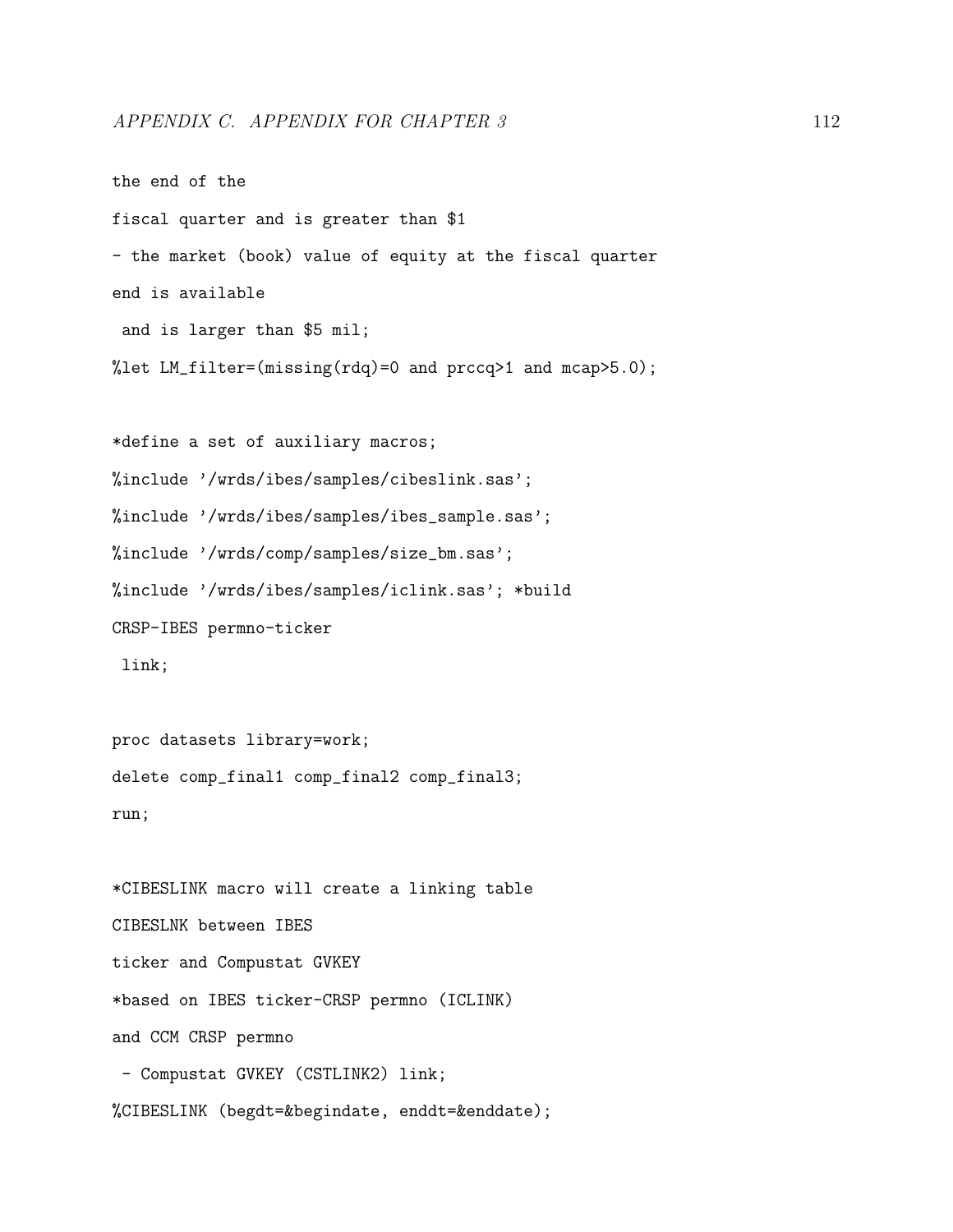## APPENDIX C. APPENDIX FOR CHAPTER 3 113

\*Read in IBES tickers from the specified file stored in the user's home director on WRDS; filename input 'tickers.csv'; data tickers; infile input; informat ticker \$6.; input @1 ticker; run; \* Macro IBES\_SAMPLE extracts the estimates from IBES Unadjusted file based on the user-provided \* by adjusting for stock splits using CRSP adjustment factor and calculates the median/mean/dispersion of analyst \* forecasts made in the 90 days prior to the earnings announcement date. Outputs file MEDEST into work directory; %MACRO IBES\_SAMPLE (infile=, ibes1\_where=, ibes2\_where=, ibes\_var=); proc sql; create table ibes (drop=measure fpi) as select \* from ibes.detu\_epsus (&ibes1\_where keep=&ibes\_var) as a,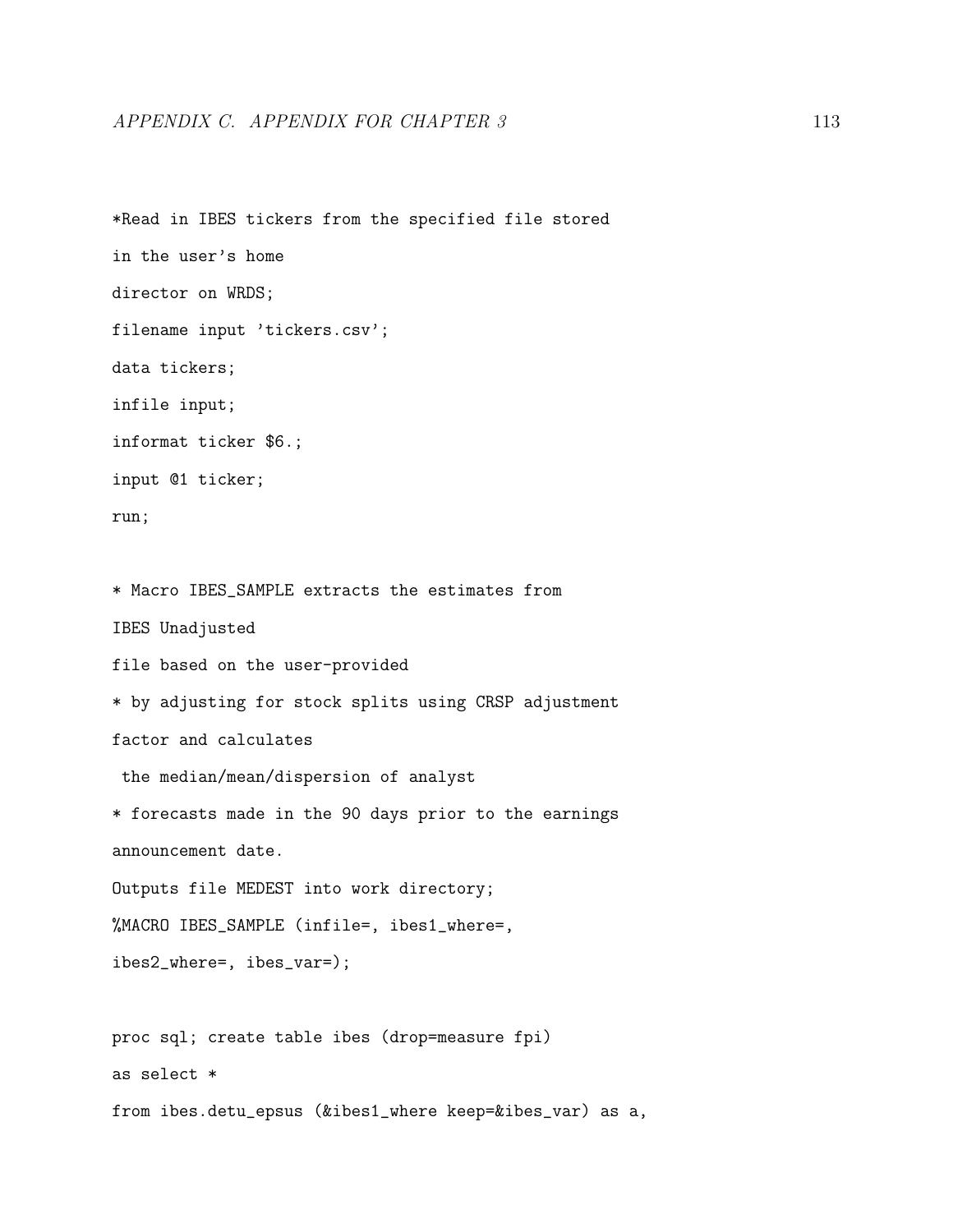```
&infile as b
where a.ticker=b.ticker
order by a.ticker, fpedats, estimator, analys, anndats, revdats;
quit;
*Select the last estimate for a firm within broker-analyst group;
data ibes; set ibes;
by ticker fpedats estimator analys;
if last.analys;
run;
*How many estimates are reported on primary/diluted basis?;
proc sql;
create table ibes
as select a.*, sum(pdf='P') as p\_count, sum(pdf='D') as d\_countfrom ibes as a
 group by ticker, fpedats;
* a. Link unadjusted estimates with unadjusted actuals and
CRSP permnos;
* b. Adjust report and estimate dates to be CRSP trading days;
create table ibes1 (&ibes2_where)
as select a.*, b.anndats as repdats, b.value as act, c.permno,
```
when weekday(a.anndats)=7 then  $intnx('day',a.annotation.pdf)$  else

case when weekday(a.anndats)=1 then intnx('day',a.anndats,-2)

```
a.anndats
```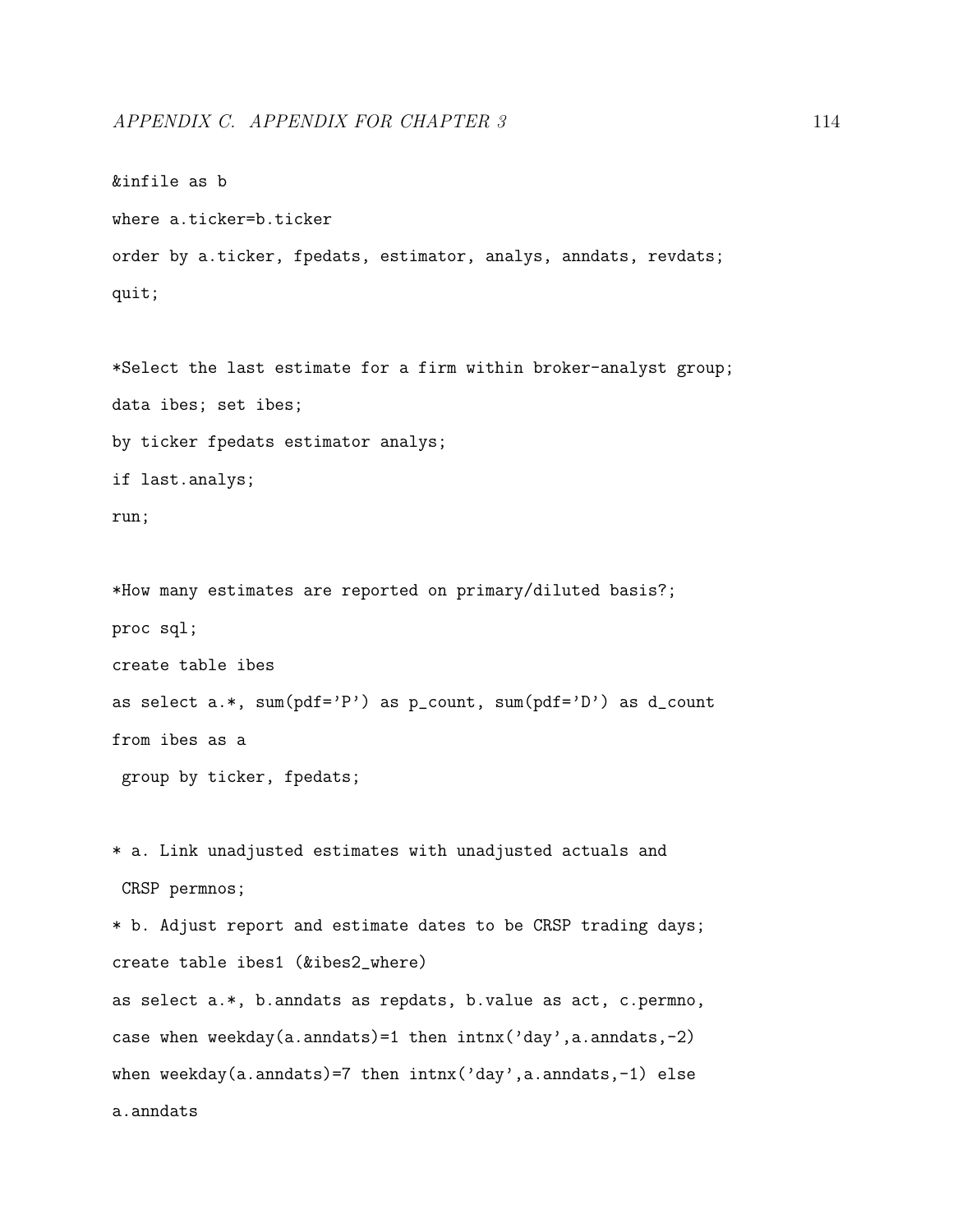```
end as estdats1,
case when weekday(b.anndats)=1 then intnx('day',b.~anndats,1)when weekday(b.anndats)=7 then intnx('day',b.anndats,2) else
b.anndats
%end as repdats1
%from ibes as a, ibes.actu_epsus as b, mylib.iclink as c
%where a.ticker=b.ticker and a.fpedats=b.pends and
a.usfirm=b.usfirm
%and b.pdicity='QTR'
and b.measure='EPS' and a.ticker=c.ticker and c.score in (0,1,2);
```
\* Making sure that estimates and actuals are on the same basis;

\*1. retrieve CRSP cumulative adjustment factor for IBES report and estimate dates; create table adjfactor as select distinct a.\* from crsp.dsf (keep=permno date cfacshr) as a, ibes1 as b where a.permno=b.permno and (a.date=b.estdats1 or a.date=b.repdats1);

\*2.if adjustment factors are not the same, adjust the estimate to be on the same basis with the actual; create table ibes1 as select distinct a.\*, b.est\_factor, c.rep\_factor,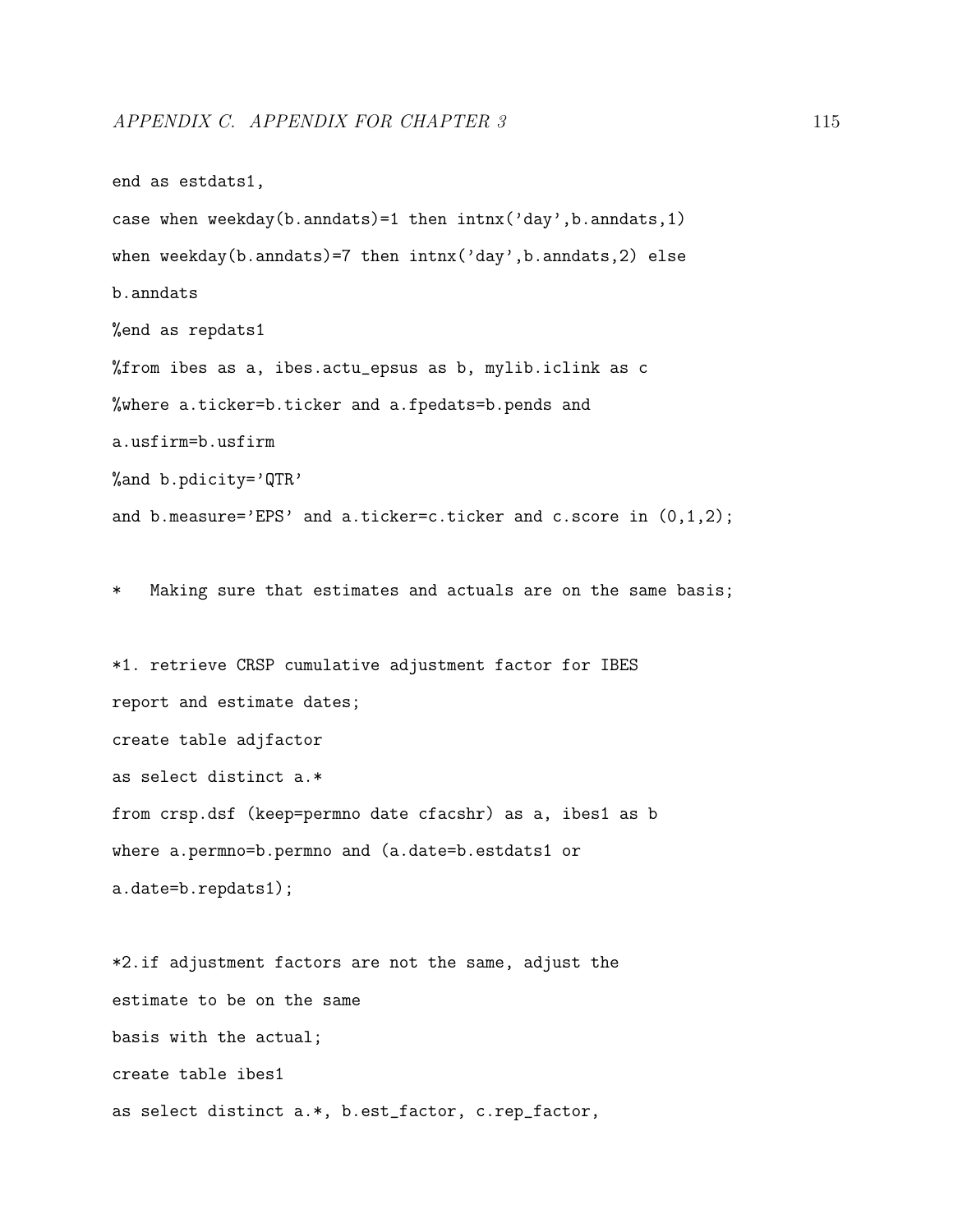```
case when (b.est_factor ne c.rep_factor) and
missing(b.est_factor)=
0 and missing(c.rep_factor)=0
then (rep_factor/est_factor)*value else value end
as new_value
from ibes1 as a,
adjfactor (rename=(cfacshr=est_factor)) as b,
adjfactor (rename=(cfacshr=rep_factor)) as c
where (a.permno=b.permno and a.estdats1=b.date) and
(a.permno=c.permno and a.repdats1=c.date);
quit;
* Make sure the last observation per analyst is included;
proc sort data=ibes1;
by ticker fpedats estimator analys anndats revdats;
run;
data ibes1; set ibes1;
by ticker fpedats estimator analys;
if last.analys;
run;
* Compute the median forecast based on estimates in
```
the 90 days prior to the report date;

proc means data=ibes1 noprint;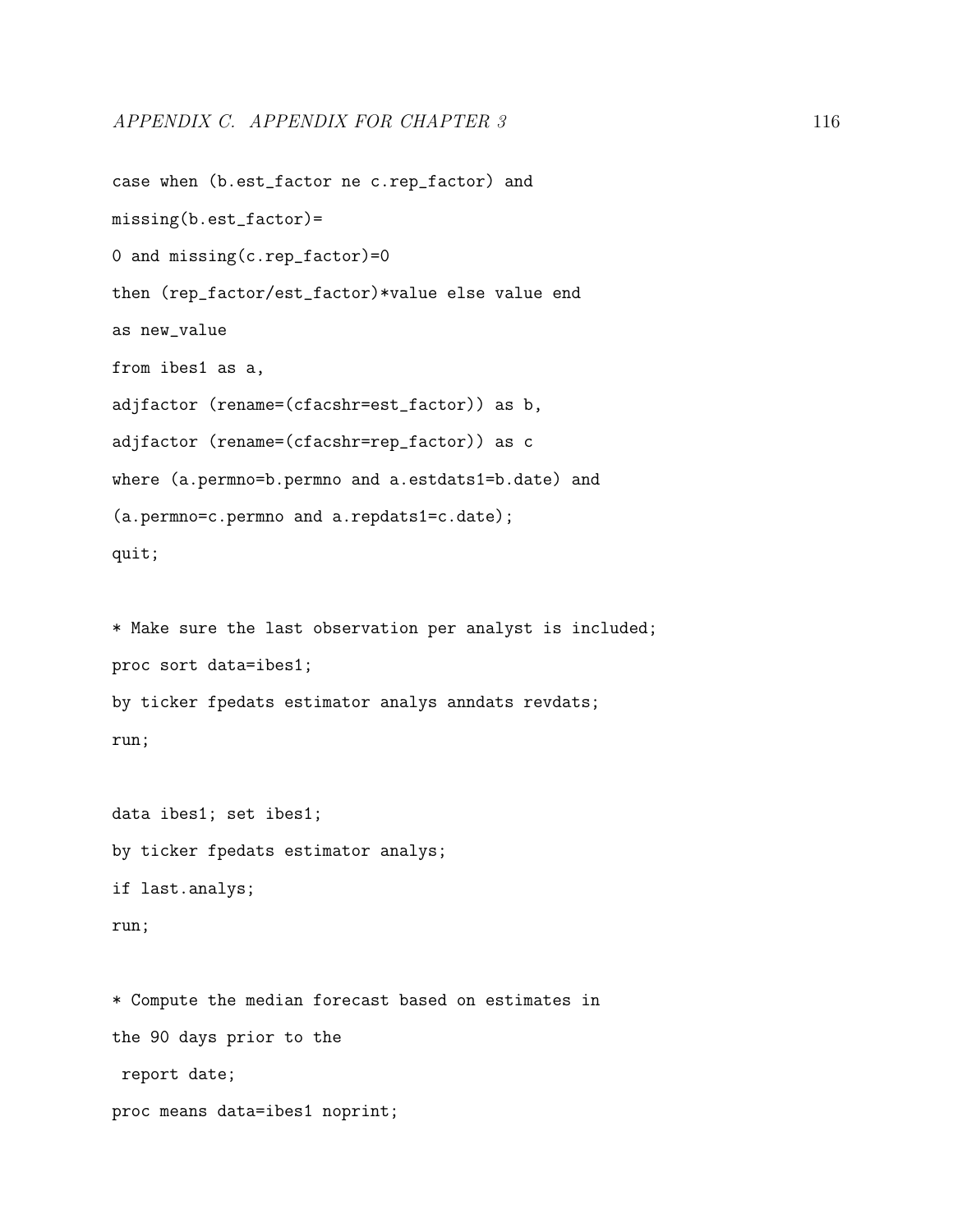```
by ticker fpedats;
var new_value;
* new_value is the estimate
appropriately adjusted;
output out= medest (drop=_type_ _freq_)
median=medest n=numest std=dispersion;
* SUBJECT TO
CHANGE: medest = MEDIAN or MEAN;
run;
* Merge median estimates with ancillary information
on permno, actuals
and report dates;
* Determine whether most analysts are reporting
estimates on primary
 or diluted basis;
* following the methodology outlined in Livnat and
Mendenhall (2006);
proc sql; create table medest
as select distinct a.*, b.repdats, b.act, b.permno,
case when p_count>d_count then 'P'
when p_count <= d_count then 'D'
end as basis
from medest as a left join ibes1 as b
on a.ticker=b.ticker and a.fpedats=b.fpedats;
```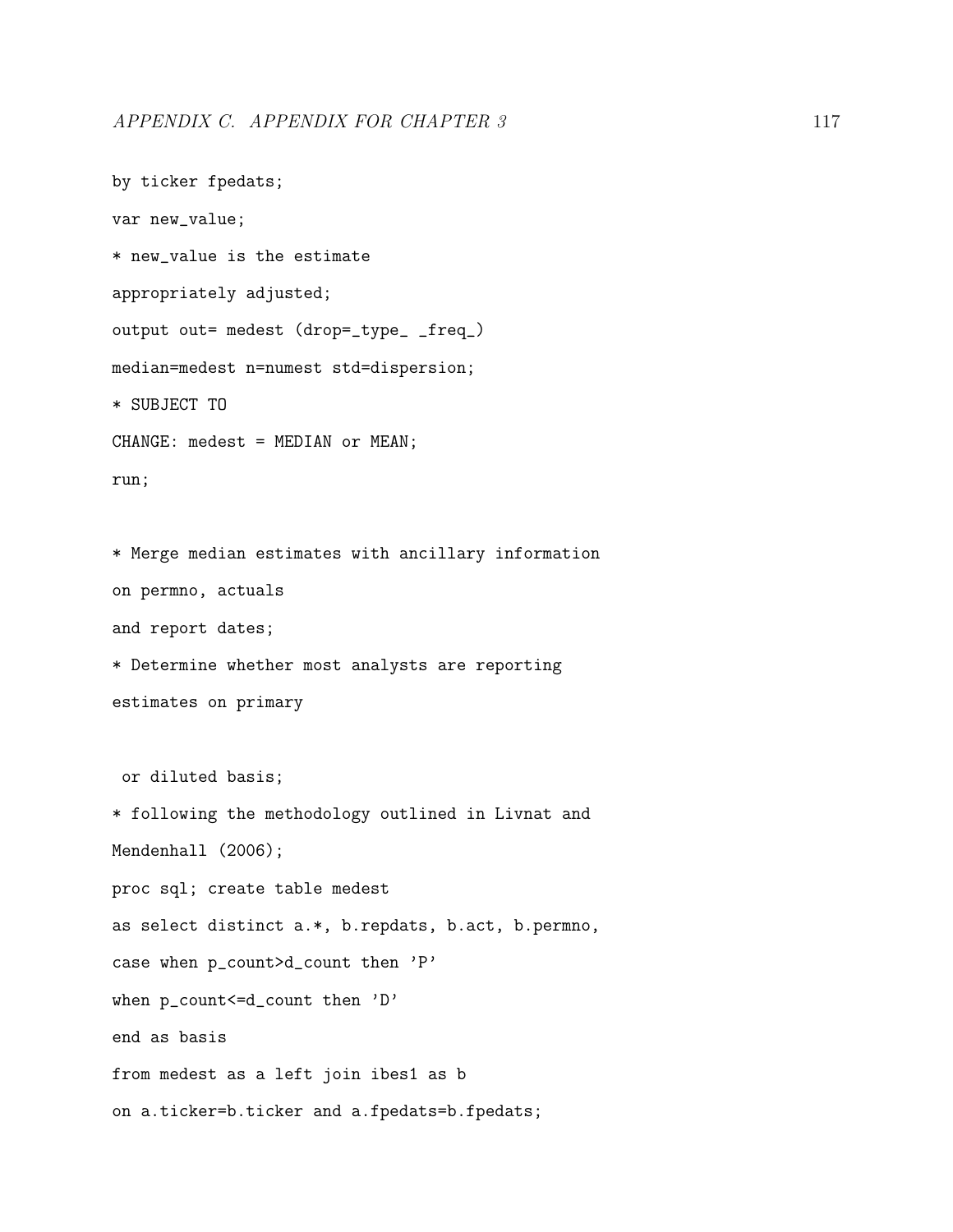quit;

proc sql; drop table ibes, ibes1; quit; %MEND; %IBES\_SAMPLE (infile=tickers, ibes1\_where= &ibes\_where1, ibes2\_where =&ibes\_where2, ibes\_var=&ibes\_vars); \*COMPUSTAT EXTRACT; proc sql; create table gvkeys as select a.\* from cibeslnk as a, tickers as b where a.ticker=b.ticker; \*use CIBESLNK table to link IBES Ticker and GVKEY; create table comp (drop=consol indfmt datafmt popsrc) as select a.\*, cshoq\*prccq as mcap from comp.fundq (keep=&comp\_list &comp\_where) as a,

gvkeys as b

where a.gvkey=b.gvkey;

create table comp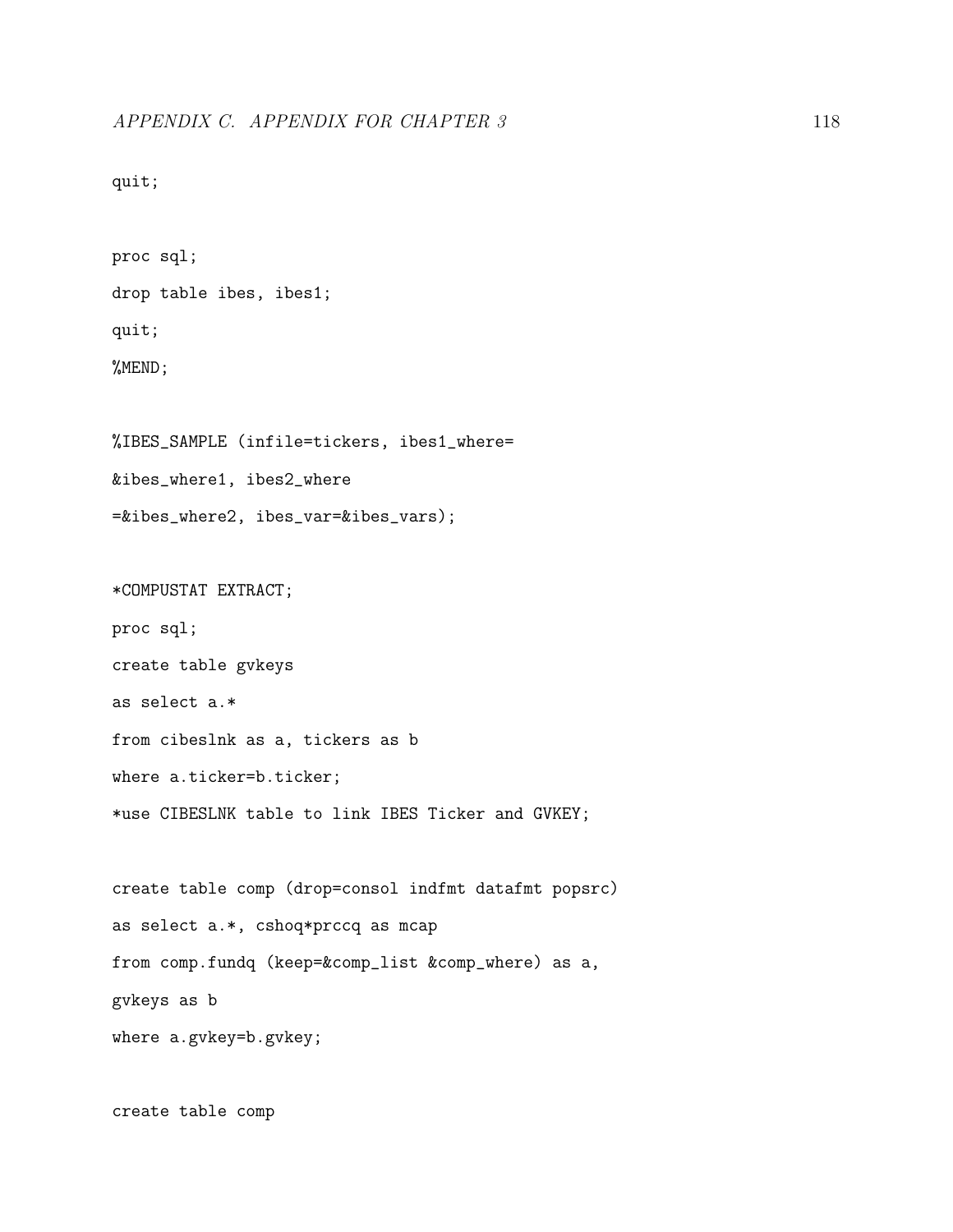```
as select *
from comp a left join
(select distinct gvkey,ibtic from comp.security
(where=(missing(ibtic)=0))) b
on a.gvkey=b.gvkey;
quit;
*Create calendar date of fiscal period end in Compustat
extract;
data comp; set comp;
if (1<=fyr<=5) then date_fyend=
intnx('month',mdy(fyr,1,fyearq+1),0,'end');
else if (6<=fyr<=12) then date_fyend=
intnx('month',mdy(fyr,1,fyearq),0,'end');
fqenddt=intnx('month',date_fyend,-3*(4-fqtr),'end');
format fqenddt date9.;
drop date_fyend;
run;
* a) Link Gvkey with Lpermno;
proc sql;
create table comp1
as select a.*, b.lpermno
from comp (where=(&begindate<=fqenddt<=&enddate))
as a left join lnk as b
on a.gvkey=b.gvkey and ((b.linkdt<=a.fqenddt <=b.linkenddt) or
```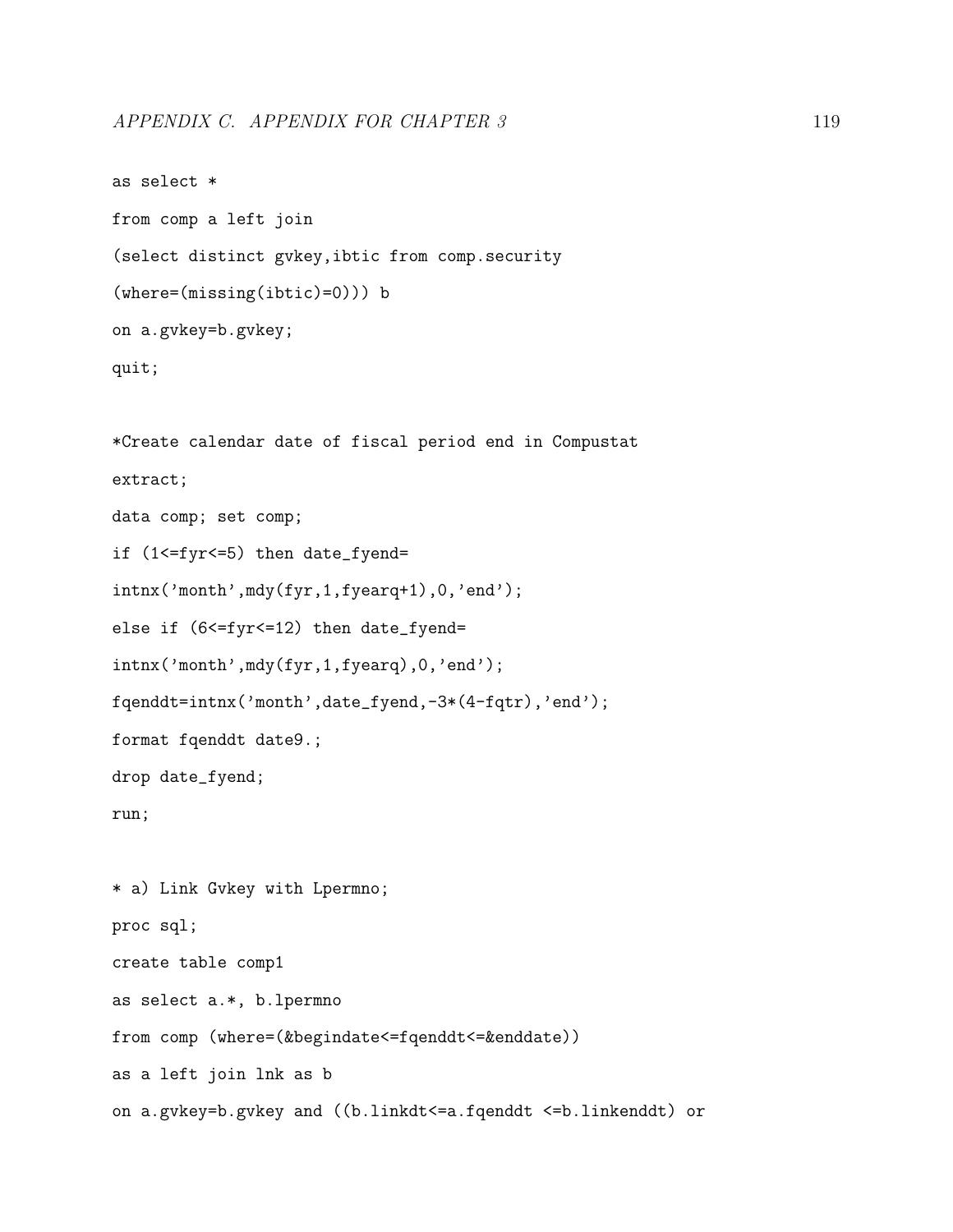## APPENDIX C. APPENDIX FOR CHAPTER 3 120

(b.linkdt<=a.fqenddt and b.linkenddt=.E) or (b.linkdt=.B and a.fqenddt <=b.linkenddt));

\* b) Link Gvkey with IBES Ticker; create table comp1 as select a.\*, b.ticker from comp1 as a left join cibeslnk as b on a.gvkey=b.gvkey and ((b.fdate<=a.fqenddt <=b.ldate) or (b.fdate<=a.fqenddt and b.ldate=.E) or (b.fdate=.B and a.fqenddt <=b.ldate))

\* c) Link IBES analysts' expectations (MEDEST), IBES report dates (repdats) \* and actuals (act) with Compustat data; create table comp1 as select a.\*, b.medest, b.numest, b.dispersion, b.repdats, b.act, b.basis from comp1 as a left join medest as b on a.ticker=b.ticker and year(a.fqenddt)\*100+month(a.fqenddt)=year(b.fpedats) \*100+month(b.fpedats);

quit;

\*remove fully duplicate records and pre-sort; proc sort data=comp1 noduprec; by \_all\_;run; proc sort data=comp1; by gvkey fyearq fqtr;run;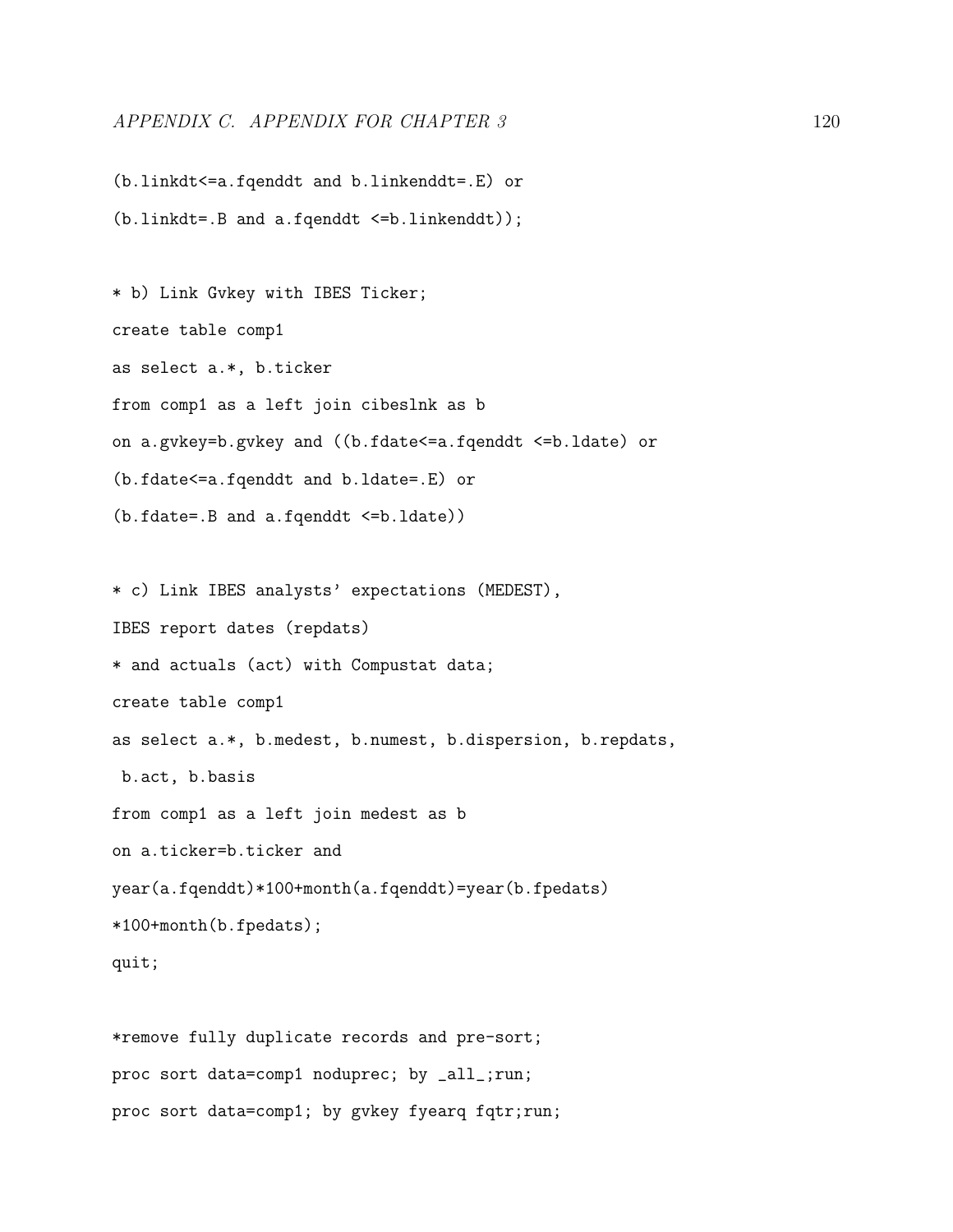proc sort data=comp1;

```
*descending sort is intenational to define leads;
by gvkey descending fyearq descending fqtr;
run;
* Shifting the announcement date to be a trading day;
* Defining the day after the following quarterly earnings
announcement as
leadrdq1;
data retdates; set comp1;
by gvkey;
leadrdq=lag(rdq);
if first.gvkey then leadrdq=intnx('month',rdq,3,'sameday');
*if sunday move back by 2 days, if saturday move back by 1 day;
if weekday(rdq)=1 then rdq1=intnx('day',rdq,-2); else
f weekday(rdq)=7 then rdq1=intnx('day',rdq,-1); else rdq1=rdq;
if weekday(leadrdq)=1 then leadrdq1=intnx('day',leadrdq,2); else
if weekday(leadrdq)=7 then leadrdq1=intnx('day',leadrdq,3); else
if weekday(leadrdq)=6 then leadrdq1=intnx('day',leadrdq,3); else
leadrdq1=intnx('day',leadrdq,1);
if leadrdq=rdq then delete;
format rdq1 leadrdq1 date9.;
run;
```
\* Extract file of raw daily returns around between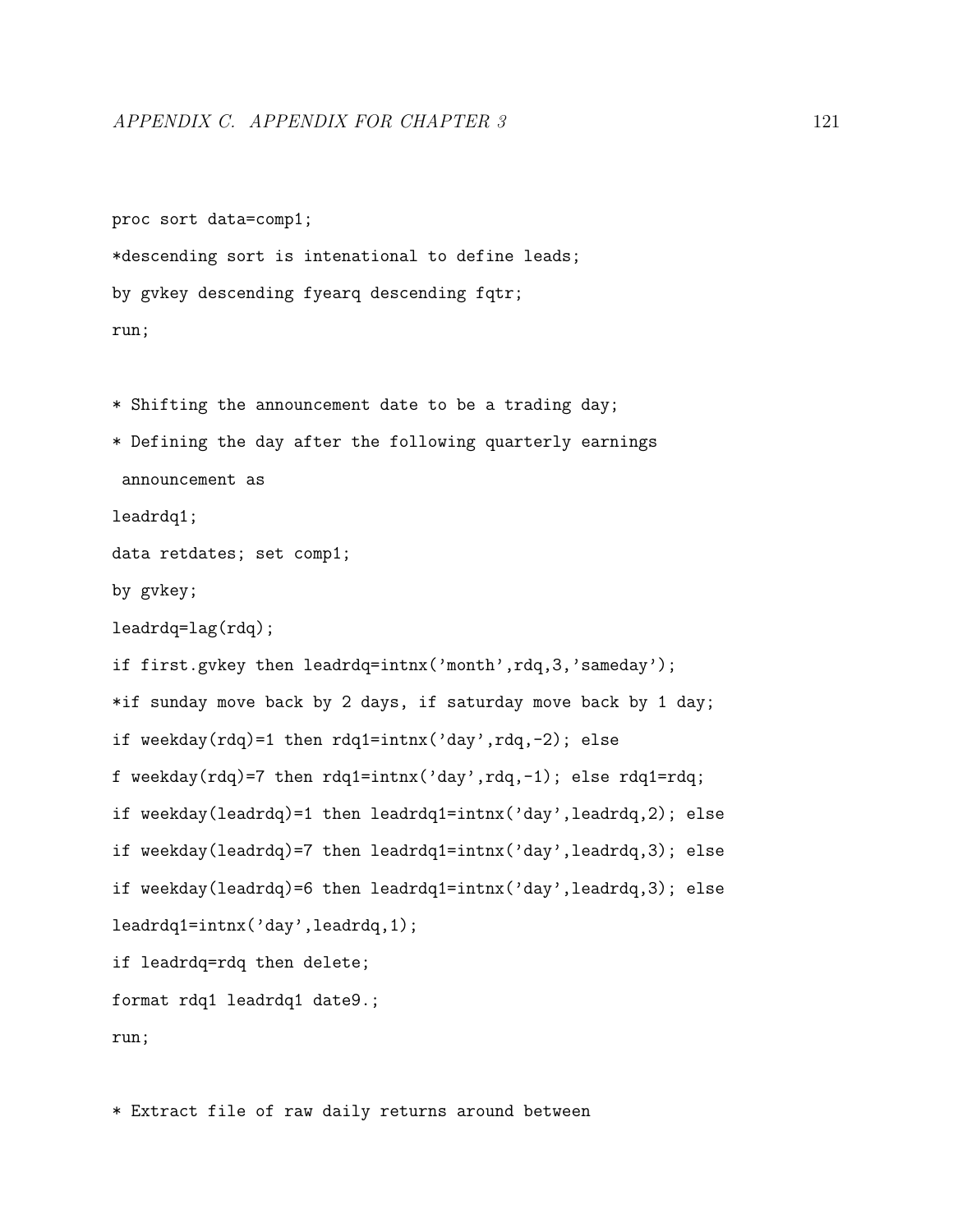earnings announcement dates;

```
proc sql;
create table dsex1
as select a.permno, a.date, a.ret, b.exchcd, b.shrcd
from crsp.msf(keep=permno ret date where=
(&begindate<=date<=&enddate))
as a
left join crsp.dseall(keep=date permno exchcd shrcd) as b
on a.permno=b.permno and a.date= b.date;
quit;
* Complete the time series for exchcd & shrcd and select
```

```
all common stocks;
proc sort data=dsex1; by permno date; run;
```

```
data dsex2;
set dsex1;
by permno date;
retain lexchcd lshrcd;
if first.permno then
do;
lexchcd = exchcd ;
lshrcd = shrcd;
end;
else
```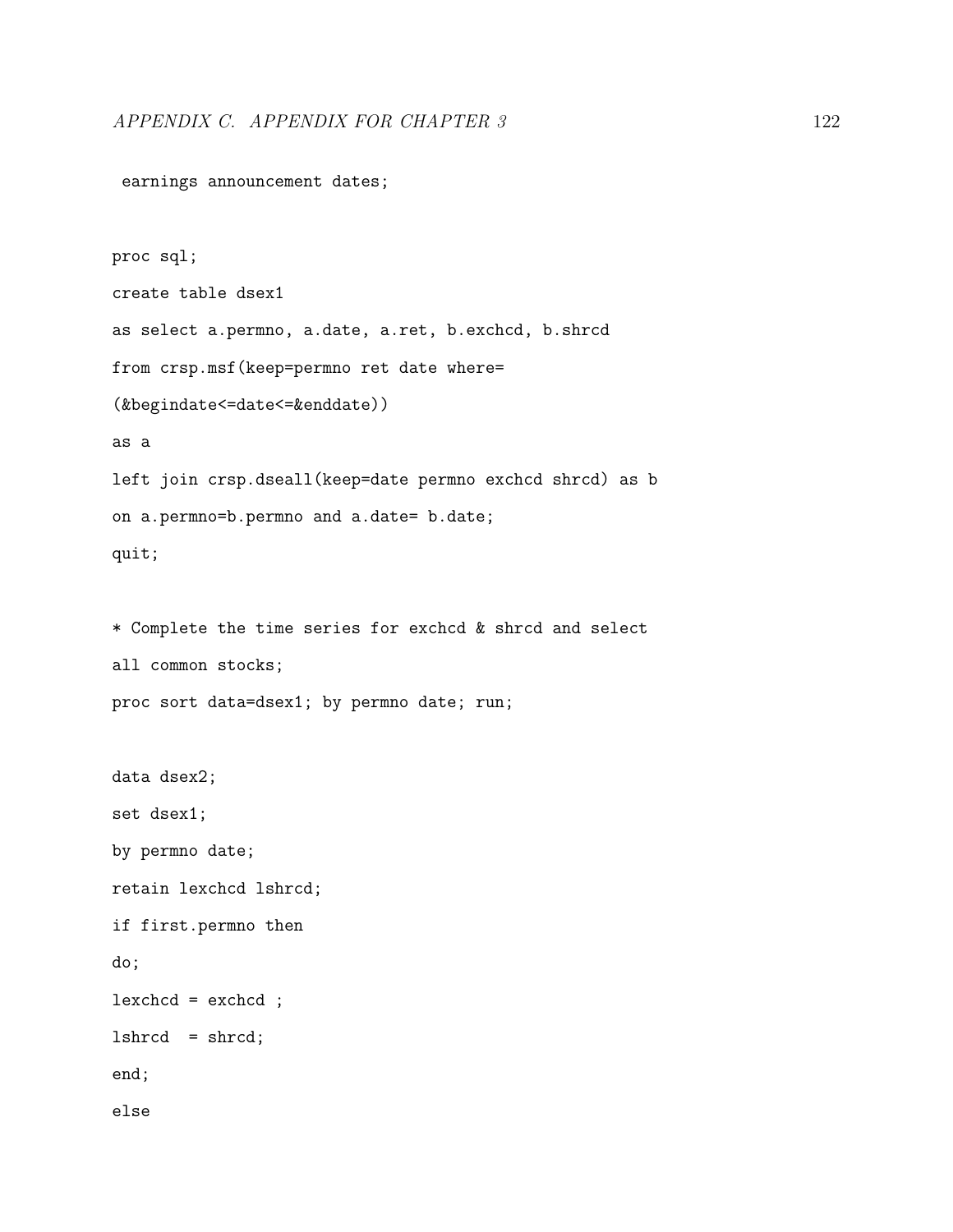```
do;
if missing(exchcd) then exchcd = lexchcd;
else lexchcd = exchcd;
if missing(shrcd) then shrcd = lshrcd;
else lshrcd = shrcd;
end;
run;
proc sql;
create table crsprets
as select a.*, b.*
from dsex2 as a,
retdates (where=(missing(rdq1)=0 and missing(leadrdq1)=0 and
30<intck('day',rdq1,leadrdq1))) as b
where a.permno=b.lpermno and rdq1<=a.date<=leadrdq1;
quit;
proc sort data=crsprets;
by permno date fyearq fqtr;
run;
* Clean duplicates, choose exchange NYSE/Nasdaq/AMEX;
data crsprets; set crsprets;
if date ne lag(date);
if exchcd in (1,2,3); * NYSE and AMEX and Nasdaq securities only;
if shrcd in (10,11) and not missing(ret); * Common Stocks only;
```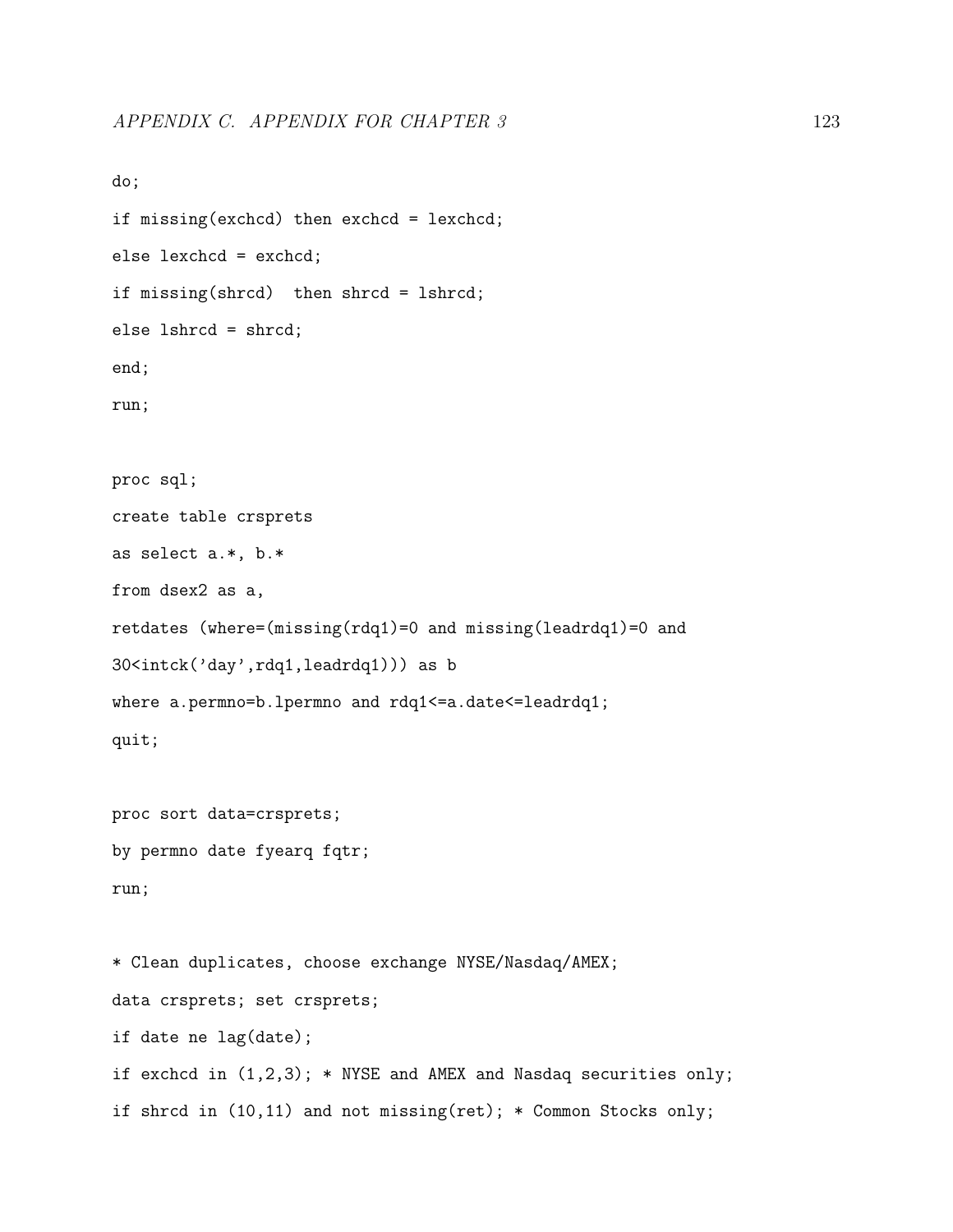#### run;

```
* Drop things not need;
data crsp_compustat;
set crsprets (keep= date ticker ret epsfxq epspxq saleq
mcap medest invtq
chq cshoq rectq oancfy actq lctq dpq ppentq permno ceqq);
bm=ceqq/mcap;
```
run;

```
*------------------------------------------*
```
Merge crsp\_compustat with oclink \*------------------------------------------\*

#### %OCLINK;

```
* Merge CRSP_Compustat with Optionmetrics
proc sql;
create table mylib.crsp_compustat_oclink
as select a.*, b.permno
from mylib.crsp_compustat as a, mylib.oclink as b
where a.secid=b.secid
and b.score in (0,1,2);
quit;
```

```
*------------------------------------------*
```
Prepare Macro LASTDAY to get the last date of each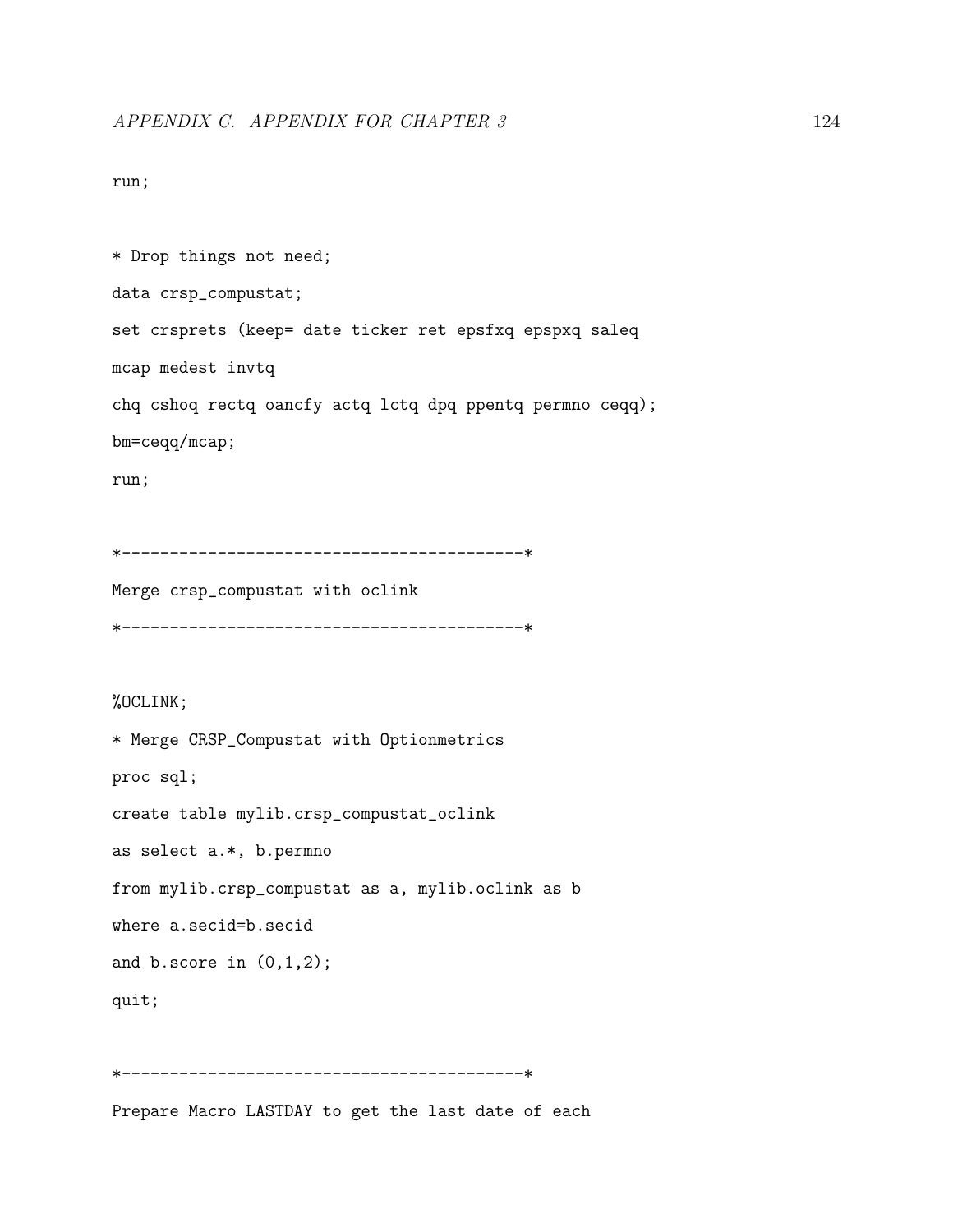```
month from data
*------------------------------------------*
%macro LASTDAY(in_data= , out_data= );
proc sql;
create table dtemp1
as select *
from &in_data;
quit;
proc sort data=dtemp1; by date; run;
data dtemp2;
set dtemp1;
*nwdate=mdy(month(date),24, year(date));
nwdate=intnx ('month',date,0,'E'); * mdy(month(date),24, year(date));
format nwdate yymmddn8.;
run;
*Pick the last day of the month;
proc sql;
create table mtemp_days2
as select max(date) as last_day format yymmddn8.
from dtemp2
group by nwdate;
quit;
```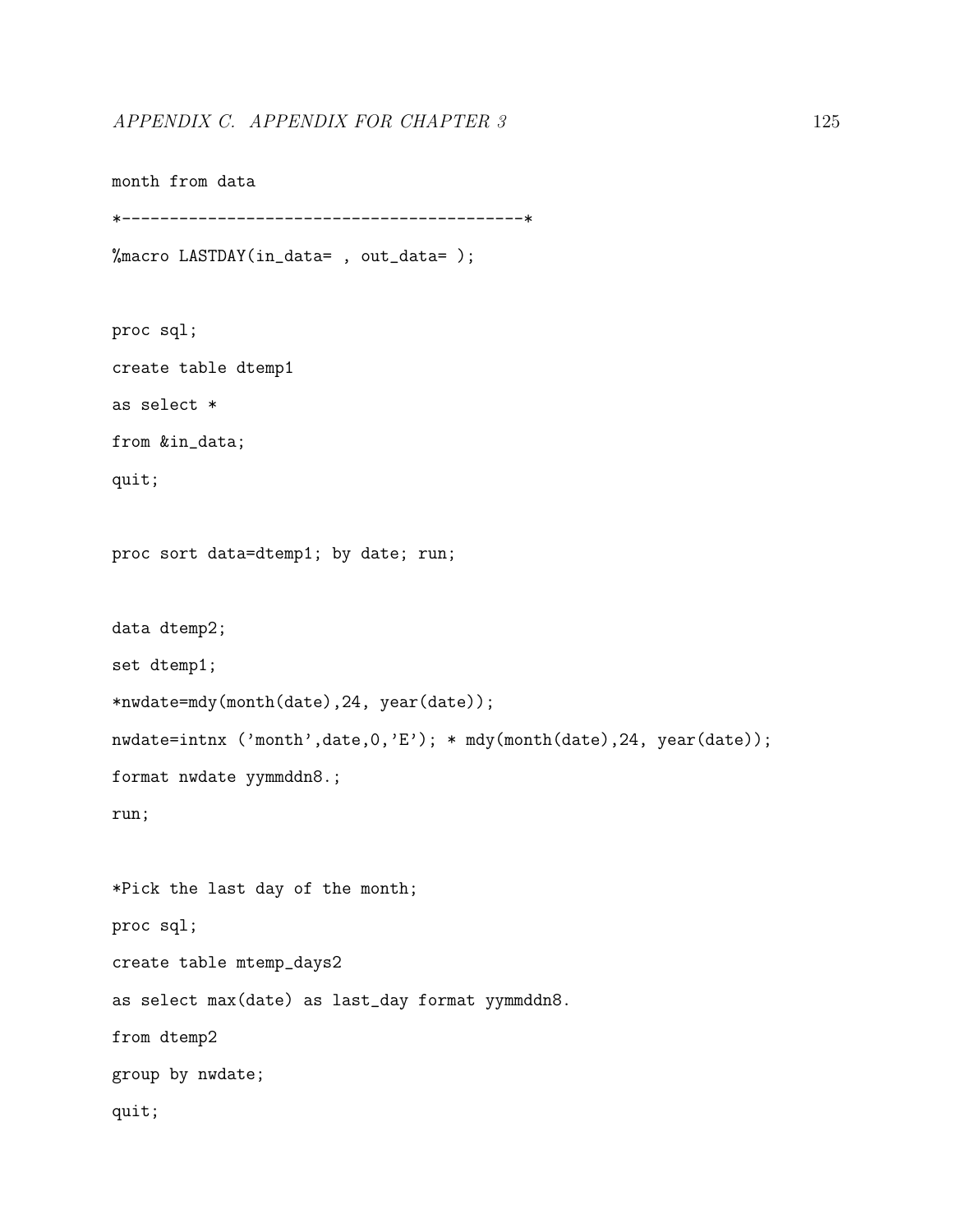\*Pick the data which corresponds to the last day of the month; proc sql; create table mtemp\_days3 as select \* from dtemp2 a inner join mtemp\_days2 b on a.date=b.last\_day; quit; data &out\_data; set mtemp\_days3 (drop=date rename=(nwdate=date )); run; %mend LASTDAY; \*------------------------------------------\* Get Lastday of month for data \*------------------------------------------\* %LASTDAY(in\_data=crsp.msf, out\_data=work.msf); proc sql; create table crsp\_compustat\_optionm as select a.\*, b.ret, b.last\_day as date\_crsp from mylib.crsp\_compustat\_oclink (drop=return) as a,msf as b

where a.permno=b.permno and a.date=b.date;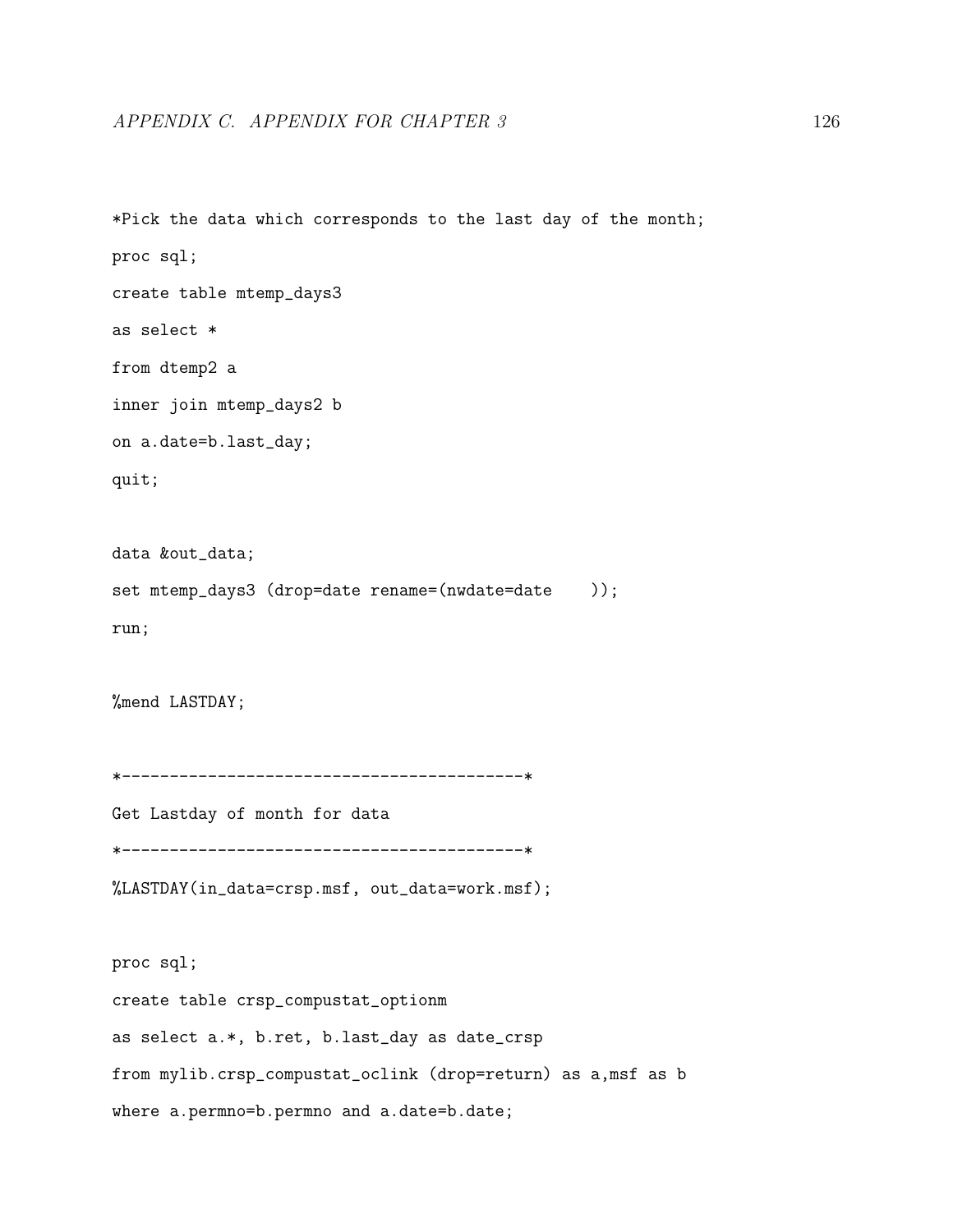```
*------------------------------------------*
Get weekly_var for crsp returns
*------------------------------------------*;
%let begindate='01jan1996'd;
 * start calendar date of fiscal period end;
%let enddate='31dec2013'd;
proc sql;
create table crsprets
as select a.permno, a.date, a.ret, b.exchcd, b.shrcd
from crsp.dsf(keep=permno ret date where=
(&begindate<=date<=&enddate))
as a
left join crsp.dseall(keep=date permno exchcd shrcd) as b
on a.permno=b.permno and a.date= b.date;
quit;
proc sql;
create table crsprets_index
as select a.*, b.vwretd
from crsprets as a inner join crsp.dsi as b
on a.date= b.date;
quit;
```
%macro RRLOOP (in\_ds = crsprets\_index, out\_ds=mylib.out\_ds);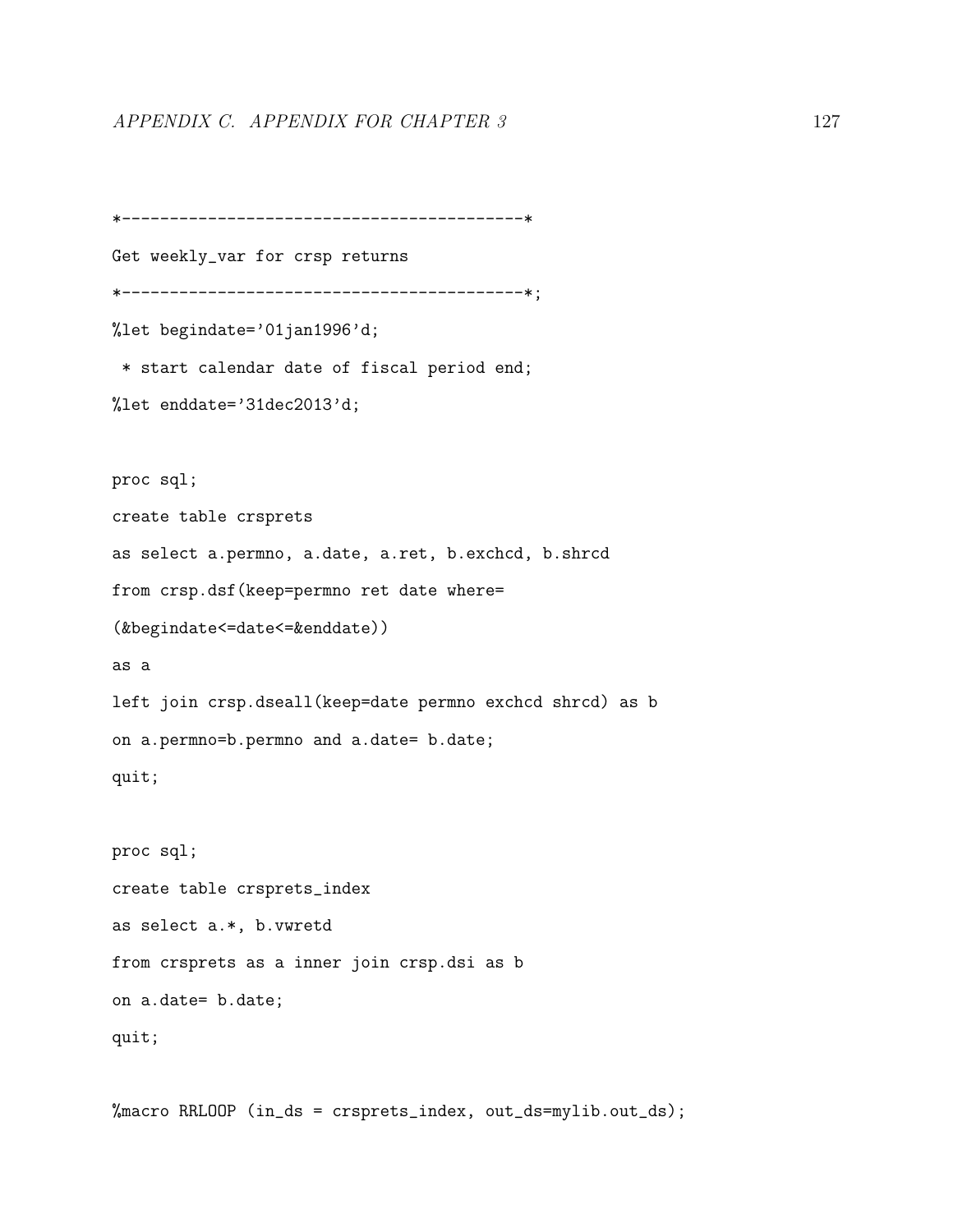```
%let year1=1996;
```
%let year2=2013;

%local date1 date2 date1f date2f yy mm;

/\*Extra step to be sure to start with clean, null datasets for appending\*/ proc datasets nolist lib=work; delete all\_ds\_sort1 oreg\_ds1 oreg\_ds1\_sort1 all\_temp; run;

data all\_temp; set &in\_ds; run;

/\*Loop for years and months\*/ %do  $yy = kyear1$  %to  $kyear2$ ; %do mm =  $1$  %to 12;

/\*Set date2 for mm-yy end point and date1 as 24 months prior\*/ %let date1=%sysfunc(mdy(&mm,1,&yy)); %let date1= %sysfunc (intnx(month, &date1, 0,beginning)); \*set DATE1 as first day of same month; %let date2 = %sysfunc (intnx(month, &date1, 11, end)); \*Make the DATE2 last day of 12 month;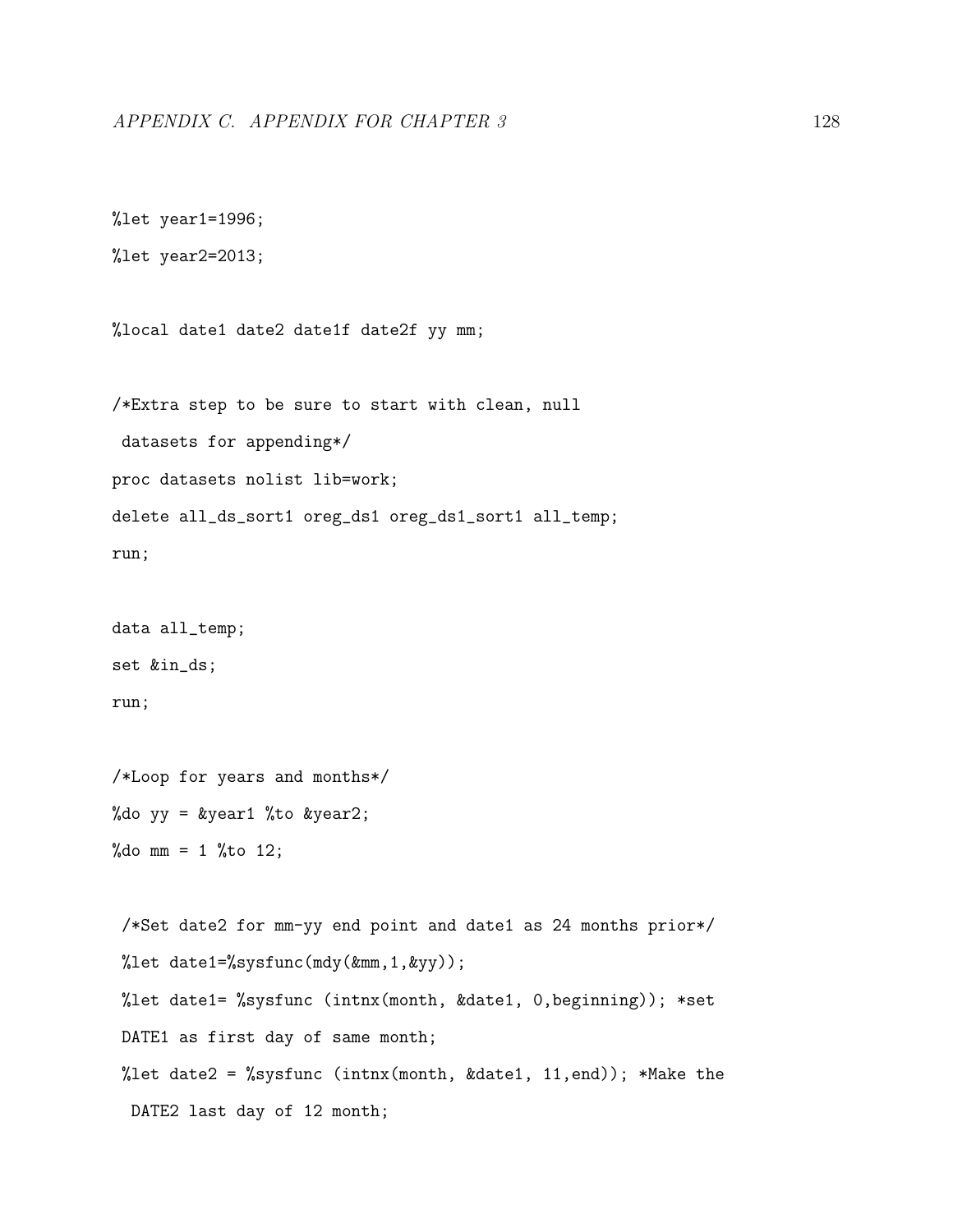/\*FYI --- INTNX quirk in SYSFUNC: do not use quotes with 'month' 'end' and 'begin'\*/

/\*An extra step to be sure the loop starts with a clean (empty) dataset for combining results\*/

proc datasets nolist lib=work;

delete oreg\_ds1 oreg\_ds2 oreg\_ds\_sort1 port1 port2 port3 port4; run;

```
/*Regression model estimation -- creates output set with coefficient
estimates*/
```
proc reg noprint data=all\_temp outest=oreg\_ds1 edf; where date between &date1 and &date2; \*Restricted to DATE1- DATE2 data range in the loop, and check if there is a valid return for 1 year; model ret = vwretd; by permno;

```
run;
```
/\*Store DATE1 and DATE2 as dataset variables and rename regression coefficients as ALPHA and BETA;\*/ data oreg\_ds1; set oreg\_ds1; date1=&date1;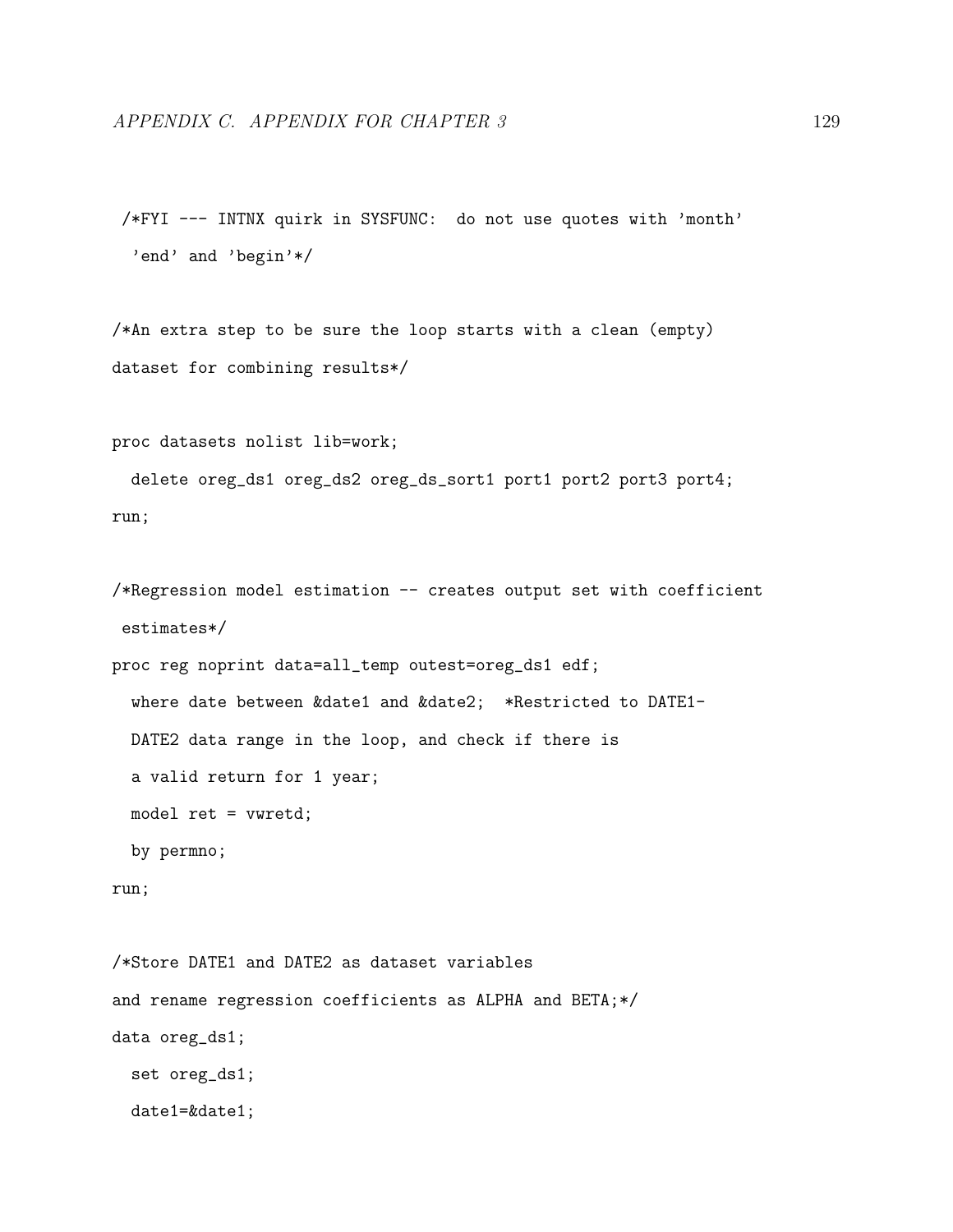```
date2=&date2;
  rename intercept=alpha vwretd=beta_mkt ;
  nobs = p_ + -edf_;
  format date1 date2 yymmdd10.;
run;
```

```
data oreg_ds2;
set oreg_ds1;
if nobs>220;
run;
```
/\*Append loop results to dataset with all date1-date2 observations\*/ proc datasets lib=work;

append base=all\_ds\_sort1 data=oreg\_ds2;

run;

%end; /\*MM month loop\*/

%end; /\*YY year loop\*/

/\*Save results in final dataset\*/

data &out\_ds;

set all\_ds\_sort1;

run;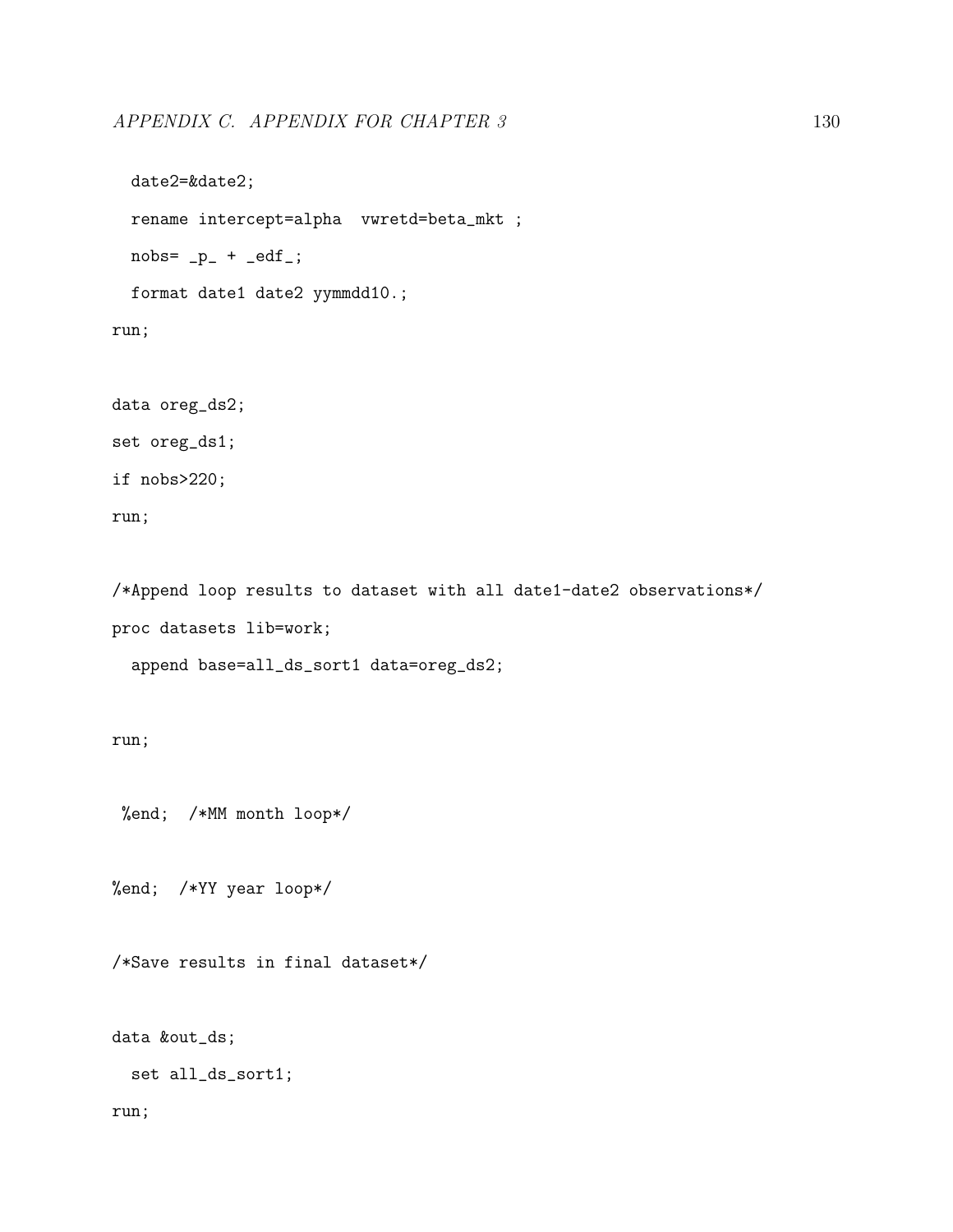```
%mend RRLOOP;
```
#### %RRLOOP;

```
* Merge out_ds with crsp_daily
%let begindate='01jan1996'd; * start calendar date of fiscal
period end;
%let enddate='31dec2013'd;
proc sql;
create table crsprets
as select a.permno, a.date, a.ret, b.exchcd, b.shrcd
from crsp.dsf(keep=permno ret date where=(&begindate<=date
<=&enddate)) as a
left join crsp.dseall(keep=date permno exchcd shrcd) as b
on a.permno=b.permno and a.date= b.date;
quit;
```

```
proc sql;
create table crsprets_index
as select a.*, b.vwretd
from crsprets as a inner join crsp.dsi as b
on a.date= b.date;
quit;
```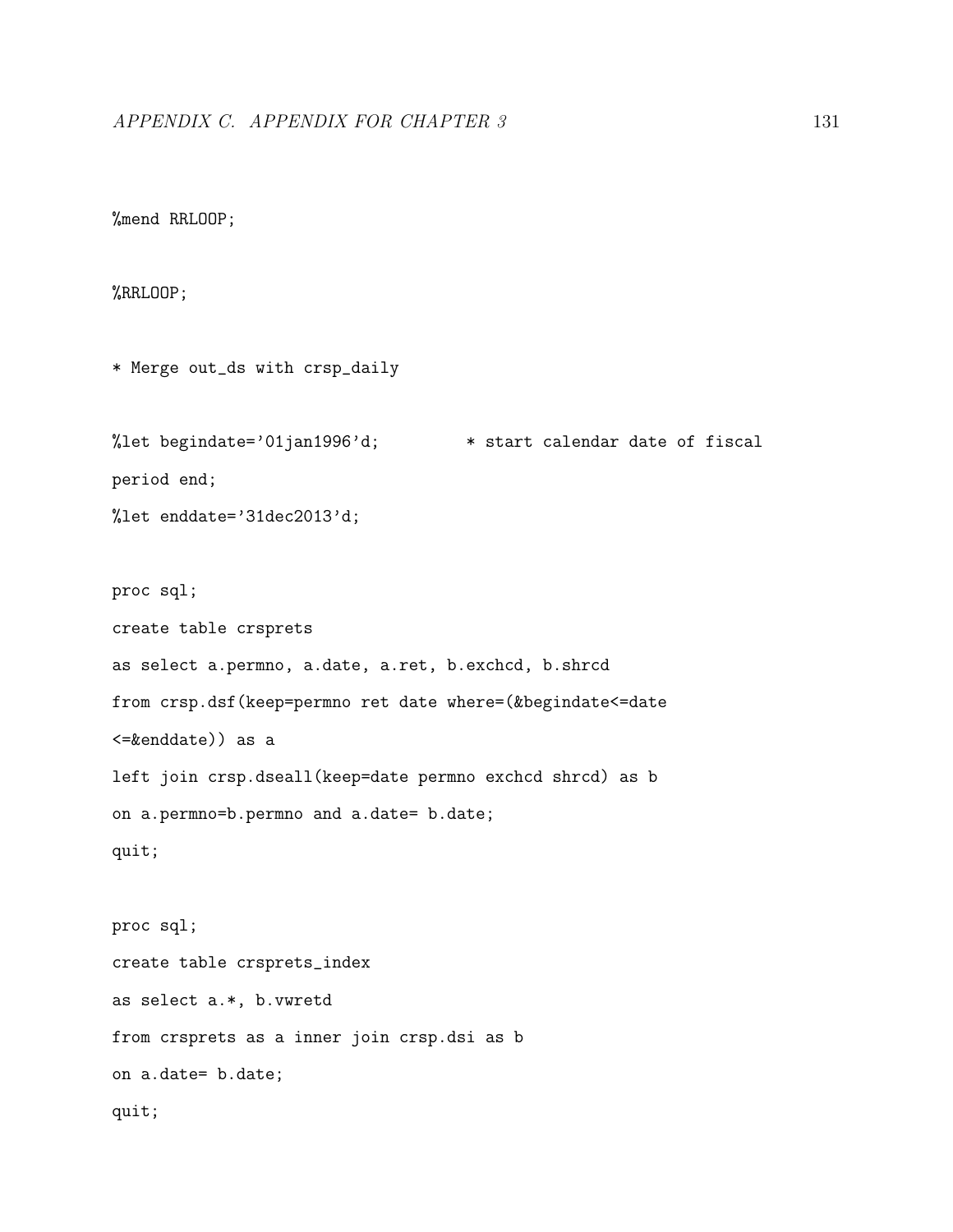```
proc sql;
create table mylib.crsprets_beta as
select a.*, b.alpha, b.beta_mkt, b.date2
from crsprets_index as a, mylib.out_ds as b
where INTCK('MONTH', a.data, b.data2) = 0and a.permno = b.permno
order by permno, date;
quit;
proc sql;
create table new as
select *, ret - alpha - beta_mkt*vwretd as epsilon
from mylib.crsprets_beta;
quit;
```

```
data new2;
```
set new;

```
year = YEAR(date);
```

```
month = MOMTH(data);
```

```
week = WEEK(data);
```

```
wdate=1000*YEAR(date)+10*WEEK(date)+WEEKDAY(date);
```

```
wweek=100*YEAR(date)+WEEK(date);
```
run;

proc summary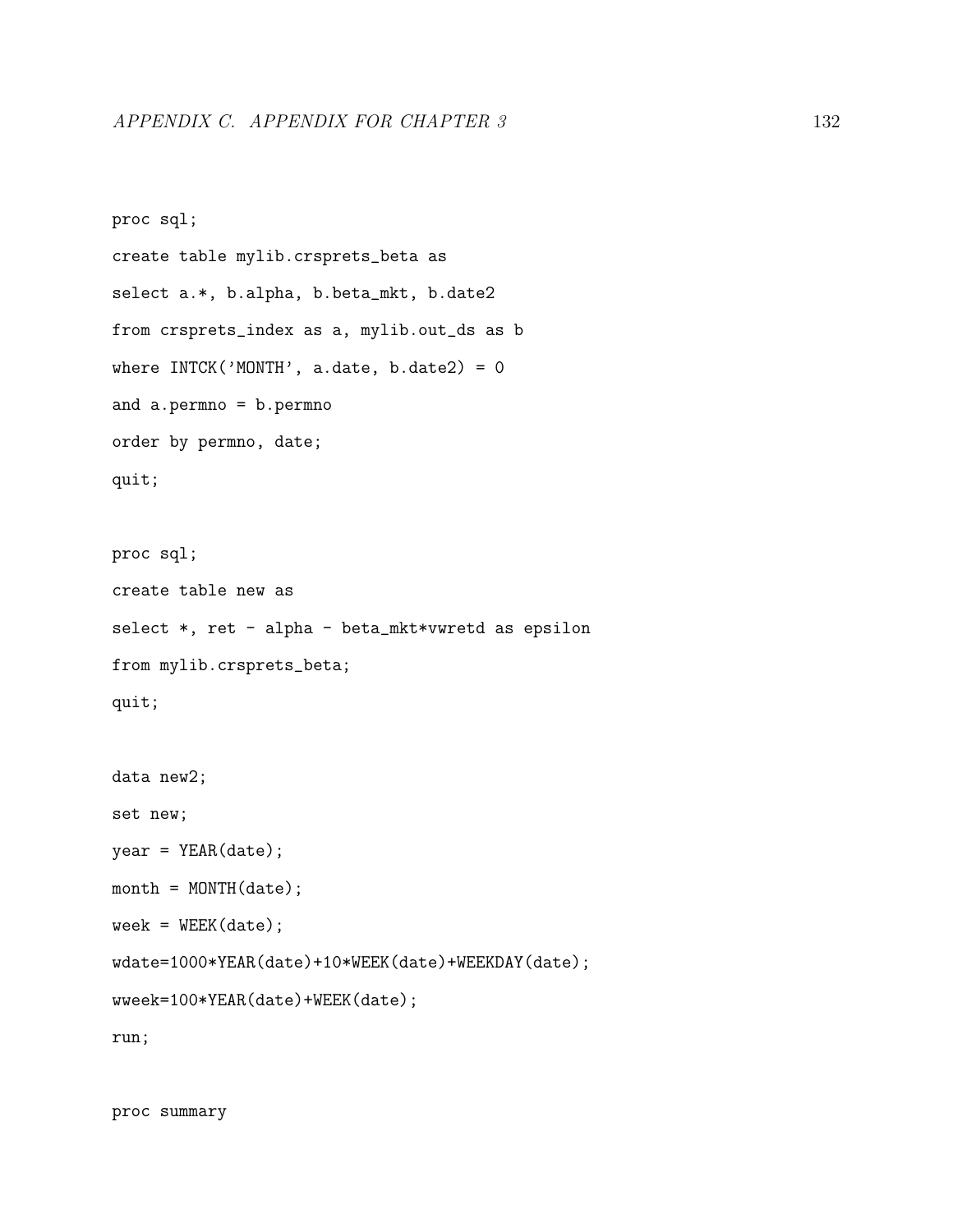```
data=new2 nway;
*class permno year month;
class permno wweek;
var epsilon;
*output out=month_var var=;
output out=week_var var=;
run;
proc sort data = week_var;
by permno wweek;
run;
*data month_var2;
data week_var2;
*set month_var;
set week_var;
by permno;
epslag1 = lag1(epsilon);
epslag2 = lag2(epsilon);
epslag3 = lag3(epsilon);
epslag4 = lag4(epsilon);
epslag5 = lag5(epsilon);
epslag6 = lag6(epsilon);
epslag7 = lag7(epsilon);
epslag8 = lag8(epsilon);
```
epslag9 = lag9(epsilon);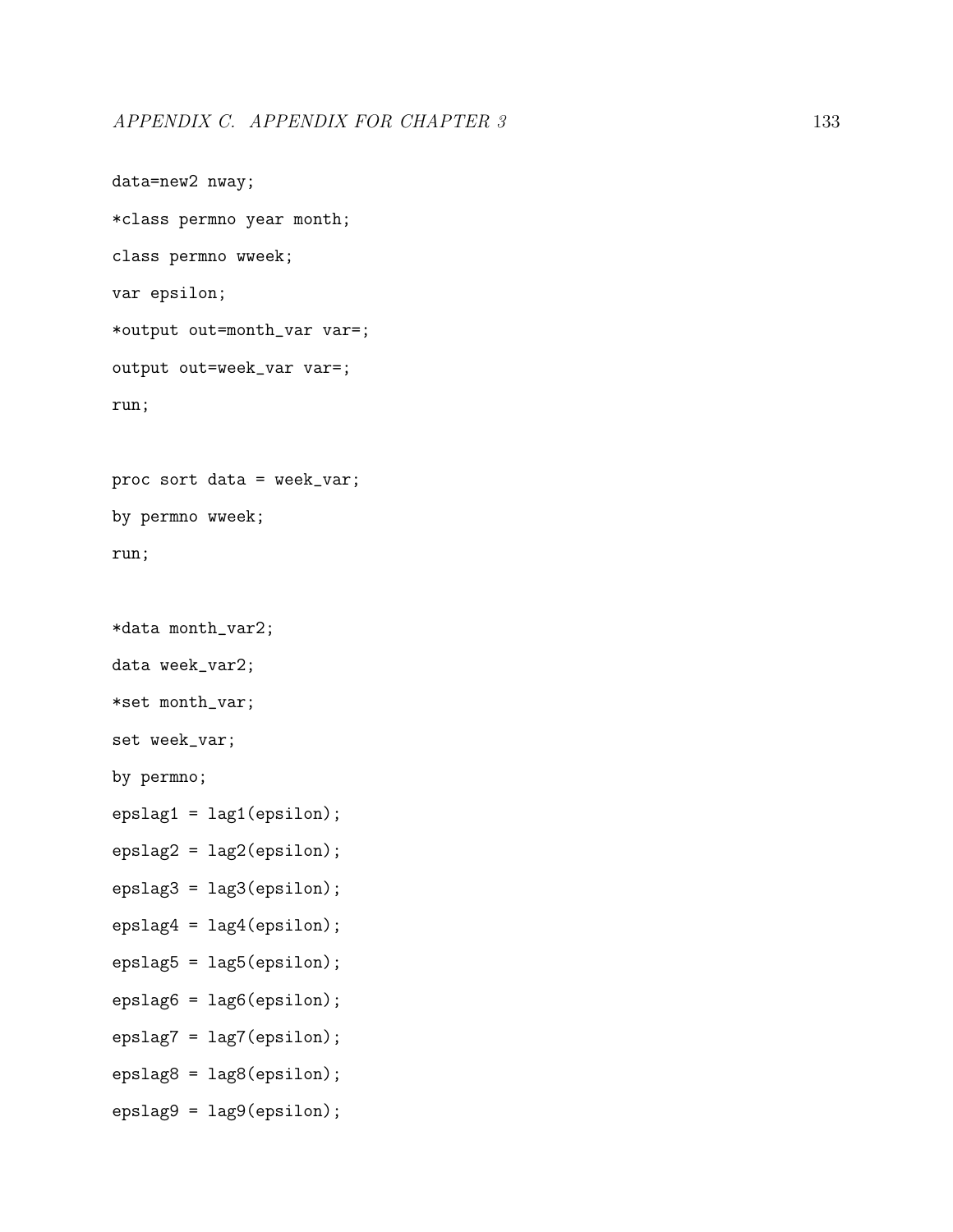- $epslag10 = lag10(epsilon)$ ;
- $epslag11 = lag11(epsilon)$ ;
- epslag12 = lag12(epsilon);
- epslag13 = lag13(epsilon);
- $epslag14 = lag14(epsilon)$ ;
- $epslag15 = lag15(epsilon)$ ;
- epslag16 = lag16(epsilon);
- epslag17 = lag17(epsilon);
- epslag18 = lag18(epsilon);
- $epslag19 = lag19(epsilon1on);$
- epslag20 = lag20(epsilon);
- $epslag21 = lag21(epsilon)$ ;
- epslag22 = lag22(epsilon);
- epslag23 = lag23(epsilon);
- epslag24 = lag24(epsilon);

run;

```
*------------------------------------------*
```
Run R with week\_var2 dataset \*------------------------------------------\*; library(foreign) rm(list=ls(all=TRUE)) #setwd("~/Desktop") #data<-read.csv("month\_var2.csv") data<-read.csv("week2\_var.csv") data<-data.frame(data,matrix(,nrow=dim(data)[1],ncol=3))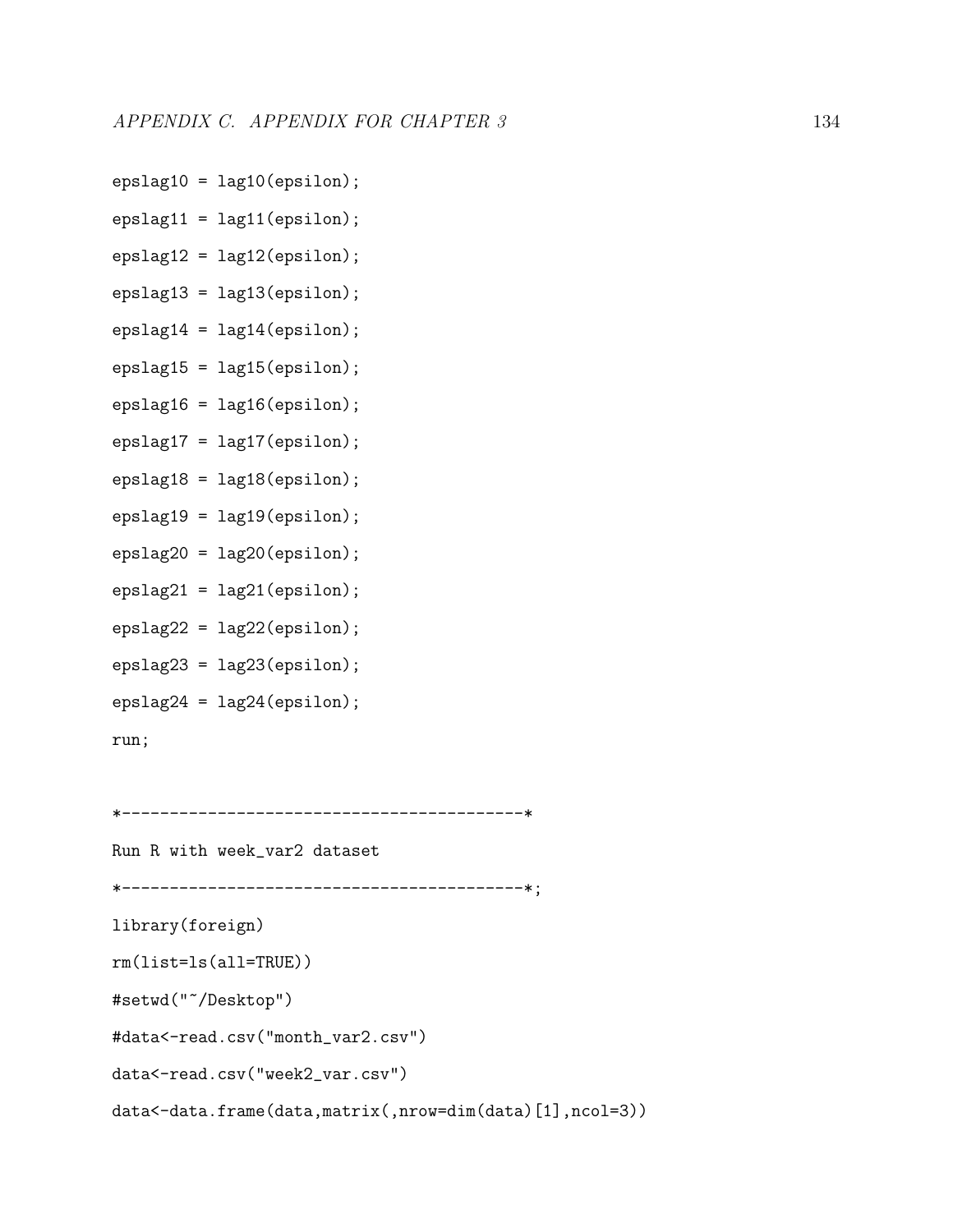```
colnames(data)[(length(colnames(data))-1):length(colnames(data))]
<-c('max','max_2nd','is_event')
data$is_event=0
permno<-unique(data$PERMNO)
for (i in 1:length(permno))
{
df2<-subset(data,PERMNO==permno[i])
for (j in 1:dim(df2)[1])
{
if(!is.na(df2[j,6])){
     max = df2[j, 6]}
    else
    {
     max = 0}
    max_2nd = 0for (k in 1:23)
    {
      if(!is.na(df2[j,6+k])){
        if(df2[j,6+k] > max){
          max_2nd = maxmax = df2[j, 6+k]
```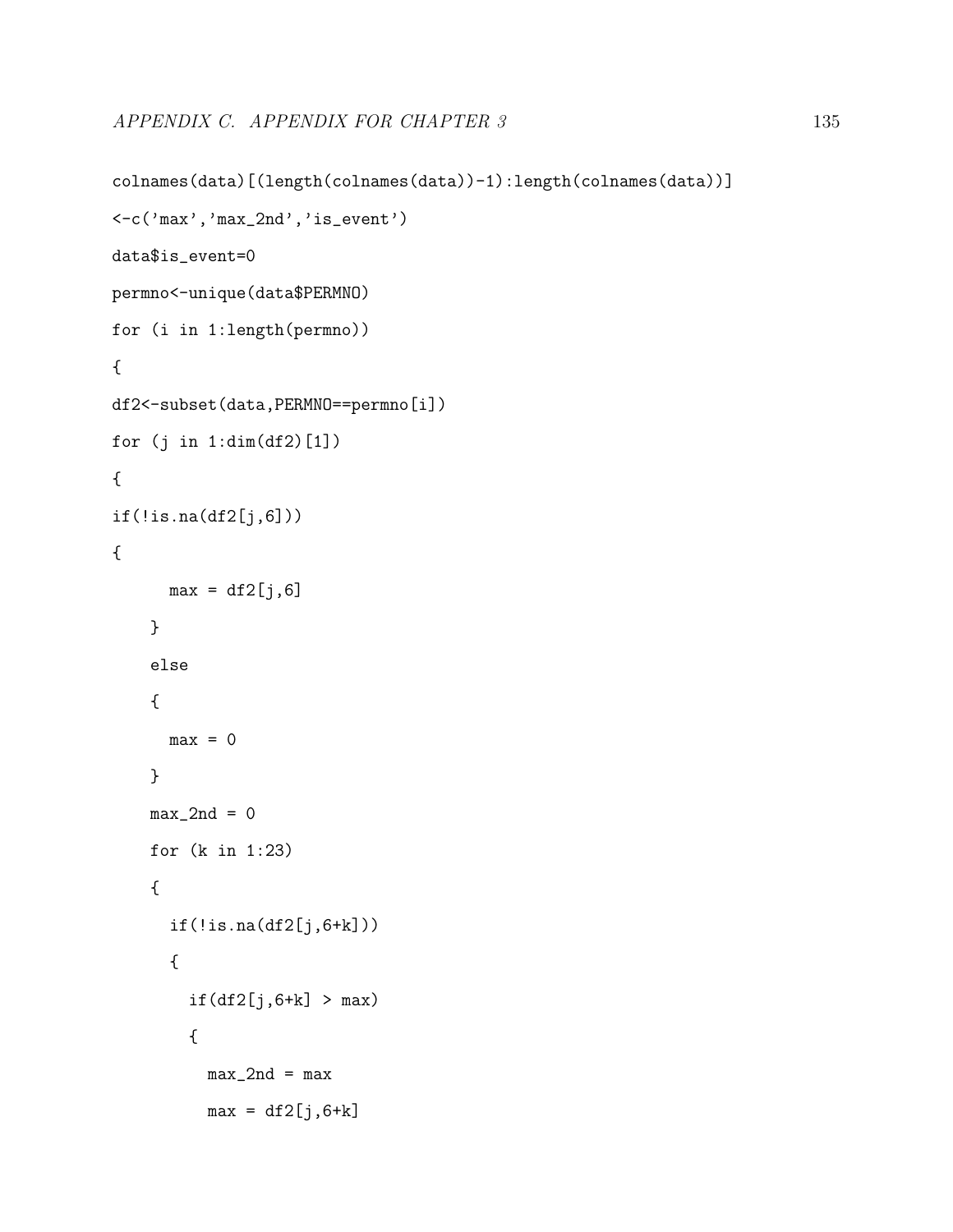```
}
        else if(df2[j,6+k] > max_2nd){
          max_2nd = df2[j, 6+k]}
      }
    }
   df2[j,]\ max = maxdf2[j,]\max_2nd = max_2ndif(!is.na(df2[j,]$epsilon))
    {
      if(df2[j,]\max_2nd \leq df2[j,]\epsilon){
        df2[j,]\$is_event = 1
      }
    }
  }
 data[data$PERMNO==permno[i],] = df2
}
write.dbf(data,"weekevent.dbf")
*------------------------------------------*
Merge weekevent.dbf with crsp_compustat_optionm
*------------------------------------------*;
```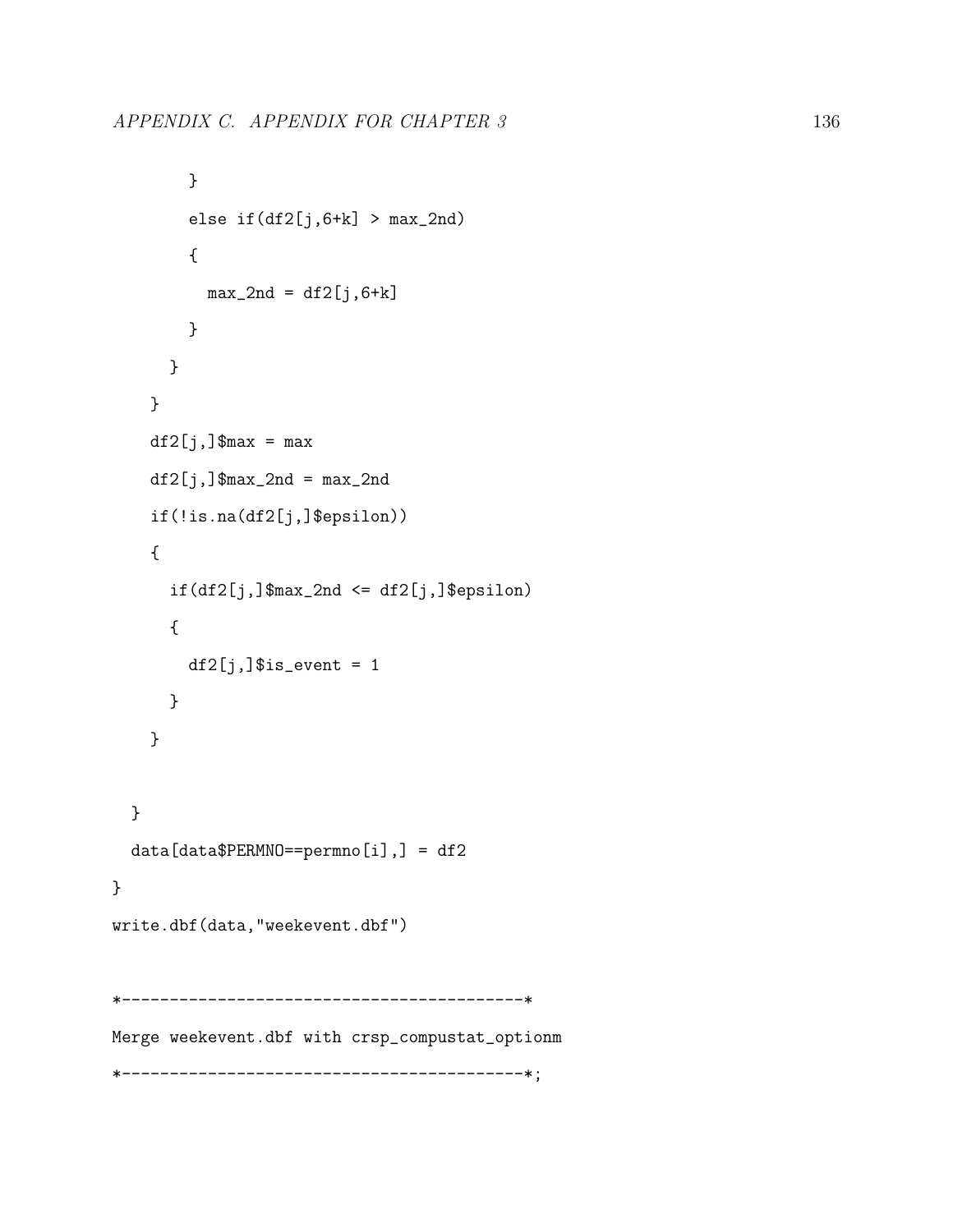## APPENDIX C. APPENDIX FOR CHAPTER 3 137

\*------------------------------------------\*

```
Sort crsp_compustat_optionm_weekevent
*------------------------------------------*;
%macro Sortdifimpl (in_ds=
crsp_compustat_optionm_weekevent);
%let year1=1996;
%let year2=2013;
%local date1 date2 yy mm k;
/*Extra step to be sure to start with clean, null datasets
for appending*/
proc datasets nolist lib=work;
delete all;
run;
/*Loop for years and months*/
%do yy = &year1 %to &year2;
  %do mm = 1 %to 12;
/*Set date2 for mm-yy end point and date1 as 24 months prior*/
%let date2=%sysfunc(mdy(&mm,1,&yy));
%let date2= %sysfunc (intnx(month, &date2, 0,end)); *Make the
DATE2 last day of the month;
%let date1 = %sysfunc (intnx(month, &date2, 0, beginning)); *set
```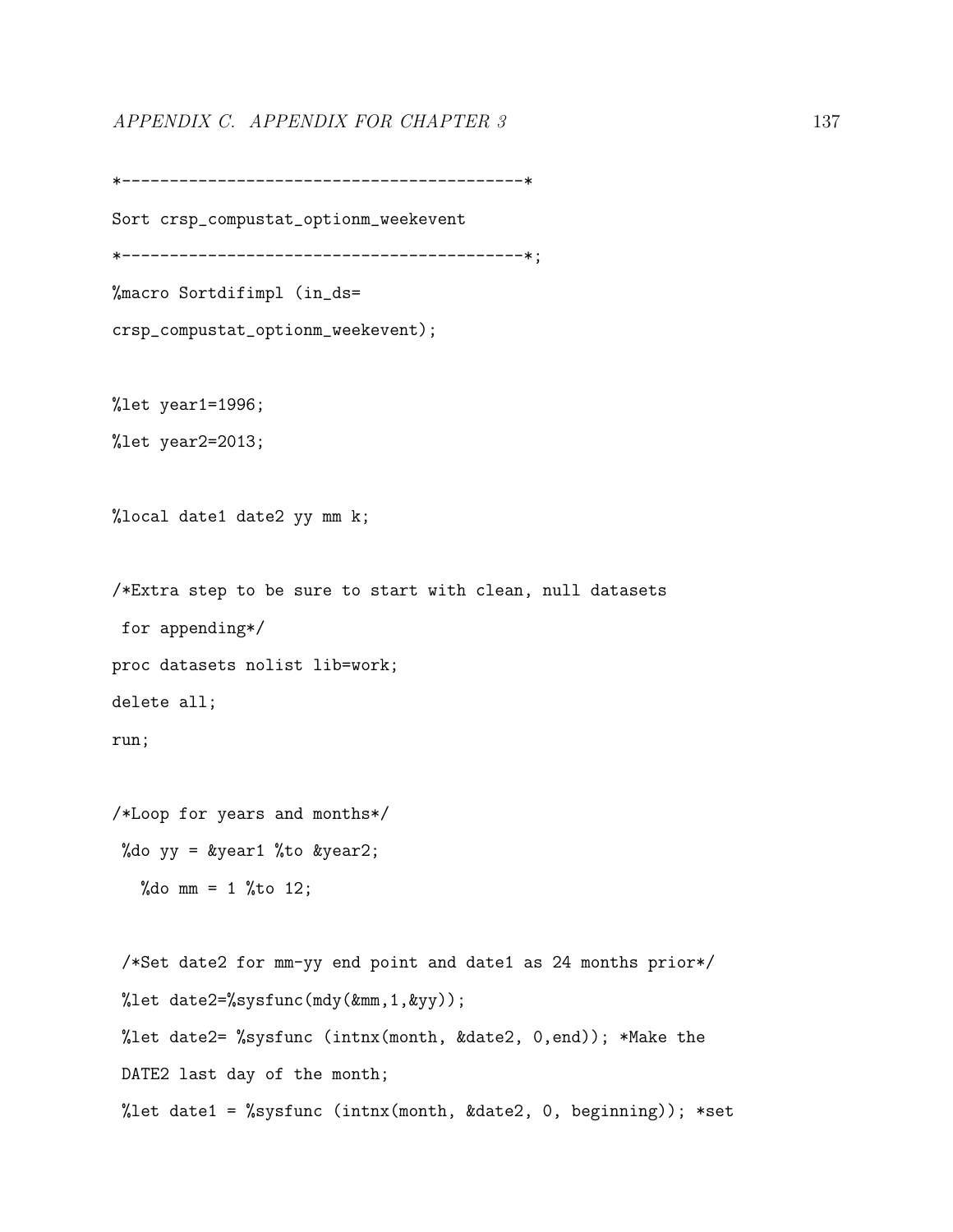```
DATE1 as first day of same month;
/*FYI --- INTNX quirk in SYSFUNC: do not use quotes with 'month'
'end' and 'begin'*/
```
/\*An extra step to be sure the loop starts with a clean (empty) dataset for combining results\*/ proc datasets nolist lib=work; delete temp1 temp2 temp3;

```
run;
```

```
proc sql;
create table temp1 as
select * from &in_ds
where date between &date1 and &date2;
run;
```

```
proc sort data=temp1 out=temp2; by difimpl; run;
proc rank data=temp2 out=temp3 group=5;
  var difimpl;
  ranks rnk_difimpl;
run;
```

```
data temp3; set temp3;
rnk_difimpl=rnk_difimpl+1;
run;
```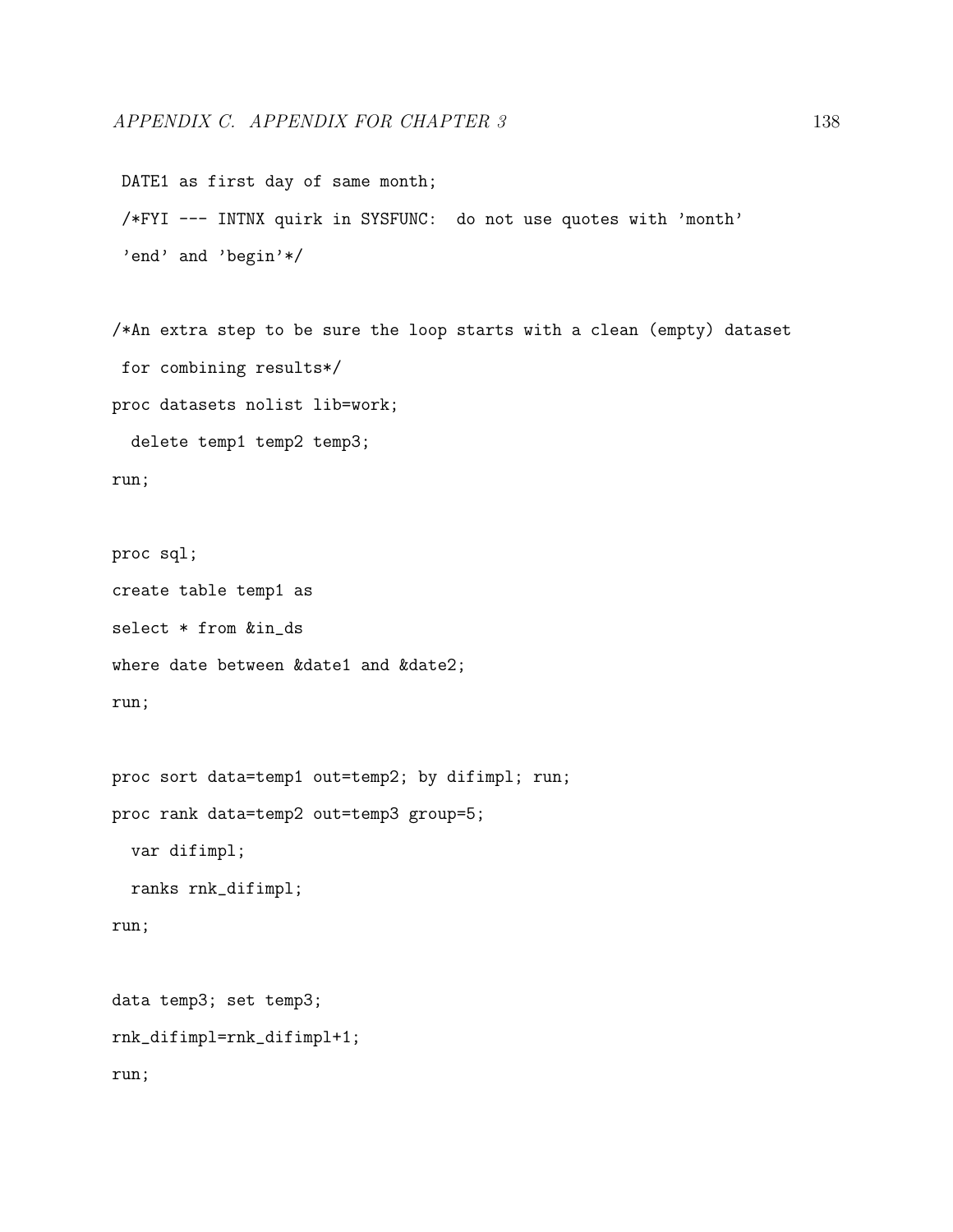/\*Append loop results to dataset with all date1-date2 observations\*/ proc datasets lib=work; append base=all data=temp3; run; %end; /\*MM month loop\*/ %end; /\*YY year loop\*/ /\*Save results in final dataset\*/ data mylib.all\_sorted;

set all;

run;

%mend Sortdifimpl;

%Sortdifimpl;

\*------------------------------------------\*

Summary Stat

\*------------------------------------------\*;

%let T=1;

proc datasets nolist lib=work;

delete out1 out2 out3 out4 out5 out6;

run;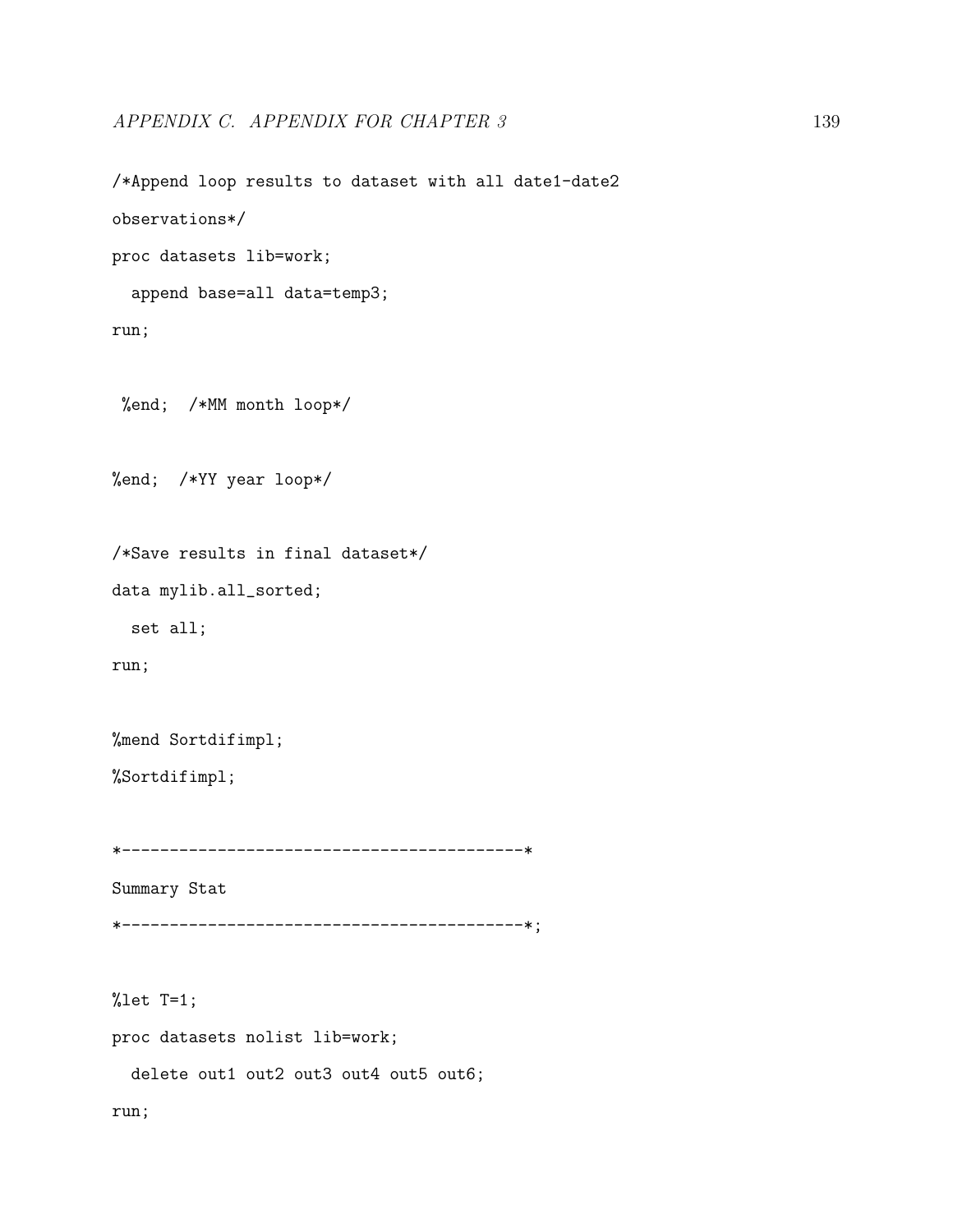```
*match the next month return with this month difimpl;
proc sql;
create table out1
as select a.permno, a.date_end as date1, a.difimpl,
a.impl, a.skew,
a.permno, a.rnk_cumret, a.rnk_skew, a.mcap, a.cum_return,
a.delta_difimpl, b.date_end as date2, b.ret, b.impl as
impl_new, b.difimpl
as difimpl_new, b.mcap as mcap_new, b.skew as skew_new,
b.cum_return as cum_return_new, b.delta_difimpl as
delta_difimpl_new
from mylib.all as a, mylib.all
where b.date_end=intnx('month', a.date_end, &T, 'end')
and a.permno=
b.permno;
quit;
proc sort data=out1; by permno date1;
data out1;
set out1;
if mcap="." & permno=lag(permno) then mcap=lag(mcap);
if mcap="." & permno ne lag(permno) then mcap=0;
run;
```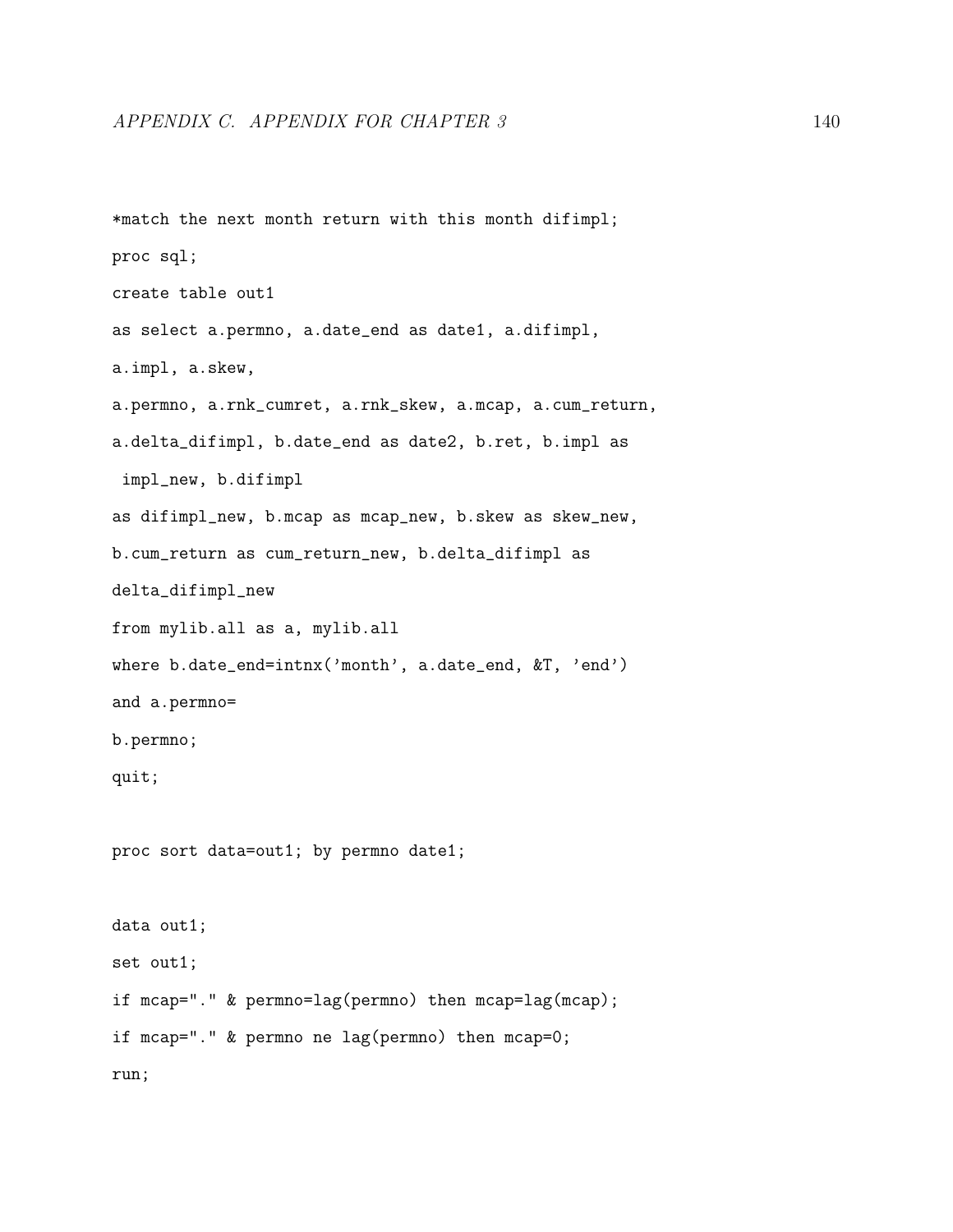proc sort data=out1; by date1 rnk\_difimpl ;

proc means data=out1 noprint; var ret impl impl\_new difimpl difimpl\_new mcap mcap\_new skew skew\_new cum\_return cum\_return\_new delta\_difimpl delta\_difimpl\_new; weight mcap; by date1 rnk\_difimpl; output out=out2 mean=ret impl impl\_new difimpl difimpl\_new mcap mcap\_new skew skew\_new cum\_return cum\_return\_new delta\_difimpl delta\_difimpl\_new; run; proc sort data=out2; by rnk\_difimpl proc means data=out2 noprint; var ret impl impl\_new difimpl difimpl\_new mcap mcap\_new skew skew\_new cum\_return cum\_return\_new delta\_difimpl delta\_difimpl\_new; by rnk\_difimpl; output out=out4 mean=ret impl impl\_new difimpl difimpl\_new mcap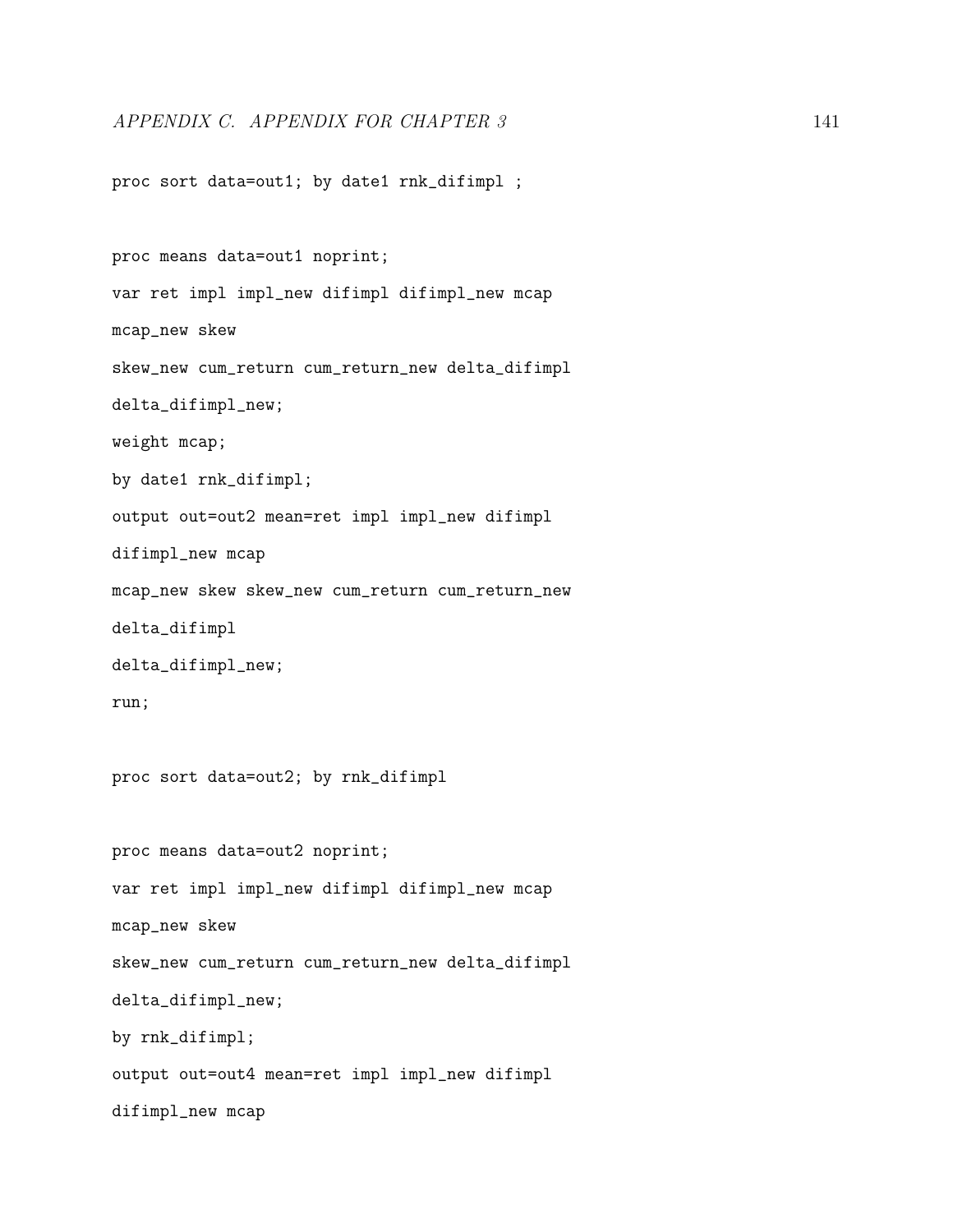mcap\_new skew skew\_new cum\_return cum\_return\_new delta\_difimpl delta\_difimpl\_new; run; \*------------------------------------------\* Industry \*------------------------------------------\*;

%include '/user/user2/cxie15/ff12.sas';

data new;

set crsp\_compustat\_optionm;

if missing(ffi12)=1 and missing(hsiccd)=0 then

%FFI12(hsiccd);

run;

proc sort data=new;

by date ffi12;

run;

proc means data=new noprint; var ret impl difimpl mcap skew delta\_difimpl; by date ffi12; output out=out2 mean=ret impl difimpl mcap skew delta\_difimpl; run;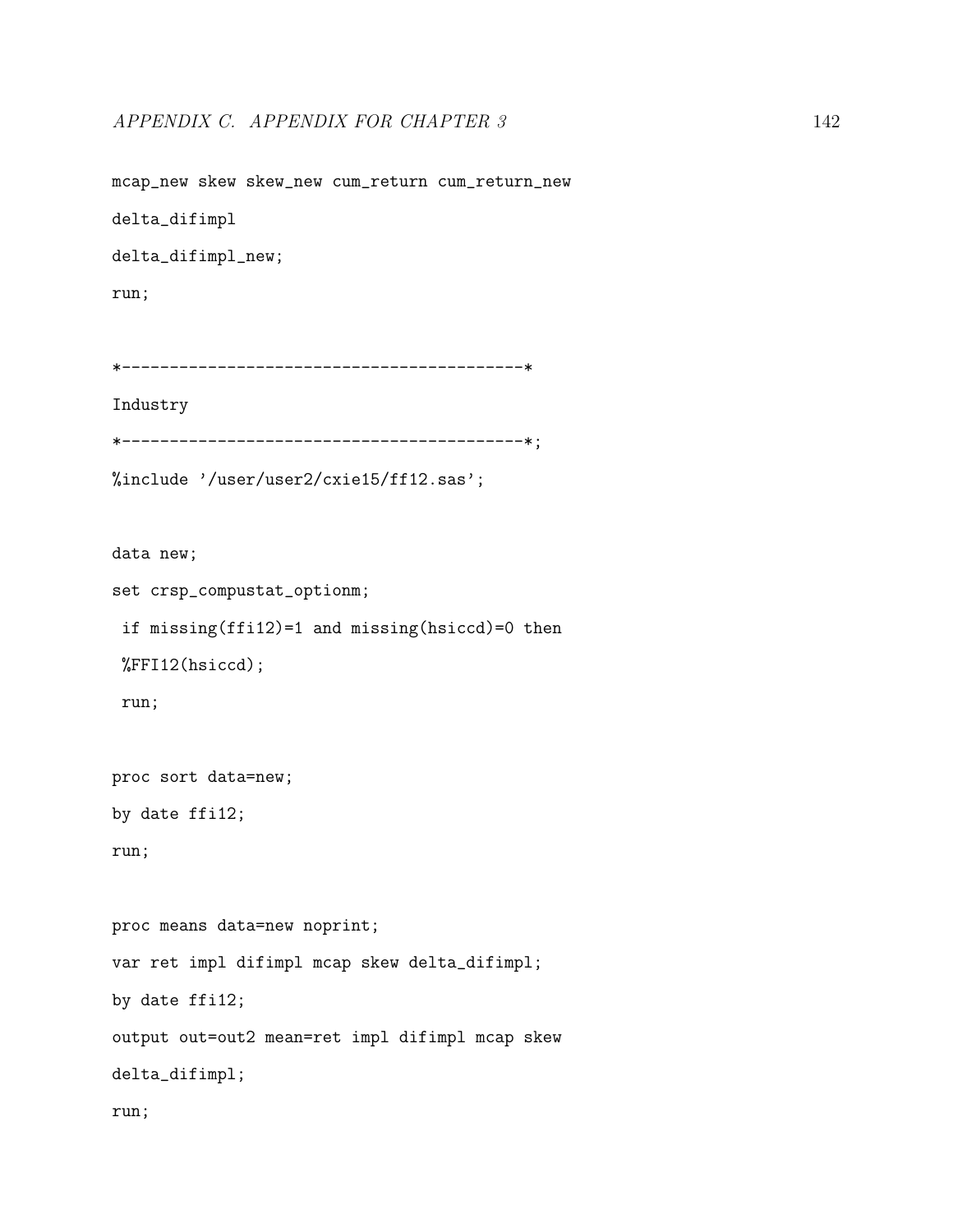```
proc sort data=out2;
by ffi12;
run;
proc means data=out2 noprint;
var ret impl difimpl mcap skew delta_difimpl;
by ffi12;
output out=out3 mean=ret impl difimpl mcap skew
delta_difimpl;
run;
proc sort data=out3;
by difimpl;
run;
proc sort data=out3 nodup out=new2;
by ffi12;
quit;
proc sort data=new2;
by difimpl;
run;
*------------------------------------------*
Sorted by IV, Slope
*------------------------------------------*;
```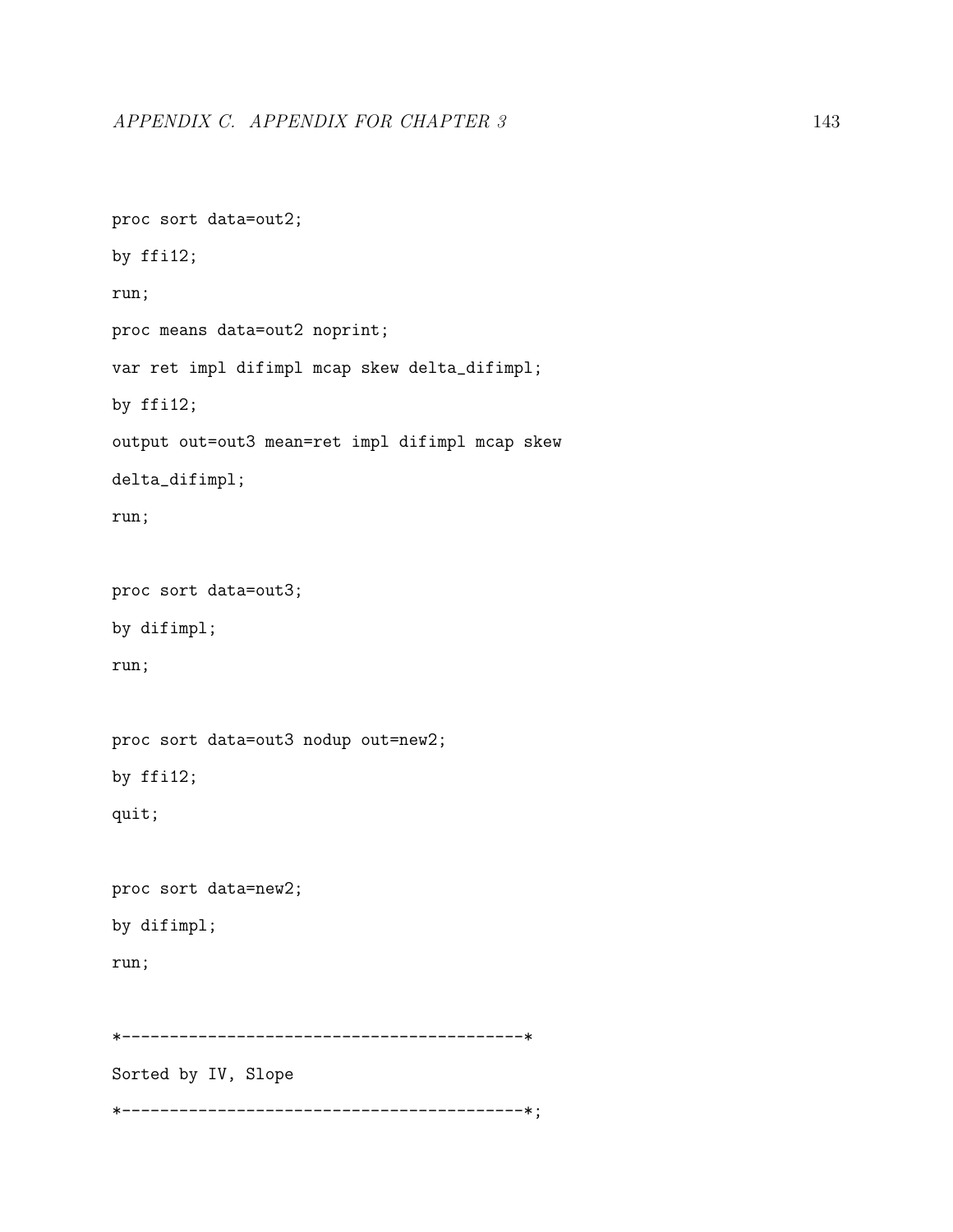```
%macro Sortdelta_rvts (in_ds=
crsp_compustat_optionm_weekevent);
```

```
%let year1=1996;
```
%let year2=2013;

%local date1 date2 yy mm k;

/\*Extra step to be sure to start with clean, null datasets for appending\*/ proc datasets nolist lib=work; delete all; run;

```
/*Loop for years and months*/
 %do yy = &year1 %to &year2;
   %do mm = 1 %to 12;
```
/\*Set date2 for mm-yy end point and date1 as 24 months prior\*/ %let date2=%sysfunc(mdy(&mm,1,&yy)); %let date2= %sysfunc (intnx(month, &date2, 0,end)); \*Make the DATE2 last day of the month; %let date1 = %sysfunc (intnx(month, &date2,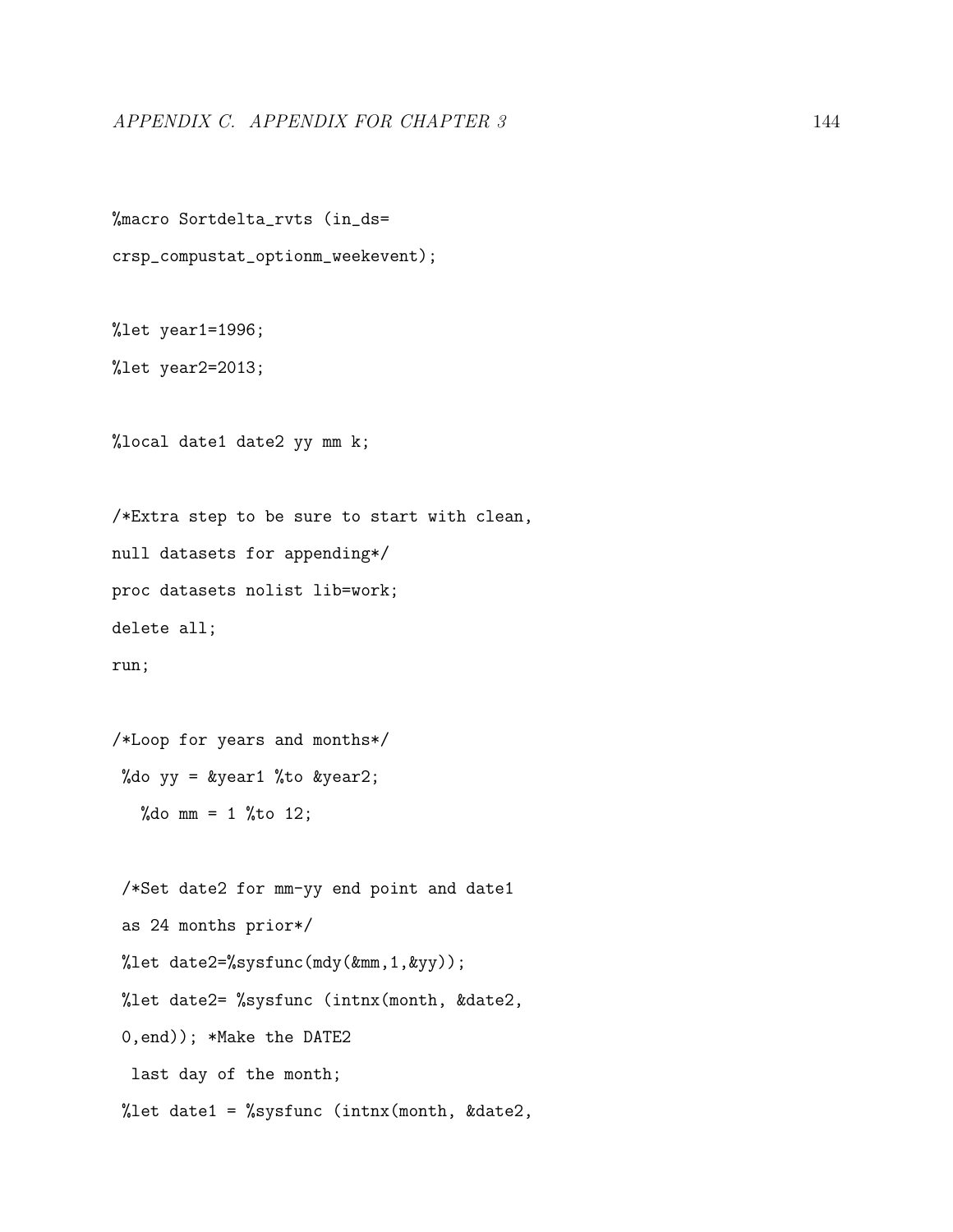```
0, beginning)); *set DATE1
 as first day of same month;
/*FYI --- INTNX quirk in SYSFUNC: do not
use quotes with 'month'
'end' and 'begin'*/
```
/\*An extra step to be sure the loop starts with a clean (empty) dataset for combining results\*/ proc datasets nolist lib=work; delete temp1 temp2 temp3;

run;

```
proc sql;
create table temp1 as
select * from &in_ds
where date_end between &date1 and &date2;
run;
```
proc sort data=temp1 out=temp2; by impl; run; proc rank data=temp2 out=temp3 group=5; var impl; ranks rnk\_impl; run; proc sort data=temp3 out=temp4; by difimpl; run; proc rank data=temp4 out=temp5 group=5;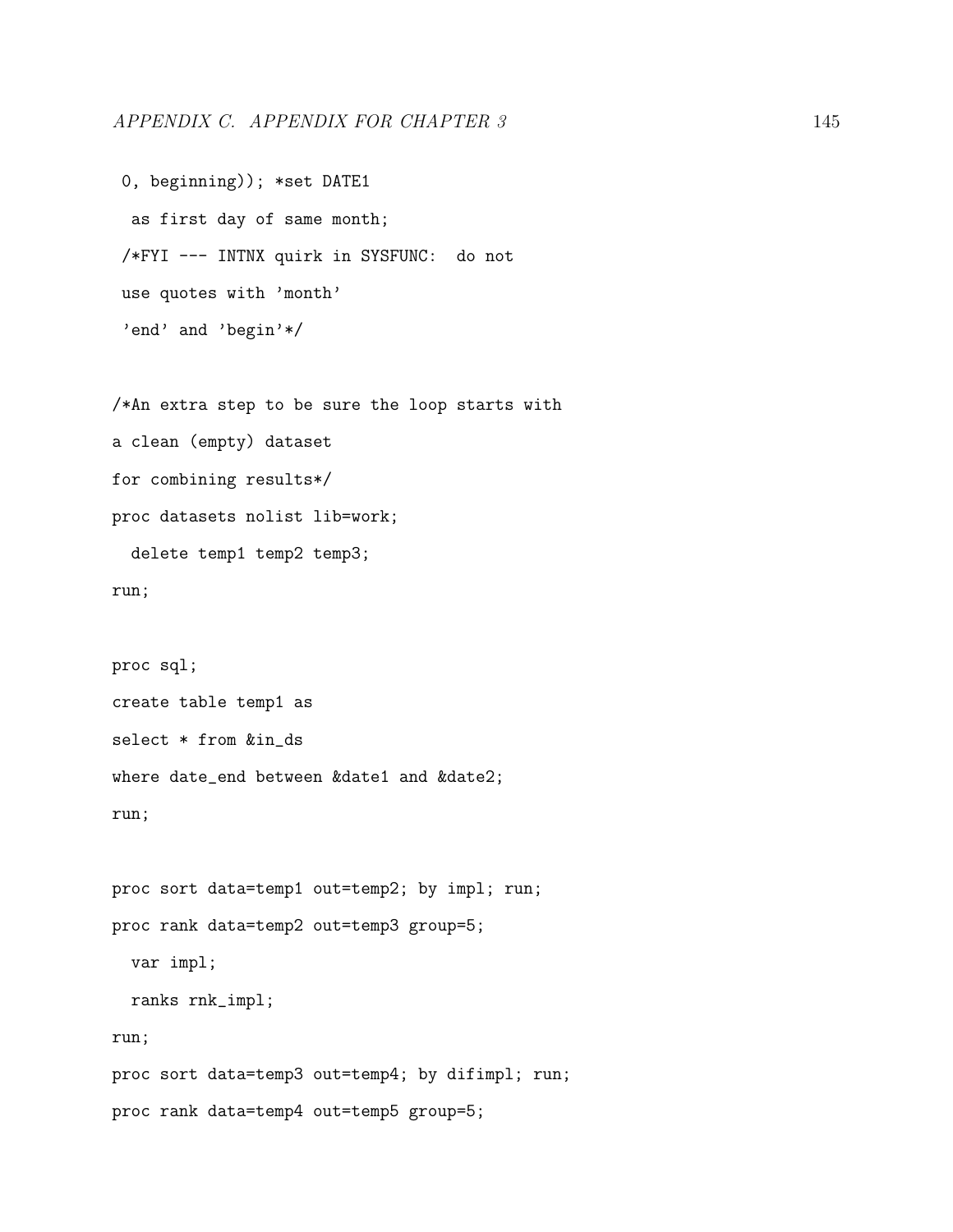```
var difimpl;
```
ranks rnk\_difimpl;

run;

```
data temp5; set temp5;
rnk_difimpl=rnk_difimpl+1;
rnk_impl=rnk_impl+1;
run;
```

```
/*Append loop results to dataset with all
date1-date2 observations*/
proc datasets lib=work;
  append base=all data=temp5;
```
run;

%end; /\*MM month loop\*/

%end; /\*YY year loop\*/

```
/*Save results in final dataset*/
data mylib.all_2;
  set all;
run;
```
%mend Sortdelta\_rvts; %Sortdelta\_rvts;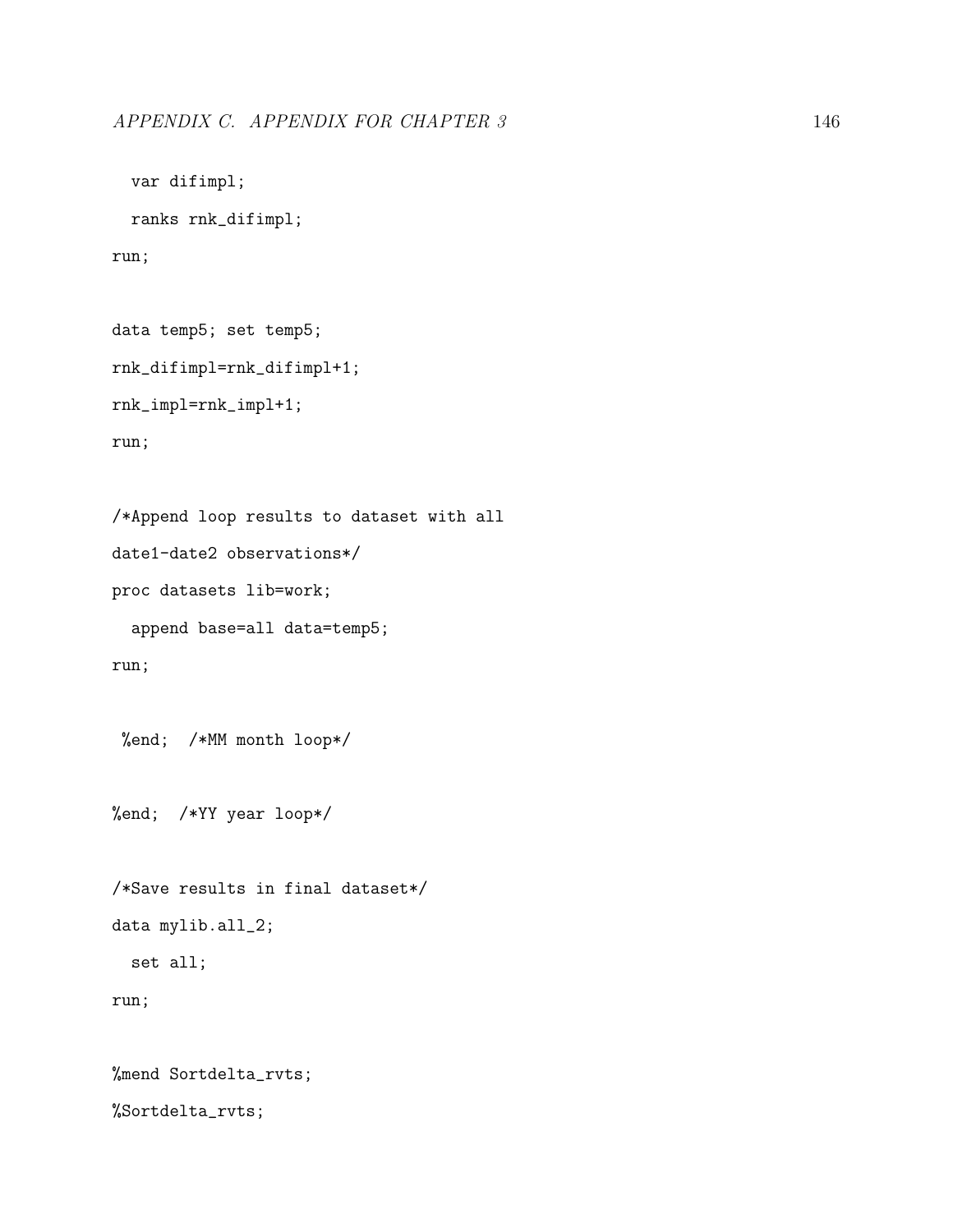```
data optionm_crsp_1208_rdq;
set mylib.optionm_crsp_1208;
if date ne intnx('month', rdq, 0, 'end');
run;
```
%macro Sortdelta\_difimpl (in\_ds= optionm\_crsp\_1208\_rdq);

%let year1=1996;

%let year2=2013;

%local date1 date2 yy mm k;

```
/*Extra step to be sure to start with clean, null datasets
for appending*/
proc datasets nolist lib=work;
delete all;
run;
```

```
/*Loop for years and months*/
%do yy = &year1 %to &year2;
  %do mm = 1 %to 12;
```
/\*Set date2 for mm-yy end point and date1 as 24 months prior\*/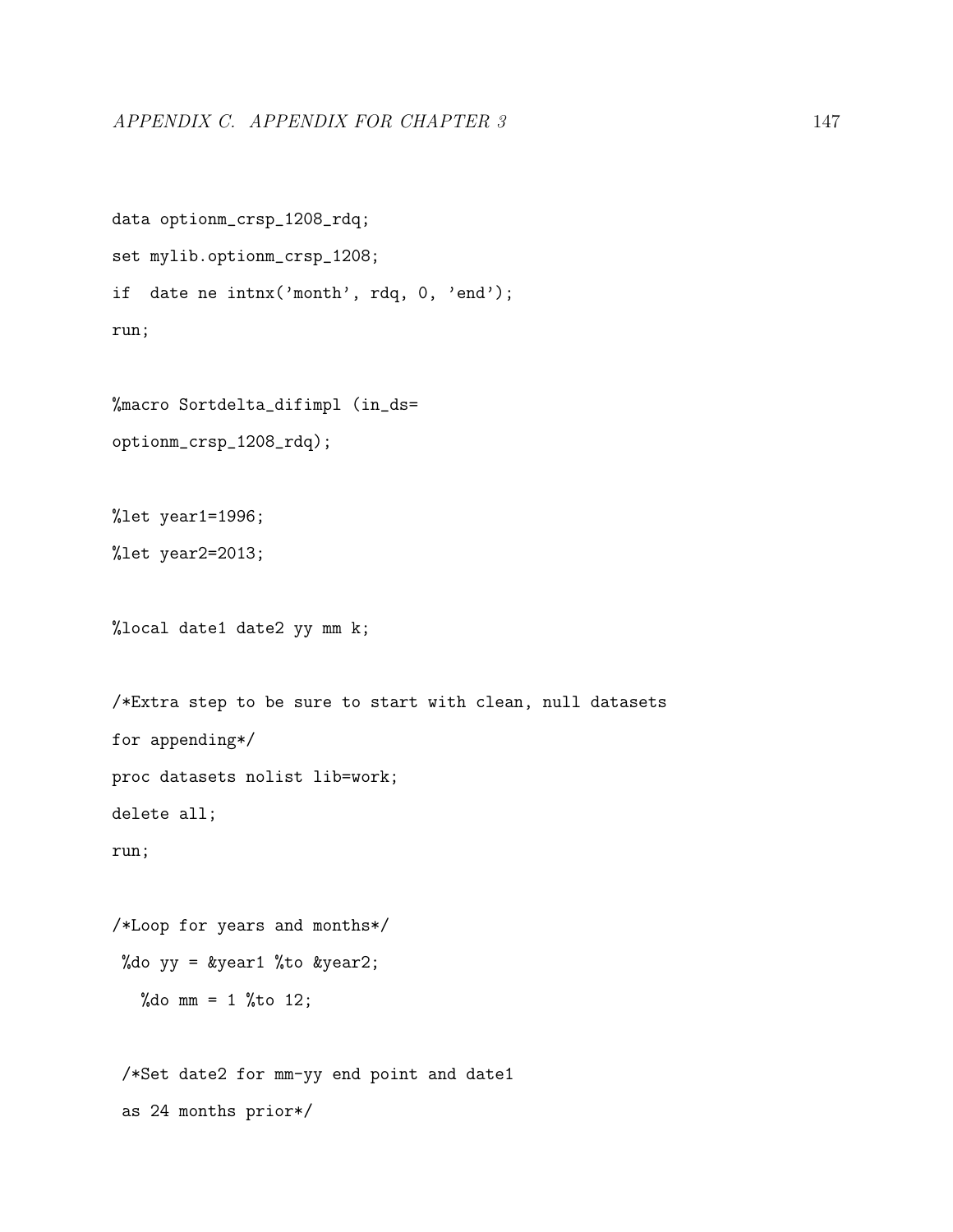%let date2=%sysfunc(mdy(&mm,1,&yy)); %let date2= %sysfunc (intnx(month, &date2 , 0,end)); \*Make the DATE2 last day of the month; %let date1 = %sysfunc (intnx(month, &date2) , 0, beginning)); \*set DATE1 as first day of same month; /\*FYI --- INTNX quirk in SYSFUNC: do not use quotes with 'month' 'end' and 'begin'\*/

/\*An extra step to be sure the loop starts with a clean (empty) dataset for combining results\*/ proc datasets nolist lib=work;

delete temp1 temp2 temp3;

run;

proc sql; create table temp1 as select \* from &in\_ds where date\_end between &date1 and &date2; run;

proc sort data=temp1 out=temp2; by difimpl; run; proc rank data=temp2 out=temp3 group=5;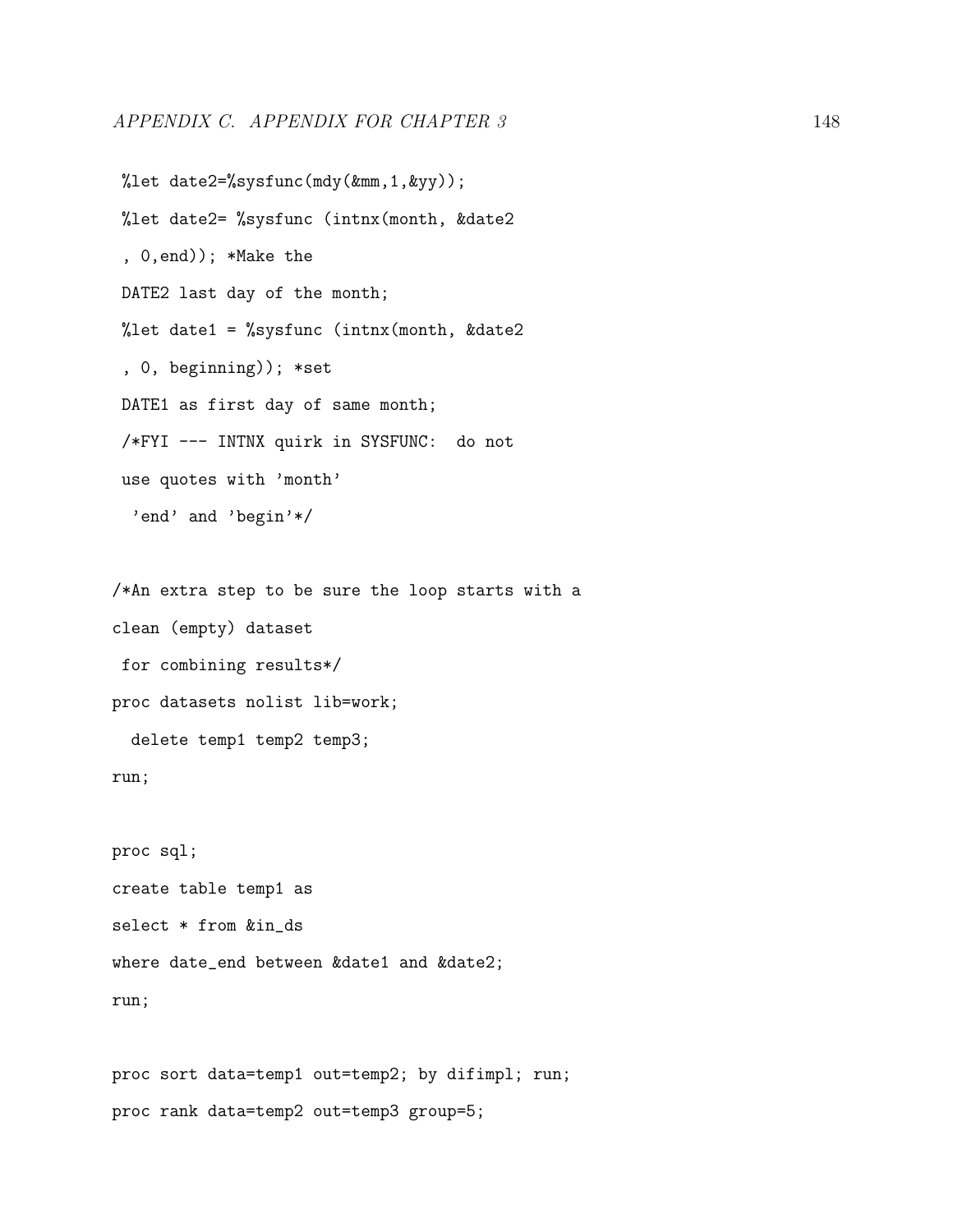var difimpl;

```
ranks rnk_difimpl;
run;
data temp3; set temp3;
rnk_difimpl=rnk_difimpl+1;
run;
/*Append loop results to dataset with all date1-date2
 observations*/
proc datasets lib=work;
```

```
append base=all data=temp3;
```
run;

```
%end; /*MM month loop*/
```
%end; /\*YY year loop\*/

```
/*Save results in final dataset*/
data mylib.all_1208_rdq;
  set all;
run;
```

```
%mend Sortdelta_difimpl;
%Sortdelta_difimpl;
```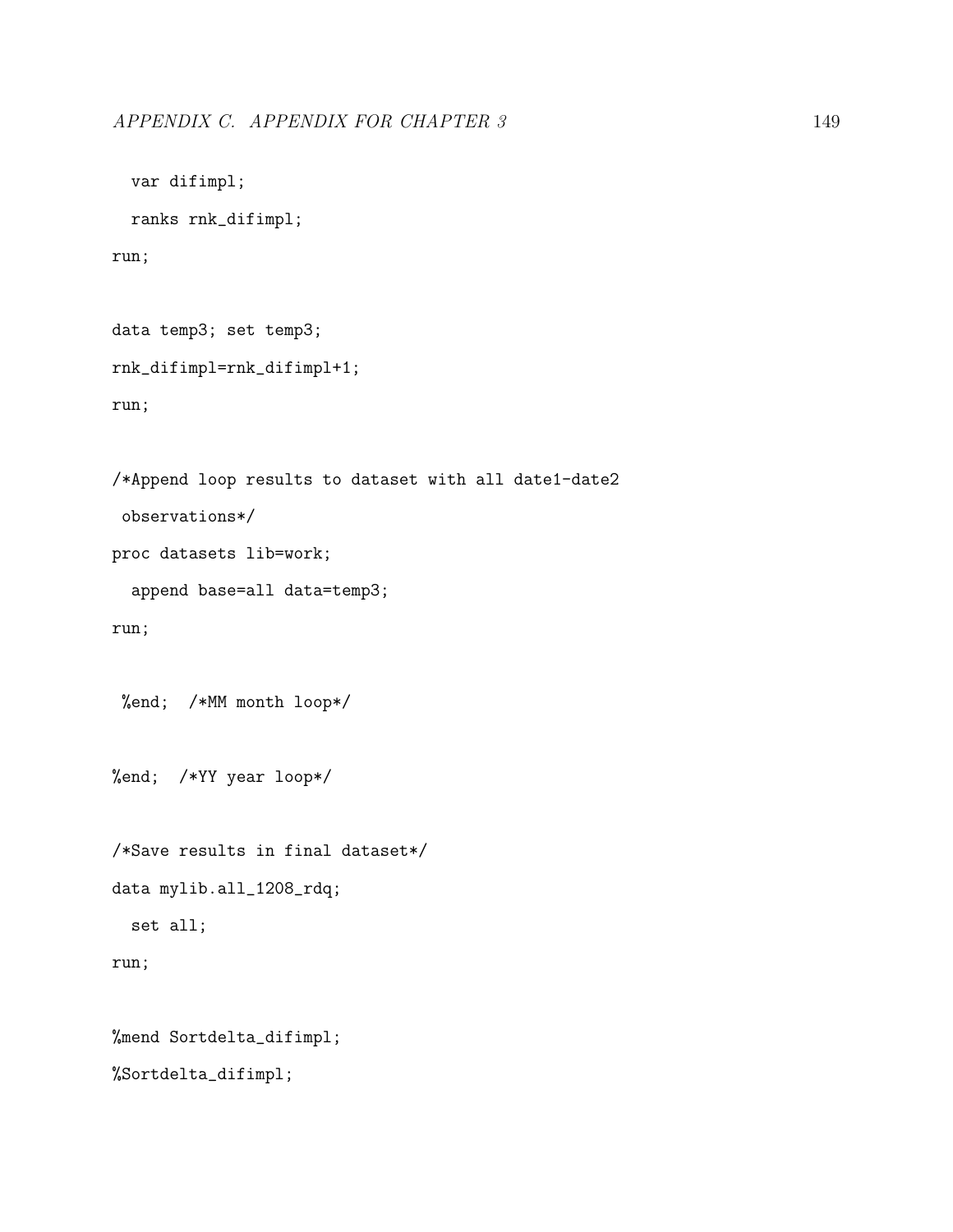# APPENDIX C. APPENDIX FOR CHAPTER 3 150

```
*------------------------------------------*
Phase III
*------------------------------------------*;
proc sql;
create table crsp_fda as select
a.*, b.date as event_date from
crsp_compustat_optionm_weekevent
as a, fda as b
where a.ticker=b.ticker;
quit;
data crsp_fda2;
set crsp_fda;
if INTCK('MONTH', date, event_date) = 0;
run;
proc sort data=crsp_fda; by date; run;
proc means data=crsp_fda noprint;
       var ret;
        by date;
        output out=out1 mean=ret;
run;
proc means data=out1 noprint;
        var ret;
```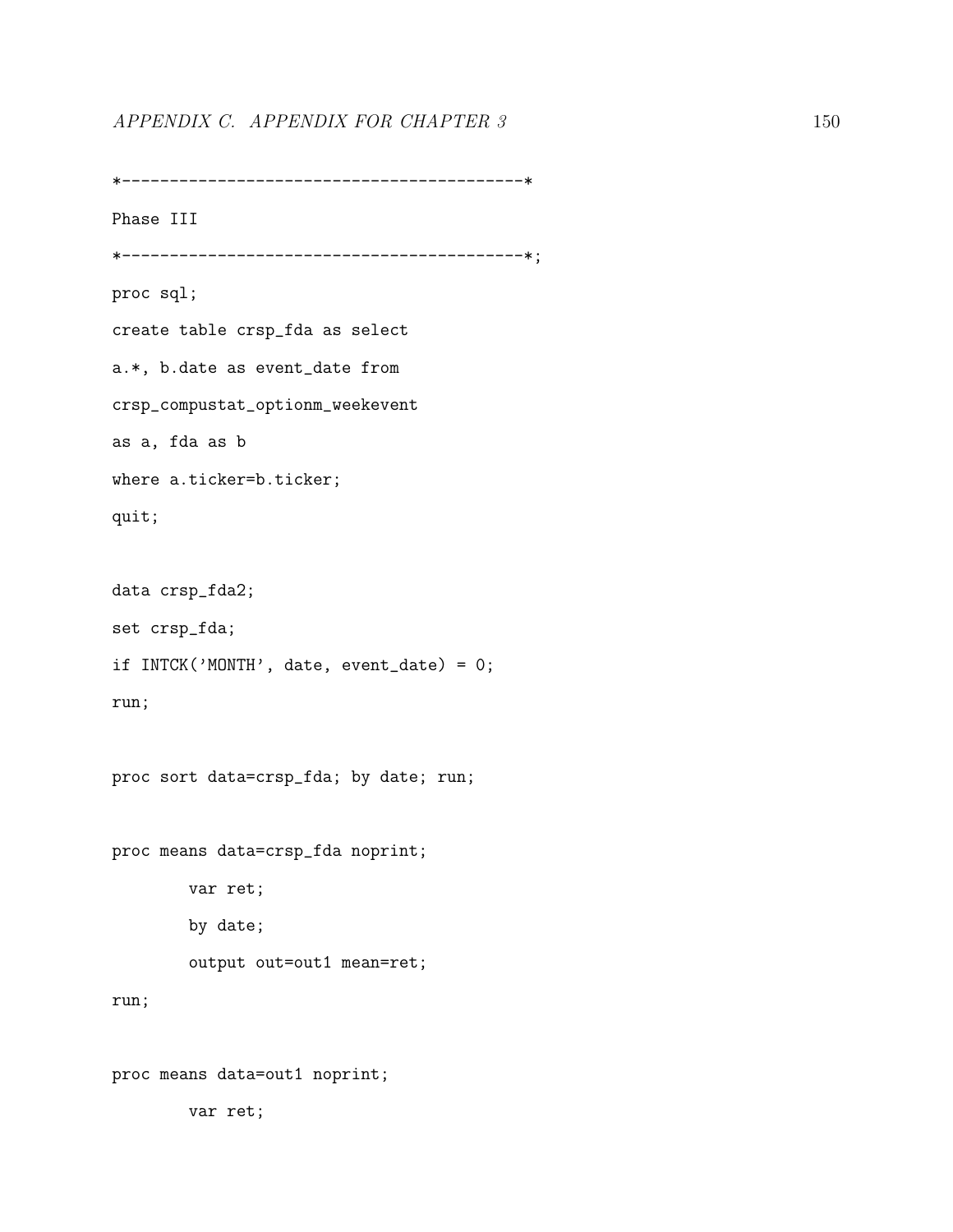output out=out2 mean=ret;

#### run;

```
proc sort data=crsp_fda2; by date; run;
```

```
proc means data=crsp_fda2 noprint;
```
var ret;

by date;

output out=out3 mean=ret;

#### run;

proc means data=out3 noprint;

var ret;

output out=out4 mean=ret;

### run;

```
*------------------------------------------*
```
Volume

\*------------------------------------------\*;

data test;

set mylib.all;

vol\_new=vol/crshoq;

run;

ods listing close;

proc means data=out1 mean n std t probt median p5 p95 ;